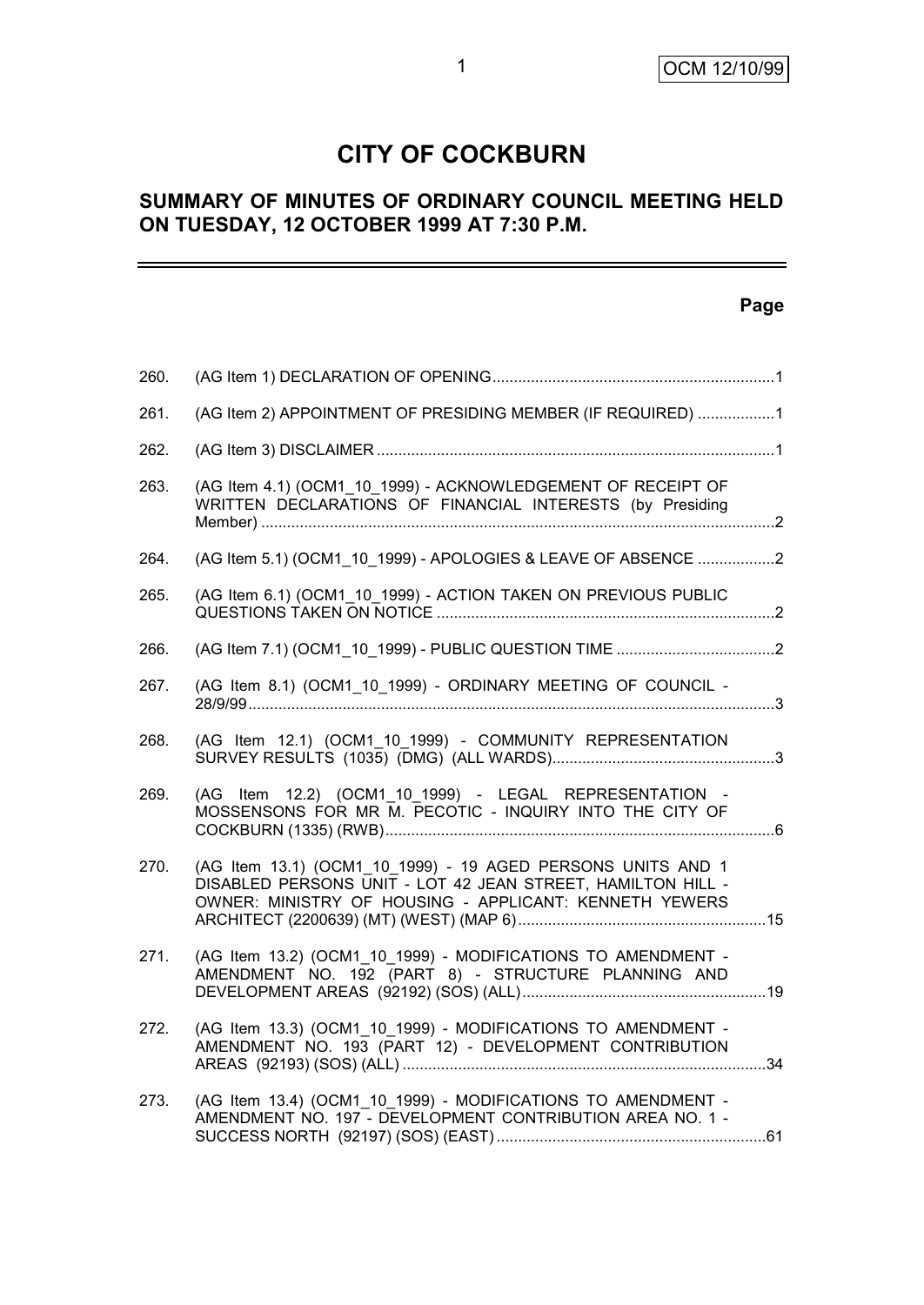| 274. | (AG Item 13.5) (OCM1_10_1999) - MODIFICATIONS TO AMENDMENT -<br>AMENDMENT NO. 206 - SUCCESS LAKES REZONING, DEVELOPMENT<br>AREA AND DEVELOPMENT CONTRIBUTION AREA (92206) (SOS) (EAST) 64                                                 |
|------|-------------------------------------------------------------------------------------------------------------------------------------------------------------------------------------------------------------------------------------------|
| 275. | (AG Item 13.6) (OCM1 10 1999) - MODIFICATIONS TO AMENDMENT -<br>AMENDMENT NO. 207 - GAEBLER ROAD REZONING, DEVELOPMENT<br>AREA AND DEVELOPMENT CONTRIBUTION AREA (92207) (SOS)                                                            |
| 276. | (AG Item 13.7) (OCM1_10_1999) - MODIFICATIONS TO AMENDMENT -<br>AMENDMENT NO. 210 - YANGEBUP WEST AND YANGEBUP EAST<br>DEVELOPMENT CONTRIBUTION AREAS (92210) (SOS) (COASTAL /                                                            |
| 277. | (AG Item 13.8) (OCM1_10_1999) - MODIFICATIONS TO AMENDMENT -<br>AMENDMENT NO. 211 - ATWELL SOUTH REZONING AND                                                                                                                             |
| 278. | (AG Item 13.9) (OCM1_10_1999) - SECTION 401(7) OF THE LOCAL<br>GOVERNMENT (MISCELLANEOUS PROVISIONS) ACT 1960 -<br>COMPLAINT TO A COURT OF PETTY SESSIONS - JAA LOTS 231 AND<br>233, BEING PART OF LOT 1002 COOPER ROAD, POLETTI ROAD AND |
| 279. | (AG Item 14.1) (OCM1_10_1999) - LEASE PORTION OF LOT 2<br>HENDERSON LANDFILL SITE, HENDERSON TO WASTE GAS                                                                                                                                 |
| 280. | (AG Item 14.2) (OCM1_10_1999) - INTERNAL AUDIT GROUP -                                                                                                                                                                                    |
| 281. | (AG Item 15.1) (OCM1_10_1999) - REVIEW OF WASTE MANAGEMENT                                                                                                                                                                                |
| 282. | (AG Item 15.2) (OCM1 10 1999) - TENDER NO. 42/99 - ENGINEERING<br>CONSULTING SERVICES FOR PLANNING AND DEVELOPMENT OF                                                                                                                     |
| 283. | (AG Item 15.3) (OCM1_10_1999) - ADVERTISING BIN TRIAL (STREET                                                                                                                                                                             |
| 284. | (AG Item 16.1) (OCM1_10_1999) - COOLBELLUP LIBRARY EXTENSION                                                                                                                                                                              |
| 285. | (AG Item 17.1) (OCM1_10_1999) - CHIEF EXECUTIVE OFFICER'S                                                                                                                                                                                 |
| 286. | (AG Item 20.10) (OCM1_10_1999) - NEW BUSINESS OF AN URGENT                                                                                                                                                                                |
| 287. | (AG Item 20.1) (OCM1 10 1999) - LEGAL REPRESENTATION -<br>HAMMOND WORTHINGTON FOR MR J. GRLJUSICH - INQUIRY INTO                                                                                                                          |
| 288. | (AG Item 23.1) (OCM1_10_1999) - RESOLUTION OF COMPLIANCE                                                                                                                                                                                  |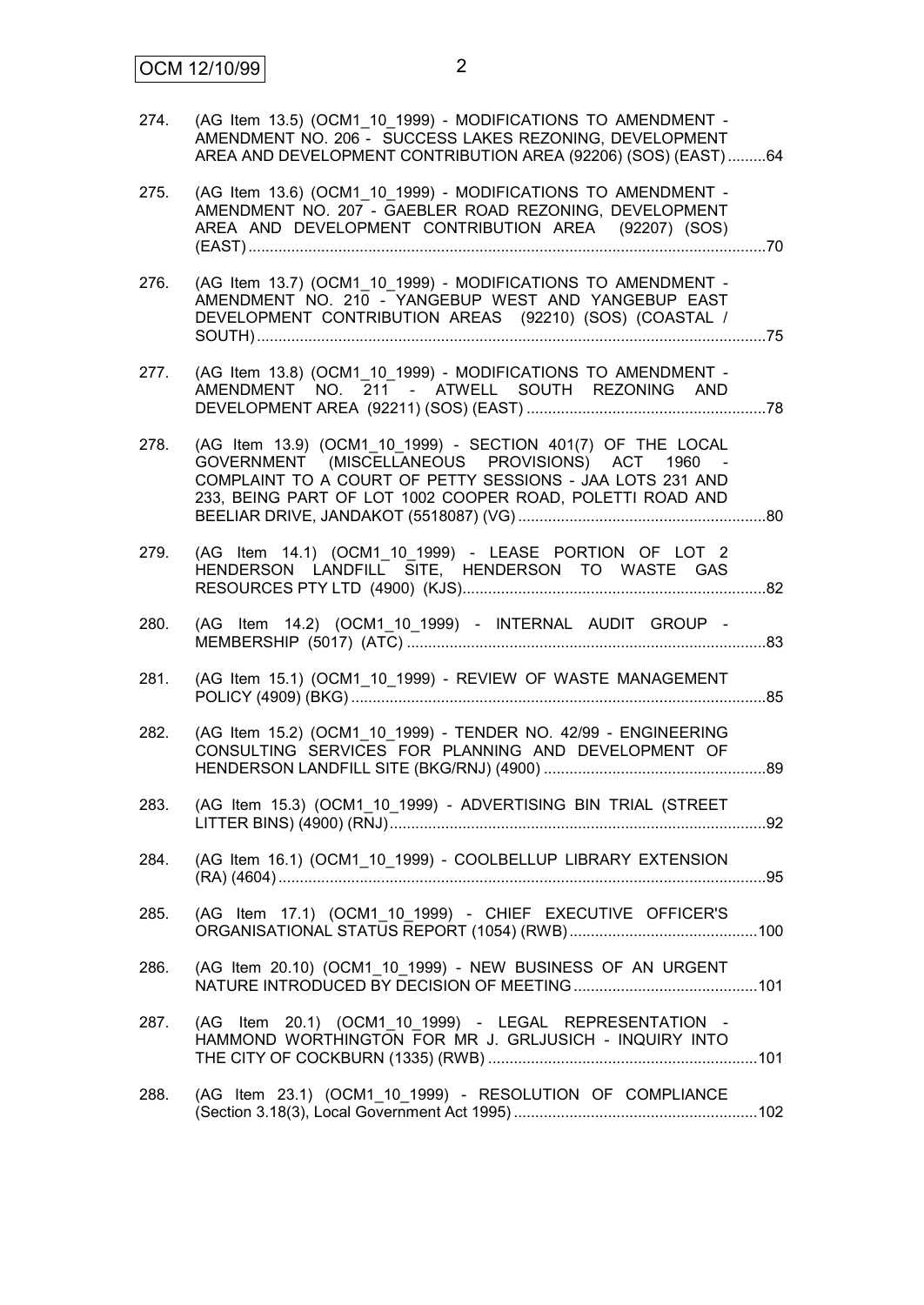# **CITY OF COCKBURN**

# **MINUTES OF ORDINARY COUNCIL MEETING HELD ON TUESDAY, 12 OCTOBER 1999 AT 7:30 P.M.**

#### **PRESENT:**

#### **COUNCIL MEMBERS**

| Mr J F Donaldson | $\overline{\phantom{a}}$ | <b>Chairperson of Joint Commission</b> |
|------------------|--------------------------|----------------------------------------|
| Ms J L Smithson  | $\blacksquare$           | Joint Commissioner                     |
| Mr M A Jorgensen | $\sim$                   | Joint Commissioner                     |

#### **IN ATTENDANCE**

| <b>Chief Executive Officer</b>          |
|-----------------------------------------|
| <b>Director Community Services</b>      |
| Director, Finance & Corporate Services  |
| Acting Director, Planning & Development |
| Director, Engineering                   |
| Secretary to Chief Executive Officer    |
|                                         |

#### **260. (AG Item 1) DECLARATION OF OPENING**

The Presiding Member declared the meeting open at 7:30pm.

# **261. (AG Item 2) APPOINTMENT OF PRESIDING MEMBER (IF REQUIRED)**

Nil

#### **262. (AG Item 3) DISCLAIMER**

The Presiding Member read aloud the following disclaimer: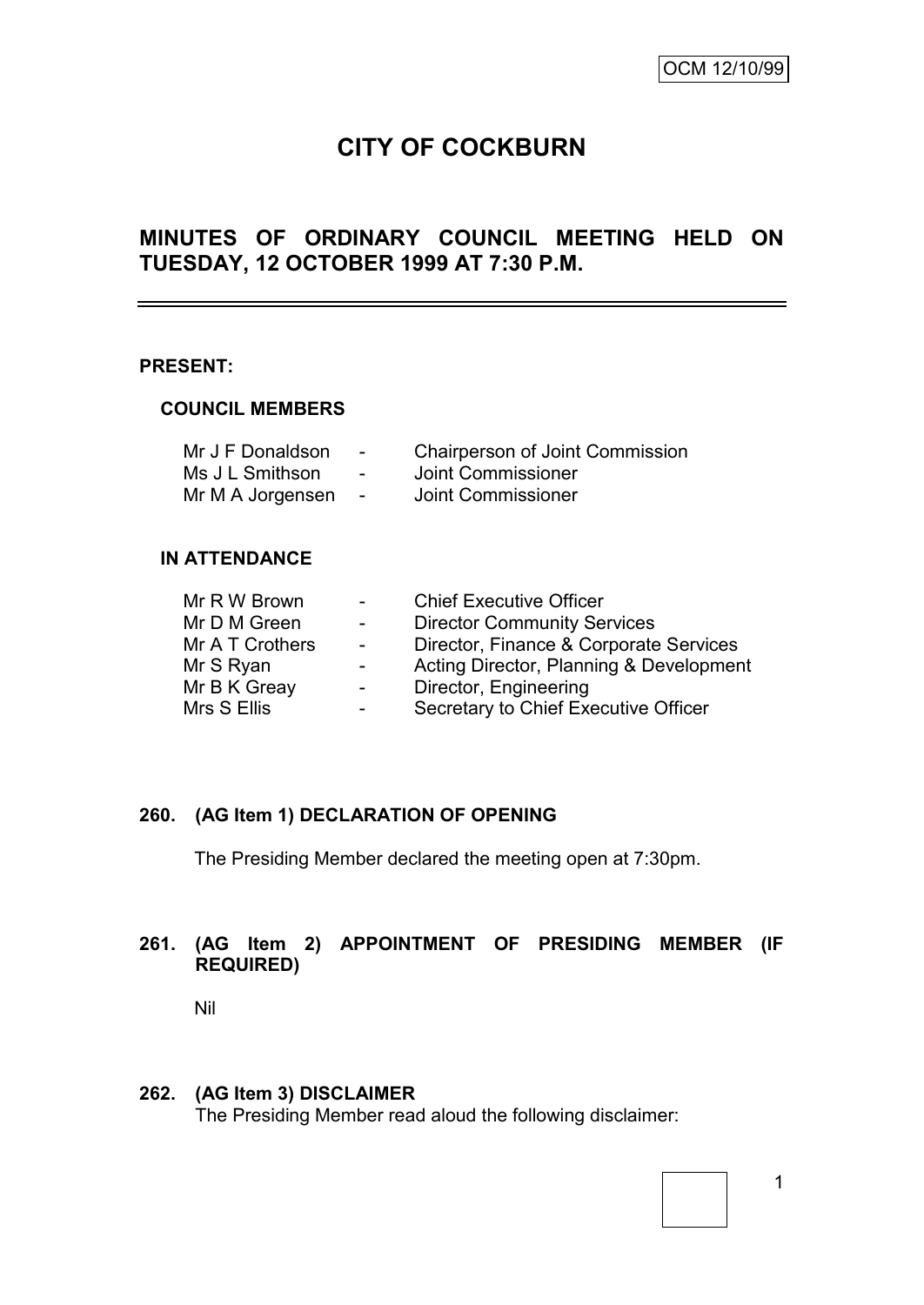Members of the public who attend Council Meetings, should not act immediately on anything they hear at the Meetings, without first seeking clarification of Council's position. Persons are advised to wait for written advice from the Council prior to taking action on any matter that they may have before Council.

#### **263. (AG Item 4.1) (OCM1\_10\_1999) - ACKNOWLEDGEMENT OF RECEIPT OF WRITTEN DECLARATIONS OF FINANCIAL INTERESTS (by Presiding Member)**

Cmr Donaldson advised that he had received written advice from Cmr Smithson of a financial interest in agenda item 15.2.

# **264. (AG Item 5.1) (OCM1\_10\_1999) - APOLOGIES & LEAVE OF ABSENCE**

Nil

# **265. (AG Item 6.1) (OCM1\_10\_1999) - ACTION TAKEN ON PREVIOUS PUBLIC QUESTIONS TAKEN ON NOTICE**

**Ms Wendy Blake - Public Question Time - 14 September 1999** queried whether Council had a further breakdown of the mix of native and exotic vegetation proposed to be used for the Coolbellup redevelopment.

A response dated 20 September 1999 informed Ms Blake that Council did not have a detailed breakdown of plant species of either the native or exotic plant types to be installed as part of the proposed Coolbellup New Living Programme being implemented by the Fini Group. However, when the planting details are known, Council felt sure that this information would be readily available from the Fini Group.

# **266. (AG Item 7.1) (OCM1\_10\_1999) - PUBLIC QUESTION TIME**

**Mrs Mary Jenkins** in regards to agenda item 13.2, wished to voice her concern that there was no precise protection for public open space outlined in the proposal and felt that Council needed to specify an amount of green space on every development. Mrs Jenkins felt that the Council needs a policy to protect greenbelt areas in every development.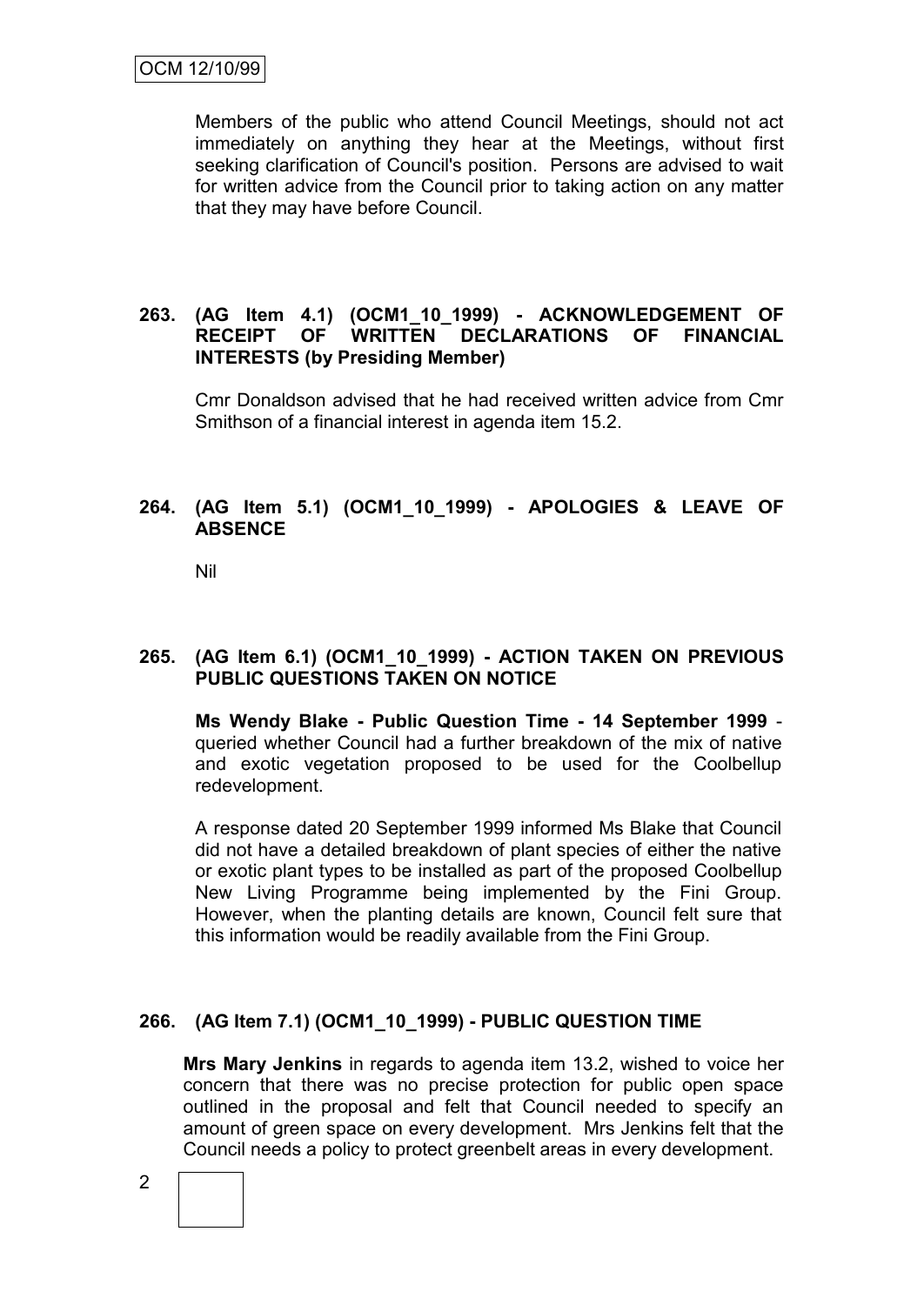Cmr Donaldson thanked Mrs Jenkins for her comments and advised that they would be considered when the item was discussed later in the meeting.

# **267. (AG Item 8.1) (OCM1\_10\_1999) - ORDINARY MEETING OF COUNCIL - 28/9/99**

MOVED Cmr Jorgensen SECONDED Cmr Smithson that the Minutes of the Ordinary Council Meeting held on Tuesday, 28th September 1999 be confirmed as a true and accurate record.

# **CARRIED 3/0**

#### **268. (AG Item 12.1) (OCM1\_10\_1999) - COMMUNITY REPRESENTATION SURVEY RESULTS (1035) (DMG) (ALL WARDS)**

# **RECOMMENDATION**

That Council:

- (1) pursuant to section 2.11(2) of the Local Government Act, 1995, change the method of filling the office of Mayor of the City of Cockburn to be elected by the electors of Cockburn under Part 4 of the Act;
- (2) pursuant to section 4.20(4) of the Local Government Act, 1995, declare the Electoral Commissioner to be responsible for all future elections, polls and referendums to be conducted by the City of Cockburn;
- (3) pursuant to section 4.61(2) of the Local Government Act, 1995, conduct all future Council elections, polls and referendums as postal elections; and
- (4) require Administration to prepare a Report providing options for Ward Boundaries and Councillor representation numbers to include the immediate, medium and long term future scenarios, with the information provided to take into consideration, the findings and recommendations of the "Community Representation Survey" recently undertaken by Australian Marketing Intelligence.

#### **TO BE CARRIED BY A SPECIAL MAJORITY OF COUNCIL**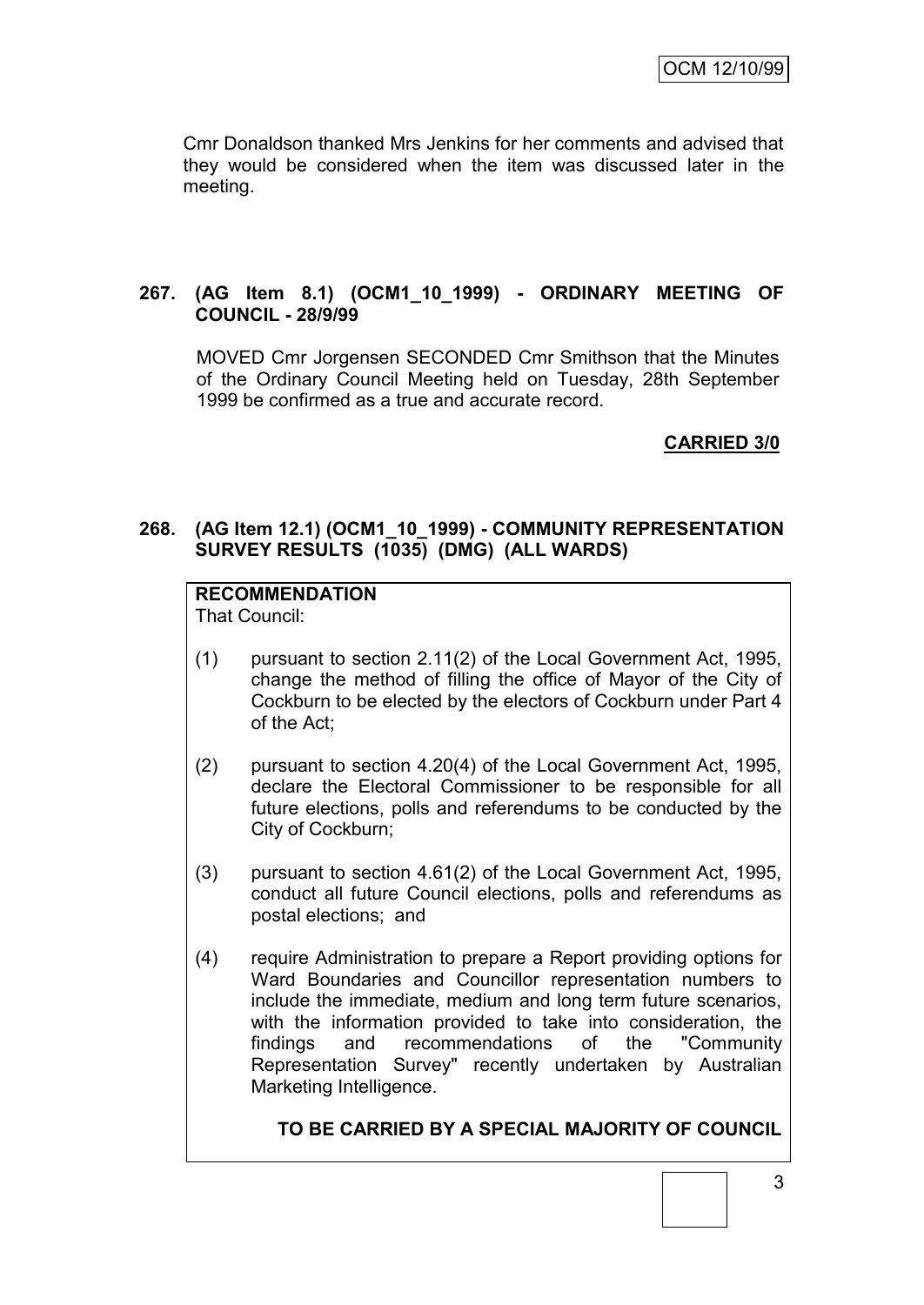#### **COUNCIL DECISION** MOVED Cmr Jorgensen SECONDED Cmr Smithson that the recommendation be adopted.

**CARRIED 3/0**

# **Background**

Council previously resolved to conduct a survey of residents of the District on the following issues relative to Community Representation methodology:-

- Postal Voting for elections
- Method of electing the Mayor
- Requirement of the Ward System of representation
- Review of total elected member numbers.

The survey was conducted by Australian Marketing Intelligence during August, 1999 and involved telephone contact with 1000 residents of the City, evenly distributed across the current 5 Wards within Cockburn.

The tele-survey involved a Council approved list of questions being provided to respondents. The survey results have since been tabulated and a Report provided to Council on these results, together with a number of suggested recommendations from the Consultant.

A representative of the Consultancy presented the findings to Commissioners on the 28<sup>th</sup> September, 1999. A copy of the report will be available to the public at the Customer Service Desk of the Administration Building and at both Libraries.

#### **Submission**

N/A

#### **Report**

The survey results are able to provide conclusive recommendations for Council to consider in favour of introducing Postal Voting for elections in Cockburn and changing the method of election of its Mayor to election by the people.

On face value, the survey indicates that opinion is evenly divided on whether Postal or "in person" voting at Council elections is preferred.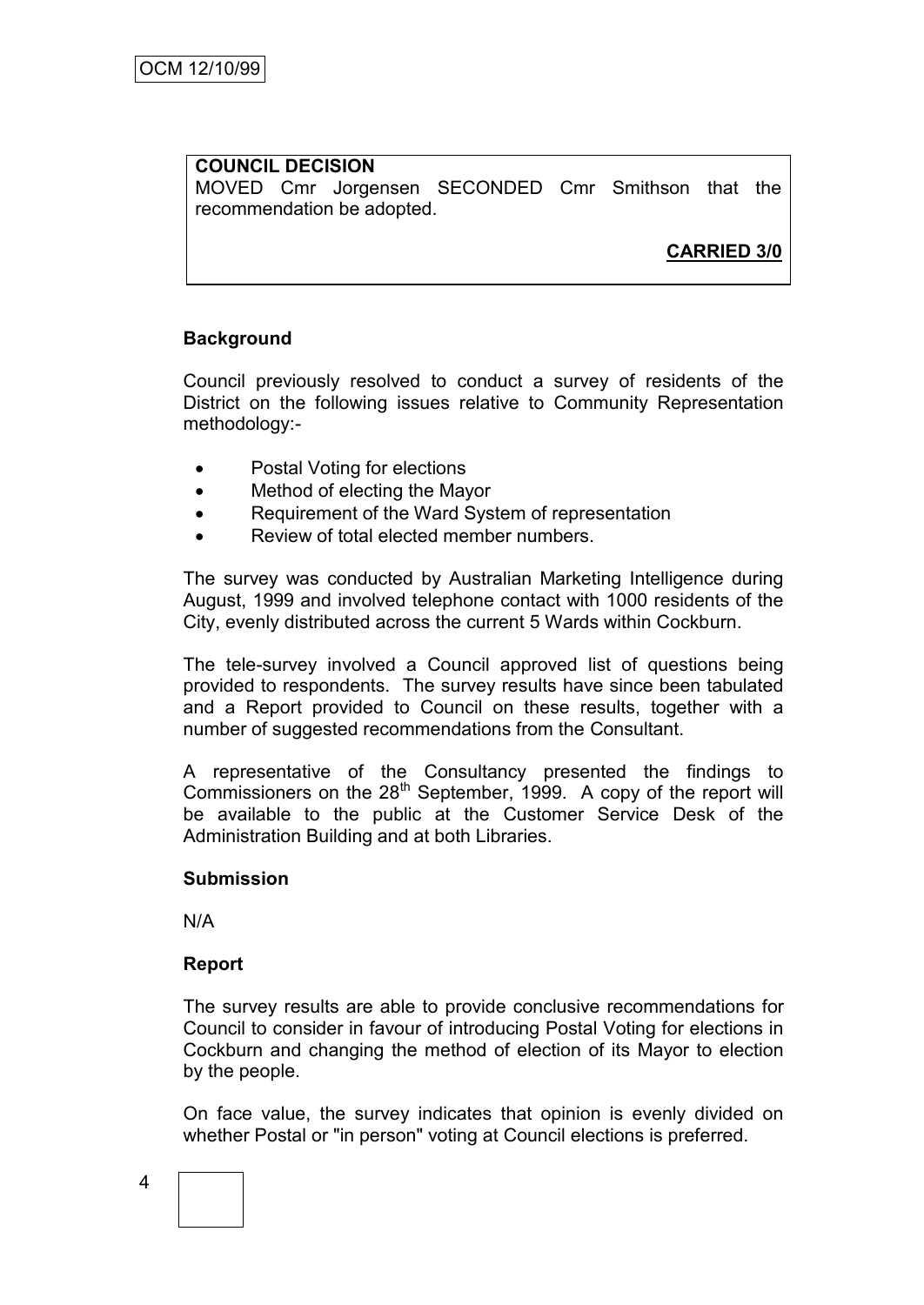However on further investigation, it is revealed that nearly two out of every three persons who said they did not vote at the 1997 local government elections (nearly 60%), preferred Postal Voting to "in person" voting.

This finding assumes that those persons would participate in Council elections conducted by post and, added to the traditional turnout of 10%, would result in a total voter turnout of about 50%. This is the figure commonly used as the benchmark for local government elections conducted by post.

Therefore, it is reasonable to assume that there would be a significant increase in voter participation rates as the result of a Postal election, particularly when coupled with the election of the Mayor by popular vote rather than by the Council.

The second recommendation, that of changing the method of election of Mayor from Council elected to popularly elected, was clearly favoured by nearly 70% of those surveyed. This is an emphatic statement which should be supported by Council and requires no further comment.

The further issues of Councillor numbers and the Ward System, are less clear and somewhat more complex when the survey results are considered in detail.

Accordingly, it is suggested that no final decision be made at this time on either of these issues and that a comprehensive Report be prepared, outlining options for possible Ward structures and Councillor numbers which would be appropriate for the present time as well as with the future development of the District in mind.

It is anticipated that such a Report could be generated for Council consideration by the end of 1999, as much of the work on projected population growth has already been compiled and some modelling undertaken as a result of this information.

#### **Strategic Plan/Policy Implications**

Strategic Plan item 1.7 "Council Administration" refers.

#### **Budget/Financial Implications**

Approximately \$100,000 would be required to conduct a Postal Election in 2000/2001.

#### **Implications of Section 3.18(3) Local Government Act, 1995**

Nil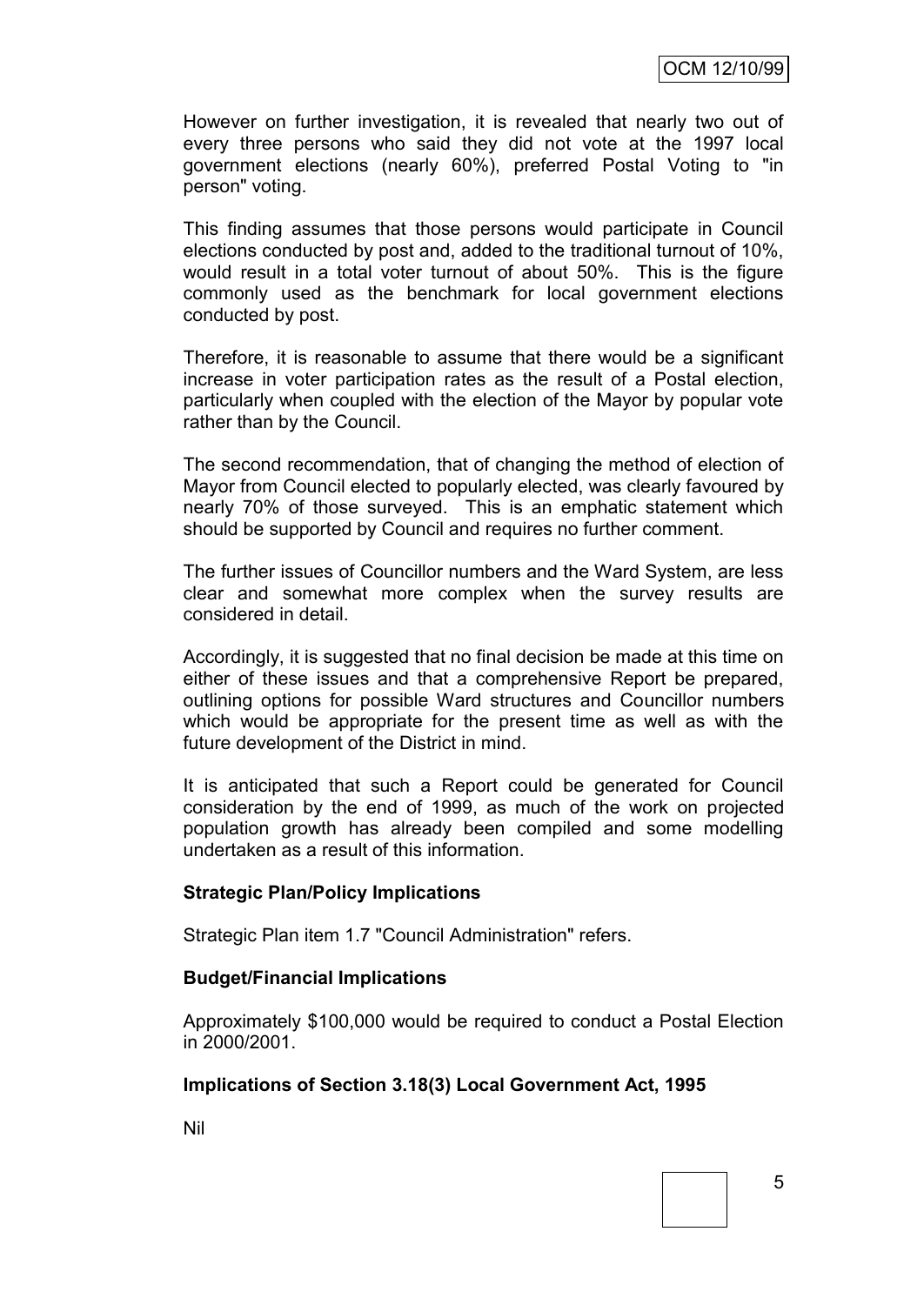#### **269. (AG Item 12.2) (OCM1\_10\_1999) - LEGAL REPRESENTATION - MOSSENSONS FOR MR M. PECOTIC - INQUIRY INTO THE CITY OF COCKBURN (1335) (RWB)**

# **RECOMMENDATION**

That Council:

- (1) receive the letters dated 28th September and 5th October 1999 from Mossensons - Barristers and Solicitors; and
- (2) consider the request.

# **COUNCIL DECISION**

MOVED Cmr Jorgensen SECONDED Cmr Smithson that Council:

- (1) receive the letters dated 28th September, 5th October and 11th October 1999 from Mossensons - Barristers and Solicitors;
- (2) reaffirm to Mossensons that Council's support for the payment of legal costs is conditional upon Mr Pecotic's written confirmation of the appointment of Mossensons as his legal representation for the Douglas Inquiry and his signing of Council's Policy A1.18;
- (3) reaffirm to Mossensons that Council is not prepared to provide financial assistance for legal costs incurred for Part 8 Division 1 inquiries;
- (4) advise Mossensons that after due consideration of the letter dated 5th October 1999 which further details the nature and extent of the legal services required, in accordance with Policy A1.18 and having given due consideration to Mr Pecotic's part in the Inquiry, Council is prepared to contribute up to \$13,000 by way of reimbursement of legal expenses on production of an itemised statement of costs and following the outcome of the Inquiry subject to item (7) below, subject to Policy A1.18 which provides for the payment to be made if a person has not acted illegally or dishonestly against the interests of the City or otherwise in bad faith;
- (5) advise Mossensons that Council's decision to conditionally contribute up to \$13,000 has taken into consideration, the request for \$30,000 with that sum being reduced by the cumulative midpoint of the estimates provided for in their advice of the 11th October 1999, as Council: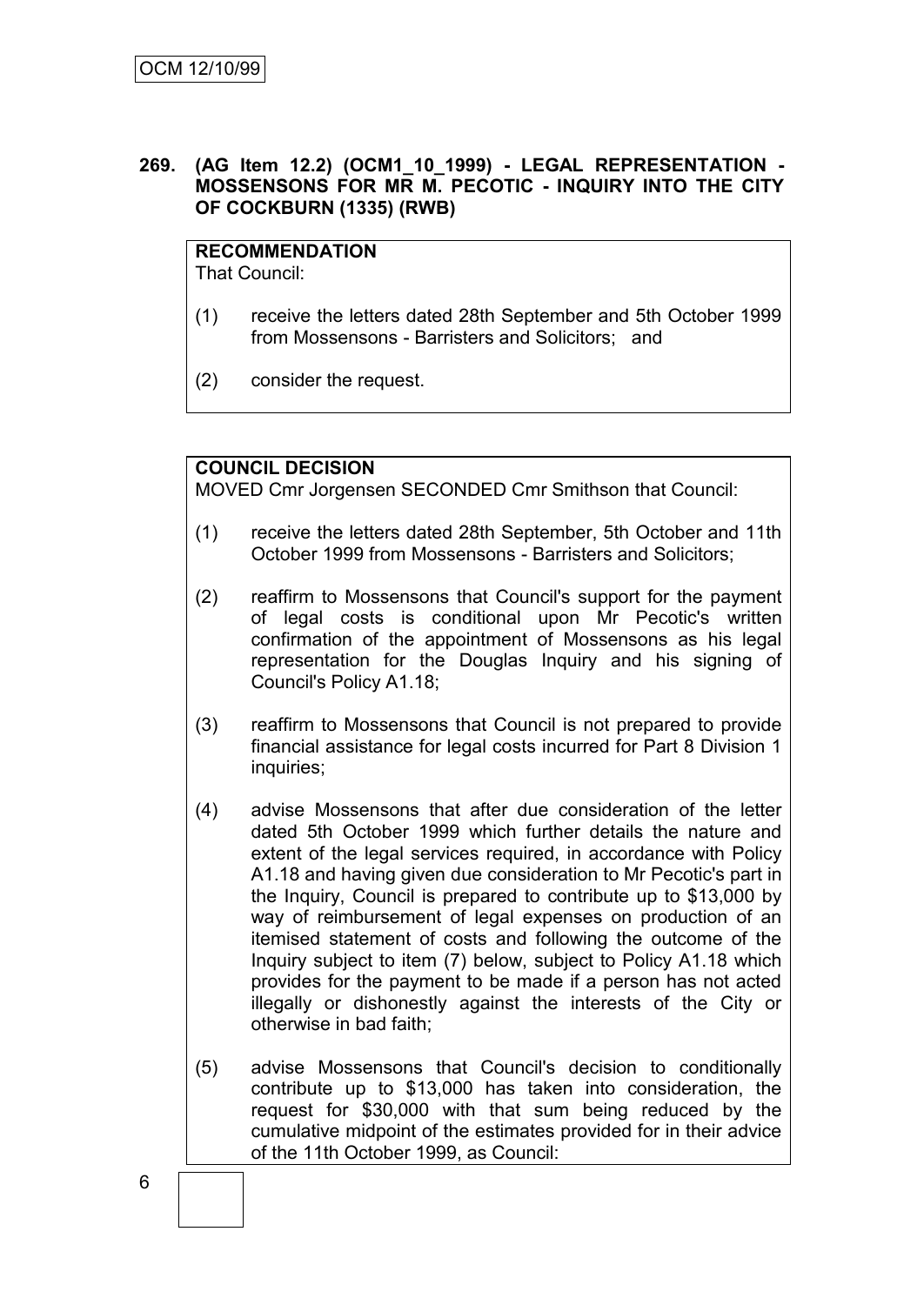- 1. is not prepared to make a contribution towards the Cleaning Contract line of inquiry as Mr Pecotic was not summoned to give evidence at the Inquiry; and
- 2. is not prepared to make a contribution for any matter which Mr Pecotic may wish to bring to the Inquiry which is not formally pursued by the Inquirer.
- (6) advise Mossensons that the general thrust of the Inquiry is to examine if Councillors and Staff have provided good governance for the City and should any adverse findings relating to any issue, be made against Mr Pecotic by the Inquirer Mr Douglas relating to good governance, then Council will not make any contribution towards legal expenses;
- (7) in consideration of Mr Pecotic's claim of financial hardship, Council is prepared to reimburse \$3,000 of the \$13,000 upon receipt of an itemised statement of account for work to this amount. The balance of up to \$10,000 will only be made following the outcome of the Inquiry provided there are no adverse findings against Mr Pecotic. It should be noted that the \$3,000 is repayable to Council in accordance with Policy A1.18;
- (8) advise Mossensons that the basis of Council's support relates to all lines of Inquiry whether it be in the public forum or by private interview and the level of Council's financial support which is limited to \$13,000 will be determined once the itemised statement of costs identified to a particular issue has been produced following the outcome of the Inquiry;
- (9) advise Mossensons that, due to the potential increased Council contribution, this decision supersedes Council's previous decision in respect to items (2) 2.2 and 2.3 of the 13th July 1999 with the further advice that it is still open to Mr Pecotic to accept the terms of that offer.

**CARRIED 3/0**

# **Explanation**

Cmr Jorgensen explained that Council is prepared to assist Mr Pecotic with his legal expenses in accordance with the Policy but only if the conditions of the policy are complied with and in particular, those points relating to adverse findings and good governance.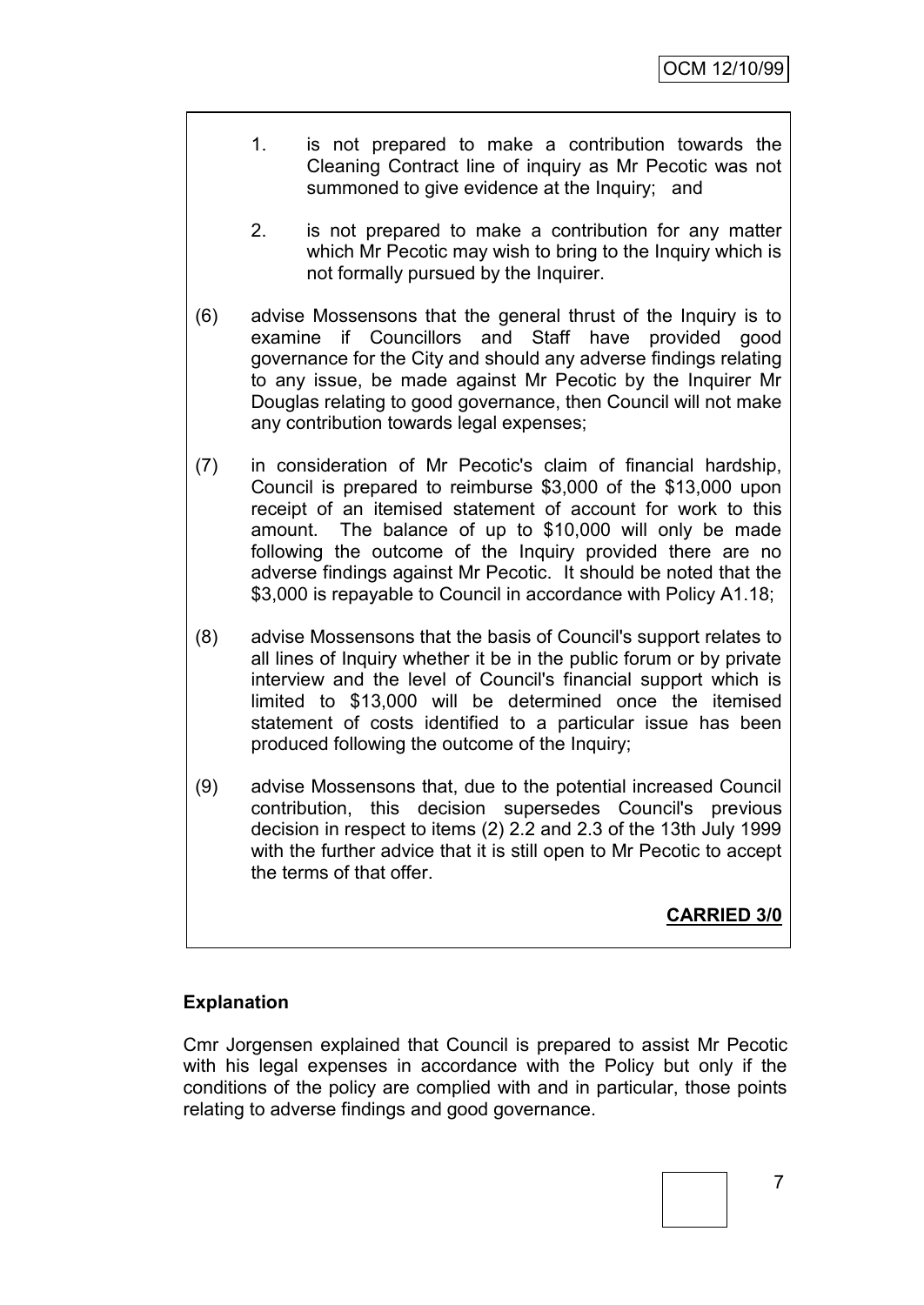The variation in the amount offered above and that requested by Mossensons, was that Council was not prepared to contribute to costs for matters which Mr Pecotic was not required by the Inquirers to participate in (ie: Cleaning Contract) nor for matters which were not under investigation (ie: Dropulich/Clancy issues) or for the initial investigation conducted by Martin-Vicary.

# **Background**

As a result of the Minister for Local Government's determining that an Inquiry into the City of Cockburn would be held under Section 8.16 Part 8 - Division 2 of the Local Government Act 1995, an Inquiry known as the "Douglas Inquiry" is presently underway.

As a result of requests from suspended and ex Councillors, for the City to pay for their legal representation during the course of the Douglas Inquiry and previous Martin-Vicary investigation, Council adopted Policy A1.18 - Legal Representation which gives clear guidelines to applicants and the Chief Executive Officer, acting under delegated authority, in regards to claims for reimbursement of legal expenses.

Council, at its meeting of the 13th July 1999, considered a request for financial assistance for Mr Marinko Pecotic. Council determined:-

*"That Council:*

- *(1) receive the letter dated 18th June 1999 from Mossensons;*
- *(2) subject to written confirmation from Mr Pecotic that he has engaged Mossensons to represent him at the 'Douglas Inquiry', Council:-*
	- *2.1 advise Mossensons that it will be inappropriate for Council's solicitors to represent Mr Pecotic and therefore, Council will recognise the appointment of Mossensons by Mr Pecotic for the provision of legal representation for the 'Douglas Inquiry', subject to the provisions contained in Council's Policy A1.18 and specific decisions of Council relating to Mr Pecotic's request for financial assistance;*
	- *2.2 advise Mossensons that Council will reimburse Mr Pecotic legal expenses up to \$3,000 as per Policy A1.18 on the condition that the Policy is signed by Mr Pecotic pursuant to Clause 20;*
	- *2.3 advise Mossensons that in accordance with Clause 10 of the Policy, Council will be prepared to contribute a further sum not exceeding \$3,000 by way of reimbursement of legal expenses on production of an itemised statement of*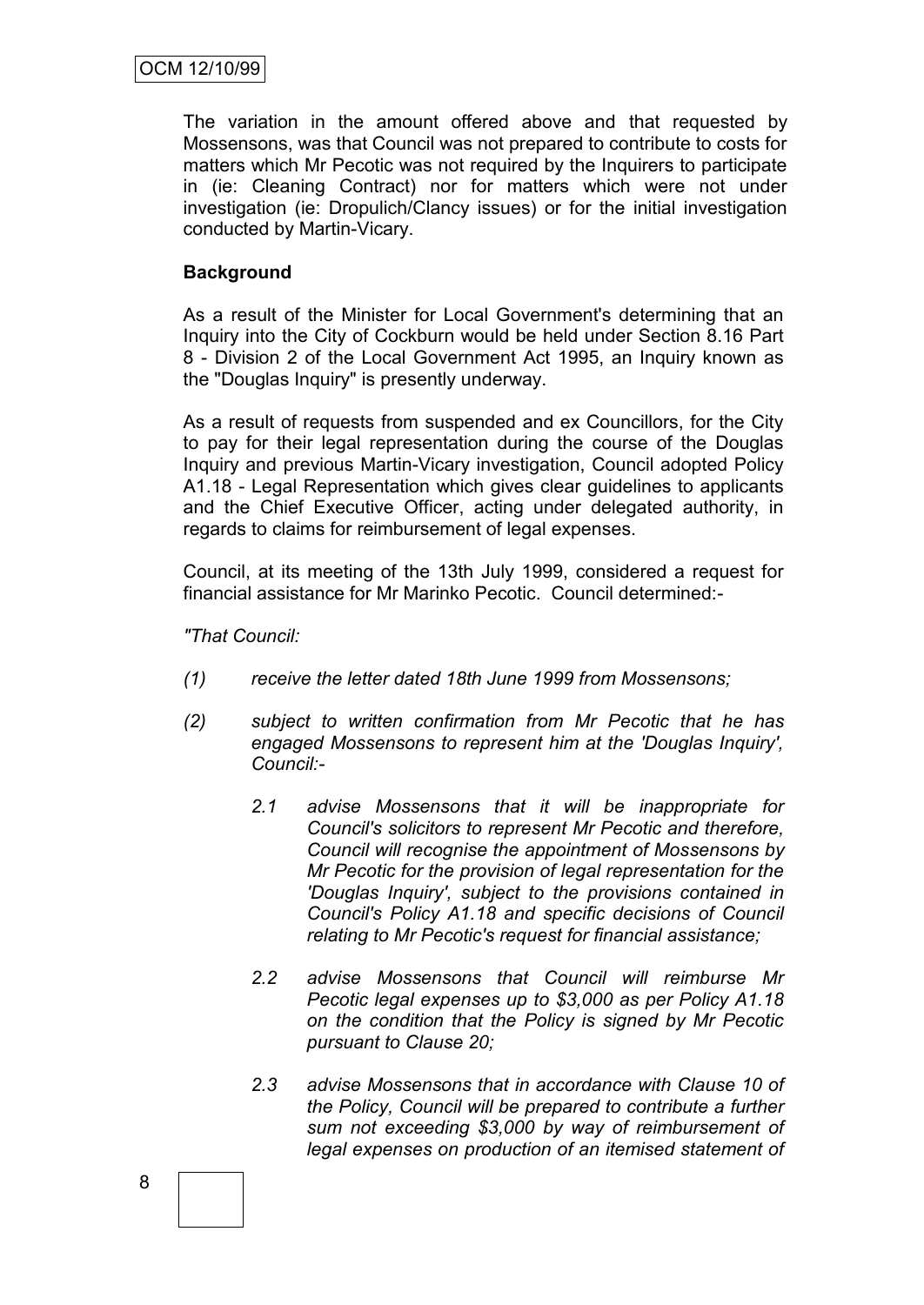*costs following the outcome of the Inquiry subject to Policy A1.18 which provides for the payment to be made if a person has not acted illegally dishonestly against the interests of the City or otherwise in bad faith;*

- *2.4 advise Mossensons that as the Inquiry may consider various issues, a detailed statement separating (apportioning) the cost across the issues will be required;*
- *2.5 advise Mossensons that Council is not prepared to contribute towards Queen's Counsel costs."*

In addition, at the 13th July 1999 meeting, Council determined to:-

- *"(1) receive the request dated 25th June 1999 from Mossensons for Mr M. Pecotic, for Council to reimburse legal expenses incurred as a result of the Executive Director for Local Government's Inquiry into the City of Cockburn; and*
- *(2) advise Mossensons that Council is not prepared to provide financial assistance for legal costs incurred for Part 8 - Division 1 Inquiries."*

#### **Submission**

By way of letter dated 28th September 1999, Mossensons sought Council's reconsideration of its decision of the 13th July 1999. The letter, copy of which is attached to the agenda, sought funding of approximately \$30,000 with \$15,000 to Mossensons and approximately \$15,000 to Counsel.

The Administration considered that the request did not provide sufficient details for Council to make a decision and therefore, further information was requested.

In a letter dated 5th October 1999, Mossensons advised:-

*"… We envisage that funding from this stage until the completion of the Inquiry will be in the vicinity of \$30,000, which would be comprised of \$15,000 for this firm and approximately \$15,000 for Counsel. These estimates would cover the following:*

- *1. representation by Counsel at the Inquiry:*
	- *1.1 while Mr Pecotic is being interviewed and giving evidence;*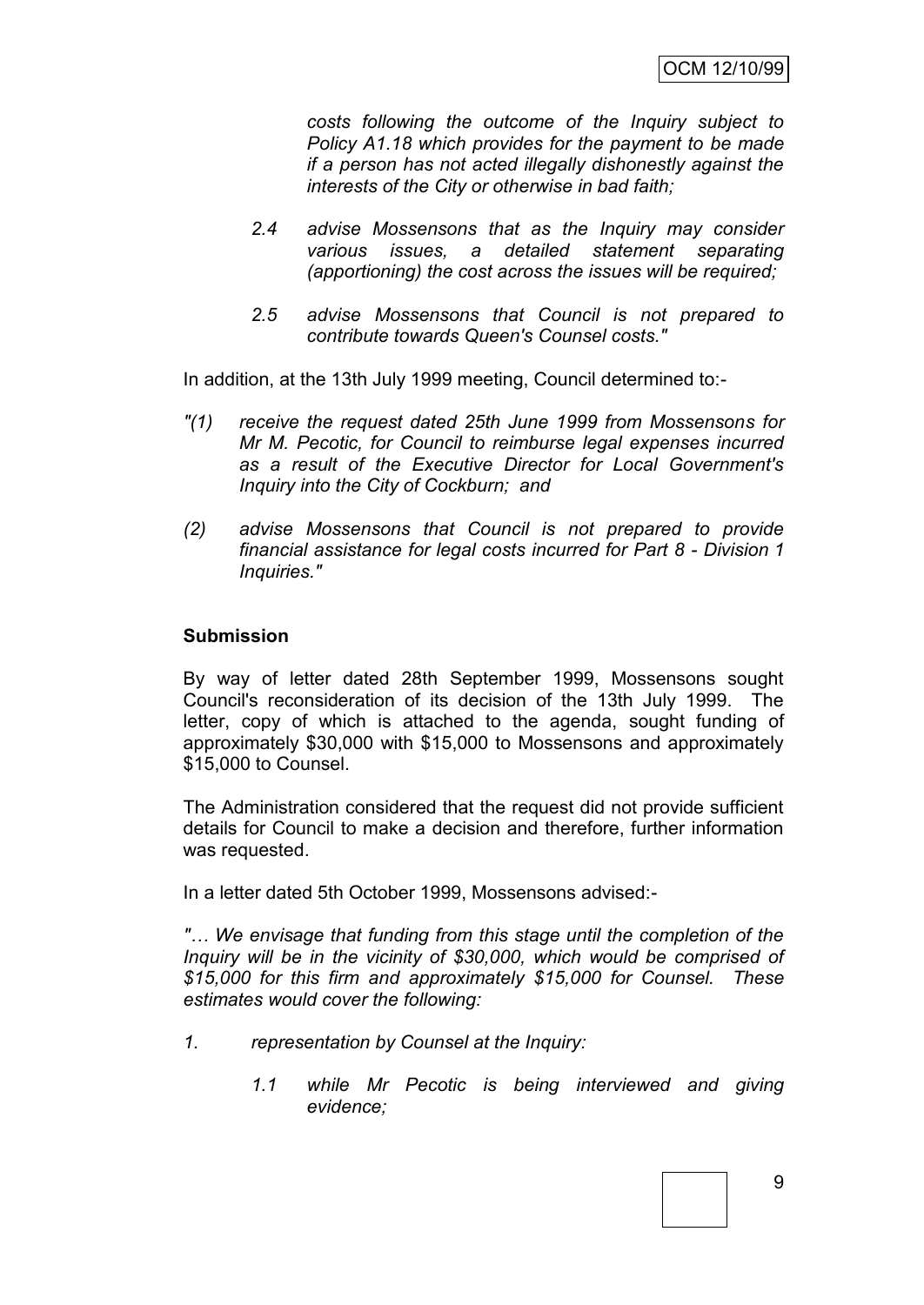- *1.2 where necessary, to protect Mr Pecotic's interests while other individuals give evidence which concerns him;*
- *1.3 where it is dealing with matters and submissions Mr Pecotic has raised with Counsel assisting beforehand;*
- *2. representation by this office at the Inquiry:*
	- *2.1 where Counsel is not available to attend on that day;*
	- *2.2 by way of preparatory work in the collation of documents;*
	- *2.3 detailed proofing of Mr Pecotic and other potential witnesses;*
	- *2.4 investigation and preparation of submissions.*

*The specific areas in which Mr Pecotic will require legal funding, are detailed as follows:*

# *(i) Cleaning Contract*

*In relation to this matter, our client has instructed this office that he believed that there was a certain preferential treatment given by a certain individual in the administration of the City of Cockburn to a particular cleaning service provider. Our client believes that the administration did not investigate the matters adequately and provide the Council with sufficient information when deciding as to which party was to be awarded a cleaning contract for the Council.*

#### *(ii) Battalis Property*

*In relation to this matter, our client instructs that he had no direct personal financial interest in this matter. However, a relative was contracted to do signage, which was declared to the Chief Executive Officer who deemed that our client had no financial interest in the matter. Our client had a minimal role in relation to this matter.*

#### *(iii) Lot 14 Progress Drive*

In relation to this project, our client is of the opinion that the *administration did not do its job properly due to the fact that:*

- *(a) they did not adhere directly to Council resolutions;*
- *(b) it is the opinion of our client that the administration was fighting with Council to destroy or hamper the progress of the project.*

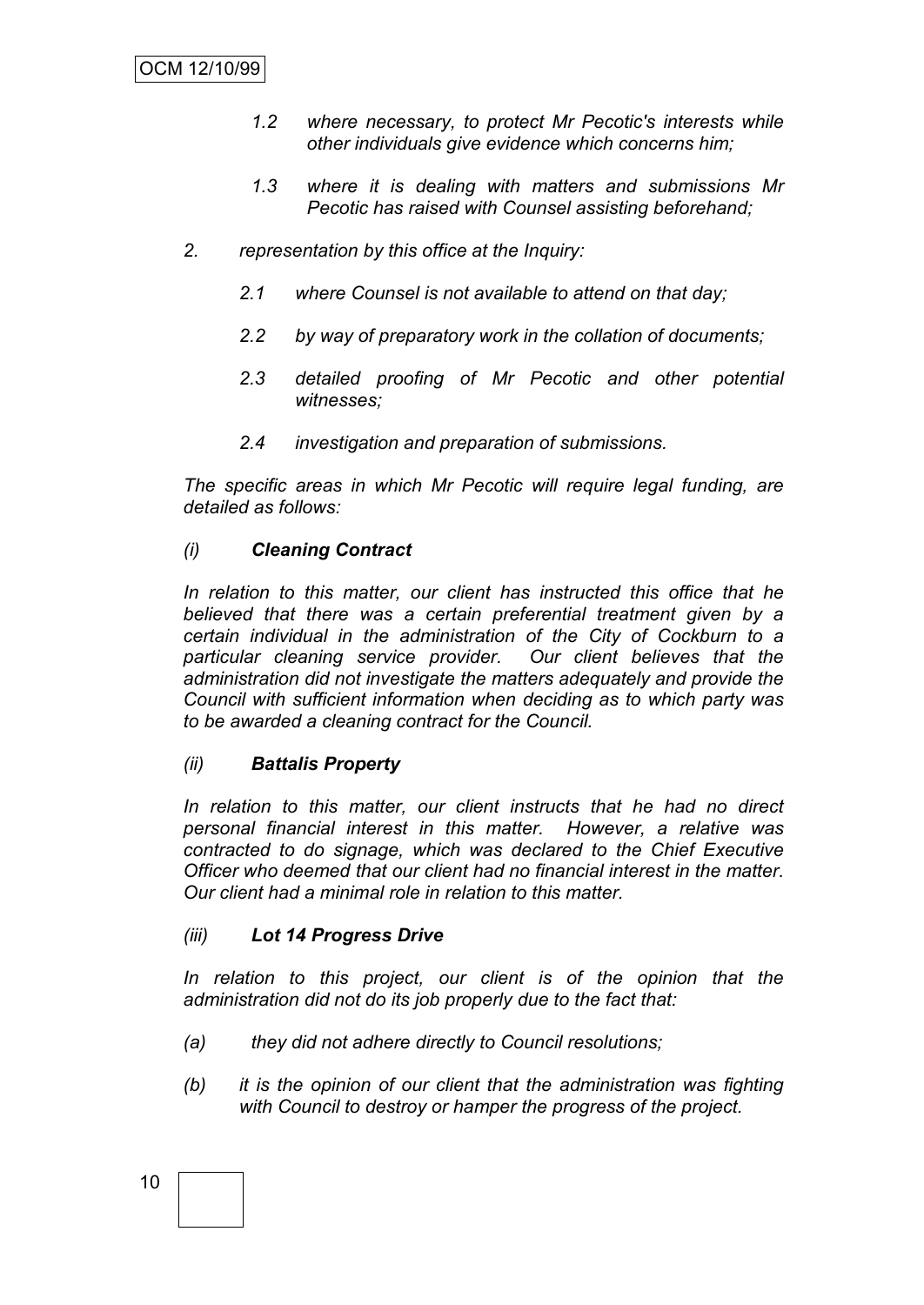*Our client has significant submissions to make on this topic of discussion, however, these submissions could only be made after the obtaining of legal advice from Counsel and solicitors.*

# *(iv) Public Open Space - Lot 17*

*Our client is of the opinion that the administration refused to implement Council resolutions and also used deceitful tactics to deny migrant market gardeners to receive proper compensation for land vested in the Crown to be used as public open space. In relation to this matter, our client also has several submissions to make, however, such submissions could only be made after the advice of Counsel and a solicitor is obtained with respect to its content.*

#### *(v) Miscellaneous Topics*

*Our client would also wish to raise several other issues before the Inquiry, which have not been listed for discussion at this stage. Our client believes the following issues should be raised at the Inquiry:*

- *1. the Dropulic & Clancy issue;*
- *2. racial discrimination in employment;*
- *3. other issues which were not raised in the Martin & Vicary report.*

In relation to the funding, the majority of the funding provided by the *Council would go into items numbered (iii) and (iv). Items numbered (I) and (v) would comprise only a small portion of the funding, and item (ii) would comprise a trivial if not insignificant portion. It is difficult to give exact pricing as to what amount of money will be spent in relation to each portion, as this office is yet to sit down with client to obtain detailed instructions and detailed submissions which our client intends to make in relation to each matter, and to investigate the matter thoroughly.*

*It is also difficult to provide in advance submissions or arguments which our client intends to make with respect to certain issues, as our client has little or no funding at this state*(sic) *to discuss the matter in its entirety with solicitors and Counsel. As a result, this office can only provide the limited outlook as detailed above.*

*The fee of \$30,000 is arrived at, based on the following estimations:*

*1. Counsel: \* Preparation for hearings and perusal of documents:*

 *25 hours @ \$200/hour*

*\$ 5,000(E)*

*\* Attendance at the Inquiry:*

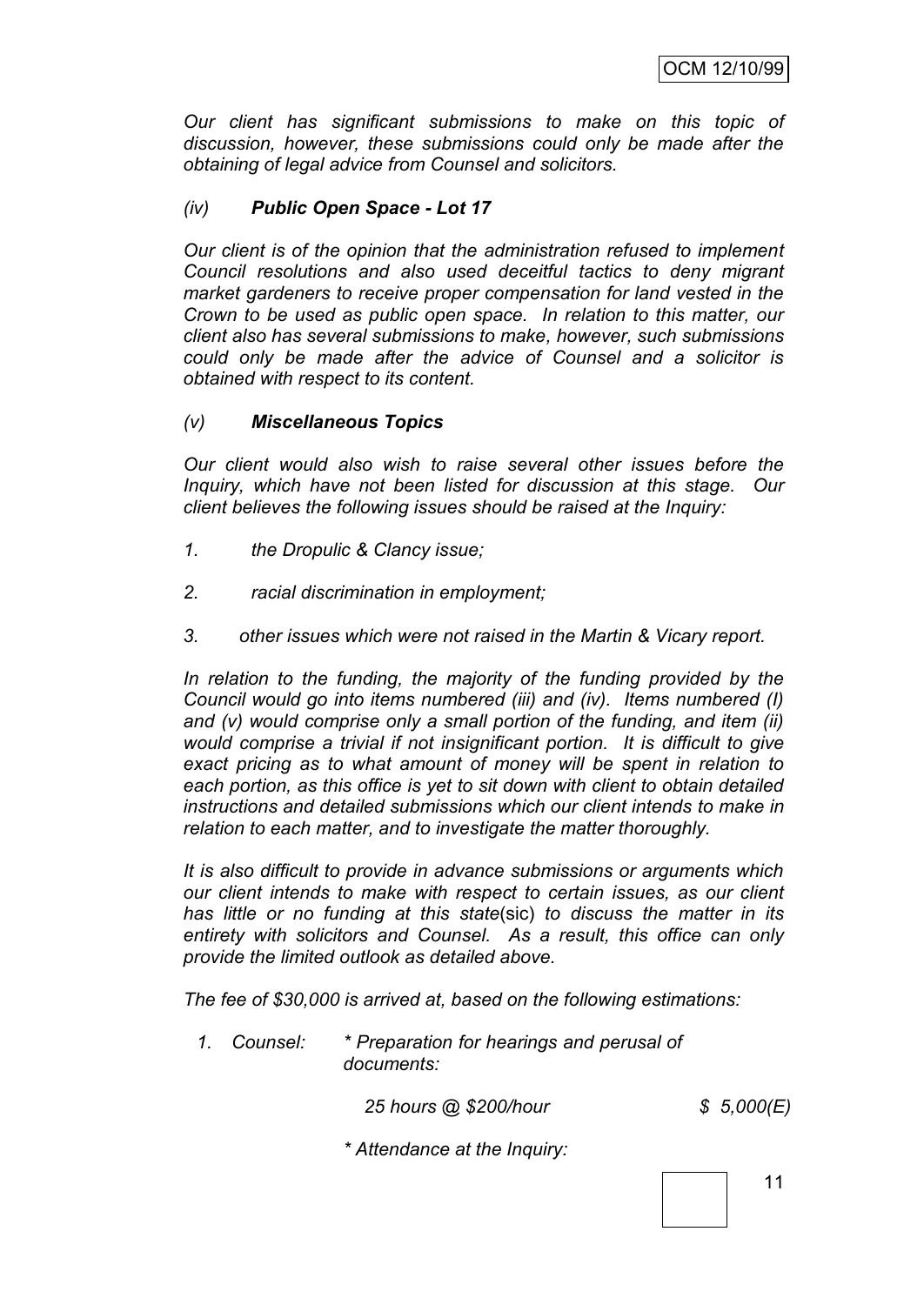|    |            | 10 days x 5 hours @ \$200/hour                                                                               | \$10,000(E) |
|----|------------|--------------------------------------------------------------------------------------------------------------|-------------|
| 2. | Solicitor: | * Preparation for Inquiry (senior solicitor):                                                                |             |
|    |            | - Proofing client<br>- Reviewing transcripts<br>- Perusing client records                                    |             |
|    |            | 30 x \$195/hour                                                                                              | \$5,850(E)  |
|    |            | * Attendance at Inquiry (senior solicitor):                                                                  |             |
|    |            | 5 days x 5 hours \$195/hour                                                                                  |             |
|    |            | * Junior solicitor work:                                                                                     | \$4,875(E)  |
|    |            | - Photocopying<br>- Research                                                                                 |             |
|    |            | 20 hours @ \$150/hour                                                                                        |             |
|    |            | * Disbursements                                                                                              | \$3,000(E)  |
|    |            | - Photocopying<br>- File set up fee<br>- Travelling<br><b>General Disbursements</b><br>- Postage & telephone |             |

#### *\$ 1,275(E) \$30,000(E)*

*Our client has also advised this office that he would request that the money be paid directly to Counsel and to this solicitors' office as our client is not in a position to pay for solicitors and Counsel as they are rendering the fees, and in the event that an adverse finding is made against out client, he does not have the means with which to repay the funds.*

*Given the above, it can be clearly seen that if Mr Pecotic was properly advised and in a position to provide meaningful submissions to the Inquiry, it would be an asset to the Inquiry. This is only achievable with legal representation, and therefore funding is essential for Mr Pecotic's continued and important contribution.*

*We therefore seek from the City of Cockburn the following:*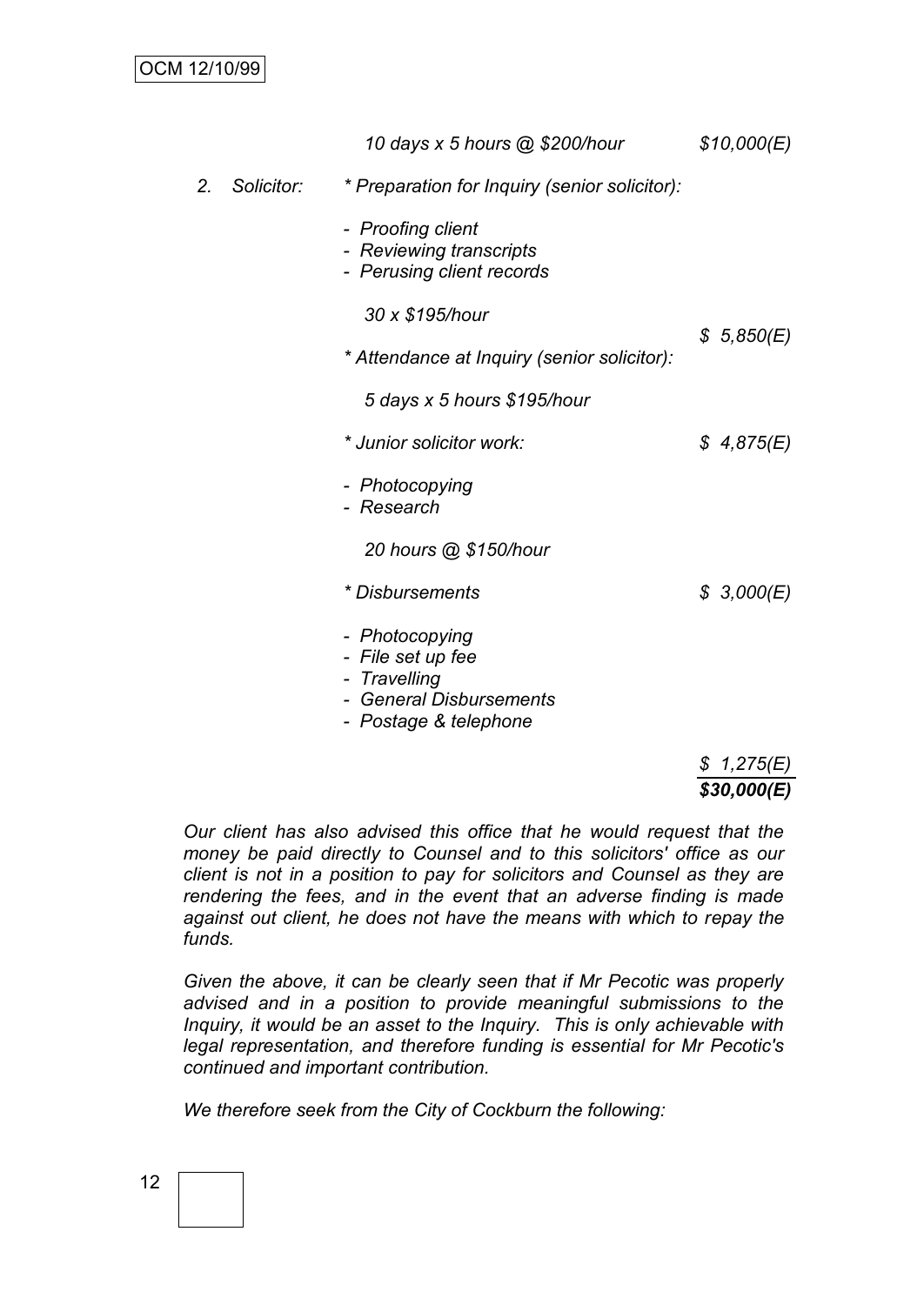- *1. approval for Mr Pecotic to be represented by Mr Davis and his firm;*
- *2. a grant be allowed to the extent of \$30,000 initially;*
- *3. authorisation be granted for Council to approve the payment to Mr Pecotic for his expenses;*
- *4. that the \$30,000 be paid forthwith, and not at the end of the Inquiry.*

*Your urgent attention and reply in relation to the above would be greatly appreciated."*

The Administration considered that Council would require advice on the cost apportioned to the "Cleaning Contract" issue and "Other Matters" to determine if it were appropriate for Council to commit funds to these issues.

At the time of Agenda preparation, a response had not been received.

#### **Report**

In response to the letter dated 28th September 1999, the Chief Executive Officer sought further information. That information was provided in Mossensons' letter dated 5th October 1999.

The Chief Executive Officer then sought further clarification. Due to the timing of the exchange of letters, that advice had not been received in time to be included in the Agenda.

Given the budget constraints, the delegated authority to the CEO to determine applications to a limit of \$3,000 and the Council's decision of 13th July 1999, this matter is placed before Council without officer recommendation other than the issue be considered by Council.

Matters which Council would need to take into consideration are:-

- (1) The available budget.
- (2) Council's request for Mr Pecotic to formally advise of the appointment of Mossensons to represent him.
- (3) Mr Pecotic signing Policy A1.18.
- (4) The appropriateness of Council contributing to the line of Inquiry into the Cleaning Contract, considering that the Public Inquiry has concluded. Council assisting the Inquirer has advised that Mr Pecotic was not required on this issue.

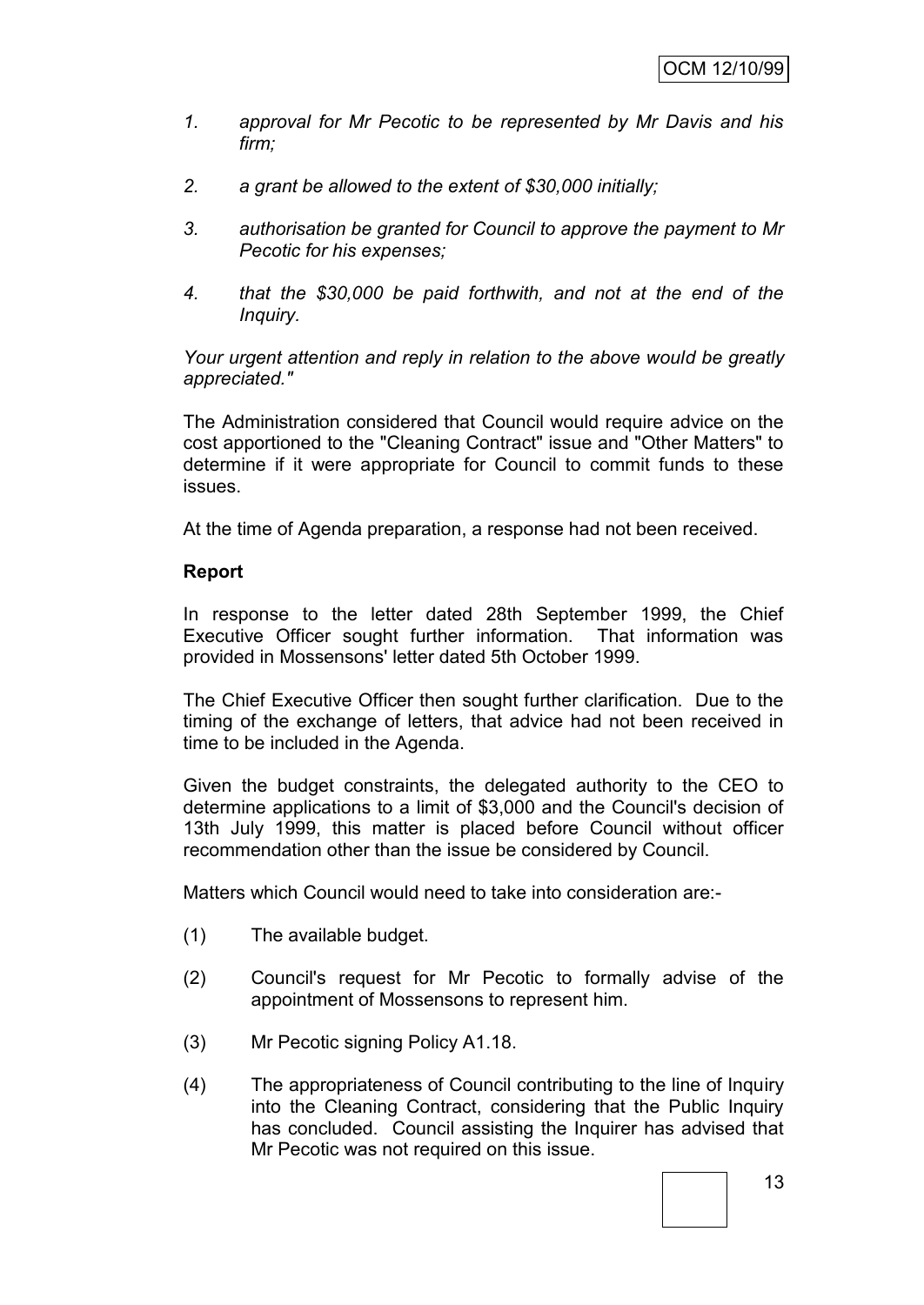- (5) Whether any offer of assistance will only be for matters which are part of the Public Inquiry.
- (6) Matters which Mr Pecotic may wish to bring to the Inquiry which are not the subject of investigation.
- (7) Council's decision of 28th September 1999 where it approved a request from Hammond Worthington, reportedly representing Mr Grljusich, for \$40,000 on the basis that there would be no payout if any adverse findings were made against Mr Grljusich.
- (8) the request for Council to pay the legal expenses incurred direct during the course of the Inquiry.

Council's decision in relation to Mr Grljusich's request, provided that any payment would be by way of reimbursement of legal expenses.

Following the outcome of the Inquiry, legal expenses paid during the Inquiry are deemed to be recoverable under the Policy (Clause 19). It should be noted that Mossensons state that "*in the event that an adverse finding is made against our client, he does not have the means with which to repay the funds*".

(9) Payment of legal expenses incurred as a result of the Martin-Vicary Inquiry - Part 8 Division 1 of the Local Government Act.

Council has previously declined to reimburse same. The Policy provides/relates to Part 8 Division 2 Inquiries.

#### **Strategic Plan/Policy Implications**

Council's Policy A1.18 adopted by Council on the 13th July 1999 relating to Legal Representation applies.

#### **Budget/Financial Implications**

The draft budget provides for \$100,000 for the cost of the Inquiry legal expenses. To date, the following funds are committed: -

| Mr Grljusich  | \$40,000          |
|---------------|-------------------|
| Mr Pecotic    | \$6,000           |
| Mr Ostojich   | \$3,000           |
| Mr Brown      | \$3,000           |
| Mr Hiller     | \$3,000           |
| Mr Ryan       | \$3,000           |
| Mr O'Sullivan | \$3,000           |
| McLeod & Co   | \$4,000 (approx.) |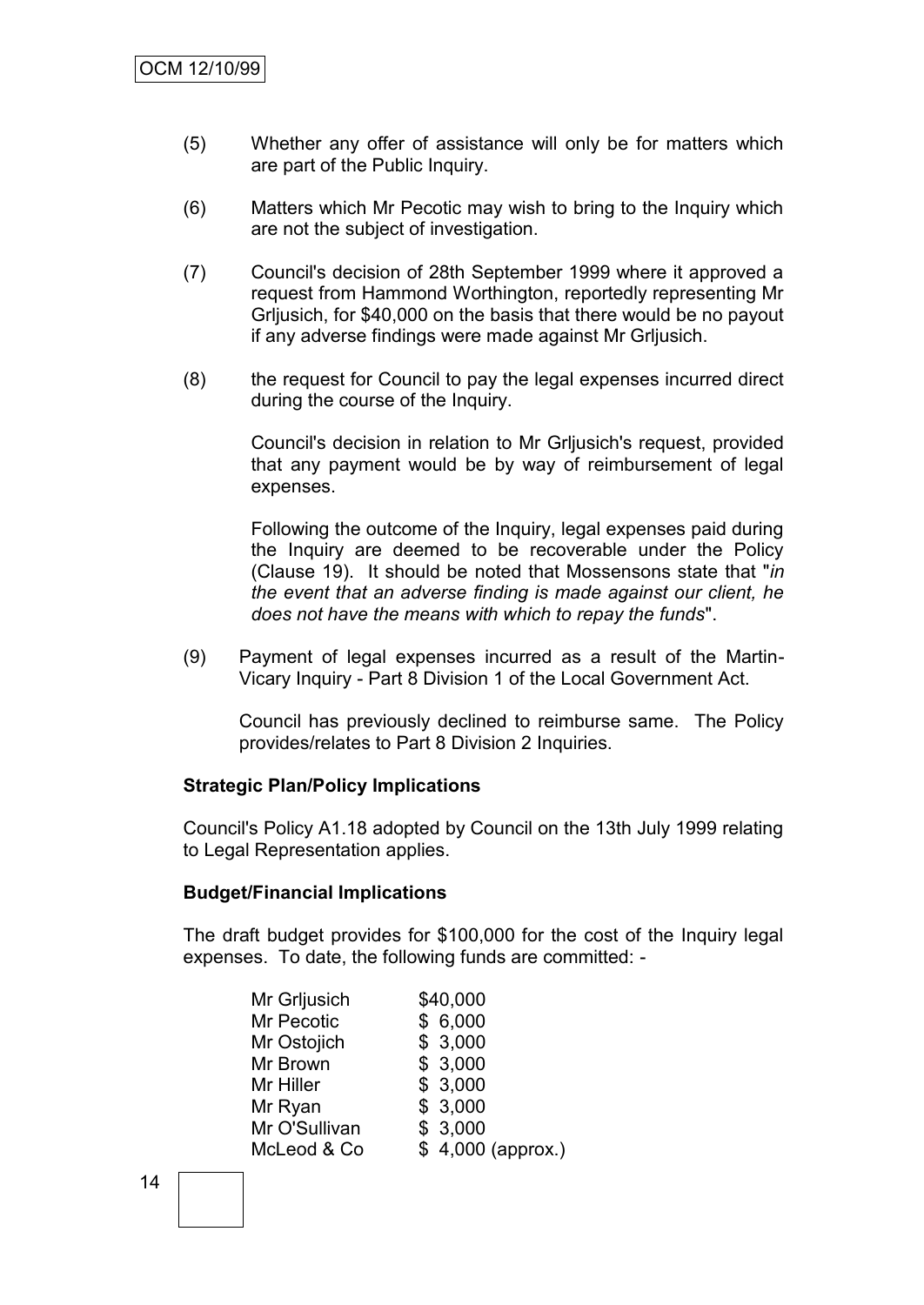Total Committed **\$65,000**

# **Implications of Section 3.18(3) Local Government Act, 1995**

Nil

**270. (AG Item 13.1) (OCM1\_10\_1999) - 19 AGED PERSONS UNITS AND 1 DISABLED PERSONS UNIT - LOT 42 JEAN STREET, HAMILTON HILL - OWNER: MINISTRY OF HOUSING - APPLICANT: KENNETH YEWERS ARCHITECT (2200639) (MT) (WEST) (MAP 6)**

# **RECOMMENDATION**

That Council:

(1) approve the application for 19 aged persons dwellings and 1 disabled persons dwelling on Lot 42 Jean Street, Hamilton Hill subject to the following conditions:

Standard Conditions

1. Standard conditions contained in Council Policy PD 17 as determined appropriate to this application by the delegated officer under clause 7.6 of Council"s District Zoning Scheme  $N^{\circ}$  2;

Special Conditions:

- 1. Separate access being provided for pedestrians from Jean Street onto the site.
- 2. Occupation of the dwellings shall be restricted to at least one person in each dwelling being an aged or dependent person, or the surviving spouse of that person.
- 3. A Notification under Section 70A of the Transfer of Land Act 1893 must be registered over the certificate of title to the land the subject of the proposed development, prior to the issue of a building licence.

Special Footnotes:

1. With regard to Condition 3, the Section 70A Notification shall be prepared by the City's solicitors to the satisfaction of the City of Cockburn and all costs of and incidental to the preparation of and registration of the Section 70A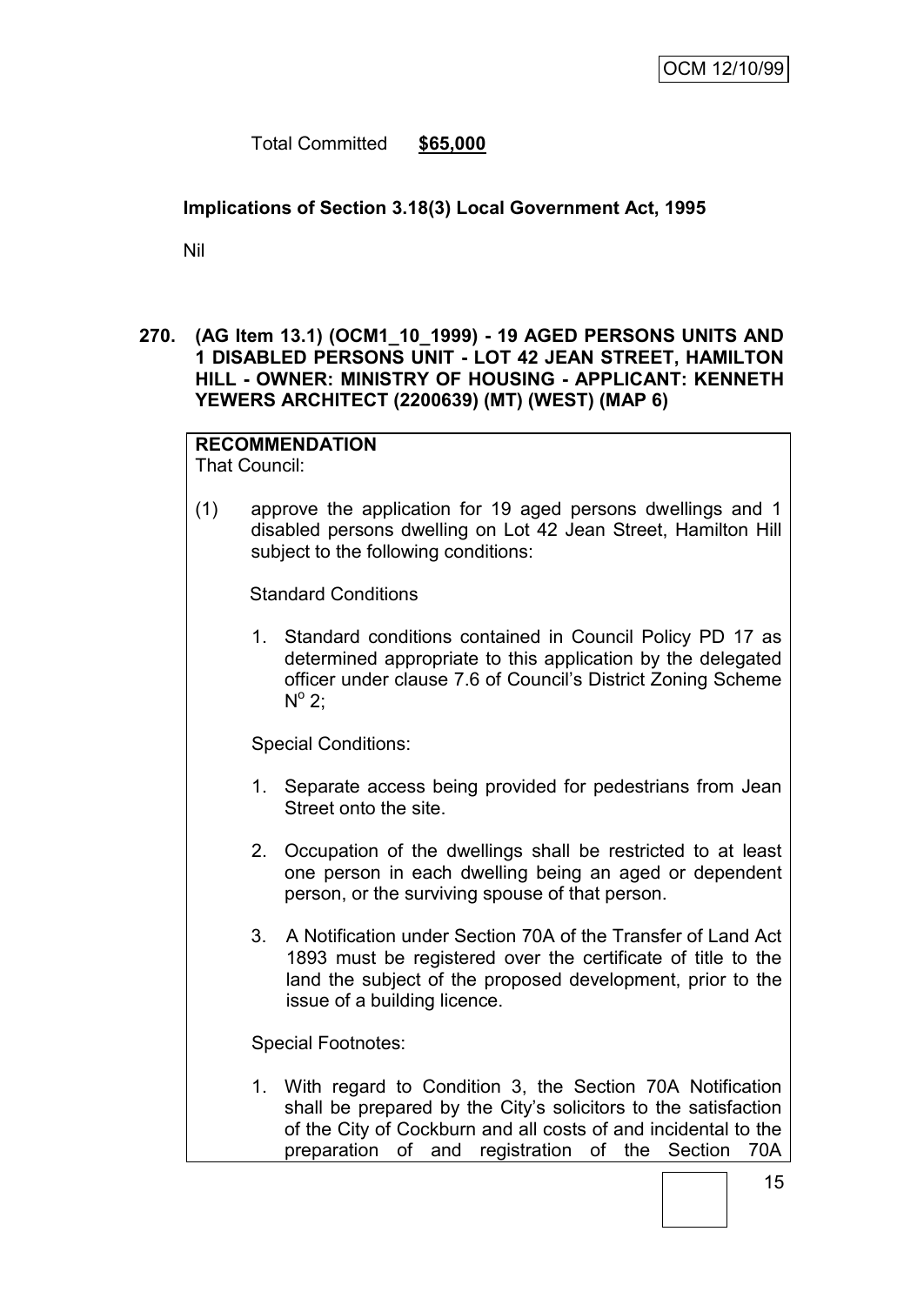Notification including the City"s solicitor"s costs, shall be met by the applicant or the owner of the land.

- (2) issue a Form 2 Approval to Commence Development to the applicant.
- (3) amend Council Policy PD6 "Aged Persons Accommodation Development Guidelines" by:
	- 1. deleting part "(c)" under the heading "2. Site Planning";
	- 2. deleting part "(b)" under the heading "4. Design".

**COUNCIL DECISION** MOVED Cmr Smithson SECONDED Cmr Jorgensen that the recommendation be adopted. **CARRIED 3/0**

#### **Background**

| ZONING:           | MRS:                | <b>URBAN</b>            |  |
|-------------------|---------------------|-------------------------|--|
|                   | DZS:                | <b>RESIDENTIAL R-40</b> |  |
| LAND USE:         | <b>VACANT</b>       |                         |  |
| LOT SIZE:         | 3448 $\mathsf{m}^2$ |                         |  |
| AREA:             | 3448m <sup>2</sup>  |                         |  |
| <b>USE CLASS:</b> | AA                  |                         |  |

At its meeting held on the 12th January 1999, Council resolved to adopt Amendment 200 to its Scheme, re zoning the subject lot from R-15 to R-40. The amendment was advertised and recommended for final approval at Council"s meeting on the 20th April 1999. It was gazetted on the 9th June 1999.

Point 5 of Council"s resolution on the 20th April 1999 was as follows:-

"require the submission of revised plans at the Development Approval stage showing the screening of the balconies of Units 4, 7, 8, 11, 12, 15, 16, 19 and 20;"

Point 7 of that same resolution was as follows:-

*"enter into a suitable arrangement with Homeswest to ensure that residents of the development are 55 years of age or older."*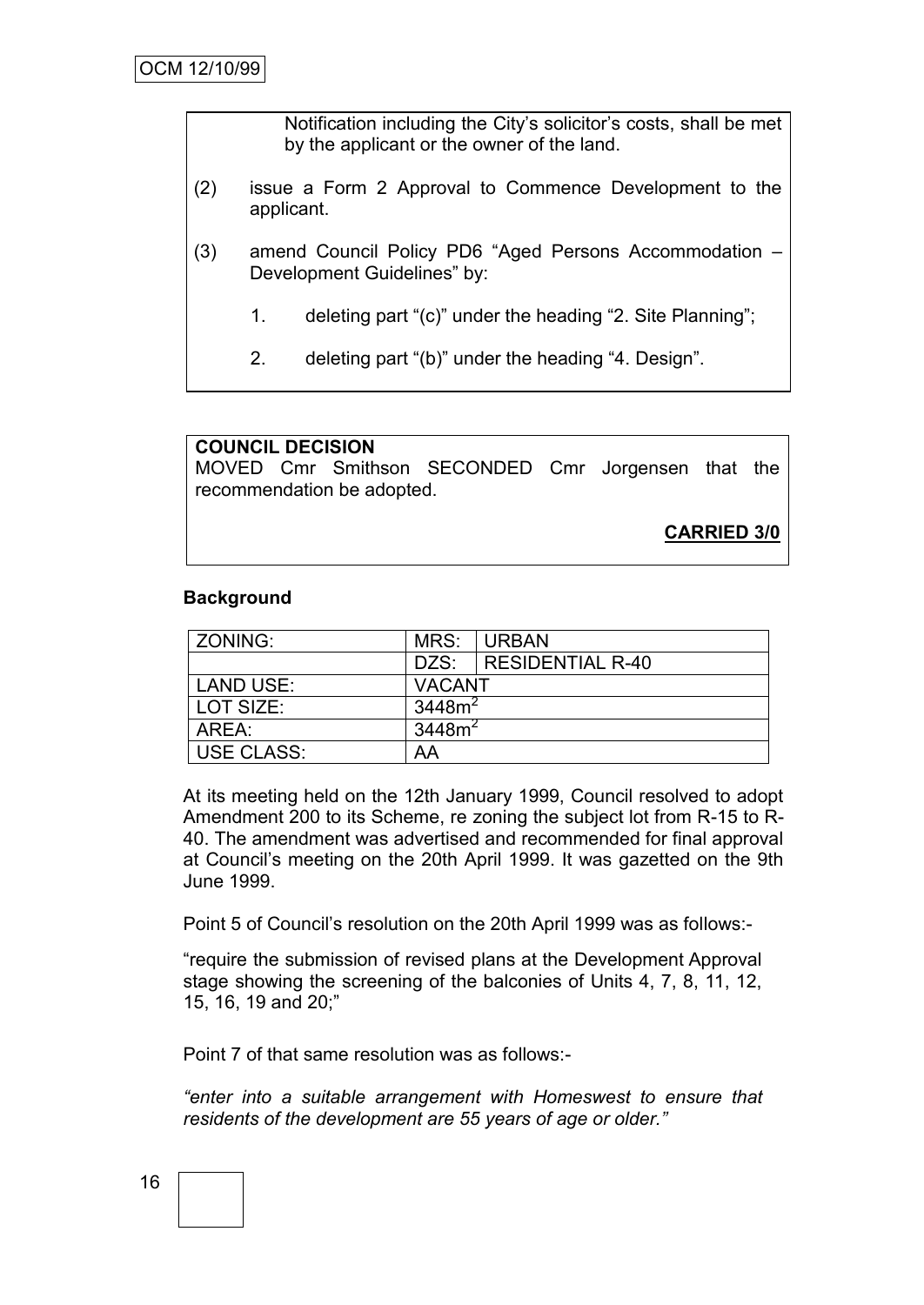#### **Submission**

The submitted plans are attached to this agenda. They show a total of 5 two storey dwellings and 2 single storey dwellings. All road access is off Jean Street and pedestrian access is to be provided through a gate at the rear of the site to the shops along Carrington Street. A total of 23 car bays are provided, 3 being visitor bays.

The attached documentation states that the architect has concerns with Council"s requirement to screen the balconies. It is "*simply unacceptable in terms of amenity and aesthetics*". He has suggested other amendments to the original proposal to address the overlooking issue. The amendments include increased setbacks, redesign of balconies, addition of screening to balconies, reduction of floor levels, alterations to boundary retainers and alterations to paving gradients and parking.

#### **Report**

The development application does not comply with a previous Council resolution (20th April 1999) to screen the balconies of the second storey units and so the proposal is referred to Council for its determination.

#### *Balcony screening and alternative arrangements*

In the architect"s opinion and the Planning Office, to screen the balcony of all the second storey dwellings will create a situation that is unacceptable for the future inhabitants of those units. The architect has experimented with louvres up to a height of 1.5 metres that allow in light but prevent the occupant looking down off the balcony. While these would work effectively to prevent overlooking, they impede all views from the unit, especially when the occupant is sitting down. To not allow an "outlook" will seriously affect the future occupant"s enjoyment of their home.

The architect has worked with Council officers on alternative measures to minimise overlooking from the units. On the northern side of the lot, overlooking should not occur with the revised arrangements. The building has been setback a further 2 metres from the boundary (to 6 metres) and lattice on top of the existing fence brings it up to 2.2 metres high. It is possible to prevent overlooking because the properties to the north of the subject lot are higher.

Along the southern boundary, some overlooking of the backyard of the two western-most properties will occur under the proposed site arrangements. The gradient of the land is such that it is not possible to implement measures (other than screens on the balconies) that will totally prevent overlooking. The lots to the south are lower, to the extent that a 1 - 1.5 metre retaining wall is proposed along the southern boundary. However, to minimise views into the neighbouring properties,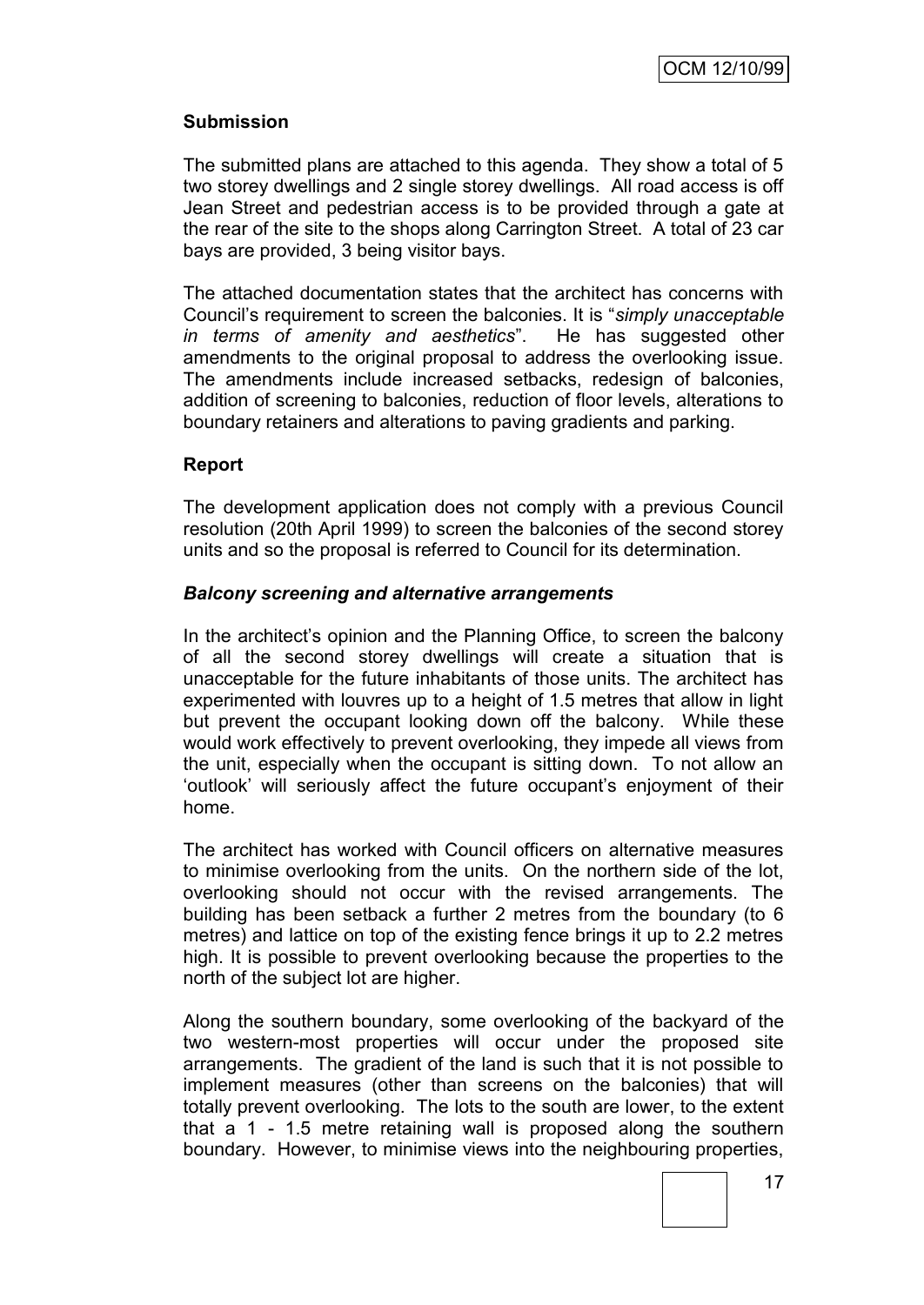the building has been setback a further 2 metres from the boundary. It is worth noting that the development, as originally proposed, met all the Residential Planning Code requirements in regard to setbacks. Further, the floor level of the buildings have been lowered 300mm and a screening lattice to 2.25 metres high is proposed along much of the boundary.

# *The density bonus*

The application seeks Council"s consent to apply the 50% density bonus available in the R-codes where the housing is to be developed for aged or dependent persons. This provision means 20 units can be developed on the site instead of 13 units. The Codes state Council can require the owner to enter a legal agreement to bind at least one occupant (of each unit) to be an aged or dependent person. This requirement was reflected in Council"s resolution of 20th April 1999. It is proposed that Council"s approval be conditioned accordingly and that the owner prepares a Section 70 Notification to this effect. S.70 Notifications have been used by Council staff in the place of a "deed and caveat" recently, because they are more simple to administer but still afford the same prosecution rights. The Codes also stipulate that aged or dependent housing must include design features that are specific to this type of housing, for example handrails in the bathroom. Detail provided in the building license will need to demonstrate this has been adhered to.

# *Residential Planning Code & Council policy requirements*

The development meets all the Scheme and R-code requirements except for three. Where there are ten units or more developed, separate pedestrian access to the lot is required. This has not been provided from Jean Street onto the site. The applicant has advised they are prepared to provide the separate access and so it is recommended that it be conditioned accordingly. Similarly, garbage storage facilities have not been shown. It is a standard condition of approval that these be detailed on the plans submitted with the building license. The final aspect of non-compliance is the requirement for 20% communal open space for multiple dwellings. It is recommended the development be approved with a reduced amount of communal open space (approximately 11%). The amount was reduced substantially when the buildings were setback 2 metres from the northern and southern boundaries. The communal open space was effectively transferred into the private open space afforded to each of the ground units. The Codes provide discretion to vary any other provision of the Codes to achieve the 50% density bonus for aged or dependent persons dwellings.

Council Policy PD 6 provides guidelines for the development of aged persons accommodation. The development satisfies the guidelines except for those dealing with them being only single level. Discussion of this aspect of the Policy is contained in the following section. The site is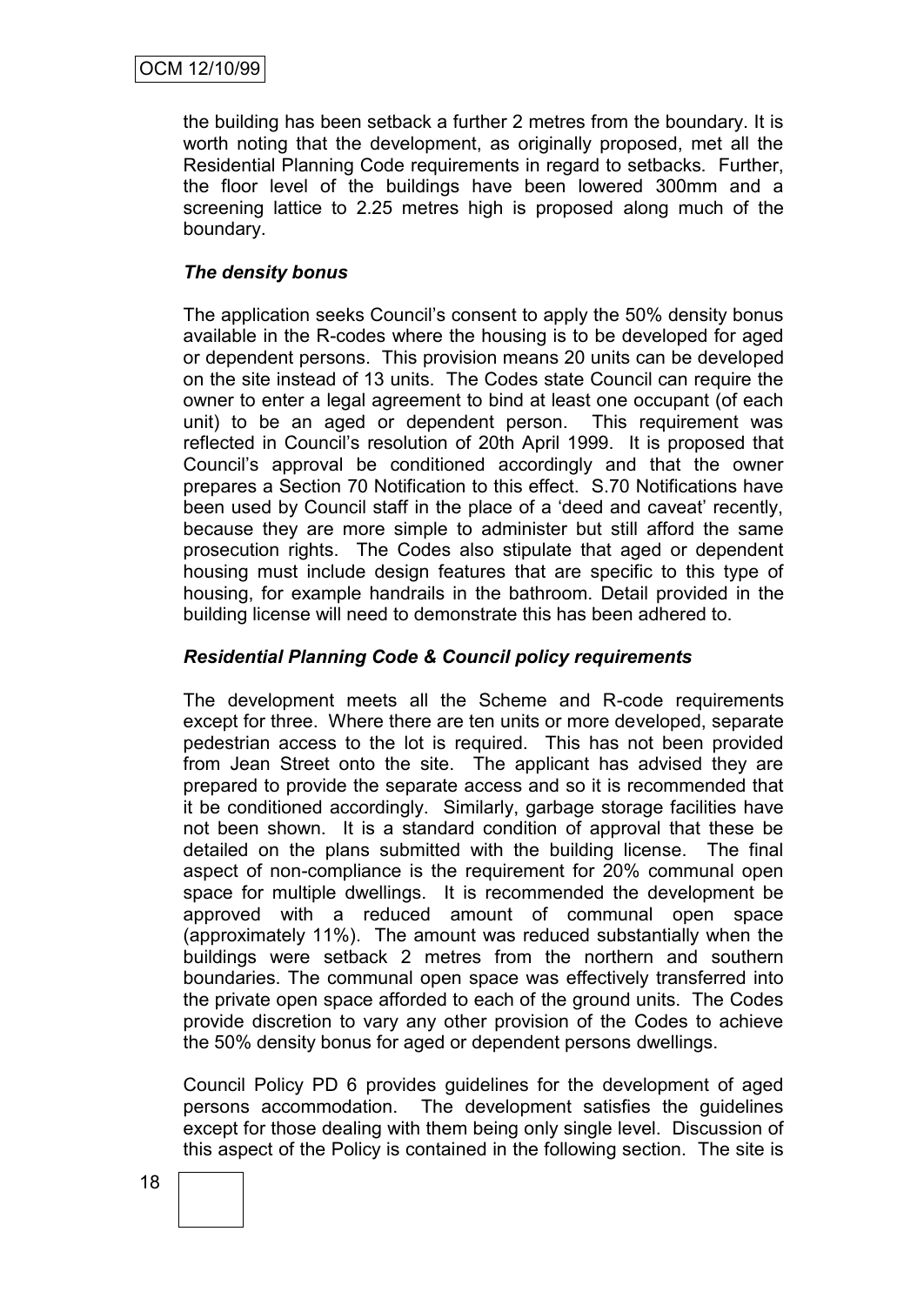appropriate for this type of housing because, among other factors, it is located within close walking distance to the shops on Simms and Dodd Roads and buses running up Carrington Street.

# **Strategic Plan/Policy Implications**

Policy PD6 "Aged Persons Accommodation – Development Guidelines" applies to this application. It is recommended that the guideline that aged persons accommodation be only single level, be removed from the policy. While some aged persons would be confided to single storey accommodation, there are many persons over 55 years of age capable of climbing stairs to a second storey unit. The Ministry of Housing has advised that many of their tenants are in this category.

In its current form, the Policy states:

- *"2. (c) Group dwellings for the aged should be situated on the ground floor, and be single level.*
- *4. (b) The density bonus should apply to single storey units."*

# **Budget/Financial Implications**

N/A

**Implications of Section 3.18(3) Local Government Act, 1995**

Nil

# **271. (AG Item 13.2) (OCM1\_10\_1999) - MODIFICATIONS TO AMENDMENT - AMENDMENT NO. 192 (PART 8) - STRUCTURE PLANNING AND DEVELOPMENT AREAS (92192) (SOS) (ALL)**

**RECOMMENDATION** That Council:

- (1) Adopt the following modified amendment text:
	- *1. Adding "Development" to the list of Zones contained within Clause 3.1.1.*
	- *2. Adding "Development" to the list of Zones contained within the First Schedule Zoning Table with the notation "in accordance with Part 8 of the Scheme" in the associated column.*
	- *3. Deleting the text in Part 8 and replacing it with the following:*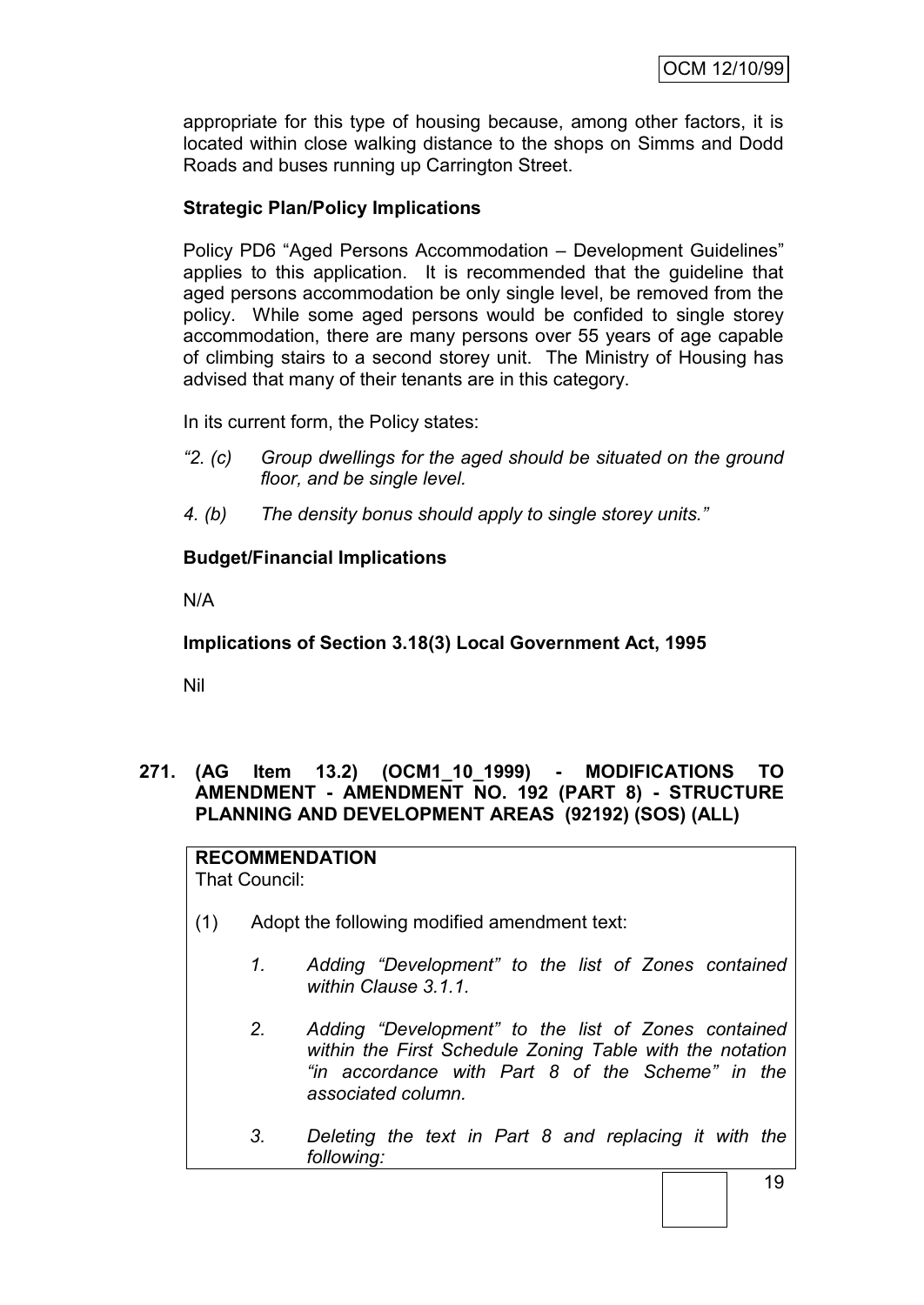# *PART 8 - DEVELOPMENT AREAS AND STRUCTURE PLANS*

#### *8.1 Interpretation*

*In Part 8, unless the context otherwise requires:*

*"Structure Plan" means a Proposed Structure Plan that has been adopted by both the local government and the Commission in accordance with clause 8.5;*

*"Proponent" means any owner or owners of land to which the Proposed Structure Plan relates;*

*"Proposed Structure Plan" means a structure plan, which may apply to either a local area or a district, that has been prepared in accordance with clause 8.4*

*"Development Area" means an area as shown on the Scheme Map as "DA" with a number and included by reference in the Ninth Schedule.*

*"Detailed Area Plan" means a plan approved by the local government in accordance with clause 8.7*

#### *8.2 Purpose*

- *8.2.1 To identify areas requiring comprehensive planning prior to subdivision and development;*
- *8.2.2 To co-ordinate subdivision, land use and development in areas requiring comprehensive planning.*
- *8.2.3 Except as otherwise provided in this Scheme, in respect of the Development Areas shown on the Scheme Map, the provisions of the Development Area apply in addition to the provisions of the underlying zone, reserve and the general provisions of the Scheme.*

#### *8.3 Planning Requirements*

- *8.3.1 The local government requires the preparation and adoption of a Structure Plan for a Development Area, or for any particular part or parts of a Development Area, before recommending subdivision or approving development of land within the Development Area.*
- *8.3.2 Where a Structure Plan exists, the subdivision and development of land is to generally be in accordance with the Structure Plan and any associated provisions*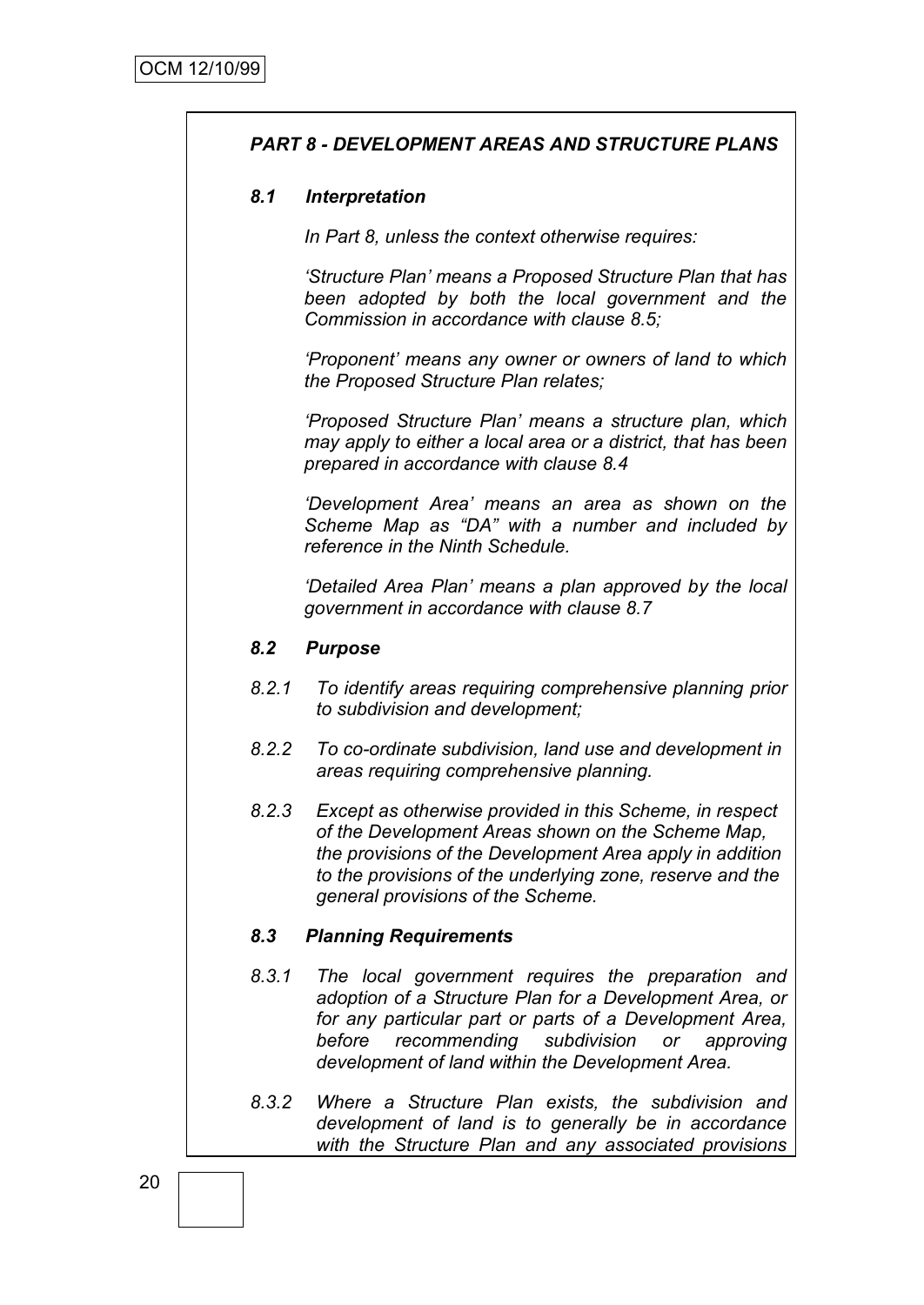#### *contained in the Ninth Schedule.*

- *8.3.3 The local government or the Commission may, as a condition of adopting a Proposed Structure Plan, require the preparation and adoption of a more detailed Structure Plan if the local government or the Commission considers a further Structure Plan is necessary to provide additional detail to the proposals contained in the Proposed Structure Plan.*
- *8.3.4 The Ninth Schedule describes the Development Areas in more detail and sets out the purpose and particular requirements that may apply to the Development Area.*

#### *8.4 Preparation of Structure Plans*

- *8.4.1 A Structure Plan may consist of plans and other documents.*
- *8.4.2 A Structure Plan may, with the agreement of the local government, be prepared and implemented in stages.*
- *8.4.3 A Structure Plan may relate to part or all of a Development Area or more than one Development Area.*
- *8.4.4 A Structure Plan is to contain such detail as, in the opinion of the local government, is required to satisfy the planning requirements of the Development Area, and, without limiting the generality of the foregoing, may include the following details:*
	- *(a) the area to which the Structure Plan applies;*
	- *(b) key opportunities and constraints of the Development Area including landform, topography, hydrology, landscape, vegetation, soils, conservation and heritage values, ownership, land use, roads and public transport, and services;*
	- *(c) the planning context for the Development Area including the regional and neighbourhood structure, relevant strategies, Scheme provisions and policies and where appropriate, indicating how the Proposed Structure Plan is to be integrated into the surrounding area;*
	- *(d) proposed major land uses, in particular, residential areas, public open space, school sites, civic and community uses, commercial uses (including the location and hierarchy of commercial centres),*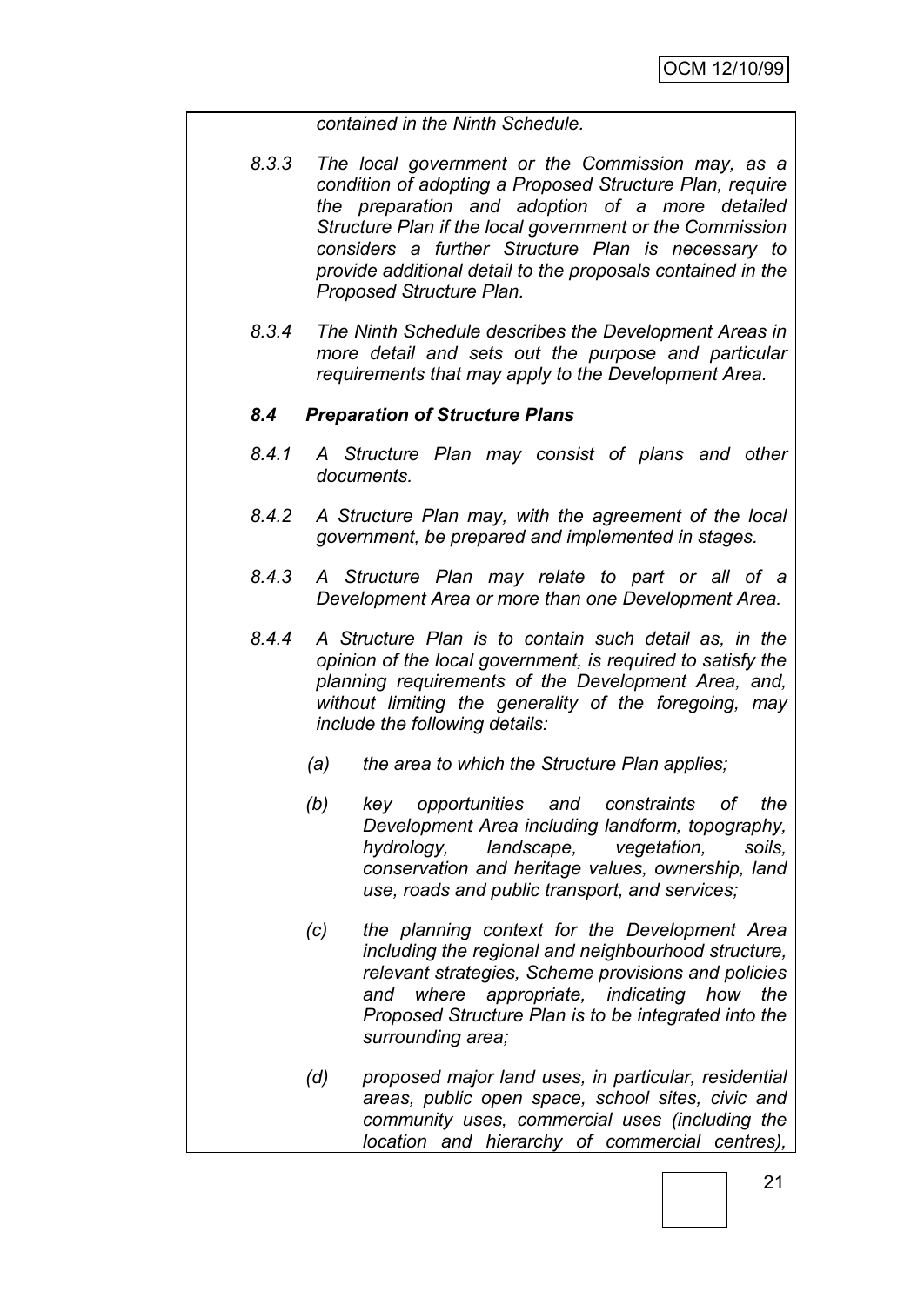*mixed use, industrial and mixed business areas;*

- *(e) the proposed indicative lot pattern and general location of any major buildings;*
- *(f) estimates of future lots, dwellings, population, employment and retail floor space;*
- *(g) provision for major infrastructure, including main drainage, sewerage, water supply and other key infrastructure services.*
- *(h) the proposed road network and hierarchy, public transport services, and bicycle and pedestrian networks.*
- *(i) the timeframe and staging of subdivision and development, and method of implementation*
- *(j) details as appropriate relating to:*
	- *i) vehicular access and parking;*
	- *ii) the location, orientation and design of buildings and the space between buildings;*
	- *iii) conservation areas;*
	- *iv) heritage places; and*
	- *v) special development control provisions.*
- *(k) such other information as may be required by the local government*
- *8.4.5 In considering a Proposed Structure Plan for part of a Development Area, the local government may require the Proponent to demonstrate how planning for the subject land may be integrated with planning for the balance of the Development Area, including how broad land uses, essential services, main movement systems and major conservation and recreation areas are to be integrated and provide information on the arrangements for implementation.*

#### *8.5 Adoption of Structure Plans*

- *8.5.1 A Proposed Structure Plan may be prepared by the local government or a Proponent. Where prepared by a Proponent, the Proposed Structure Plan is to be submitted to the local government.*
- *8.5.2 Upon receiving a Proposed Structure Plan, the local government is to either -*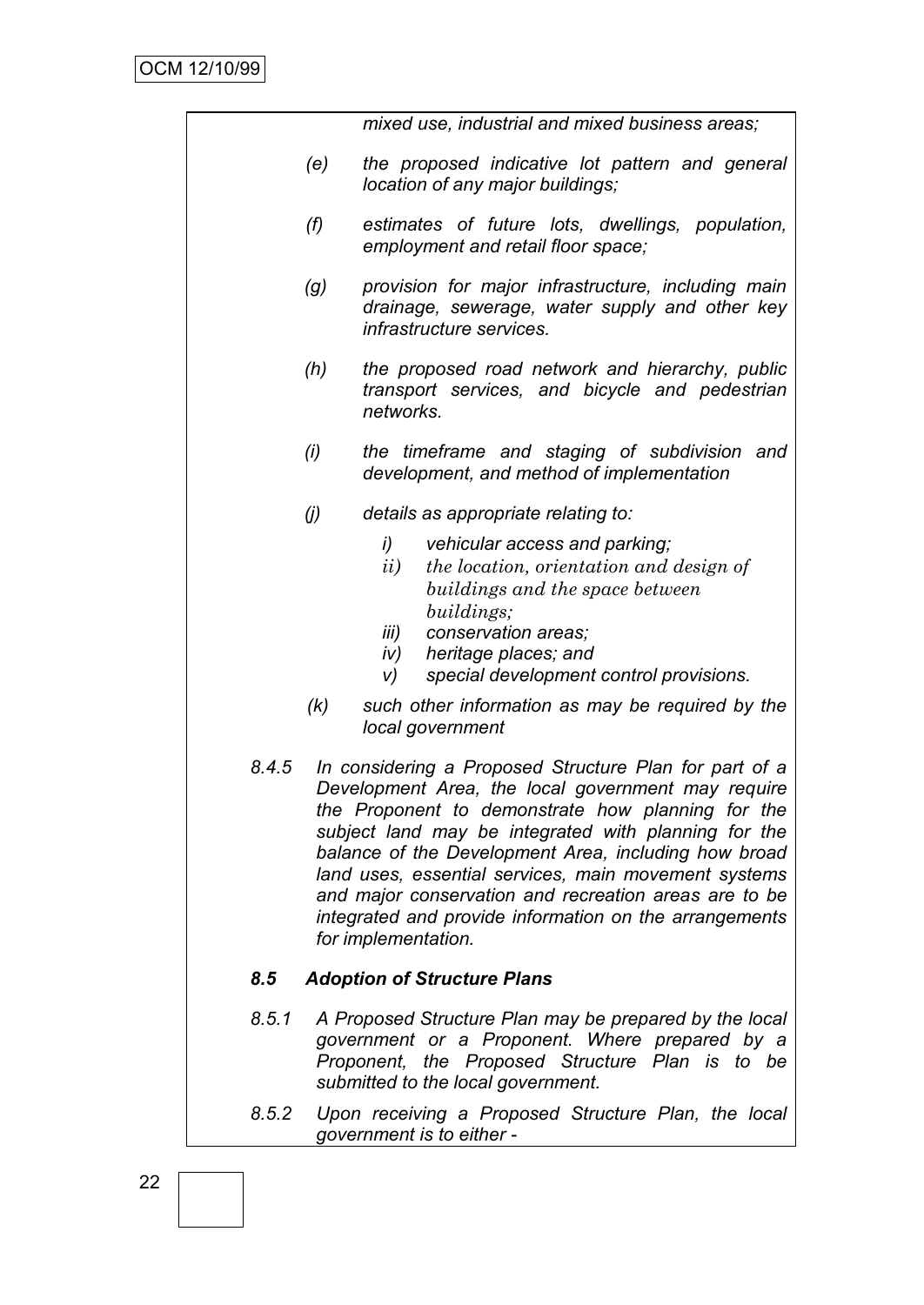- *(a) determine that the Proposed Structure Plan is satisfactory for advertising;*
- *(b) determine that the Proposed Structure Plan is not to be advertised until further details have been provided or modifications undertaken; or*
- *(c) determine that the Proposed Structure Plan is not satisfactory for advertising and give reasons for this to the Proponent.*
- *8.5.3 If within 60 days of receiving a Proposed Structure Plan for approval for advertising, or such longer period as may be agreed in writing between the Proponent and the local government, the local government has not made one of the determinations referred to in clause 8.5.2, the local government is deemed to have determined that the Proposed Structure Plan is not satisfactory for advertising.*
- *8.5.4 Where a Proponent is aggrieved by a determination of the local government under clause 8.5.2 b) or c) or clause 8.5.3, the Proponent may request the local government by notice in writing to forward the Proposed Structure Plan to the Commission;*
- *8.5.5 Within 21 days of receiving notice from the Proponent under clause 8.5.4, the local government is to forward to the Commission -*
	- *(a) a copy of the Proposed Structure Plan;*
	- *(b) details of the local government's determination including any modifications to the Proposed Structure Plan required by the local government; and*
	- *(c) any other information the local government considers may be relevant to the Commission's consideration of approval of the Proposed Structure Plan for advertising;*
- *8.5.6 Upon receiving a Proposed Structure Plan in accordance with clause 8.5.5, the Commission is to make one of the determinations referred to in clause 8.5.2 and advise the local government and the Proponent accordingly;*
- *8.5.7 If the Commission requires modifications to the Proposed Structure Plan, the Commission is to consult with the local government prior to making its determination under clause 8.5.6.*
- *8.5.8 If within 60 days of receiving a Proposed Structure Plan under clause 8.5.5, or such longer period as may be agreed in writing between the Proponent and the*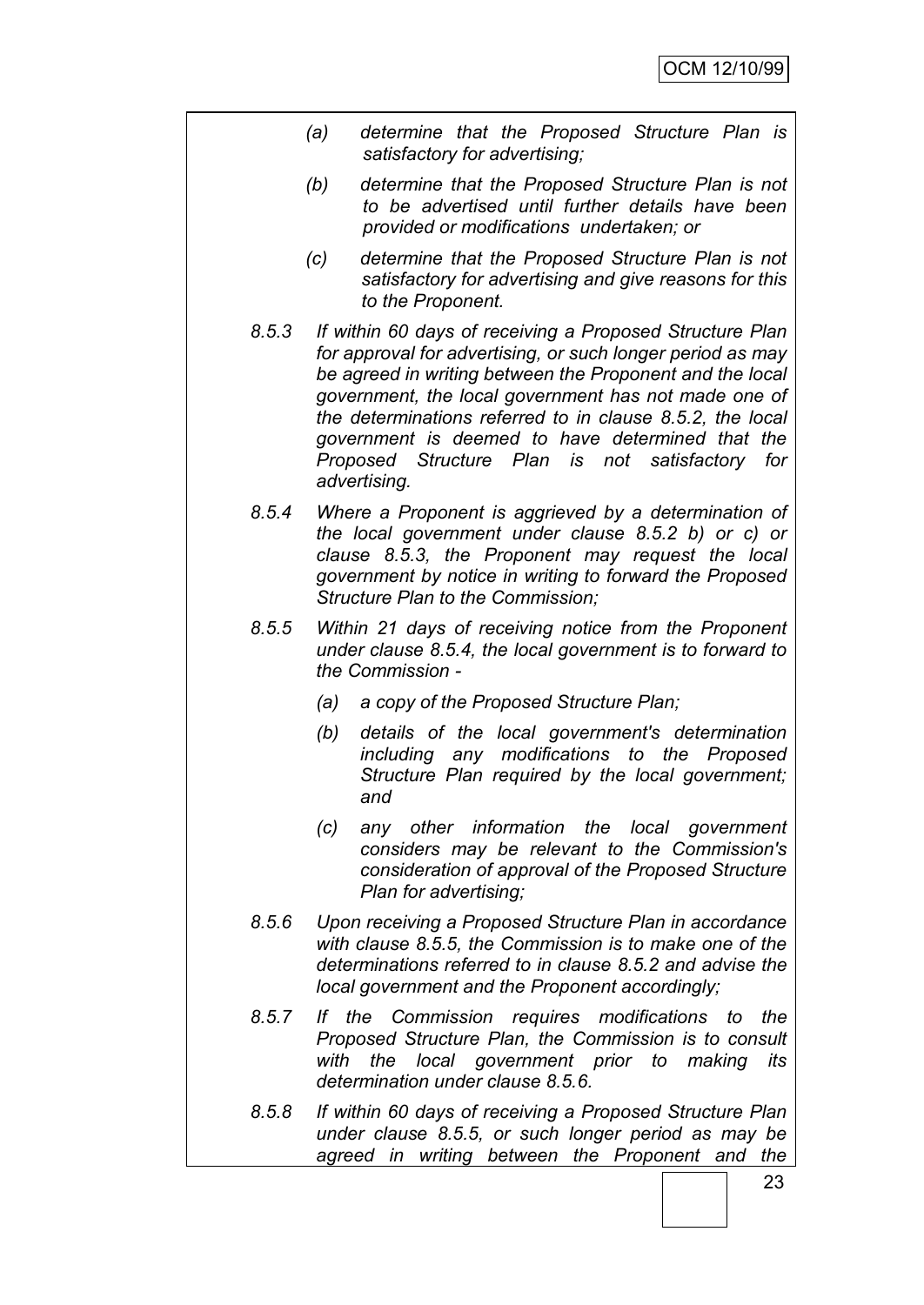|        | Commission, the Commission has not made one of the<br>determinations referred to in clause 8.5.2.<br>the<br>Commission is deemed to have determined that the<br>proposed Structure Plan is not satisfactory for<br>advertising.                                                                                                    |
|--------|------------------------------------------------------------------------------------------------------------------------------------------------------------------------------------------------------------------------------------------------------------------------------------------------------------------------------------|
| 8.5.9  | Where the local government, or the Commission under<br>clause 8.5.6, has determined that the Proposed<br>Structure Plan is satisfactory for advertising, the local<br>government is to -                                                                                                                                           |
|        | advertise, or require the Proponent to advertise, the<br>(a)<br>proposed Structure Plan for public inspection by<br>one or more of the methods of advertising<br>proposals for development as set out in clause<br>6.2.3 of the Scheme; and                                                                                        |
|        | give notice or require the Proponent to give notice<br>(b)<br>in writing to -                                                                                                                                                                                                                                                      |
|        | all landowners affected by the Proposed<br>(i)<br>Structure Plan; and                                                                                                                                                                                                                                                              |
|        | such public authorities and other persons as<br>(ii)<br>the Council nominates,                                                                                                                                                                                                                                                     |
|        | and such advertisement and notice are to explain the<br>scope and purpose of the Proposed Structure Plan,<br>when and where it may be inspected, and invite<br>submissions to the local government by a specified date<br>being at least 21 days from the date of the notice and<br>advertisement.                                 |
|        | 8.5.10 Within 7 days of determining that a Proposed Structure<br>Plan is satisfactory for advertising, the local government<br>is to forward a copy of the Proposed Structure Plan to<br>the Commission.                                                                                                                           |
| 8.5.11 | The local government is to consider all submissions<br>received and within 60 days of the latest date specified in<br>the notice under clause 8.5.9 is to either -                                                                                                                                                                 |
|        | (i)<br>adopt the Proposed Structure Plan with or without<br>modifications; or                                                                                                                                                                                                                                                      |
|        | refuse to adopt the Proposed Structure Plan and<br>(ii)<br>give reasons for this to the Proponent.                                                                                                                                                                                                                                 |
|        | 8.5.12 If within the 60 day period, or such further time as may<br>be agreed in writing between the Proponent and the local<br>government, the local government has not made one of<br>the determinations referred to in clause 8.5.11, the local<br>government is deemed to have refused to adopt the<br>Proposed Structure Plan. |
|        | 8.5.13 Within 21 days of the local government making its                                                                                                                                                                                                                                                                           |
|        |                                                                                                                                                                                                                                                                                                                                    |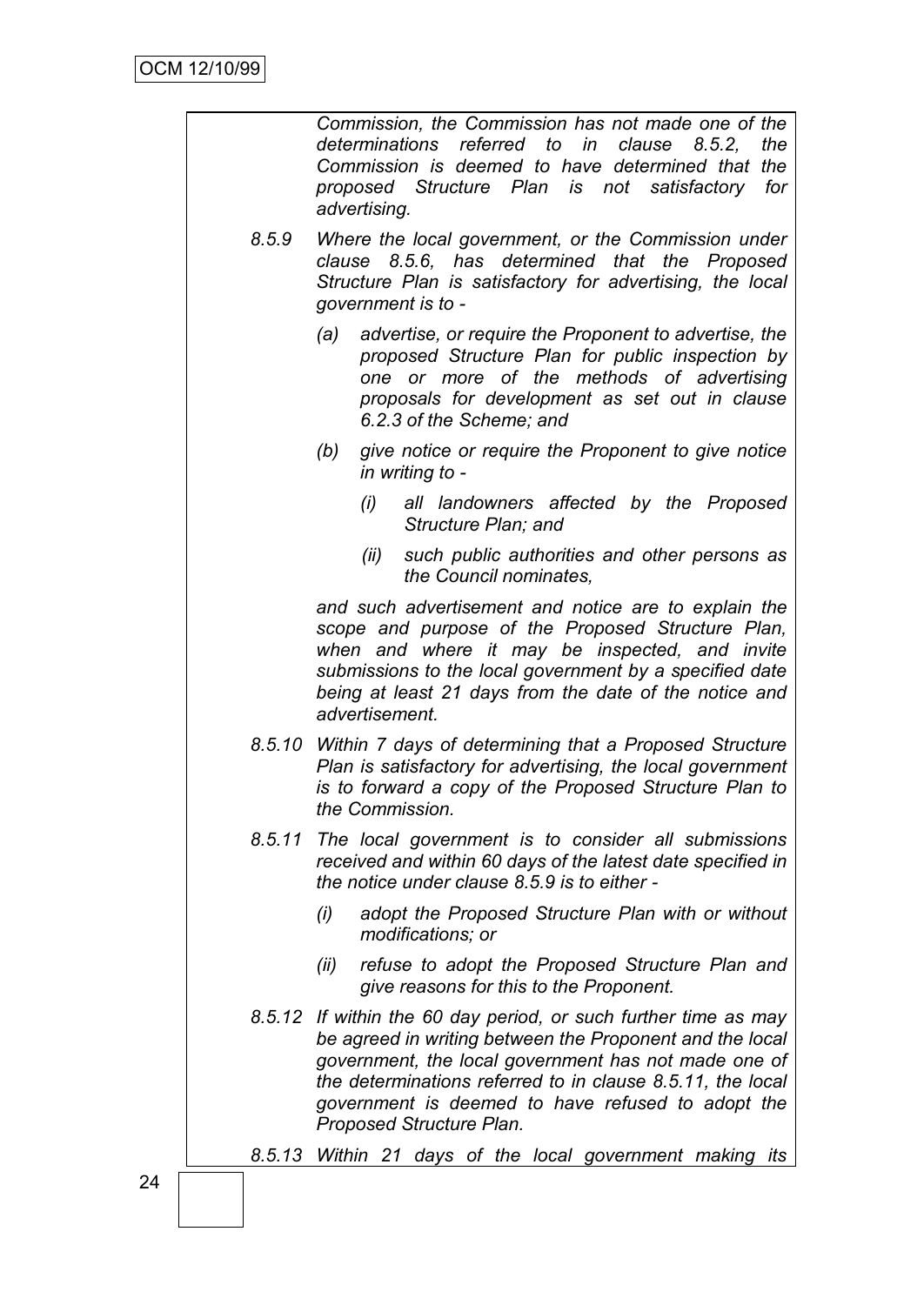*determination under clause 8.5.11, or deemed refusal under clause 8.5.12, the local government is to forward to the Commission -*

- *(a) a summary of all submissions and comments received by the local government in respect of the Proposed Structure Plan, and the local government's decisions or comments in relation to these;*
- *(b) the local government's recommendation to the Commission to adopt, modify or refuse to adopt the Proposed Structure Plan; and*
- *(c) any other information the local government considers may be relevant to the Commission's consideration of the Proposed Structure Plan.*
- *8.5.14 The Commission is to either -*
	- *(a) adopt the Proposed Structure Plan with or without modifications; or*
	- *(b) refuse to adopt the Proposed Structure Plan and give reasons for its decision to the Proponent and the local government.*
- *8.5.15 If within 60 days of receiving the information referred to in clause 8.5.13, or such further time as may be agreed in writing between the Proponent and the Commission, the Commission has not made one of the determinations referred to in clause 8.5.14, the Commission is deemed to have refused to adopt the Proposed Structure Plan.*
- *8.5.16 If the Commission adopts the Proposed Structure Plan it is to notify the local government and Proponent of its decision within 14 days of the date of the Commission's resolution.*
- *8.5.17 If the Commission requires modifications to the Proposed Structure Plan, the Commission is to consult with the local government prior to adopting the Proposed Structure Plan under clause 8.5.14.*
- *8.5.18 If the local government, following consultation with the Commission, is of the opinion that any modification to the Proposed Structure Plan is substantial, the local government may* 
	- *a) readvertise the Proposed Structure Plan; or*
	- *b) require the Proponent to readvertise the Proposed Structure Plan;*

*and, thereafter, the procedures set out in clause 8.5.9 onwards are to apply.*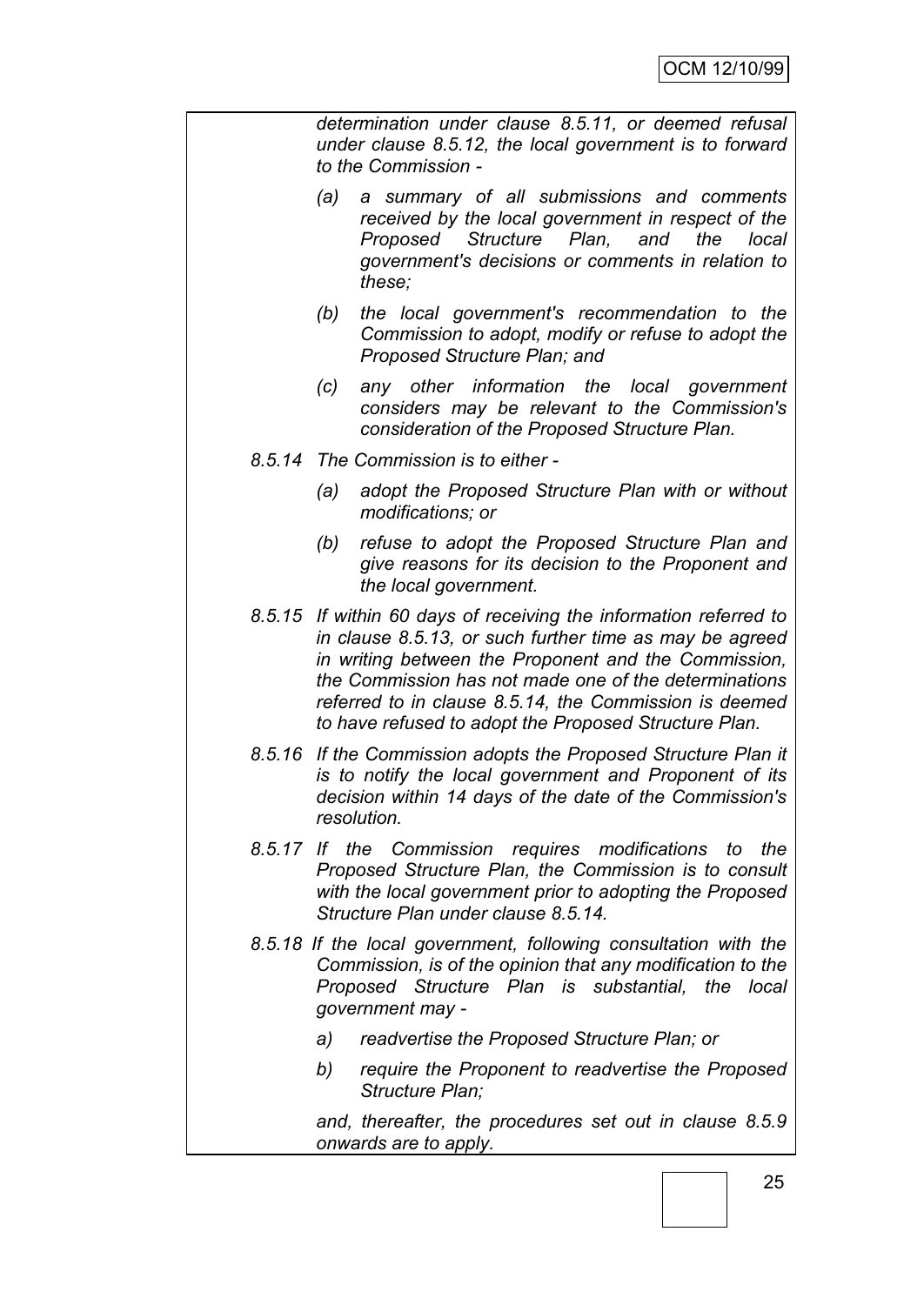| 8.5.19 As soon as practicable after receiving notice of the |
|-------------------------------------------------------------|
| adoption of the Proposed Structure Plan by the              |
| Commission, the local government is to adopt the            |
| Proposed Structure Plan and forward a copy of the           |
| Structure Plan to -                                         |

- *a) the Proponent;*
- *b) the Commission; and*
- *c) any other appropriate person or public authority which in the opinion of the local government is to receive a copy.*
- *8.5.20 A Structure Plan is to be kept at the local government's administrative offices, and is to be made available for inspection by any member of the public during office hours.*

#### *8.6 Minor Modification to Structure Plan*

- *8.6.1 The local government may adopt a minor change to, or departure from, a Structure Plan if, in the opinion of the local government, the change or departure does not materially alter the intent of the Structure Plan.*
- *8.6.2 The local government is to forward a copy of the details of any modification to the Commission within 10 days from the date of adopting such modification.*
- *8.6.3 If the Commission considers that the change or departure adopted by the local government under clause 8.6.1, materially alters the intent of the Structure Plan, then the Commission* 
	- *a) may require the local government to follow the procedures set out in clause 8.5 in relation to the change or departure; and*
	- *b) is to notify the local government of this requirement within 10 days;*
- *8.6.4 Any change to or departure from a Structure Plan that is not within clause 8.6.1 is to follow the procedures set out in clause 8.5.*

#### *8.7 Detailed Area Plans*

- *8.7.1 The local government or the Commission may require the preparation and submission to the local government of a Detailed Area Plan.*
- *8.7.2 A Proponent may prepare and submit to the local government a Detailed Area Plan.*
- *8.7.3 A Detailed Area Plan is to relate to a particular lot or*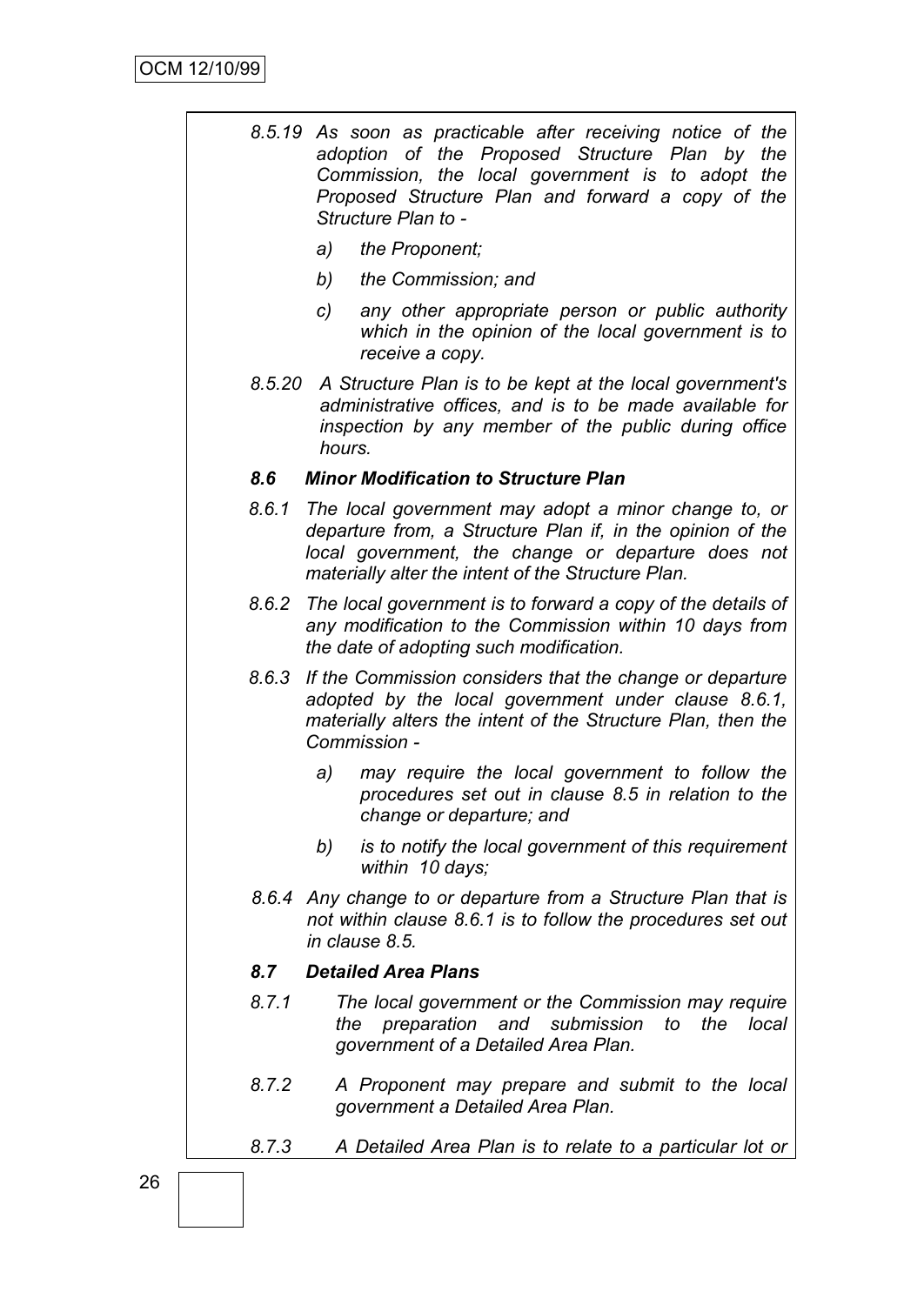*lots and may be prepared and submitted -*

- *a) to enhance, elaborate or expand on the details or provisions contained in either a proposed or adopted Structure Plan; or*
- *b) in place of a development approval required to comply with clause 2.5 of the Residential Planning Codes; or*
- *c) for any other planning purpose.*
- *8.7.4 The local government is to* 
	- *a) approve; or*
	- *b) refuse to approve*
	- *- the detailed area plan;*
- *8.7.5 Once approved by the local government, the Detailed Area Plan is to be used as the basis for –*
	- *(a) making recommendations to the Commission with respect to subdivision applications; and*
	- *(b) determining development applications;*

*- with respect to the land subject to the Detailed Area Plan*

#### *8.7.6 A Detailed Area Plan may include details as to -*

- *a) building envelopes;*
- *b) distribution of land uses within a lot;*
- *c) private open space;*
- *d) services*
- *e) vehicular access, parking, loading and unloading areas, storage yards and rubbish collection closures;*
- *f) the location, orientation and design of buildings and the space between buildings;*
- *g) advertising signs, lighting and fencing;*
- *h) landscaping, finished site levels and drainage;*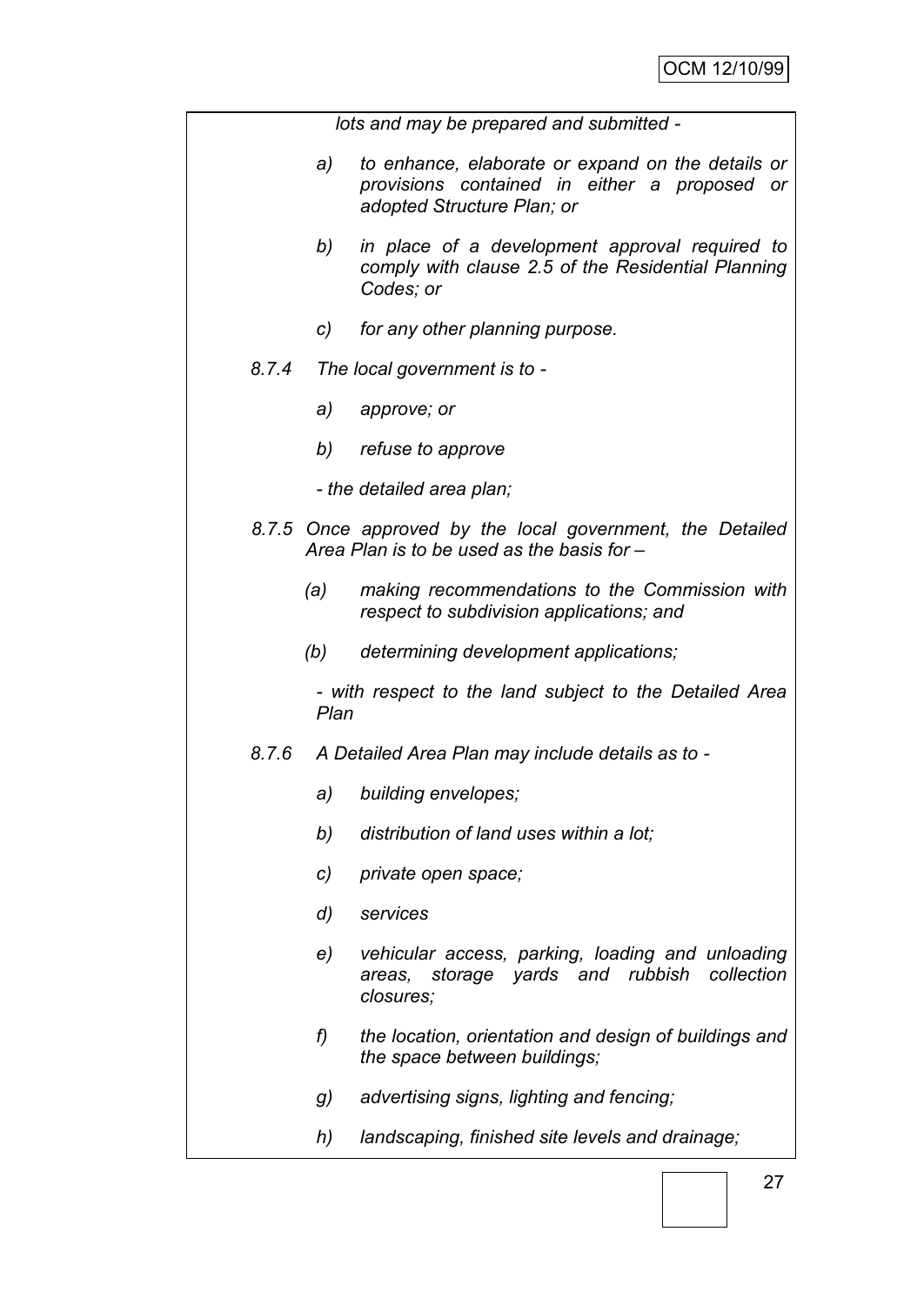- *i) protection of sites of heritage, conservation or environmental significance;*
- *j) special development controls and guidelines; and*
- *k) such other information considered relevant by the local government;*
- *8.7.7 An approved Detailed Area Plan may be modified or varied with the approval of the local government providing such modifications or variations conform with the intent of the Structure Plan;*
- *8.7.8 If within 60 days of receiving a Detailed Area Plan under clauses 8.7.1 or 8.7.2, or such longer period as may be agreed in writing between the Proponent and the local government, the local government has not made one of the determinations referred to in clause 8.7.4, the local government is deemed to have refused to approve the Detailed Area Plan.*

#### *8.8 Operation of Structure Plan*

- *8.8.1 A Structure Plan commences operation on the date it is adopted by the local government pursuant to clause 8.5.19.*
- *8.8.2 Where a Structure Plan imposes a classification on the land included in it by reference to reserves, zones, or Residential Planning Codes, until it is replaced by a subsequent amendment to the Scheme or a new Scheme imposing such classifications -*
	- *(a) the provisions of the Structure Plan apply to the land within the area as if its provisions were incorporated into this Scheme and it is binding and enforceable in the same way as corresponding provisions incorporated in the Scheme; and*
	- *(b) the provisions in the Scheme applicable to land in those classifications under the Scheme are to apply to the Development Area.*
- *8.8.3 Without limiting the generality of clause 8.8.2 under a Structure Plan -*
	- *(a) in the areas designated as zones, the permissibility of uses is to be the same as set out in the Zoning Table as if those areas were zones under the*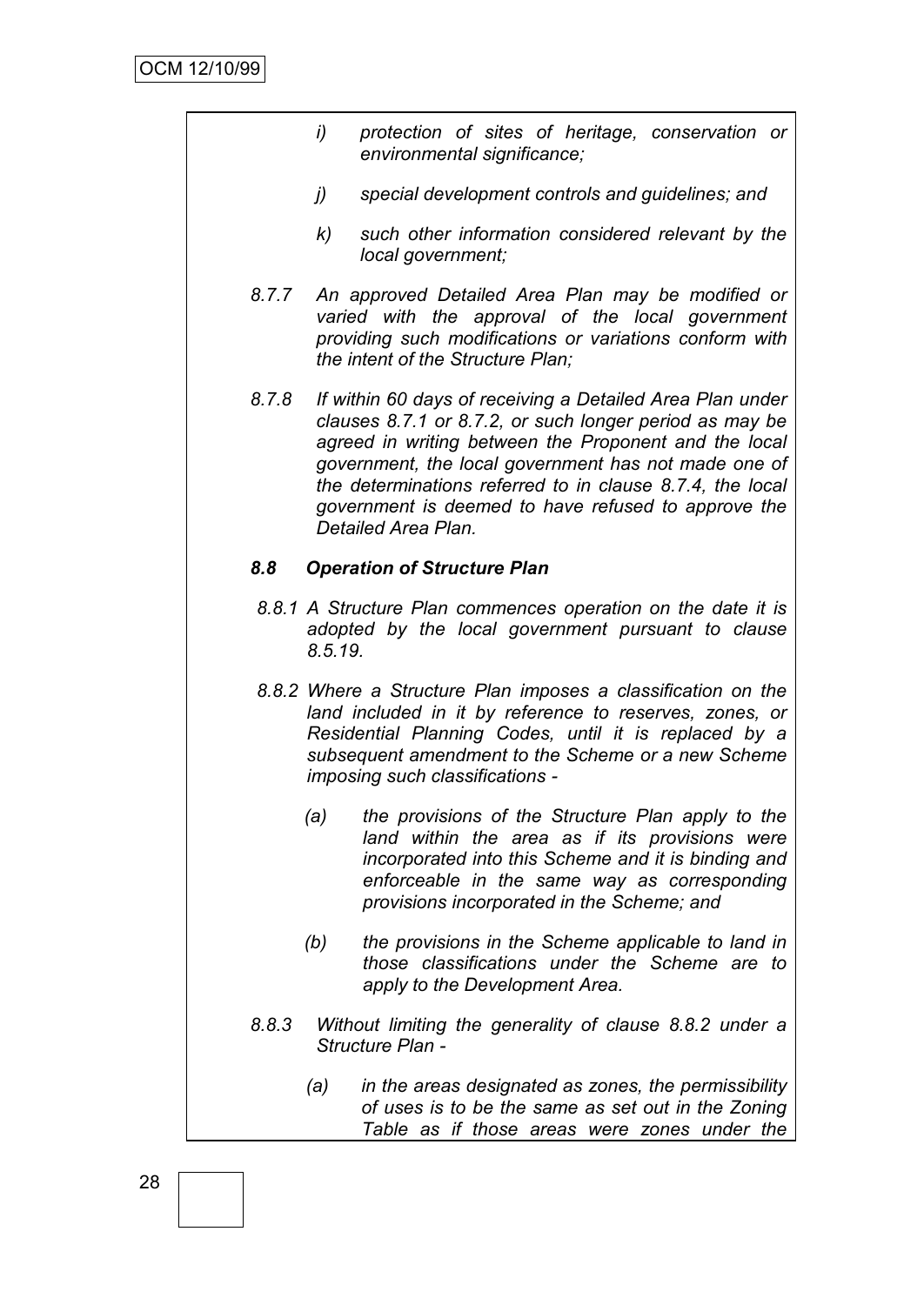*Scheme having the same designation;*

- *(b) the standards and requirements applicable to the zones and Residential Codings under the Scheme apply to the areas having corresponding designations under the Structure Plan;*
- *(c) the development control procedures including (without limitation) the procedures for the approval of uses and developments under the Scheme are to apply as if the land was correspondingly zoned or reserved under the Scheme;*
- *(d) where land is classified as a local reservation, the rights, provisions and procedures, and the obligations of the Council in regard to compensation set out in the Act apply as if the land was correspondingly reserved under the Scheme;*
- *(e) any other provision, standard or requirement in the Structure Plan is to be given the same force and effect as if it was a provision, standard or requirement of the Scheme.*
- *8.8.4 A Structure Plan may distinguish between the provisions, requirements or standards which are intended to have effect as if included in the Scheme, and any provisions, requirements, or standards which are only for guidance or such other purposes as stipulated in the Structure Plan.*

#### *8.9 Appeals*

- *8.9.1 The Proponent may appeal, in accordance with Part V of the Act, any -*
	- *(a) determination or decision made by the Commission;*
	- *(b) requirement imposed by or modification sought by the Commission; or*
	- *(c) determinations deemed to have been made by the Commission under clauses 8.5.4 and 8.5.15*

*- in the exercise of the Commission's powers under Part 8 of the Scheme.*

*8.9.2 The Proponent may appeal in accordance with Part V of the Act, any decision made by the local government*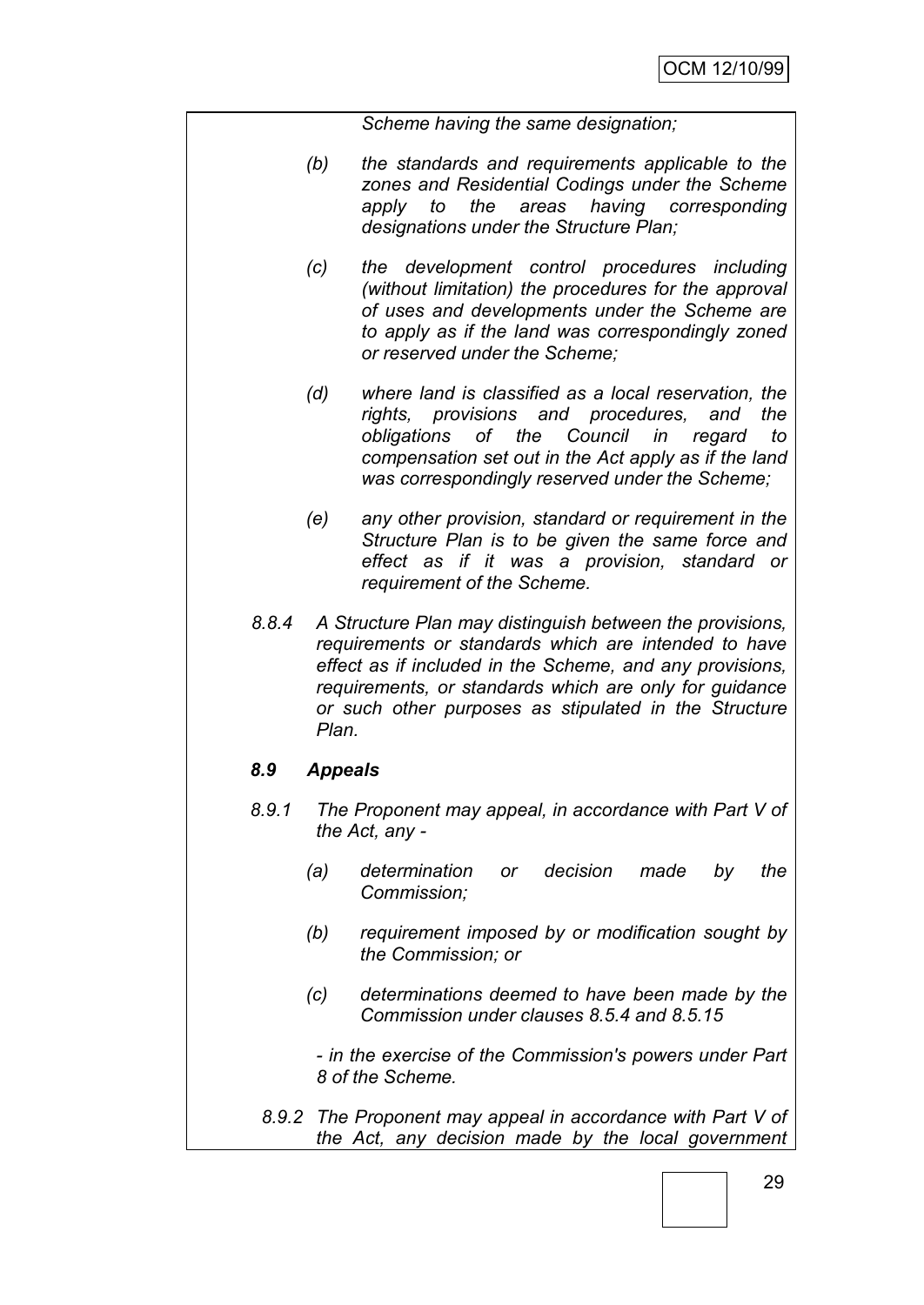*under clause 8.7.4.*

# *(End of Part 8)*

*4. Inserting the following information to form the Ninth Schedule listing the Development Areas and associated provisions;*

| <b>NINTH SCHEDULE</b>    |                               |                 |                                                                                                                                                                                                                                                                                                                                                              |
|--------------------------|-------------------------------|-----------------|--------------------------------------------------------------------------------------------------------------------------------------------------------------------------------------------------------------------------------------------------------------------------------------------------------------------------------------------------------------|
| <b>DEVELOPMENT AREAS</b> |                               |                 |                                                                                                                                                                                                                                                                                                                                                              |
| <b>REF NO.</b>           | <b>AREA</b>                   |                 | <b>PROVISIONS</b>                                                                                                                                                                                                                                                                                                                                            |
| DA <sub>1</sub>          | <b>PACKHAM</b>                | $\mathcal{I}$ . | An adopted Structure Plan together with all<br>approved amendments shall apply to the<br>land in order to guide subdivision and<br>development.                                                                                                                                                                                                              |
|                          |                               | 2.              | Not less than seventy-five percent (75%)<br>of all land within the Residential Zone shall<br>be developed for the purpose of single<br>houses.                                                                                                                                                                                                               |
| DA <sub>2</sub>          | <b>PHOENIX</b><br><b>ROAD</b> | $\mathcal{I}$ . | An adopted Structure Plan together with all<br>approved amendments shall apply to the<br>land in order to guide subdivision and<br>development.                                                                                                                                                                                                              |
|                          |                               | 2.              | Notwithstanding any provision of this<br>Scheme to the contrary, land within the<br>Owner Development Scheme<br>be<br>can<br>developed to a maximum R Code density<br>of R12.5, however, the Council may permit<br>the land north of Forrest Road being<br>developed to a maximum R Code density<br>of R40, in accordance with an adopted<br>Structure Plan. |
|                          |                               | 3.              | In the case of dwellings designed for the<br>accommodation of aged or dependent<br>persons, the Council shall not exercise its<br>discretion to permit up to fifty percent<br>(50%) greater the number of dwellings<br>provided by the Residential Planning<br>Codes applying to the site.                                                                   |
| DA <sub>3</sub>          | <b>BEELIAR</b><br>(Cell 11)   | $\mathbf{1}$ .  | An adopted Structure Plan together with all<br>approved amendments shall apply to the<br>land in order to guide subdivision and<br>development.                                                                                                                                                                                                              |
|                          |                               | 2.              | Subdivision of the land for single housing<br>shall conform with the requirements of the                                                                                                                                                                                                                                                                     |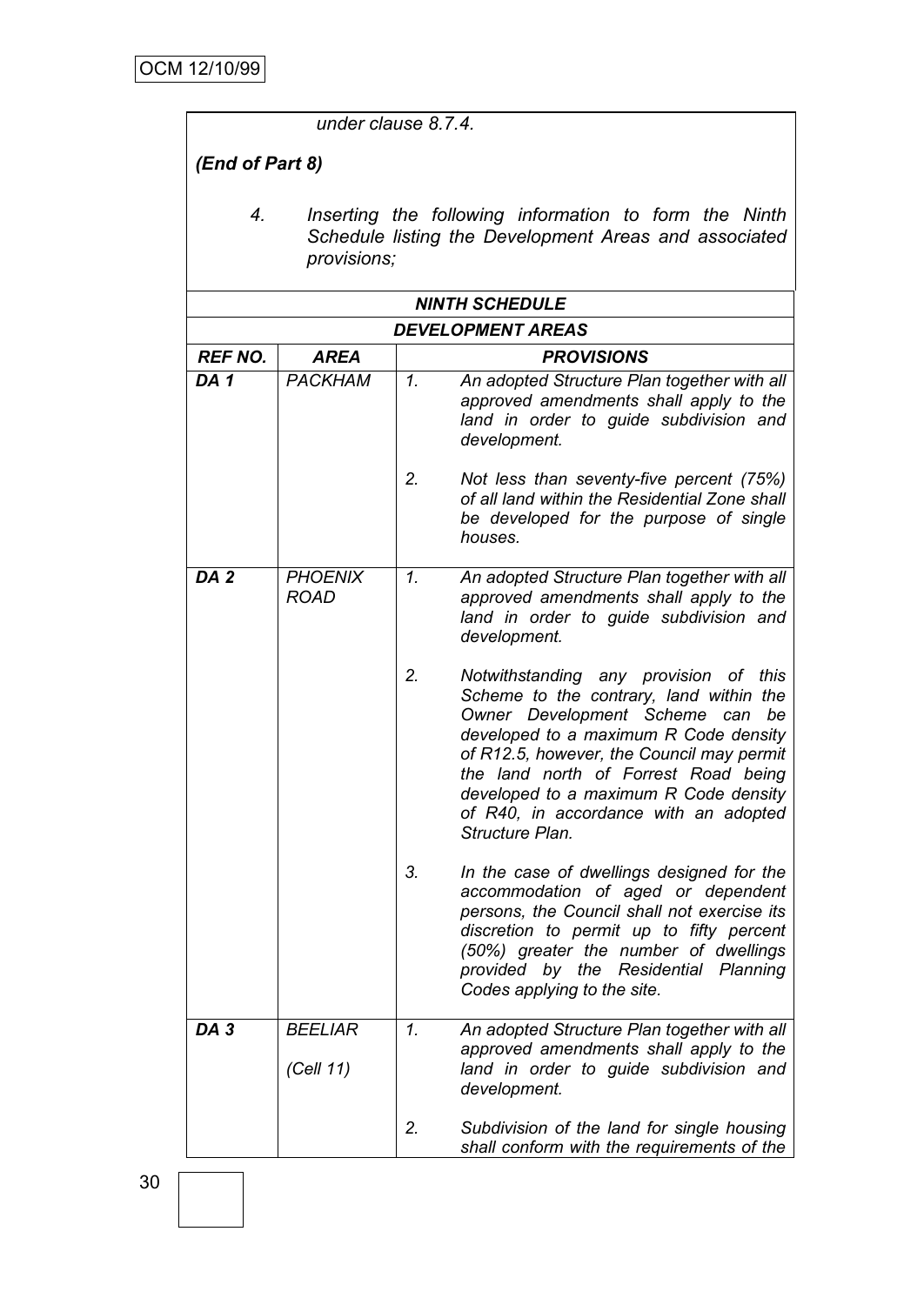|                 |                                                              |                 | R Code density of R20, except that the<br>minimum lot size may be reduced to<br>350 $m^2$ , but the minimum average lot size<br>must remain at 500m <sup>2</sup> , however,<br>the<br>Council may permit portions of the land<br>being developed to a maximum R Code<br>density of R40, in accordance with an<br>adopted Structure Plan. |
|-----------------|--------------------------------------------------------------|-----------------|------------------------------------------------------------------------------------------------------------------------------------------------------------------------------------------------------------------------------------------------------------------------------------------------------------------------------------------|
| DA 4            | <b>YANGEBUP</b><br>(Cells 6, 8, 9<br>& 10)                   | $\mathcal{I}$ . | An adopted Structure Plan together with all<br>approved amendments shall apply to the<br>land in order to guide subdivision and<br>development.                                                                                                                                                                                          |
| DA <sub>5</sub> | <b>MUNSTER</b><br>(Cell 5)                                   | $\mathcal{I}$ . | An adopted Structure Plan together with all<br>approved amendments shall apply to the<br>land in order to guide subdivision and<br>development.                                                                                                                                                                                          |
| DA 6            | <b>MARINE</b><br><b>TECHNOLO</b><br><b>GY PARK</b>           | 1.              | An adopted Structure Plan together with all<br>approved amendments shall apply to the<br>land in order to guide subdivision and<br>development.                                                                                                                                                                                          |
| DA <sub>7</sub> | <b>PORT</b><br><b>CATHERINE</b><br><b>MARINA</b><br>(Cell 1) | $\mathcal{I}$ . | An adopted Structure Plan together with<br>all approved amendments shall apply to<br>the land in order to guide subdivision and<br>development.                                                                                                                                                                                          |
| DA8             | <b>SUCCESS</b><br><b>LAKES</b><br>(Cells 22 &<br>23)         | $\mathcal{I}$ . | An adopted Structure Plan together with<br>all approved amendments shall apply to<br>the land in order to guide subdivision and<br>development.                                                                                                                                                                                          |
| DA <sub>9</sub> | <b>GAEBLER</b><br><b>ROAD</b><br>(Cell 29)                   | 1.              | An adopted Structure Plan together with<br>all approved amendments shall apply to<br>the land in order to guide subdivision and<br>development.                                                                                                                                                                                          |
| <b>DA 10</b>    | <b>ATWELL</b><br><b>SOUTH</b><br>(Cell 28)                   | $\mathcal{I}$ . | An adopted Structure Plan together with<br>all approved amendments shall apply to<br>the land in order to guide subdivision and<br>development.                                                                                                                                                                                          |
| <b>DA 11</b>    | <b>LYON ROAD</b><br>(Cell 30)                                | $\mathcal{I}$ . | An adopted Structure Plan together with all<br>approved amendments shall apply to the<br>land in order to guide subdivision and<br>development.                                                                                                                                                                                          |
| <b>DA 12</b>    | <b>NORTH</b><br><b>COOGEE</b>                                | $\mathcal{I}$ . | An adopted Structure Plan together with all<br>approved amendments shall apply to the<br>land in order to guide subdivision and<br>development.                                                                                                                                                                                          |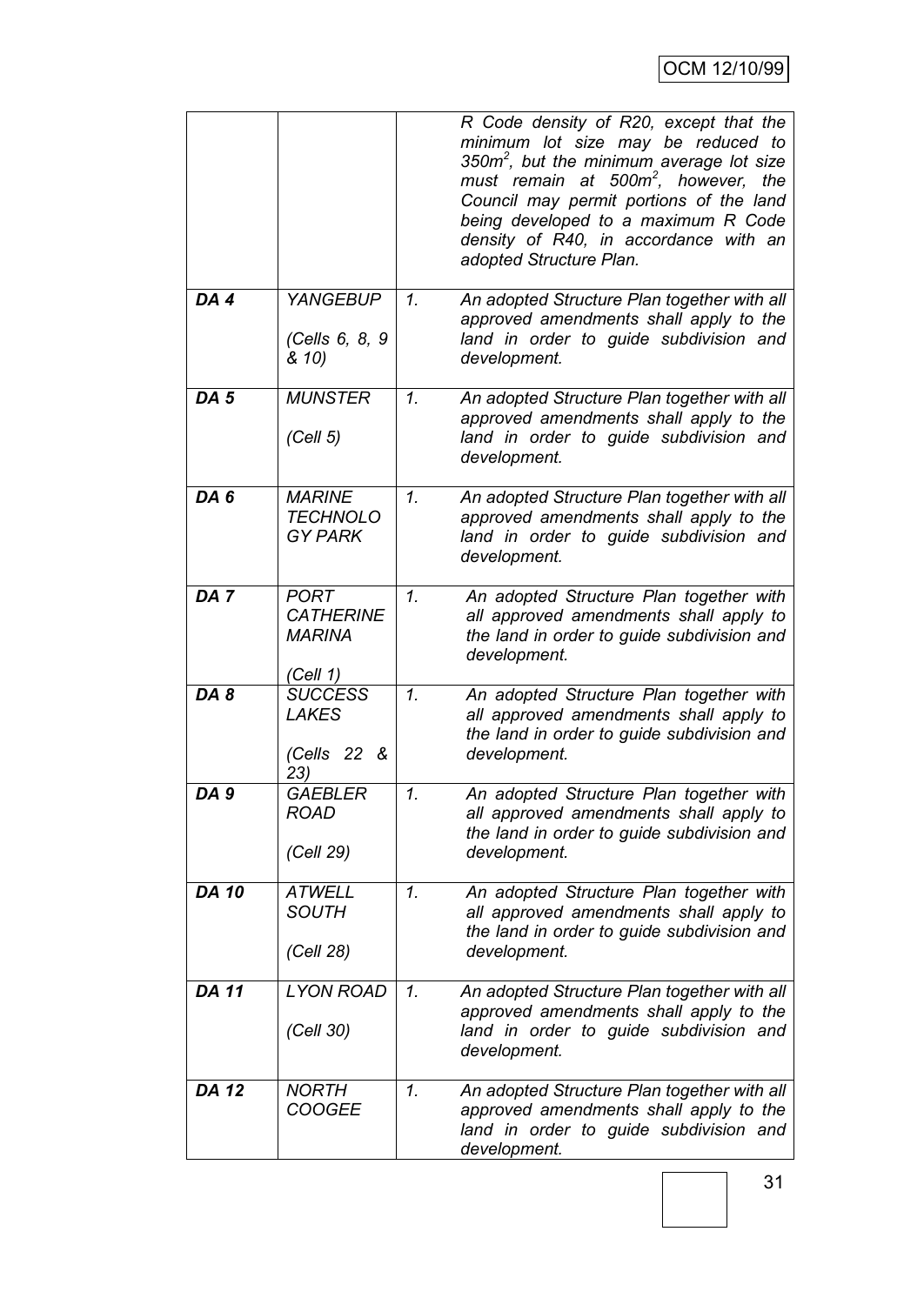| <b>DA 13</b>                                                                                                                                                 | <b>SUCCESS</b><br><b>NORTH</b><br>(Cell 19) | 1.<br>An adopted Structure Plan together with<br>all approved amendments shall apply to<br>the land in order to guide subdivision and<br>development. |  |
|--------------------------------------------------------------------------------------------------------------------------------------------------------------|---------------------------------------------|-------------------------------------------------------------------------------------------------------------------------------------------------------|--|
| <b>DA 14</b>                                                                                                                                                 | <b>BEENYUP</b><br><b>ROAD</b><br>(Cell 25)  | 1.<br>An adopted Structure Plan together with all<br>approved amendments shall apply to the<br>land in order to guide subdivision and<br>development. |  |
| <b>DA 15</b>                                                                                                                                                 | <b>JERVOISE</b><br>BAY                      | 1.<br>An adopted Structure Plan together with all<br>approved amendments shall apply to the<br>land in order to guide subdivision and<br>development. |  |
| 5.<br>Amending the Scheme Map to delete Urban Development<br>Areas and to include the Development Areas.                                                     |                                             |                                                                                                                                                       |  |
| 6.<br>Amending the legend on the Scheme Map by deleting<br>Urban Development Areas and adding the reference to<br>"Development Area" and "Development Zone". |                                             |                                                                                                                                                       |  |
| Advise the Western Australian Planning of Council's decision<br>(2)<br>accordingly.                                                                          |                                             |                                                                                                                                                       |  |

#### **COUNCIL DECISION**

MOVED Cmr Smithson SECONDED Cmr Jorgensen that the recommendation be adopted.

**CARRIED 3/0**

#### **Background**

This report deals with Amendment No. 192 to District Zoning Scheme No.2 and the need for a series of modifications to its form and content.

#### **Submission**

N/A

#### **Report**

This Amendment proposes the introduction of Development Areas into the Scheme, coupled with associated requirements for the preparation and adoption of Structure Plans within these areas. There is a link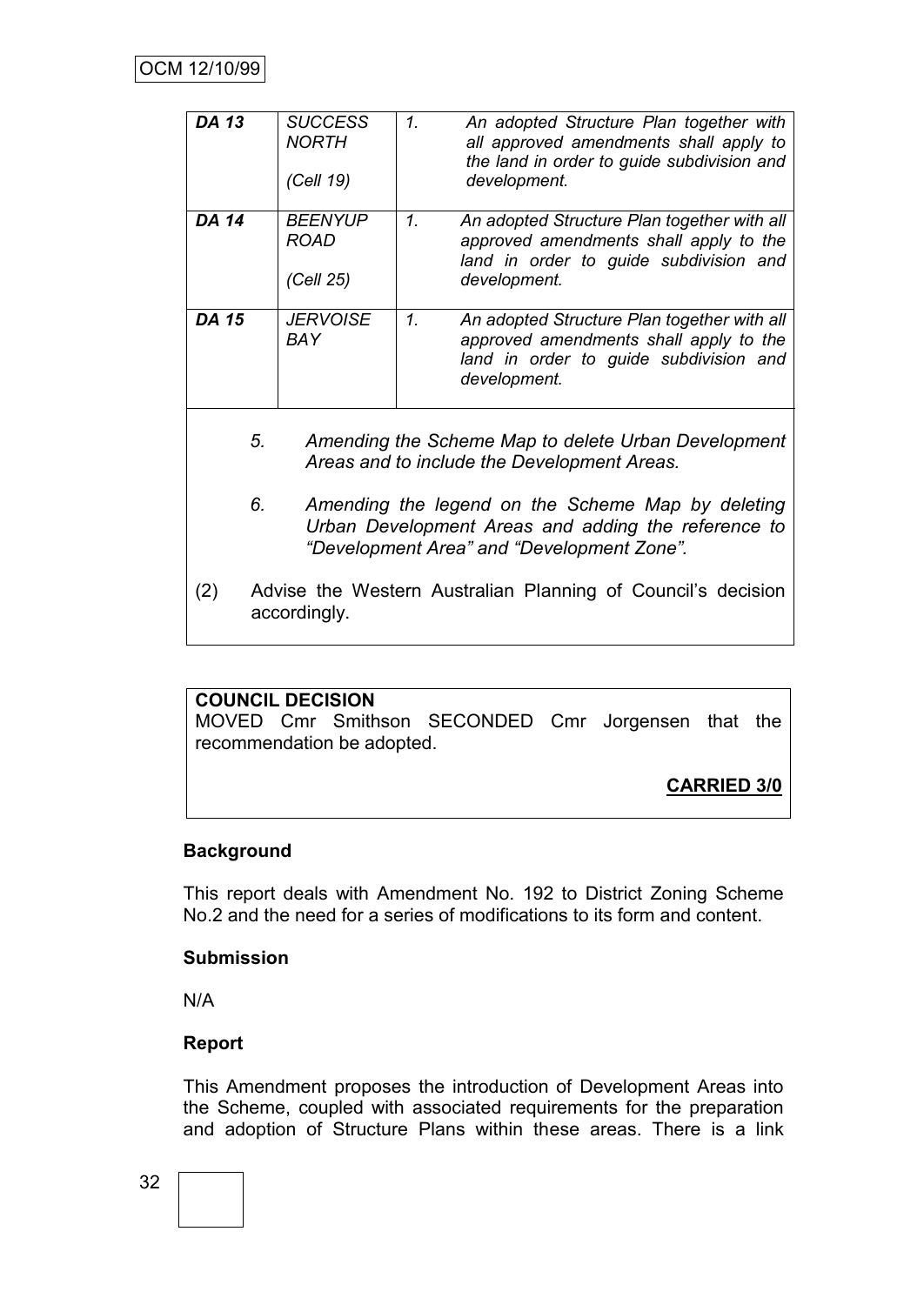between this Amendment and Amendment No. 193, which formalises Developer Contribution requirements in the Scheme.

The main component of Amendment No. 192 is the introduction of procedures and requirements to be applied in preparing and adopting a Structure Plan. The other key component is the introduction of a Ninth Schedule into the Scheme whereby the specific Scheme provisions for each Development Area are established. A total of 15 individual Development Areas are proposed for inclusion into the Scheme by reference in the proposed Ninth Schedule and delineation on the Scheme Map. The provisions to be introduced by this Amendment represent the parent requirements for Amendments 206, 207 and 211.

It has been 12 months since initiating this Amendment and during that time, the Commission has progressed the adoption of draft Model Text Provisions relating to Structure Plans. The Commission has advised that it requires substantial modification to the Amendment to reflect the Model Text Provisions and correct other anomalies, prior to the Amendment being advertised for public comment.

There is no objection to the modifications suggested by the Commission. It should be noted that the draft Town Planning Scheme No.3 closely follows the Model Text Provisions for Structure Plans and it is recommended that Amendment 192 be modified in accordance with the Model Text.

Given the extent of modification to the Amendment, the complete modified text is reproduced in its entirety in the Recommendation for Council"s adoption.

#### **Strategic Plan/Policy Implications**

N/A

**Budget/Financial Implications**

N/A

#### **Implications of Section 3.18(3) Local Government Act, 1995**

Nil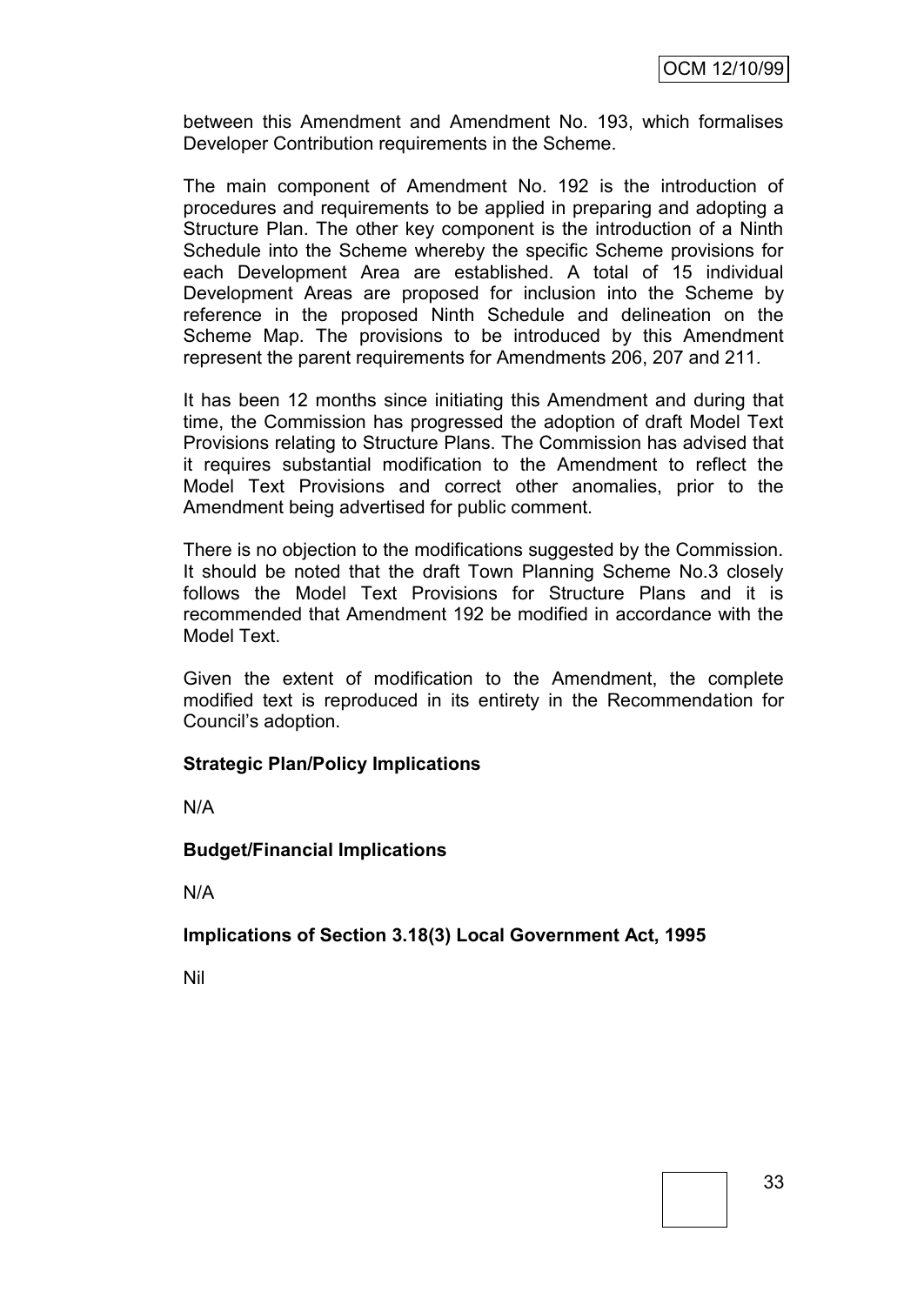# **272. (AG Item 13.3) (OCM1\_10\_1999) - MODIFICATIONS TO AMENDMENT - AMENDMENT NO. 193 (PART 12) - DEVELOPMENT CONTRIBUTION AREAS (92193) (SOS) (ALL)**

# **RECOMMENDATION**

That Council:

- (1) Adopt the following modified amendment text:
	- *1. Inserting a new part to the Scheme text titled PART 12 – DEVELOPMENT CONTRIBUTION AREAS and inserting the following:*

#### *PART 12 – DEVELOPMENT CONTRIBUTION AREAS*

#### *12.1 Purpose*

- *12.1.1 To identify areas (DCA) requiring Cost Contributions that relate to subdivision and development;*
- *12.1.2 To provide for the equitable sharing of costs between Owners for Infrastructure, and in particular, to ensure that Cost Contributions are only required towards such Infrastructure as is reasonably required as a result of the subdivision and development of land in the Development Contribution Area (DCA);*
- *12.1.3 To co-ordinate the timely provision of Infrastructure.*

#### *12.2 Interpretation*

*In Part 12, unless the context otherwise requires* 

*"Cost Contribution" means the contribution to the cost of Infrastructure payable by an Owner under Part 12 and the applicable Development Contribution Plan;*

*"Development Contribution Plan" means a proposed Development Contribution Plan that has been both approved by the Commission under clause 12.5.14 a) and adopted by the local government under clause 12.5.11 a);*

*"Infrastructure" means services and facilities which, in accordance with the Commission's policy, it is reasonable for Owners to make a Cost Contribution towards;*

*"Owner" means an owner of land that is located within a Development Contribution Area; and*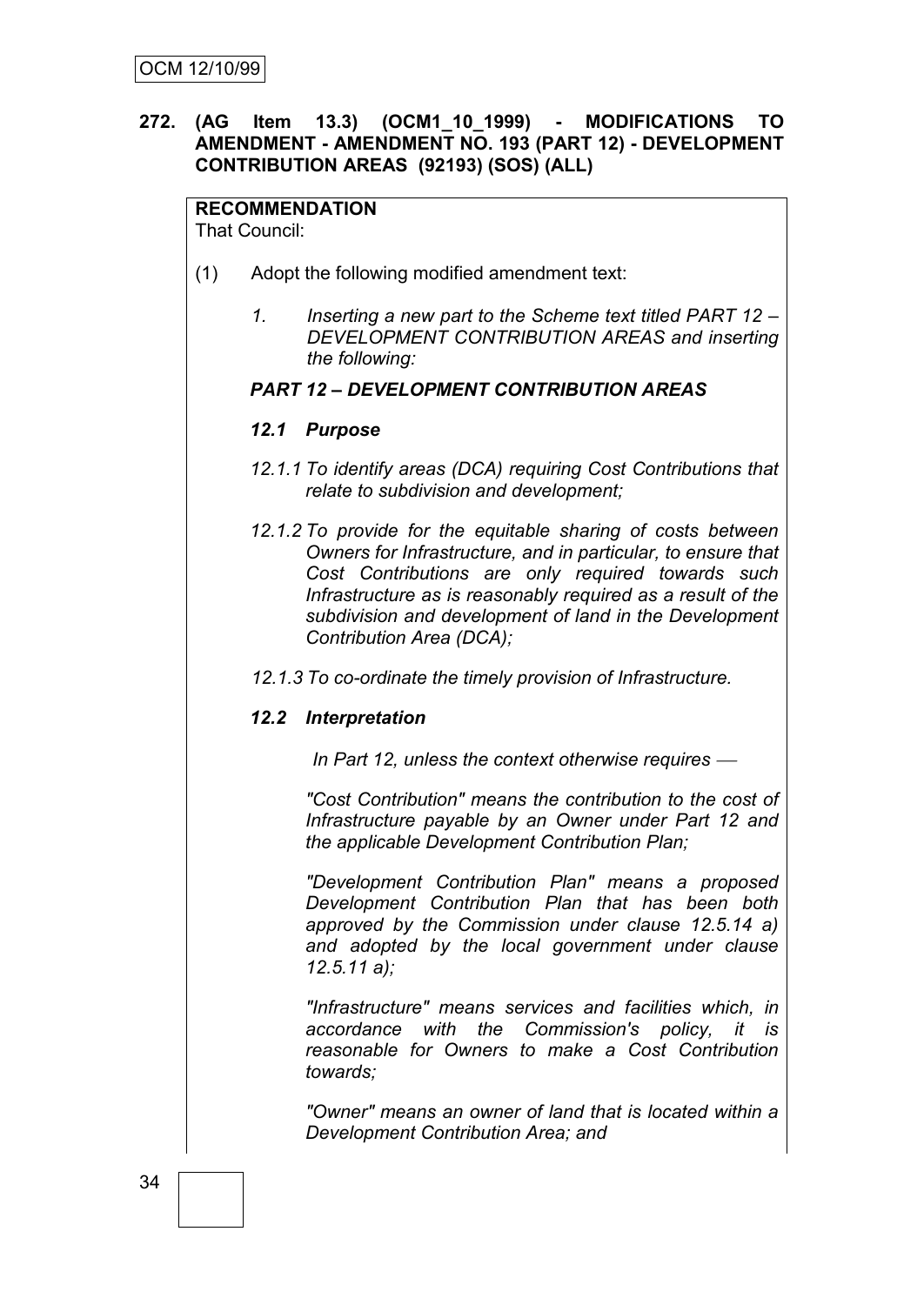*"Proposed Development Contribution Plan" means a Development Contribution Plan that has been prepared in accordance with clause 12.4.*

#### *12.3 Development Contribution Plan Pre-requisite to Subdivision and Development*

- *12.3.1 Where a Development Contribution Area is prescribed in the Scheme, all Owners within that Development Contribution Area are required to make a Cost Contribution in accordance with the applicable Development Contribution Plan and the provisions of Part 12;*
- *12.3.2 The local government is not to support subdivision, issue a subdivision clearance advice or approve development in a Development Contribution Area until a Development Contribution Plan has been made under clause 12.5 and the Owner the subject of the application for subdivision or development has made arrangements in accordance with clause 12.8.1 or 12.8.2 for the payment of the Owner's Cost Contribution;*
- *12.3.3 Clause 12.3.2 does not apply to the development of a single house or outbuildings associated with a single house on a lot which has not been subdivided since the coming into operation of Part 12.*

# *12.4 Content and Principles of Development Contribution Plans*

- *12.4.1 The Development Contribution Plan is to specify -*
	- *(a) the Development Contribution Area to which the Development Contribution Plan applies;*
	- *(b) the Infrastructure to be funded through the Development Contribution Plan; and*
	- *(c) the method of determining the Contribution Cost of each Owner towards the Infrastructure to be funded through the Development Contribution Plan;*
- *12.4.2 A Development Contribution Plan may specify the period during which it is to operate, and where a period is specified the Development Contribution Plan shall describe how relevant provisions of the Plan are to be dealt with on termination in the event that the subdivision*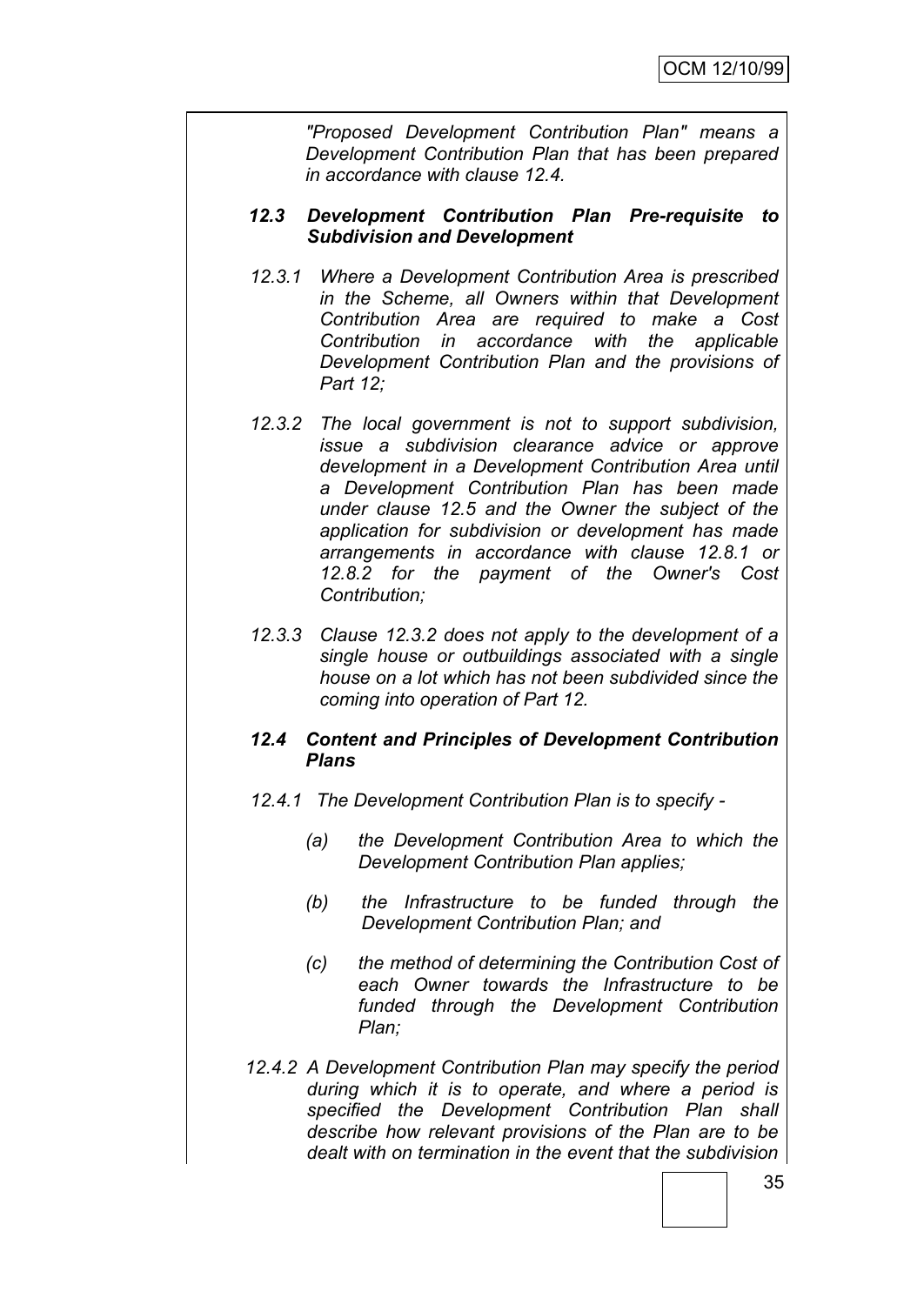|  |     | or development is not complete or the recovery of costs<br>remains outstanding;                                                                                                                                                                           |
|--|-----|-----------------------------------------------------------------------------------------------------------------------------------------------------------------------------------------------------------------------------------------------------------|
|  |     | 12.4.3 The Development Contribution Plan for any Development<br>Contribution Area is to be prepared in accordance with<br>the following principles -                                                                                                      |
|  | (a) | it is to provide for Cost Contributions to only the<br>cost of such Infrastructure as fairly and reasonably<br>relates to, and is reasonably required as a result<br>of, the subdivision and development of land in the<br>Development Contribution Area; |
|  | (b) | it is to provide for Cost Contributions generally in<br>accordance with the Commission's policies on<br>developer contributions for Infrastructure;                                                                                                       |
|  | (c) | matters requiring land contribution, such as public<br>open space, are to be treated as the cost of<br>Infrastructure with any necessary adjustments to<br>establish, where appropriate, a money equivalent;                                              |
|  | (d) | the Cost Contribution is to be based upon the<br>proportion that the area of that Owner's land bears<br>to the total area of land within the Development<br>Contribution Area; and                                                                        |
|  | (e) | the cost of Infrastructure is to be based on<br>amounts expended, but when an expenditure has<br>not occurred, it is to be based on the best and<br>latest estimated costs available to the local<br>government;                                          |
|  |     | 12.4.4 For the purposes of clause 12.4.3 d), in calculating both<br>the area of an Owner's land and the total area of land in<br>a Development Contribution Area, the area of land<br>provided or required in that Development Contribution<br>Area for - |
|  | (a) | roads designated under the Metropolitan Region<br>Scheme as Primary Regional Roads and Other<br>Regional Roads;                                                                                                                                           |
|  | (b) | government primary and secondary schools; and                                                                                                                                                                                                             |
|  | (c) | such other land as is set out in the Development<br><b>Contribution Plan,</b>                                                                                                                                                                             |
|  |     | is to be excluded;                                                                                                                                                                                                                                        |
|  |     | 12.4.5 Where a Development Contribution Plan contains                                                                                                                                                                                                     |
|  |     |                                                                                                                                                                                                                                                           |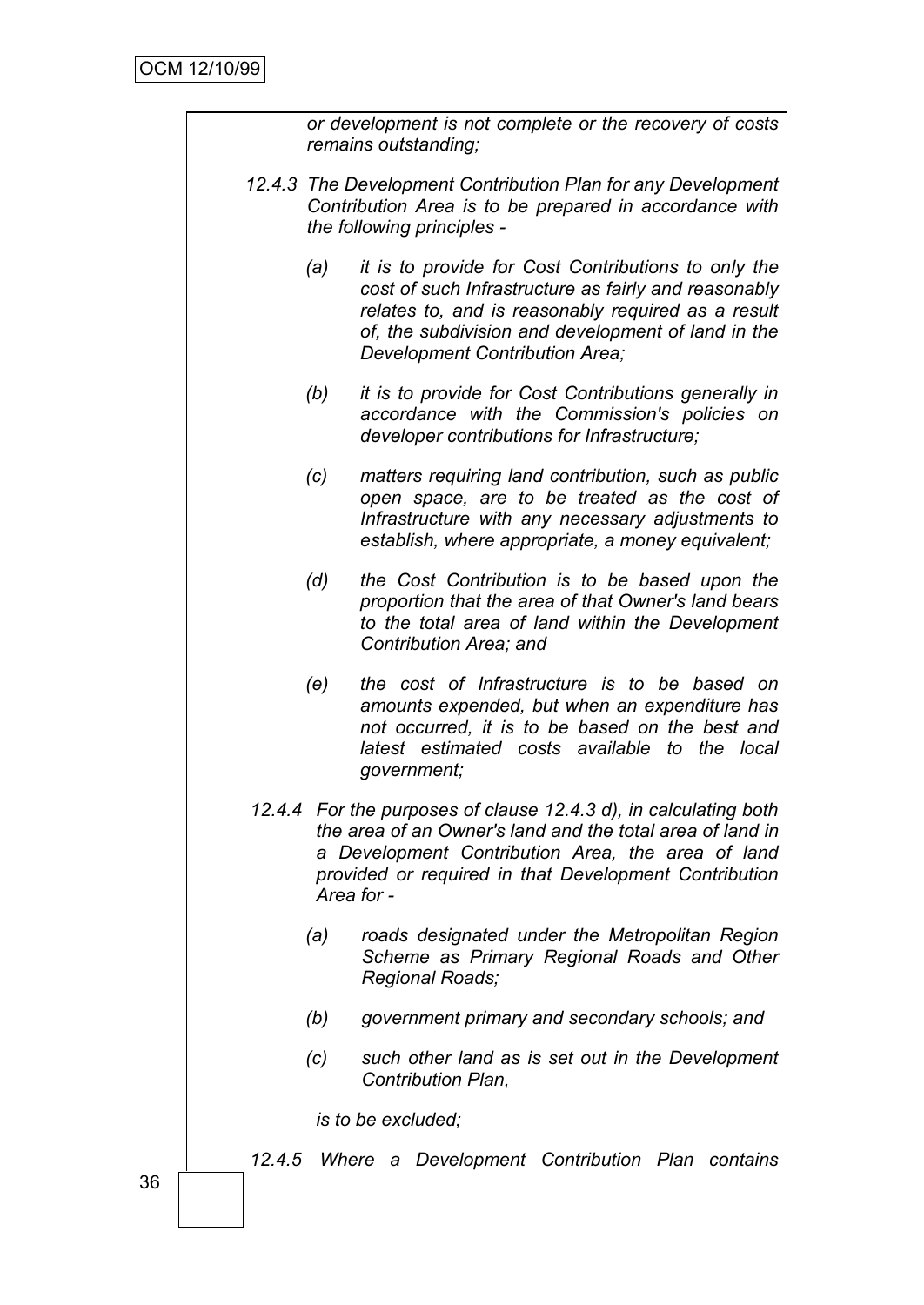*estimated costs, such estimated costs are to be revised at least annually by the local government in accordance with the best and latest information available to the local government until the expenditure on the relevant item of Infrastructure has occurred;*

- *12.4.6 Where any Cost Contribution has been calculated on the basis of an estimated cost for Infrastructure, the local government may:*
	- *(a) adjust the Cost Contribution of any Owner in accordance with the revised estimated costs or the final expenditure; or*
	- *(b) accept a Cost Contribution based upon estimated costs as a final Cost Contribution; and*

*may enter into agreements with Owners accordingly;*

*12.4.7 The local government, on receiving a request in writing from an Owner, is to provide a copy of estimated costs and the calculation of adjustments, where an Owner's Cost Contribution is adjusted under clause 12.4.6.*

#### *12.5 Procedure for making a Development Contribution Plan*

- *12.5.1 A Proposed Development Contribution Plan may be prepared by the local government or an Owner and where prepared by an Owner, the proposed Development Contribution Plan is to be submitted to the local government.*
- *12.5.2 Upon receiving a Proposed Development Contribution Plan, the local government is to either* 
	- *(a) determine that the Proposed Development Contribution Plan is satisfactory for advertising;*
	- *(b) determine that the Proposed Development Contribution Plan is not to be advertised until further details have been provided or modifications undertaken; or*
	- *(c) determine that the Proposed Development Contribution Plan is not satisfactory for advertising and give reasons for this to the Proponent.*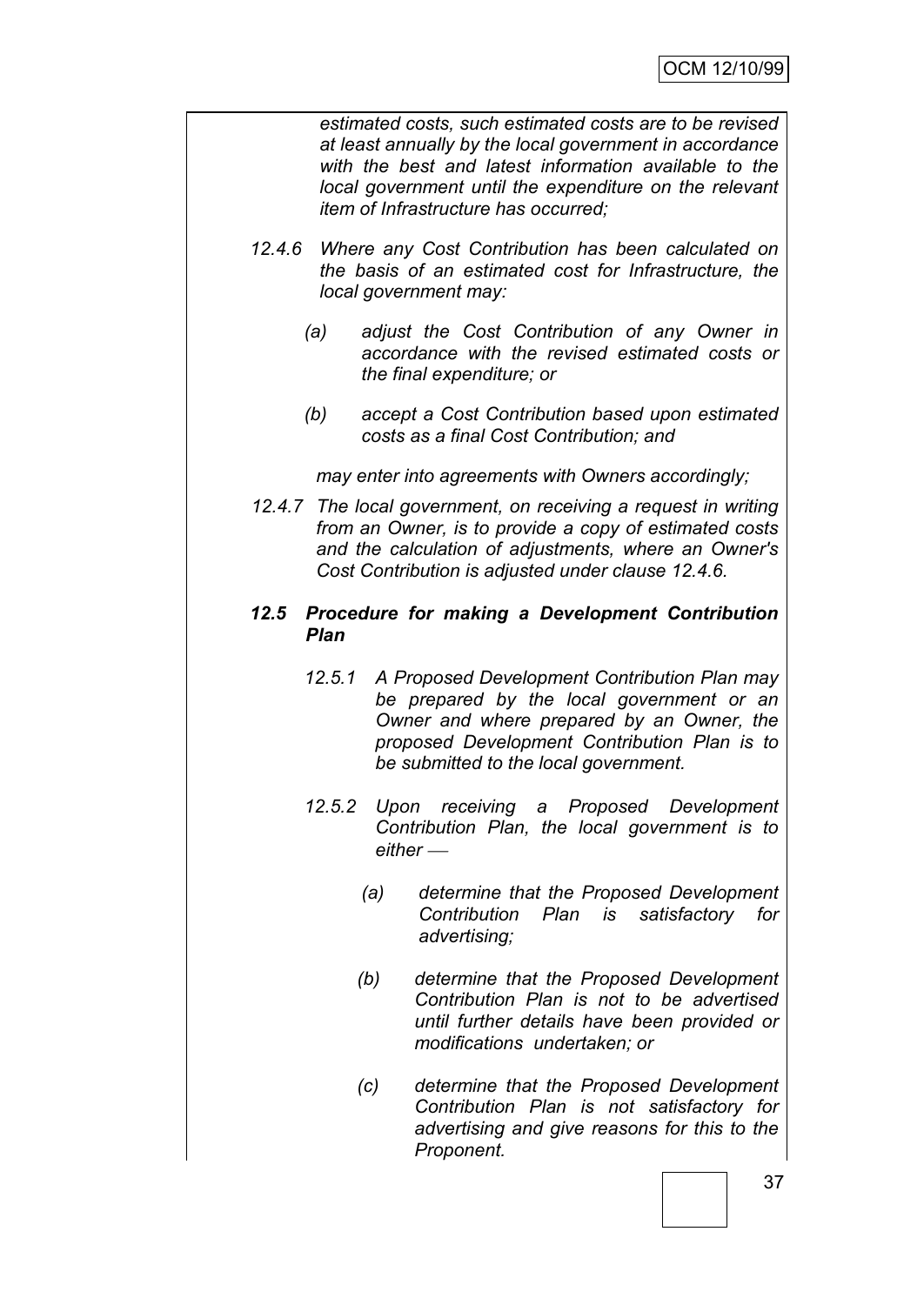- *12.5.3 If within 60 days of receiving a proposed Development Contribution Plan for approval for advertising, or such*  longer period as may be agreed in writing between the *Owner and the local government, the local government has not made one of the determinations referred to in clause 12.5.2, the local government is deemed to have determined that the Proposed Development Contribution Plan is not satisfactory for advertising;*
- *12.5.4 Where a Owner is aggrieved by a determination of the local government, the Owner may request the local government by notice in writing to forward the Proposed Development Contribution Plan to the Commission;*
- *12.5.5 Within 21 days of receiving notice from the Owner under clause 12.5.4, the local government is to forward to the Commission:*
	- *(a) a copy of the Proposed Development Contribution Plan;*
	- *(b) details of the local government's determination including any modifications to the Proposed Development Contribution Plan required by the local government; and*
	- *(c) any other information the local government considers may be relevant to the Commission's consideration of approval of the Proposed Development Contribution Plan for advertising;*
- *12.5.6 Upon receiving a Proposed Development Contribution Plan in accordance with clause 12.5.5, the Commission is to make one of the determinations referred to in clause 12.5.2 and advise the local government and the Owner accordingly;*
- *12.5.7 If the Commission requires modifications to the Proposed Development Contribution Plan, the Commission is to consult with the local government prior to making its determination under clause 12.5.6;*
- *12.5.8 If within 60 days of receiving a Proposed Development Contribution Plan under clause 12.5.5, or such longer period as may be agreed in writing between the Owner and the Commission, the Commission has not made one of the determinations referred to in clause 12.5.2, the Commission is deemed to have determined that the Proposed Development Contribution Plan is not satisfactory for advertising;*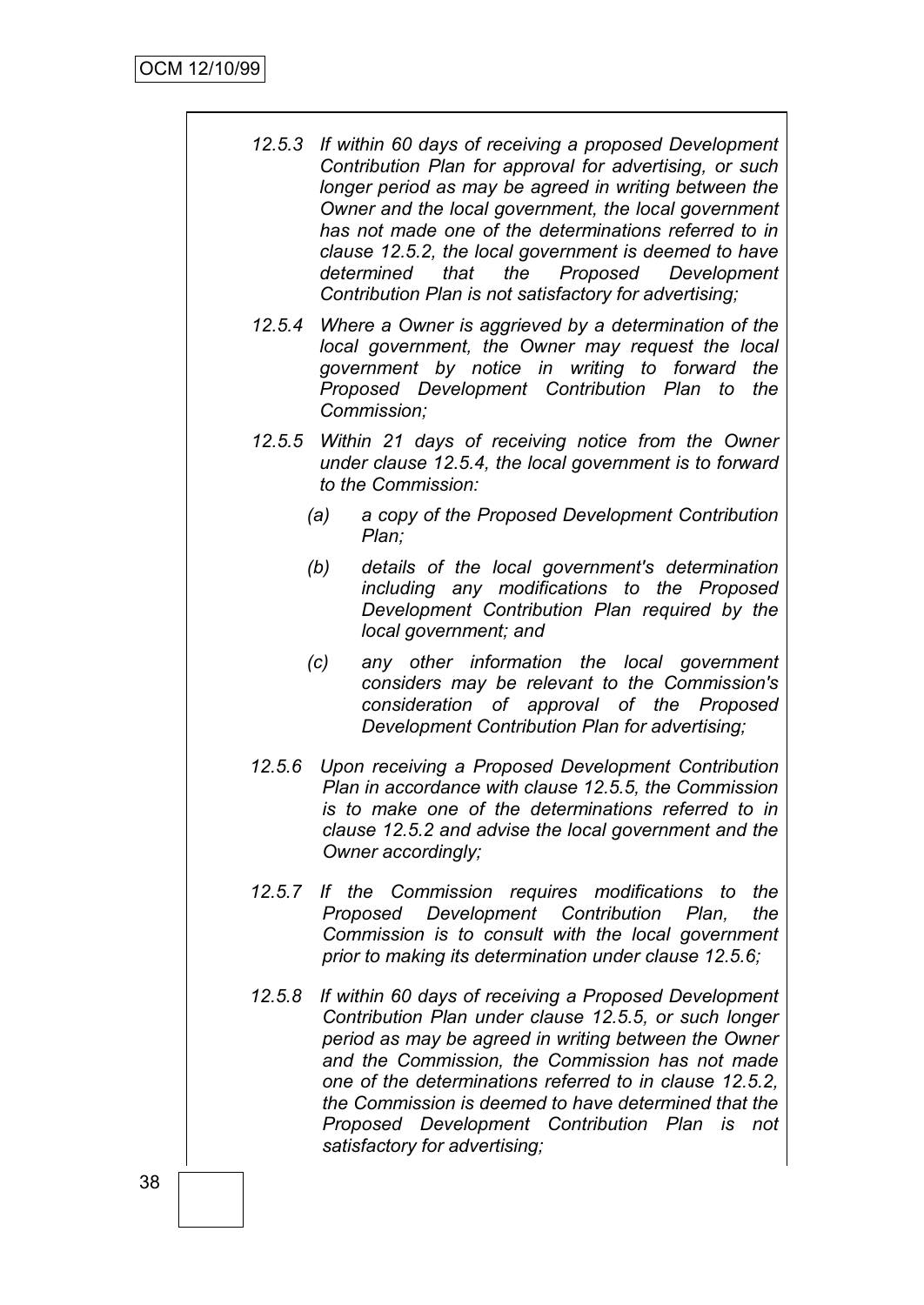- *12.5.9 Where the local government, or the Commission under clause 12.5.5, has determined that the Proposed Development Contribution Plan is satisfactory for advertising, the local government is to:*
	- *(a) advertise, or require the Owner to advertise, the Proposed Development Contribution Plan for public inspection by one or more of the methods of advertising proposals for development as set out in clause 6.2.3 of the Scheme; and*
	- *(b) give notice or require the Owner to give notice in writing to:*
		- *(i) all landowners affected by the Proposed Development Contribution Plan; and*
		- *(ii) such public authorities and other persons as the local government nominates,*

*and such advertisement and notice are to explain the scope and purpose of the Proposed Development Contribution Plan, when and where it may be inspected, and invite submissions to the local government by a specified date being at least 21 days from the date of the notice and advertisement;*

- *12.5.10 Within 7 days of determining that a Proposed Development Contribution Plan is satisfactory for advertising, the local government is to forward a copy of the Proposed Development Contribution Plan to the Commission;*
- *12.5.11 The local government is to consider all submissions received and within 60 days of the latest date specified in the notice under clause 12.5.9 is to either:*
	- *(a) adopt the Proposed Development Contribution Plan with or without modifications; or*
	- *(b) refuse to adopt the Proposed Development Contribution Plan and give reasons for this to the Owner;*
- *12.5.12 If within the 60 day period, or such further time as may be agreed in writing between the Owner and the local government, the local government has not made one of the determinations referred to in clause 12.5.11, the local government is deemed to have refused to adopt*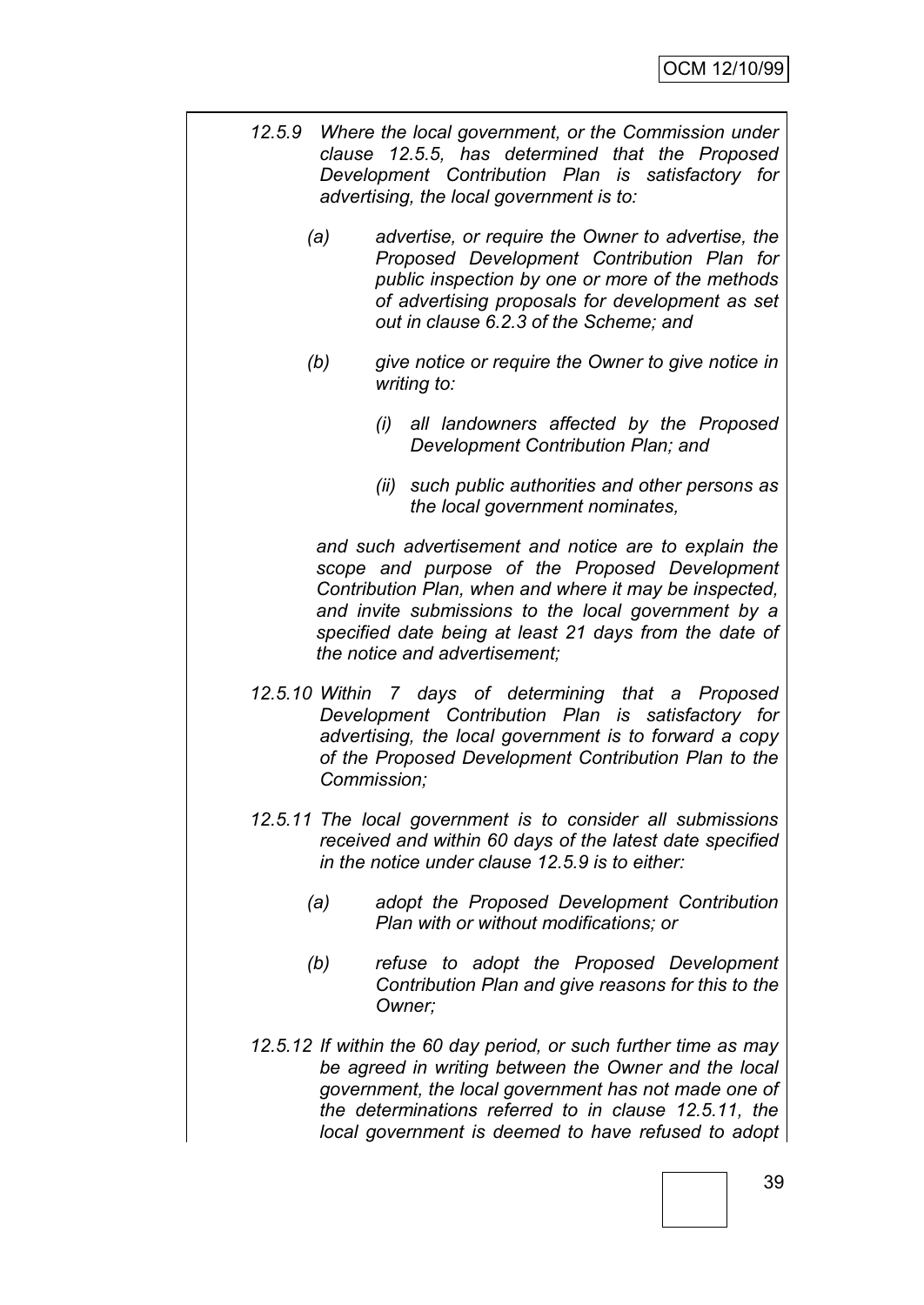*the Proposed Development Contribution Plan;*

- *12.5.13 Within 21 days of the local government making its determination under clause 12.5.11, or deemed refusal under clause 12.5.12, the local government is to forward to the Commission:*
	- *(a) a summary of all submissions and comments received by the local government in respect of the Proposed Development Contribution Plan, and the local government's decisions or comments in relation to these;*
	- *(b) the local government's recommendation to the Commission to approve, modify or refuse to approve the Proposed Development Contribution Plan; and*
	- *(c) any other information the local government considers may be relevant to the Commission's consideration of the Proposed Development Contribution Plan;*

*12.5.14 The Commission is to either:*

- *(a) approve the Proposed Development Contribution Plan with or without modifications; or*
- *(b) refuse to approve the Proposed Development Contribution Plan and give reasons for its determination to the Owner and the local government;*
- *12.5.15 If within 60 days of receiving the information referred to in clause 12.5.13, or such further time as may be agreed in writing between the Owner and the Commission, the Commission has not made one of the determinations referred to in clause 12.5.14, the Commission is deemed to have refused to approve the Proposed Development Contribution Plan;*
- *12.5.16 If the Commission approves the Proposed Development Contribution Plan it is to notify the local government and Owner of its determination within 14 days of the date of the Commission's determination;*
- *12.5.17 If the Commission requires modifications to the Proposed Development Contribution Plan, the Commission is to consult with the local government*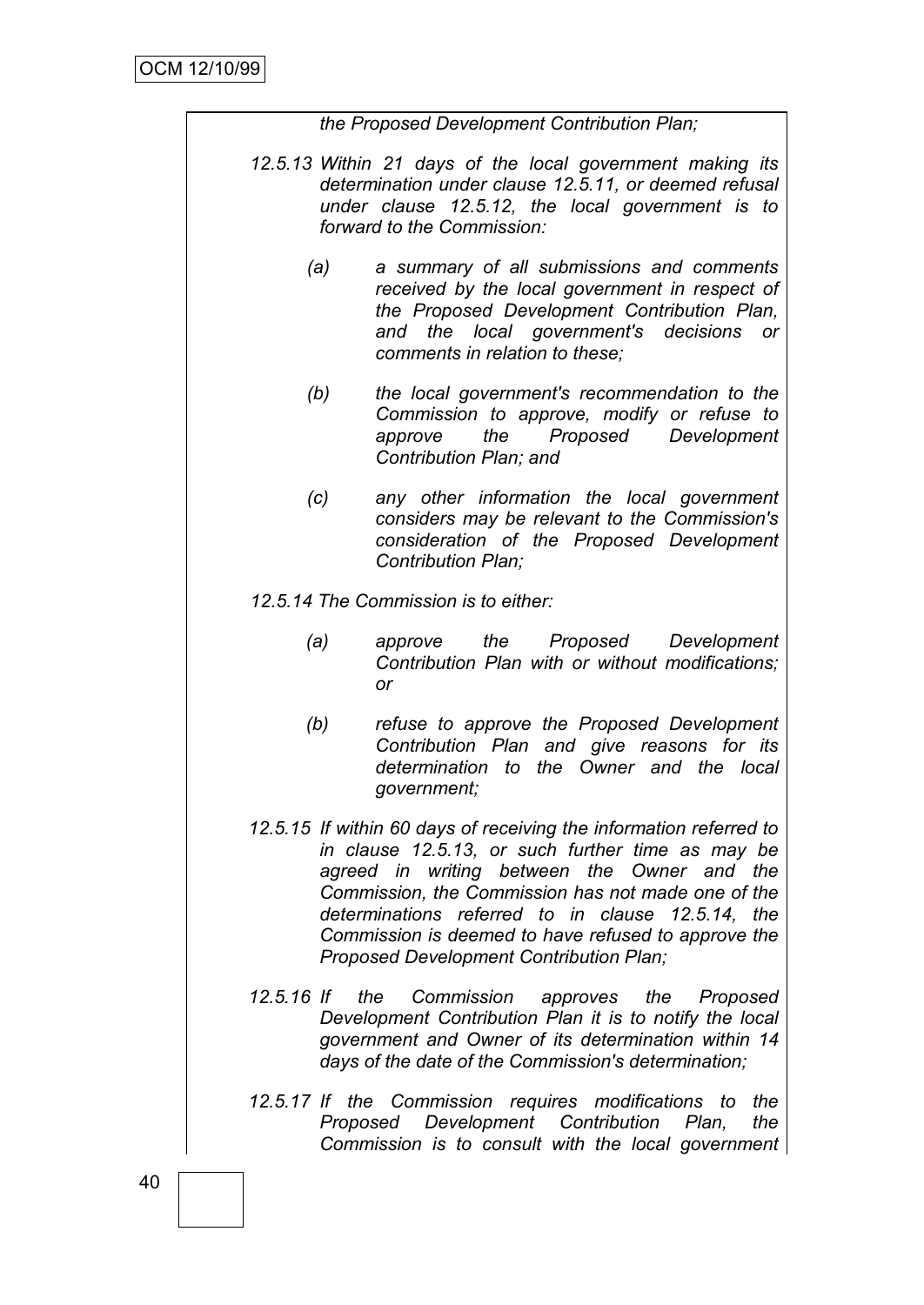*prior to approving the Proposed Development Contribution Plan under clause 12.5.14;*

- *12.5.18 If the local government, following consultation with the Commission, is of the opinion that any modification to the Proposed Development Contribution Plan is substantial, the local government may:*
	- *(a) readvertise the Proposed Development Contribution Plan; or*
	- *(b) require the Owner to readvertise the Proposed Development Contribution Plan,*
	- *(c) and, thereafter, the procedures set out in clause 12.5.9 onwards are to apply;*
- *12.5.19 As soon as practicable after receiving notice of the approval of the Proposed Development Contribution Plan by the Commission, the local government is to adopt the Proposed Development Contribution Plan and forward a copy of the Development Contribution Plan to:*
	- *(a) the Owner;*
	- *(b) the Commission; and*
	- *(c) any other appropriate person or public authority which in the opinion of the local government is to receive a copy;*
- *12.5.20 A Development Contribution Plan is to be kept at the local government's administration offices, and is to be made available for inspection by any member of the public during office hours;*
- *12.5.21 A Development Contribution Plan commences operation on the date it is adopted by the local government under clause 12.5.19.*

#### *12.6 Change or Departure from Development Contribution Plan*

- *12.6.1 The local government may adopt a minor change to or departure from a Development Contribution Plan if, in the opinion of the local government, the change or departure does not materially alter the intent of the Development Contribution Plan;*
- *12.6.2 The local government is to forward a copy of the minor change or departure to the Commission within 10 days*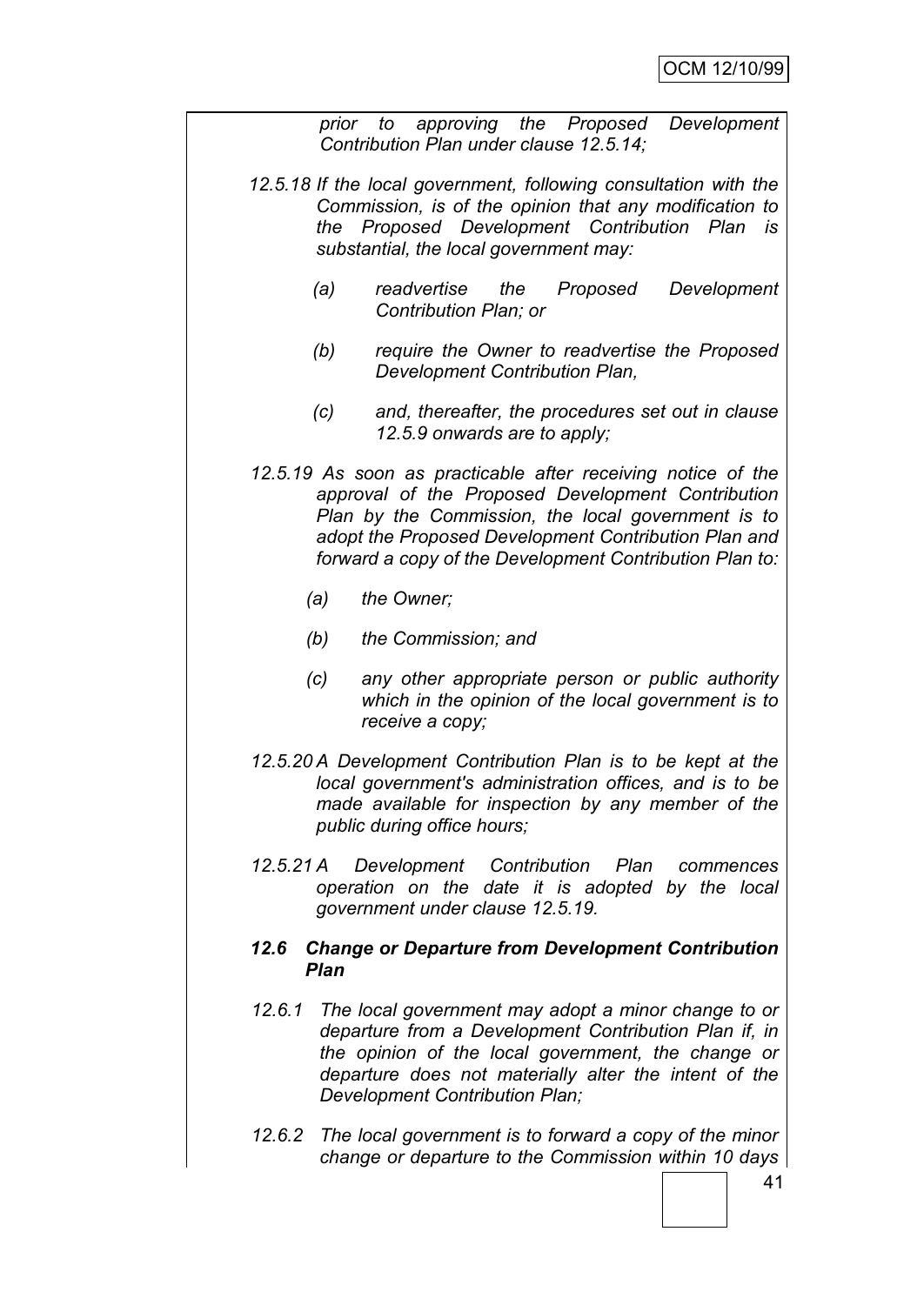|     | departure;                                   |                                               | from the date of adopting the minor change or                                                                                                                                                                                         |  |
|-----|----------------------------------------------|-----------------------------------------------|---------------------------------------------------------------------------------------------------------------------------------------------------------------------------------------------------------------------------------------|--|
|     |                                              |                                               | 12.6.3 If the Commission considers that the change or<br>departure adopted by the local government under<br>clause 12.6.1 materially alters the intent of the<br>Development Contribution Plan, then the Commission:                  |  |
|     | (a)                                          | change or departure; and                      | may require the local government to follow the<br>procedures set out in clause 12.5 in relation to the                                                                                                                                |  |
|     | (b)                                          | requirement within 10 days;                   | is to notify the local government of this                                                                                                                                                                                             |  |
|     |                                              | follow the procedures set out in clause 12.5. | 12.6.4 Any change to or departure from a Development<br>Contribution Plan that is not within clause 12.6.1 is to                                                                                                                      |  |
|     | <b>12.7 Liability for Cost Contributions</b> |                                               |                                                                                                                                                                                                                                       |  |
|     | local government arises on the sooner of:    |                                               | An Owner's liability to pay the Owner's Cost Contribution to the                                                                                                                                                                      |  |
| (a) |                                              | Area have been complied with;                 | The local government confirming to the Commission that<br>conditions of subdivision approval supervised by the local<br>government and imposed on an application to subdivide<br>the Owner's land within the Development Contribution |  |
| (b) |                                              | within the Development Contribution Area;     | The Commission endorsing its approval on the Diagram<br>or Plan of Survey of the subdivision of the Owner's land                                                                                                                      |  |
| (c) |                                              |                                               | At the time of carrying out any development or<br>commencing any new or extended use on the Owner's<br>land within the Development Contribution Area; or                                                                              |  |
| (d) |                                              | Development Contribution Area.                | At the time of applying to the local government or<br>Commission for approval of any new or extended use, or<br>any other development on the Owner's land within the                                                                  |  |
|     | <b>Collection and Enforcement</b><br>12.8    |                                               |                                                                                                                                                                                                                                       |  |
|     |                                              |                                               | 12.8.1 The Owner, with the agreement of the local<br>government, may pay the Owner's Cost Contribution by:                                                                                                                            |  |
|     | (a)<br>cheque or cash;                       |                                               |                                                                                                                                                                                                                                       |  |
|     | (b)                                          |                                               | transferring to the local government land to the                                                                                                                                                                                      |  |
|     |                                              |                                               |                                                                                                                                                                                                                                       |  |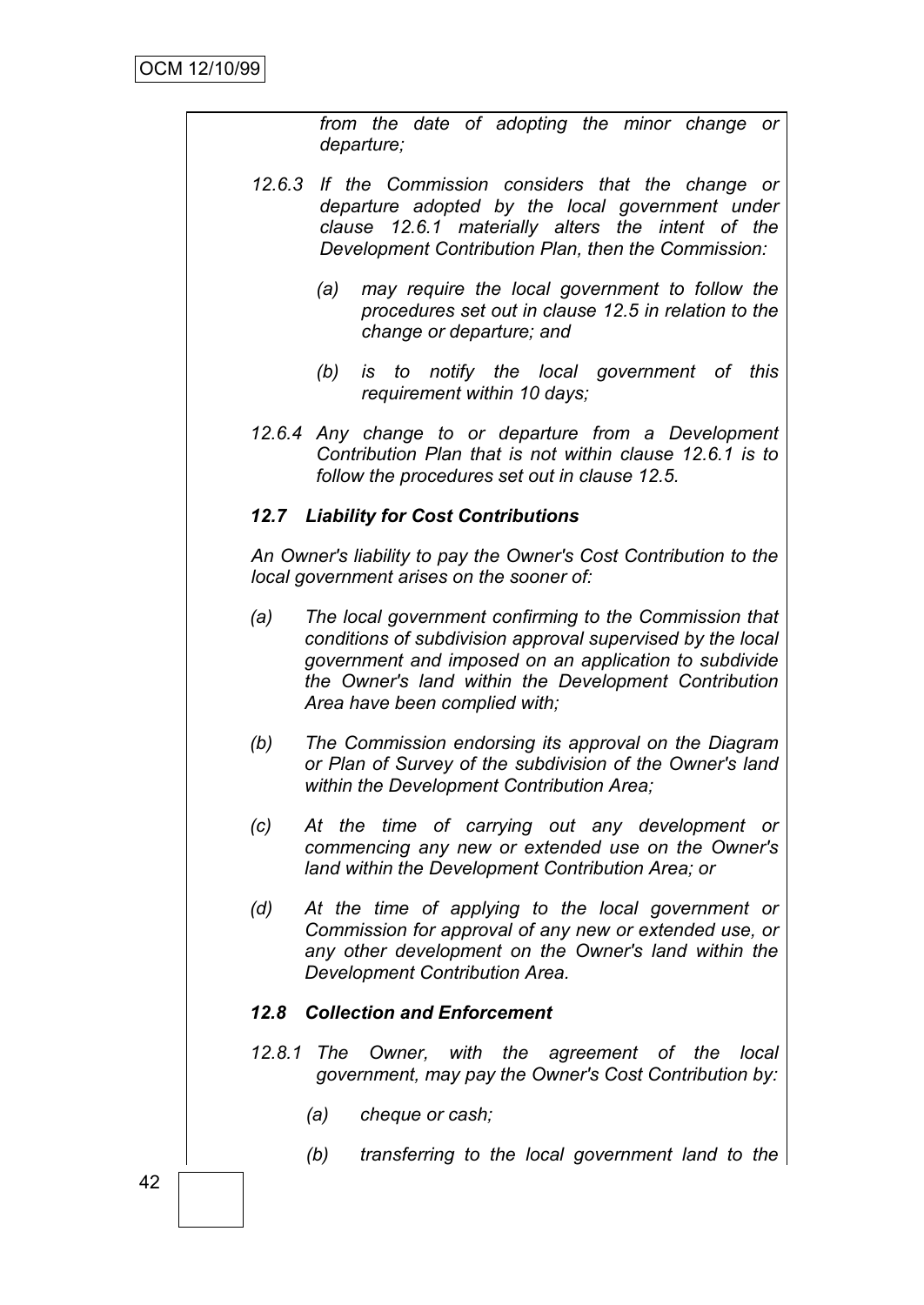*value of the Cost Contribution;*

- *(c) some other method acceptable to the local government; or*
- *(d) any combination of these;*
- *12.8.2 The Owner, with the agreement of the local government, may pay the Owner's Cost Contribution in a lump sum, by instalments or in such other manner as agreed with the local government;*
- *12.8.3 If an Owner does not pay to the local government the Owner"s Cost Contribution and any interest due, the local government may compulsorily acquire the whole or a portion of the Owner"s land within the Development Contribution Area;*
- *12.8.4 The local government may sell the land compulsorily acquired and deduct from the proceeds of sale the Cost Contribution, and the costs described in clause 12.8.6 and after payment of such moneys as are due upon any encumbrance notified on the title to the land, the local government may put aside a sufficient sum to provide for any future Cost Contribution by that Owner under Part 12 and the local government is to pay any balance to that Owner or recover from the Owner any amount by which the balance of the proceeds of sale falls short of the Cost Contribution to be paid;*
- *12.8.5 For the purpose of clause 12.8.3, the local government may subdivide the Owner's land and compulsorily acquire only such portion as the local government thinks necessary to discharge the liabilities of the Owner under Part 12 and the local government may transfer back to that Owner any land not required;*
- *12.8.6 For the purposes of clause 12.8.4, the local government may recover costs necessary and incidental to the compulsory acquisition, subdivision and transfer of the Owner's land under clause 12.8.3.*

#### *12.9 Administration of Funds*

*12.9.1 The local government is to establish and maintain a reserve account in accordance with the Local Government Act 1995 for each Development Contribution Area into which Cost Contributions for that Development Contribution Area will be credited and from which all payments for the cost of Infrastructure*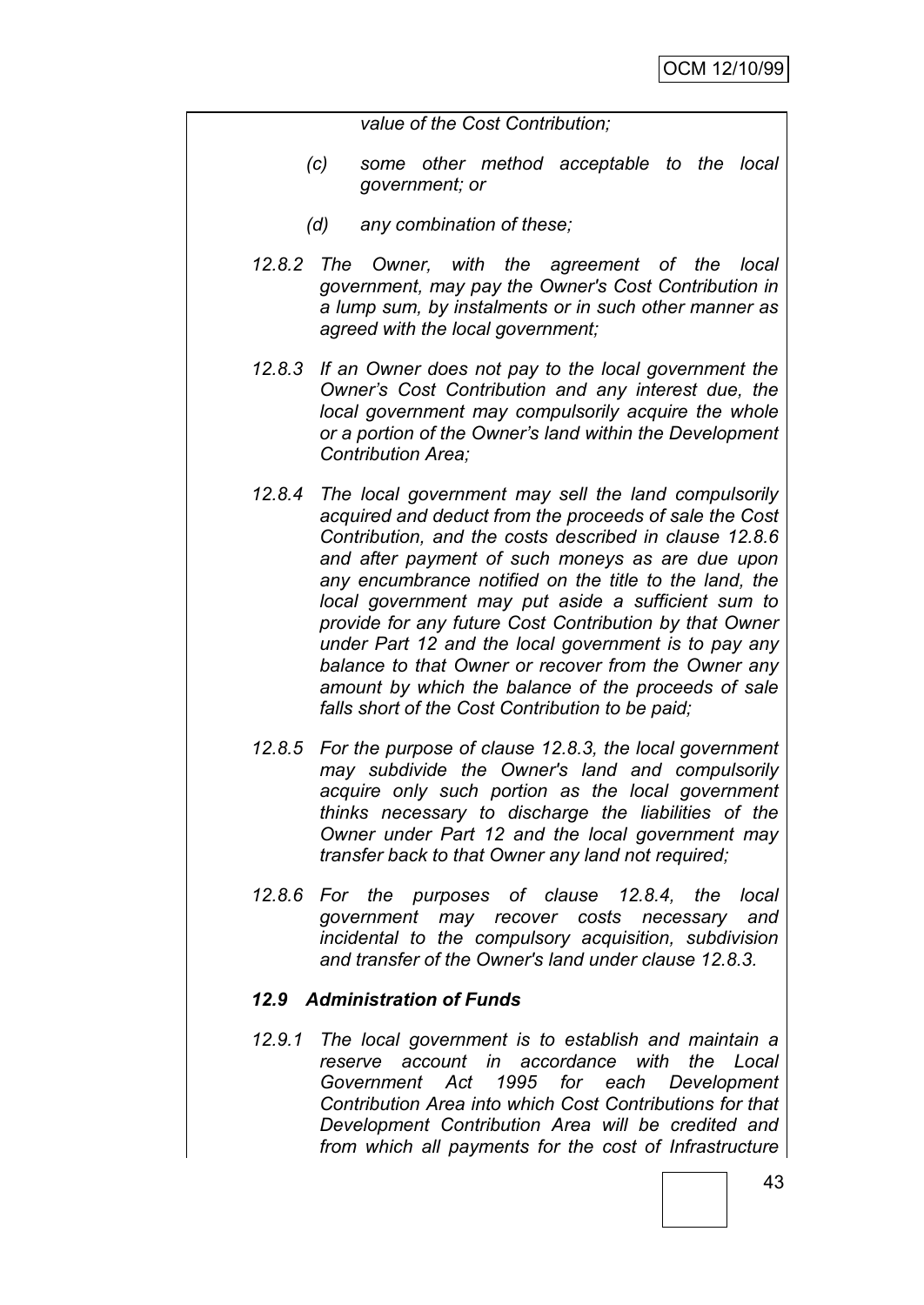*within that Development Contribution Area will be paid;*

*12.9.2 The local government is to provide to every Owner an audited annual statement of accounts for that Development Contribution Area as soon as practicable after the audited annual statement of accounts becomes available.*

# *12.10 Shortfall or Excess in Cost Contributions*

- *12.10.1 If there is a shortfall in the total of Cost Contributions when all Cost Contributions have been made or accounted for in a particular Development Contribution Area, the local government may:*
	- *(a) make good the shortfall from its municipal fund;*
	- *(b) enter into agreements with Owners to fund the Infrastructure shortfall; or*
	- *(c) raise loans or borrow from a financial institution,*

*but nothing in clause 12.10.1a) restricts the right or power of the local government to impose a differential rate to a specified Development Contribution Area in that regard;*

*12.10.2 If there is an excess in the total of Cost Contributions when all Cost Contributions have been made or accounted for in a particular Development Contribution Area, the local government is to use the excess funds in the provision of additional facilities in that Development Contribution Area.*

# *12.11 Valuation*

*12.11.1 Unless section 241 of the Land Acquisition Act 1997 applies, clause 12.11 applies if it is necessary to ascertain the value of any land for the purposes of Part 12;*

*12.11.2 In clause 12.11:*

- *a) "Value" means the capital sum which an unencumbered estate in fee simple of the land might reasonably be expected to realise if offered for sale on such reasonable terms and conditions as a bona fide seller would require:*
	- *i) on the basis that there are no buildings, fences or other improvements of a like nature*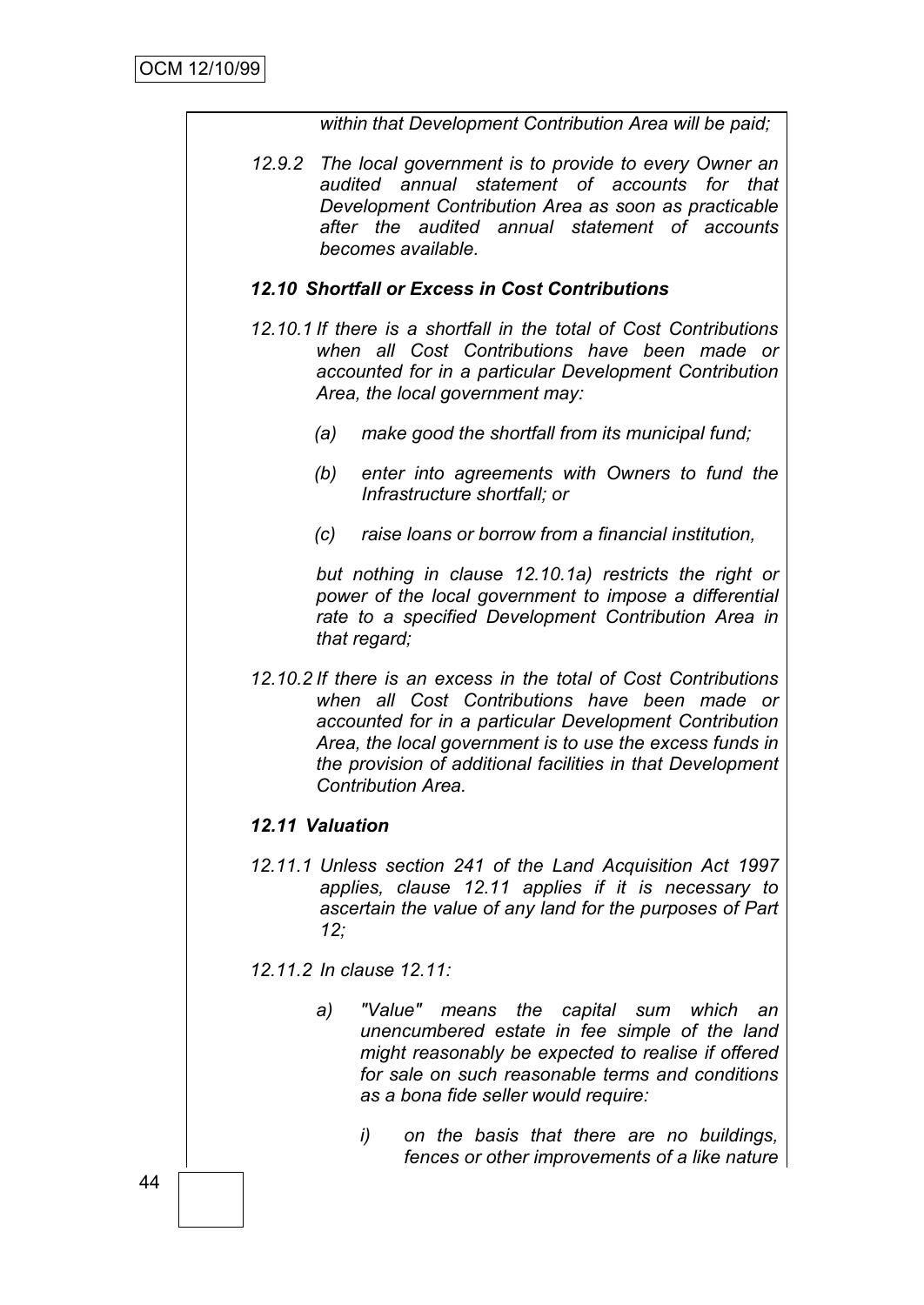*on the land;*

- *ii) on the assumption that any rezoning necessary for the purpose of the development has come into force; and*
- *iii) taking into account the added value of all other improvements on or appurtenant to the land;*
- *b) "Valuer" means a licensed valuer agreed by the local government and the Owner, or where the local government and the Owner are unable to reach agreement, a valuer appointed by the President of the Institute of Valuers for the time being;*
- *12.11.3 If any Owner objects to a valuation made by the Valuer, the Owner may give notice to the local government requesting a review of the amount of the Value, at the Owner's expense, within 28 days after being informed of the Value;*
- *12.11.4 If the Valuer does not change the Value of the land to a figure acceptable to the Owner, the Value is to be determined under clause 12.11.7;*
- *12.11.5 At the request of the local government or the Owner, the Value placed upon the land of an Owner may be revised from time to time by a Valuer;*
- *12.11.6 The Valuer may:*
	- *a) reconsider the Values placed on other land in the Development Contribution Area; and*
	- *b) make such revisions as considered just and equitable to those Values*

*if the Valuer considers this is necessary as a result of a revaluation made under clause 12.11.3;*

- *12.11.7 The date of valuation is the date that the Owner's liability to pay the Owner Cost Contribution to the local government arises under clause 12.7, or such other date as is agreed between the local government and the Owner;*
- *12.11.8 Where there is a dispute or difference between the local government and the Owner regarding a Value, the dispute or difference is to be resolved as follows:*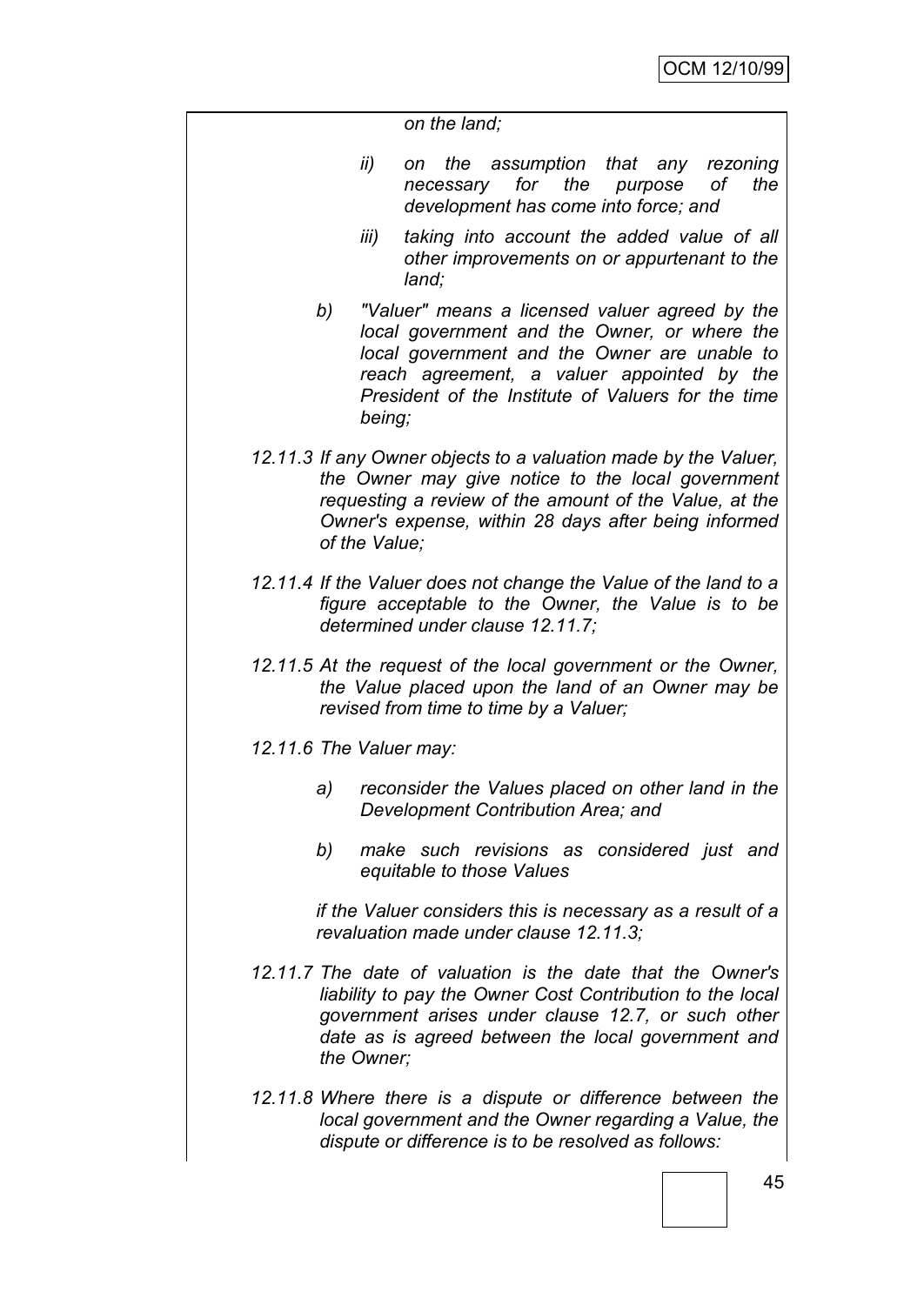- *(a) by any method agreed upon by the local government and the Owner; or*
- *(b) if the local government and the Owner cannot agree, by arbitration in accordance with the Commercial Arbitration Act 1985;*
- *12.11.9 In any case, mediation of the dispute is to be attempted without prejudice to the rights of either the local government or the Owner.*

# *12.12 Land Acquisition*

*The local government may acquire land required for the carrying out of any Infrastructure works either by agreement or compulsorily under the powers conferred by section 13 of the Act.*

# *12.13 Arbitration*

*Subject to clause 12.11.8, any dispute between any Owner and the local government in connection with the Cost Contribution required to be made by an Owner under Part 12 is to be resolved by arbitration in accordance with the Commercial Arbitration Act 1985.*

# *12.14 Limitation*

*The development Contribution Plan is limited to those Cost Contributions towards works and infrastructure within public reserves for which the local government is responsible to provide, and is not to include the cost of works and infrastructure normally undertaken by an owner in accordance with the terms and conditions of a subdivision or development approval for the land.*

# **(End of Part 12)**

*2. Inserting a Tenth Schedule into the Scheme Text:*

| <b>TENTH SCHEDULE</b>                 |             |                   |  |  |
|---------------------------------------|-------------|-------------------|--|--|
| <b>DEVELOPMENT CONTRIBUTION AREAS</b> |             |                   |  |  |
| <b>REF</b><br>NO.                     | <b>AREA</b> | <b>PROVISIONS</b> |  |  |
|                                       |             |                   |  |  |
|                                       |             |                   |  |  |
|                                       |             |                   |  |  |

*3. Adding to the legend on the Scheme Map the reference*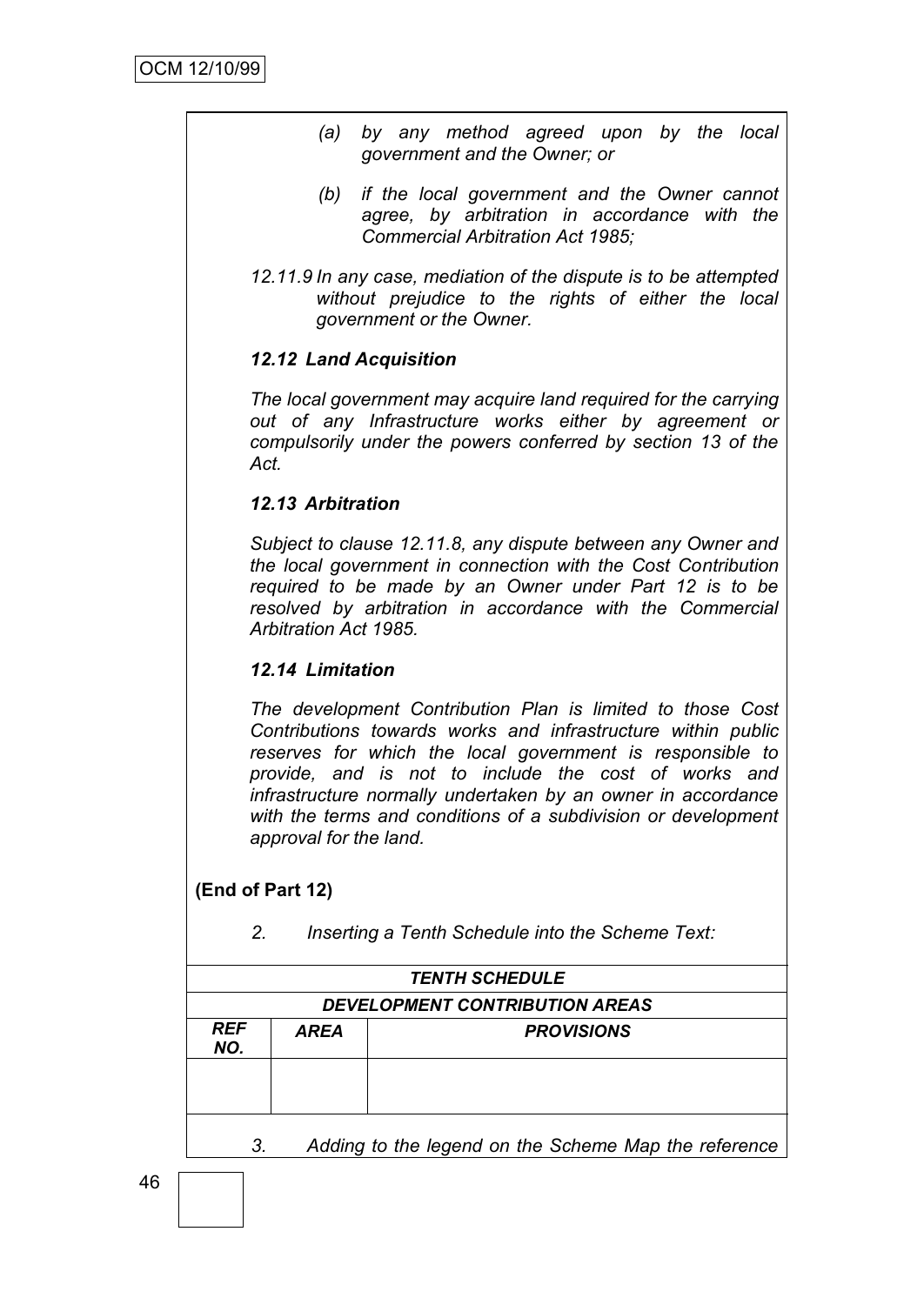*to Development Contribution Areas (DCA)*

(2) advise the Western Australian Planning Commission accordingly.

# **COUNCIL DECISION**

MOVED Cmr Smithson SECONDED Cmr Jorgensen that Council:

- (1) Adopt the following modified amendment text:
	- *1. Inserting a new part to the Scheme text titled PART 12 – DEVELOPMENT CONTRIBUTION AREAS and inserting the following:*

# *PART 12 – DEVELOPMENT CONTRIBUTION AREAS*

# *12.1 Purpose*

- *12.1.1 To identify areas (DCA) requiring Cost Contributions that relate to subdivision and development;*
- *12.1.2 To provide for the equitable sharing of costs between Owners for Infrastructure, and in particular, to ensure that Cost Contributions are only required towards such Infrastructure as is reasonably required as a result of the subdivision and development of land in the Development Contribution Area (DCA);*
- *12.1.3 To co-ordinate the timely provision of Infrastructure.*

# *12.2 Interpretation*

*In Part 12, unless the context otherwise requires* 

*"Cost Contribution" means the contribution to the cost of Infrastructure payable by an Owner under Part 12 and the applicable Development Contribution Plan;*

*"Development Contribution Plan" means a proposed Development Contribution Plan that has been both approved by the Commission under clause 12.5.14 a) and adopted by the local government under clause 12.5.11 a);*

*"Infrastructure" means services and facilities which, in accordance with the Commission's policy, it is reasonable for Owners to make a Cost Contribution towards;*

*"Owner" means an owner of land that is located within a*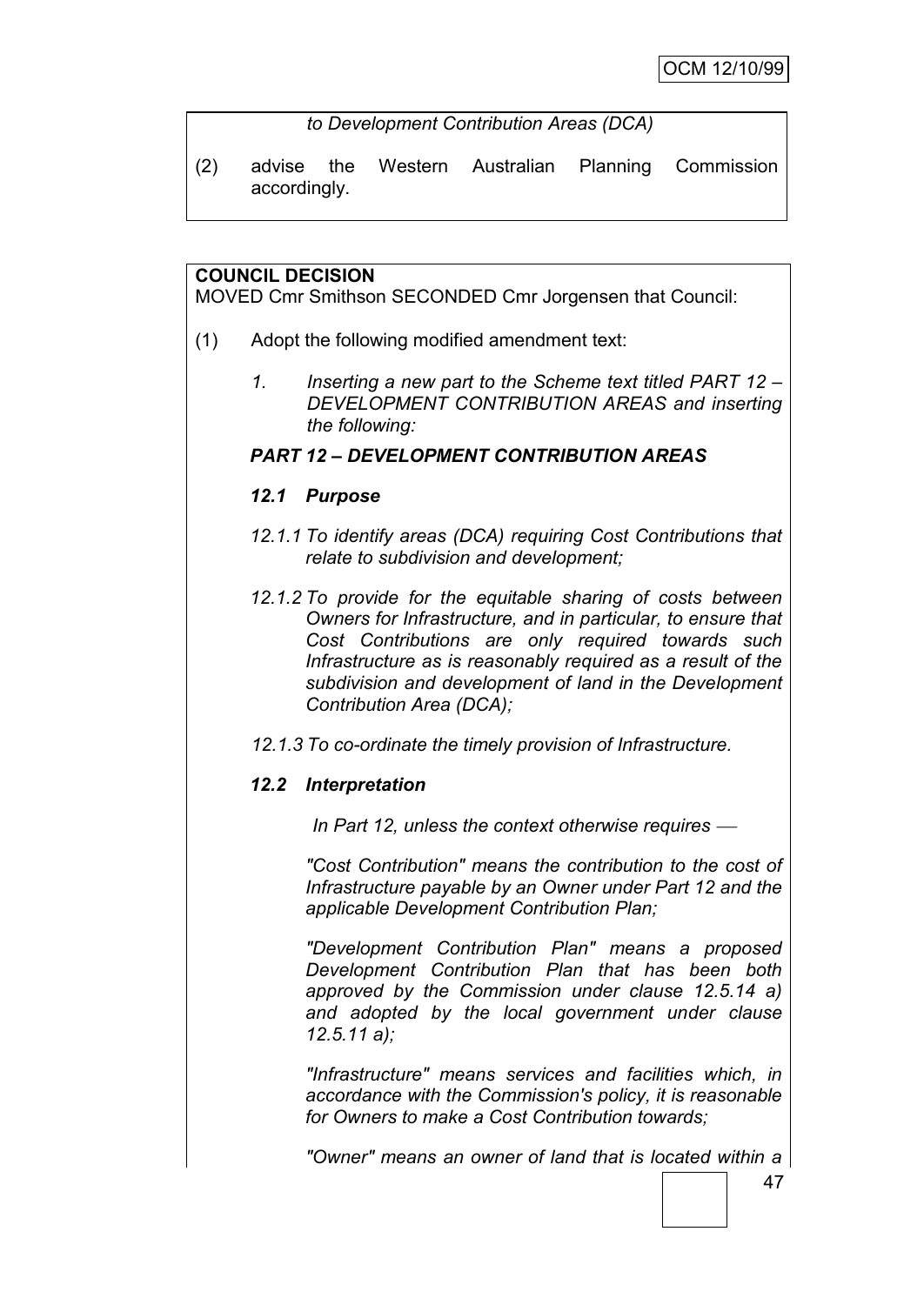#### *Development Contribution Area; and*

*"Proposed Development Contribution Plan" means a Development Contribution Plan that has been prepared in accordance with clause 12.4.*

# *12.3 Development Contribution Plan Pre-requisite to Subdivision and Development*

- *12.3.1 Where a Development Contribution Area is prescribed in the Scheme, all Owners within that Development Contribution Area are required to make a Cost Contribution in accordance with the applicable Development Contribution Plan and the provisions of Part 12;*
- *12.3.2 The local government is not to support subdivision, issue a subdivision clearance advice or approve development in a Development Contribution Area until a Development Contribution Plan has been made under clause 12.5 and the Owner the subject of the application for subdivision or development has made arrangements in accordance with clause 12.8.1 or 12.8.2 for the payment of the Owner's Cost Contribution;*
- *12.3.3 Clause 12.3.2 does not apply to the development of a single house or outbuildings associated with a single house on a lot which has not been subdivided since the coming into operation of Part 12.*

# *12.4 Content and Principles of Development Contribution Plans*

- *12.4.1 The Development Contribution Plan is to specify -*
	- *(a) the Development Contribution Area to which the Development Contribution Plan applies;*
	- *(b) the Infrastructure to be funded through the Development Contribution Plan; and*
	- *(c) the method of determining the Contribution Cost of each Owner towards the Infrastructure to be funded through the Development Contribution Plan;*
- *12.4.2 A Development Contribution Plan may specify the period during which it is to operate, and where a period is specified the Development Contribution Plan shall*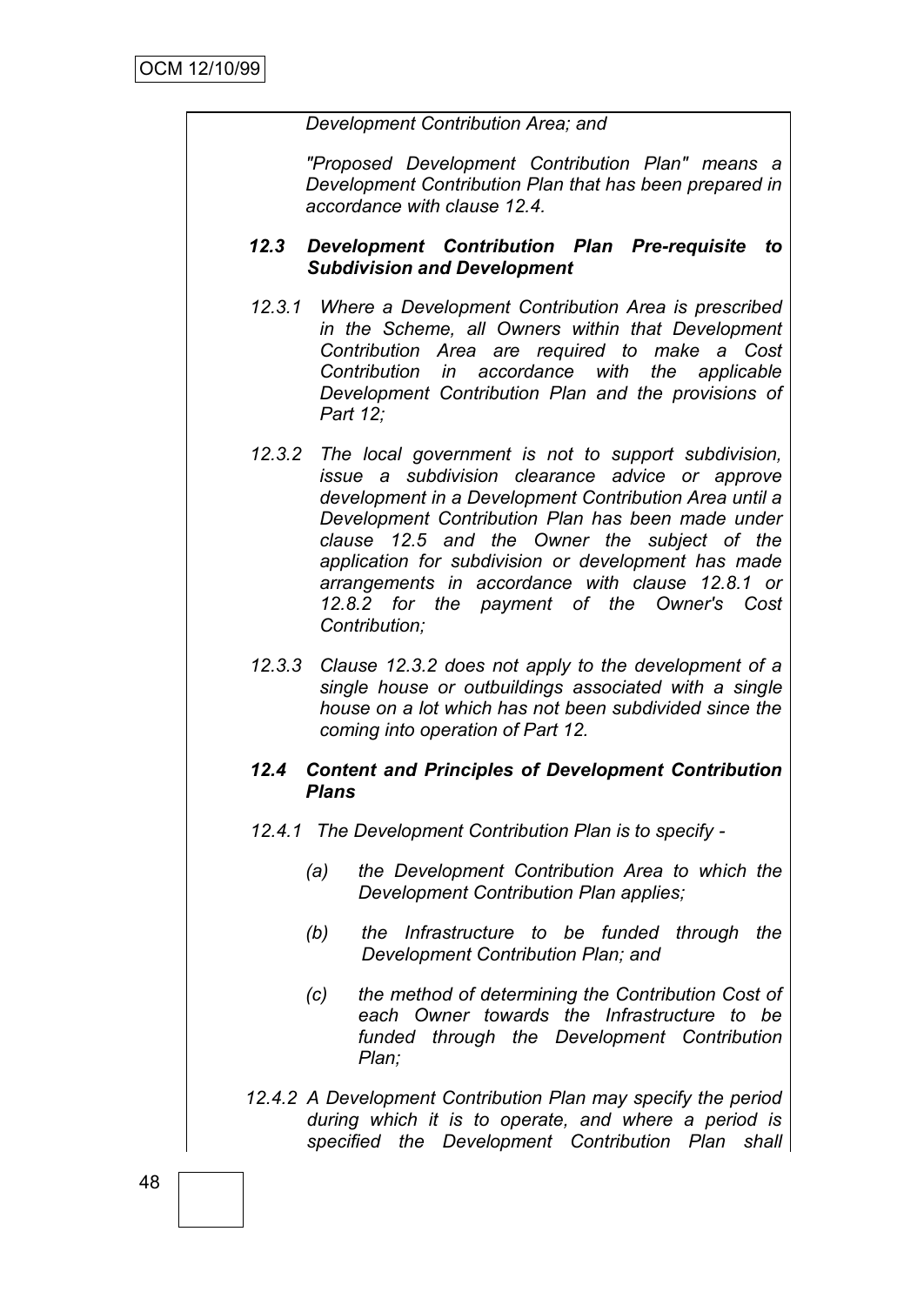*describe how relevant provisions of the Plan are to be dealt with on termination in the event that the subdivision or development is not complete or the recovery of costs remains outstanding;*

- *12.4.3 The Development Contribution Plan for any Development Contribution Area is to be prepared in accordance with the following principles -*
	- *(a) it is to provide for Cost Contributions to only the cost of such Infrastructure as fairly and reasonably relates to, and is reasonably required as a result of, the subdivision and development of land in the Development Contribution Area;*
	- *(b) it is to provide for Cost Contributions generally in accordance with the Commission's policies on developer contributions for Infrastructure;*
	- *(c) matters requiring land contribution, such as public open space, are to be treated as the cost of Infrastructure with any necessary adjustments to establish, where appropriate, a money equivalent;*
	- *(d) the Cost Contribution is to be based upon the proportion that the area of that Owner's land bears to the total area of land within the Development Contribution Area; and*
	- *(e) the cost of Infrastructure is to be based on amounts expended, but when an expenditure has not occurred, it is to be based on the best and latest estimated costs available to the local government;*
- *12.4.4 For the purposes of clause 12.4.3 d), in calculating both the area of an Owner's land and the total area of land in a Development Contribution Area, the area of land provided or required in that Development Contribution Area for -*
	- *(a) roads designated under the Metropolitan Region Scheme as Primary Regional Roads and Other Regional Roads;*
	- *(b) government primary and secondary schools; and*
	- *(c) such other land as is set out in the Development Contribution Plan,*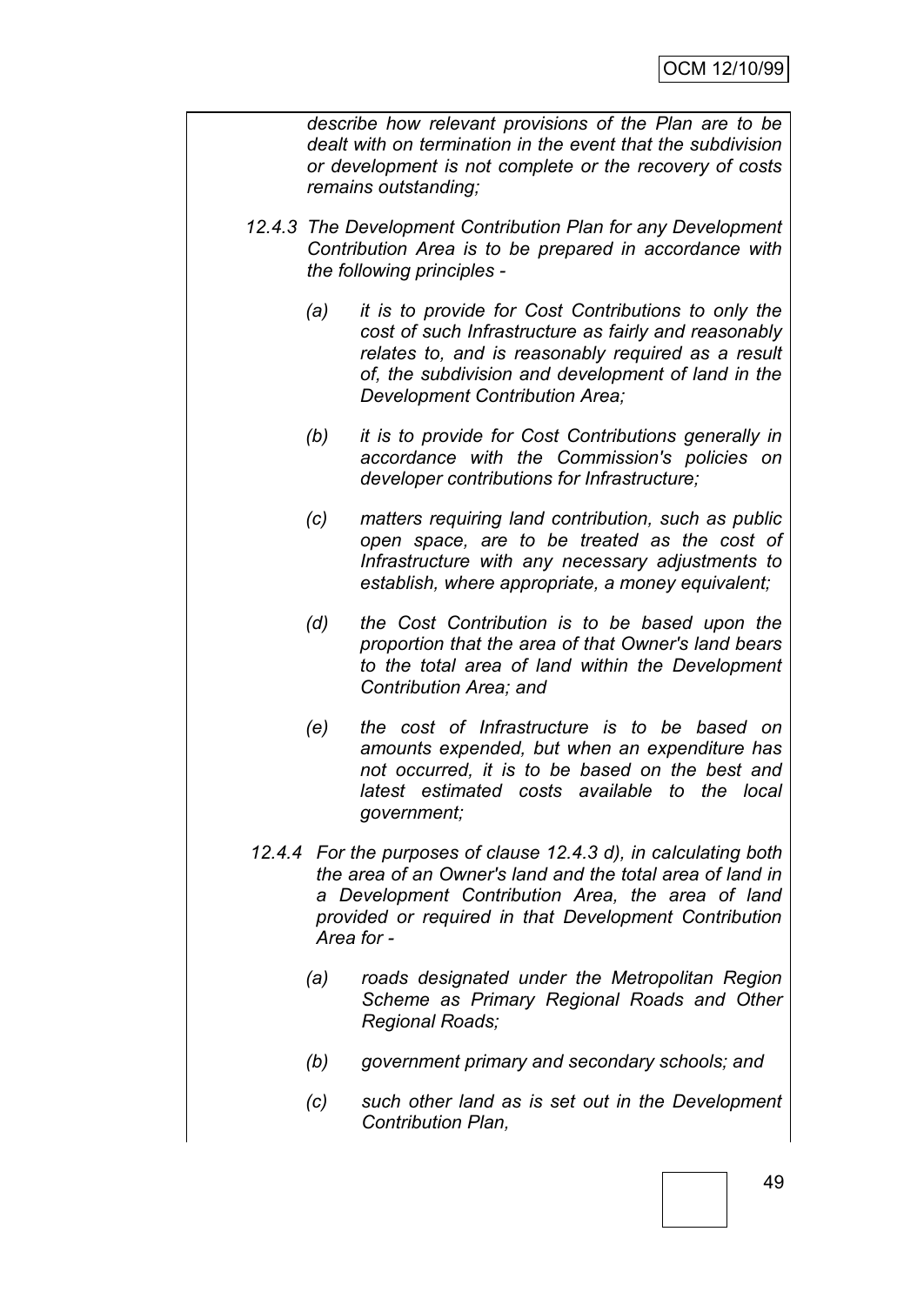*is to be excluded;*

- *12.4.5 Where a Development Contribution Plan contains estimated costs, such estimated costs are to be revised at least annually by the local government in accordance with the best and latest information available to the local government until the expenditure on the relevant item of Infrastructure has occurred;*
- *12.4.6 Where any Cost Contribution has been calculated on the basis of an estimated cost for Infrastructure, the local government may:*
	- *(a) adjust the Cost Contribution of any Owner in accordance with the revised estimated costs or the final expenditure; or*
	- *(b) accept a Cost Contribution based upon estimated costs as a final Cost Contribution; and*

*may enter into agreements with Owners accordingly;*

*12.4.7 The local government, on receiving a request in writing from an Owner, is to provide a copy of estimated costs and the calculation of adjustments, where an Owner's Cost Contribution is adjusted under clause 12.4.6.*

# *12.5 Procedure for making a Development Contribution Plan*

- *12.5.1 A Proposed Development Contribution Plan may be prepared by the local government or an Owner and where prepared by an Owner, the proposed Development Contribution Plan is to be submitted to the local government.*
- *12.5.2 Upon receiving a Proposed Development Contribution Plan, the local government is to either* 
	- *(a) determine that the Proposed Development Contribution Plan is satisfactory for advertising;*
	- *(b) determine that the Proposed Development Contribution Plan is not to be advertised until further details have been provided or modifications undertaken; or*
	- *(c) determine that the Proposed Development*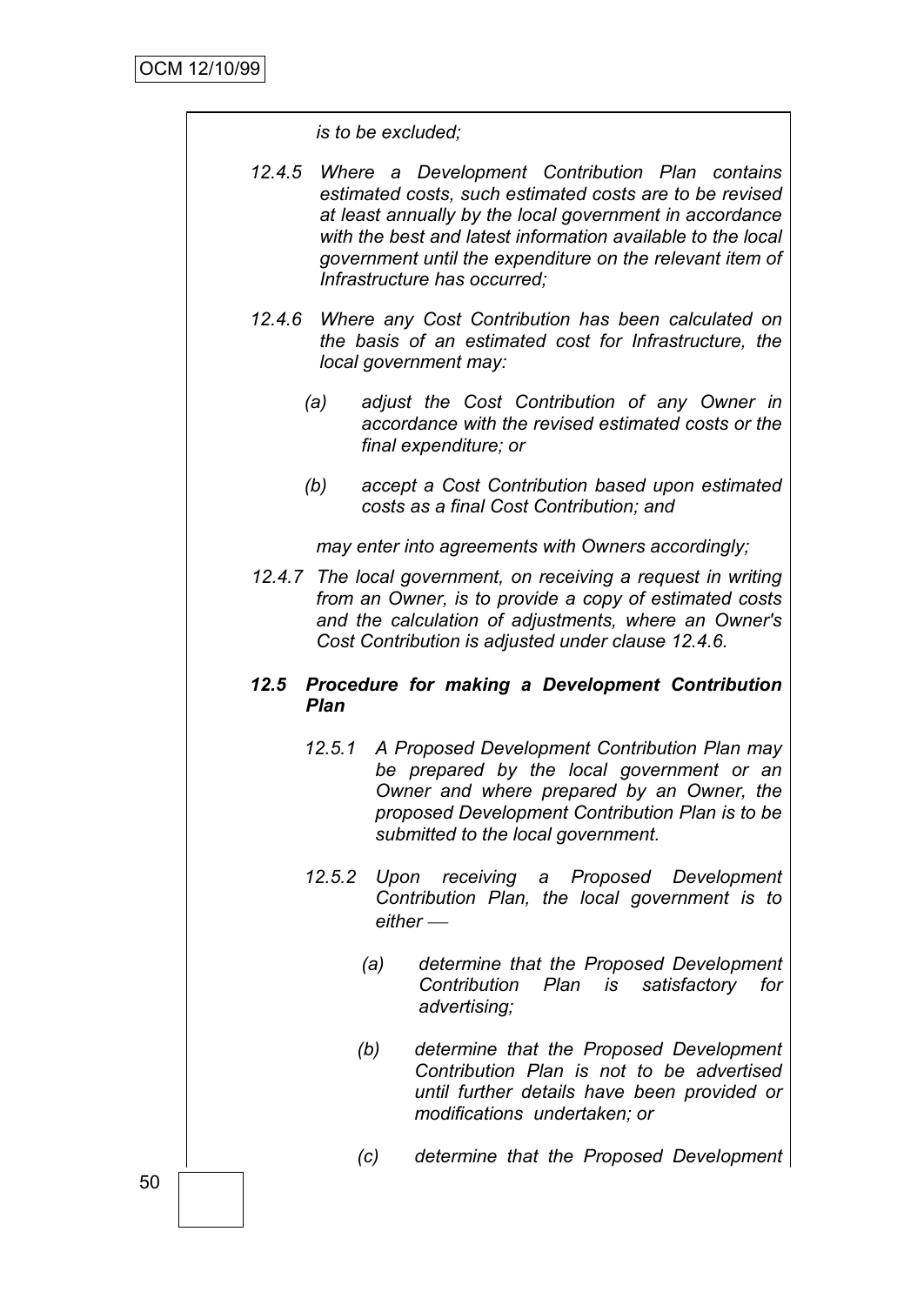*Contribution Plan is not satisfactory for advertising and give reasons for this to the Proponent.*

- *12.5.3 If within 60 days of receiving a proposed Development Contribution Plan for approval for advertising, or such longer period as may be agreed in writing between the Owner and the local government, the local government has not made one of the determinations referred to in clause 12.5.2, the local government is deemed to have determined that the Proposed Development Contribution Plan is not satisfactory for advertising;*
- *12.5.4 Where a Owner is aggrieved by a determination of the local government, the Owner may request the local government by notice in writing to forward the Proposed Development Contribution Plan to the Commission;*
- *12.5.5 Within 21 days of receiving notice from the Owner under clause 12.5.4, the local government is to forward to the Commission:*
	- *(a) a copy of the Proposed Development Contribution Plan;*
	- *(b) details of the local government's determination including any modifications to the Proposed Development Contribution Plan required by the local government; and*
	- *(c) any other information the local government considers may be relevant to the Commission's consideration of approval of the Proposed Development Contribution Plan for advertising;*
- *12.5.6 Upon receiving a Proposed Development Contribution Plan in accordance with clause 12.5.5, the Commission is to make one of the determinations referred to in clause 12.5.2 and advise the local government and the Owner accordingly;*
- *12.5.7 If the Commission requires modifications to the Proposed Development Contribution Plan, the Commission is to consult with the local government prior to making its determination under clause 12.5.6;*
- *12.5.8 If within 60 days of receiving a Proposed Development Contribution Plan under clause 12.5.5, or such longer period as may be agreed in writing between the Owner and the Commission, the Commission has not made one of the determinations referred to in clause 12.5.2, the Commission is deemed to have determined that the*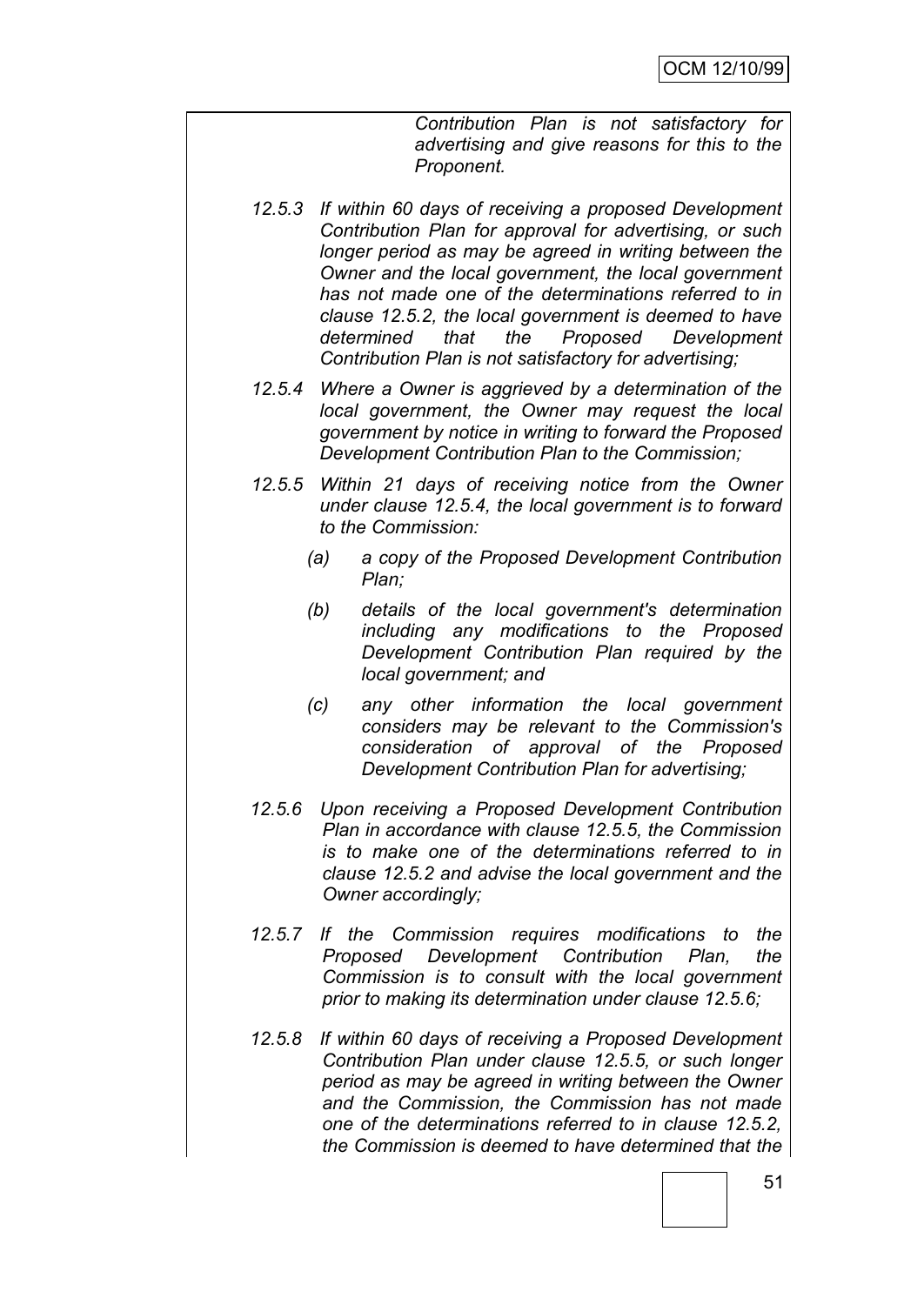*Proposed Development Contribution Plan is not satisfactory for advertising;*

- *12.5.9 Where the local government, or the Commission under clause 12.5.5, has determined that the Proposed Development Contribution Plan is satisfactory for advertising, the local government is to:*
	- *(a) advertise, or require the Owner to advertise, the Proposed Development Contribution Plan for public inspection by one or more of the methods of advertising proposals for development as set out in clause 6.2.3 of the Scheme; and*
	- *(b) give notice or require the Owner to give notice in writing to:*
		- *(i) all landowners affected by the Proposed Development Contribution Plan; and*
		- *(ii) such public authorities and other persons as the local government nominates,*

*and such advertisement and notice are to explain the scope and purpose of the Proposed Development Contribution Plan, when and where it may be inspected, and invite submissions to the local government by a specified date being at least 21 days from the date of the notice and advertisement;*

- *12.5.10 Within 7 days of determining that a Proposed Development Contribution Plan is satisfactory for advertising, the local government is to forward a copy of the Proposed Development Contribution Plan to the Commission;*
- *12.5.11 The local government is to consider all submissions received and within 60 days of the latest date specified in the notice under clause 12.5.9 is to either:*
	- *(a) adopt the Proposed Development Contribution Plan with or without modifications; or*
	- *(b) refuse to adopt the Proposed Development Contribution Plan and give reasons for this to the Owner;*
- *12.5.12 If within the 60 day period, or such further time as may be agreed in writing between the Owner and the local government, the local government has not made one of*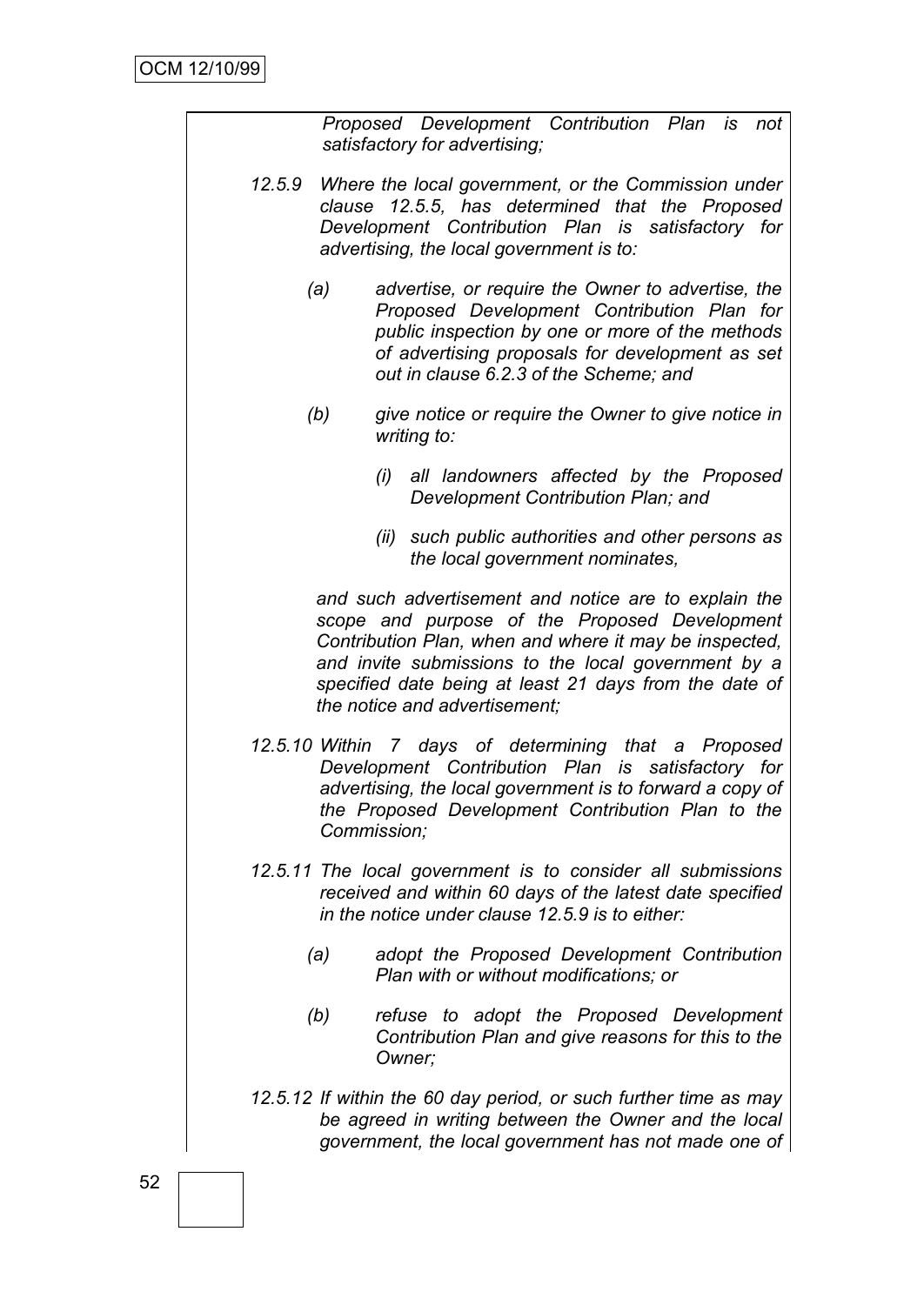*the determinations referred to in clause 12.5.11, the local government is deemed to have refused to adopt the Proposed Development Contribution Plan;*

- *12.5.13 Within 21 days of the local government making its determination under clause 12.5.11, or deemed refusal under clause 12.5.12, the local government is to forward to the Commission:*
	- *(a) a summary of all submissions and comments received by the local government in respect of the Proposed Development Contribution Plan, and the local government's decisions or comments in relation to these;*
	- *(b) the local government's recommendation to the Commission to approve, modify or refuse to approve the Proposed Development Contribution Plan; and*
	- *(c) any other information the local government considers may be relevant to the Commission's consideration of the Proposed Development Contribution Plan;*

*12.5.14 The Commission is to either:*

- *(a) approve the Proposed Development Contribution Plan with or without modifications; or*
- *(b) refuse to approve the Proposed Development Contribution Plan and give reasons for its determination to the Owner and the local government;*
- *12.5.15 If within 60 days of receiving the information referred to in clause 12.5.13, or such further time as may be agreed in writing between the Owner and the Commission, the Commission has not made one of the determinations referred to in clause 12.5.14, the Commission is deemed to have refused to approve the Proposed Development Contribution Plan;*
- *12.5.16 If the Commission approves the Proposed Development Contribution Plan it is to notify the local government and Owner of its determination within 14 days of the date of the Commission's determination;*
- *12.5.17 If the Commission requires modifications to the Proposed Development Contribution Plan, the*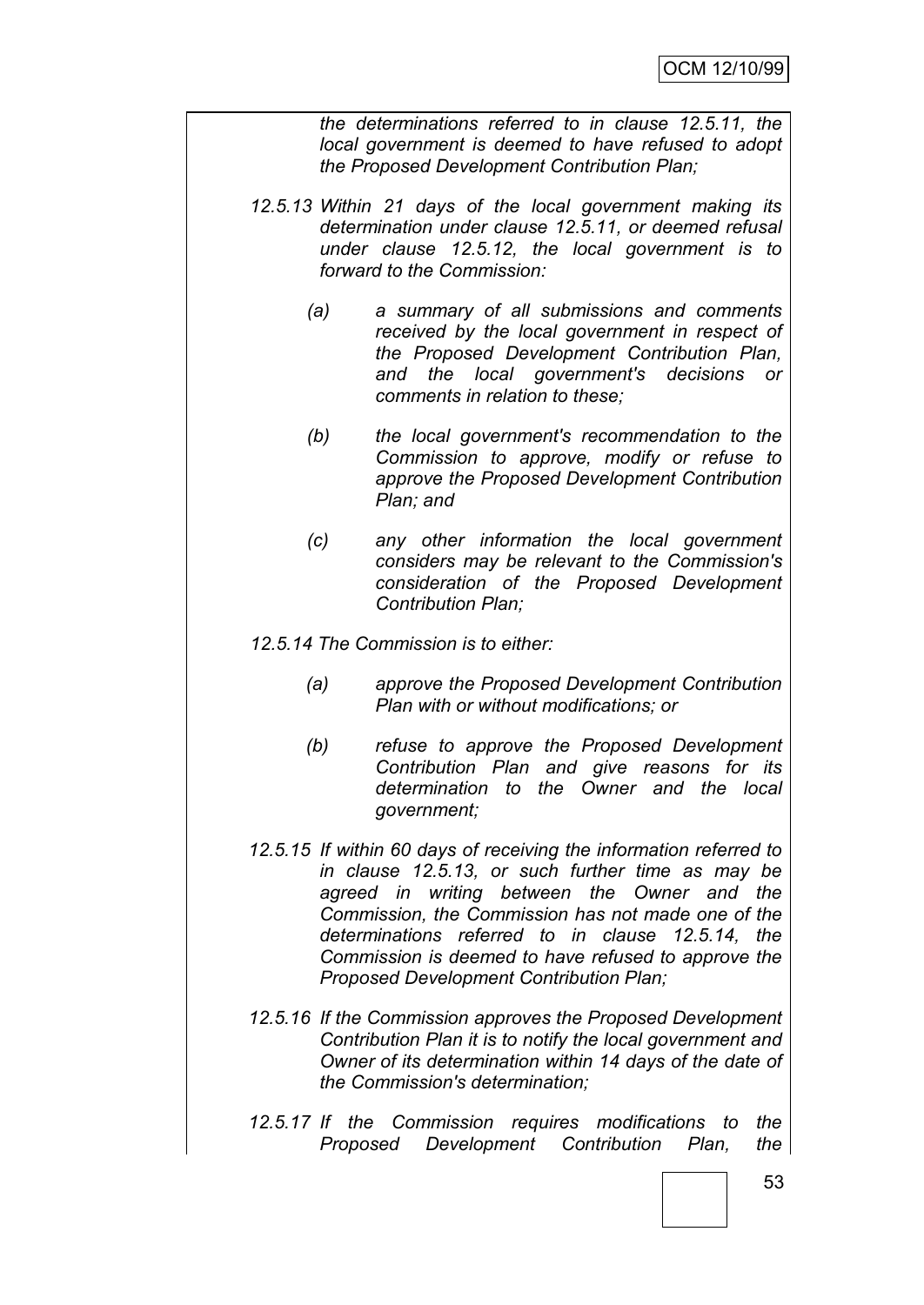|        |             | Commission is to consult with the local government<br>prior to approving the Proposed Development<br>Contribution Plan under clause 12.5.14;                                                                                                                                               |
|--------|-------------|--------------------------------------------------------------------------------------------------------------------------------------------------------------------------------------------------------------------------------------------------------------------------------------------|
|        |             | 12.5.18 If the local government, following consultation with the<br>Commission, is of the opinion that any modification to<br>the Proposed Development Contribution Plan is<br>substantial, the local government may:                                                                      |
|        | (a)         | readvertise<br>the<br>Proposed<br>Development<br>Contribution Plan; or                                                                                                                                                                                                                     |
|        | (b)         | require the Owner to readvertise the Proposed<br>Development Contribution Plan,                                                                                                                                                                                                            |
|        | (c)         | and, thereafter, the procedures set out in clause<br>12.5.9 onwards are to apply;                                                                                                                                                                                                          |
|        |             | 12.5.19 As soon as practicable after receiving notice of the<br>approval of the Proposed Development Contribution<br>Plan by the Commission, the local government is to<br>adopt the Proposed Development Contribution Plan and<br>forward a copy of the Development Contribution Plan to: |
|        | (a)         | the Owner;                                                                                                                                                                                                                                                                                 |
|        | (b)         | the Commission; and                                                                                                                                                                                                                                                                        |
|        | (c)         | any other appropriate person or public authority<br>which in the opinion of the local government is to<br>receive a copy;                                                                                                                                                                  |
|        |             | 12.5.20 A Development Contribution Plan is to be kept at the<br>local government's administration offices, and is to be<br>made available for inspection by any member of the<br>public during office hours;                                                                               |
|        |             | 12.5.21 A Development Contribution Plan commences operation<br>on the date it is adopted by the local government under<br>clause 12.5.19.                                                                                                                                                  |
| 12.6   | <b>Plan</b> | <b>Change or Departure from Development Contribution</b>                                                                                                                                                                                                                                   |
| 12.6.1 |             | The local government may adopt a minor change to or<br>departure from a Development Contribution Plan if, in<br>the opinion of the local government, the change or<br>departure does not materially alter the intent of the<br>Development Contribution Plan;                              |
| 12.6.2 |             | The local government is to forward a copy of the minor                                                                                                                                                                                                                                     |
|        |             |                                                                                                                                                                                                                                                                                            |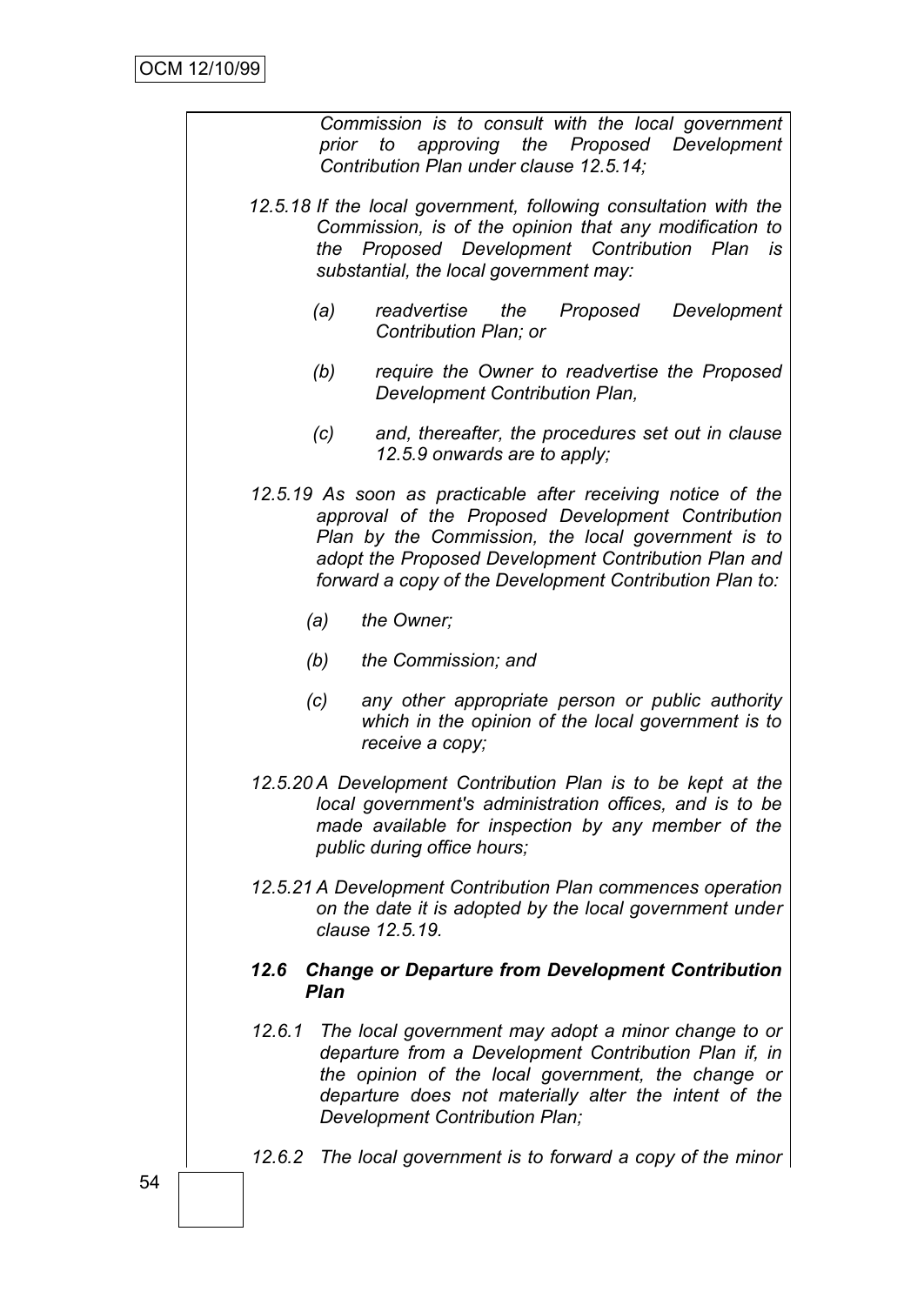*change or departure to the Commission within 10 days from the date of adopting the minor change or departure;*

- *12.6.3 If the Commission considers that the change or departure adopted by the local government under clause 12.6.1 materially alters the intent of the Development Contribution Plan, then the Commission:*
	- *(a) may require the local government to follow the procedures set out in clause 12.5 in relation to the change or departure; and*
	- *(b) is to notify the local government of this requirement within 10 days;*
- *12.6.4 Any change to or departure from a Development Contribution Plan that is not within clause 12.6.1 is to follow the procedures set out in clause 12.5.*

#### *12.7 Liability for Cost Contributions*

*An Owner's liability to pay the Owner's Cost Contribution to the local government arises on the sooner of:*

- *(a) The local government confirming to the Commission that conditions of subdivision approval supervised by the local government and imposed on an application to subdivide the Owner's land within the Development Contribution Area have been complied with;*
- *(b) The Commission endorsing its approval on the Diagram or Plan of Survey of the subdivision of the Owner's land within the Development Contribution Area;*
- *(c) At the time of carrying out any development or commencing any new or extended use on the Owner's land within the Development Contribution Area; or*
- *(d) At the time of applying to the local government or Commission for approval of any new or extended use, or any other development on the Owner's land within the Development Contribution Area.*

#### *12.8 Collection and Enforcement*

- *12.8.1 The Owner, with the agreement of the local government, may pay the Owner's Cost Contribution by:*
	- *(a) cheque or cash;*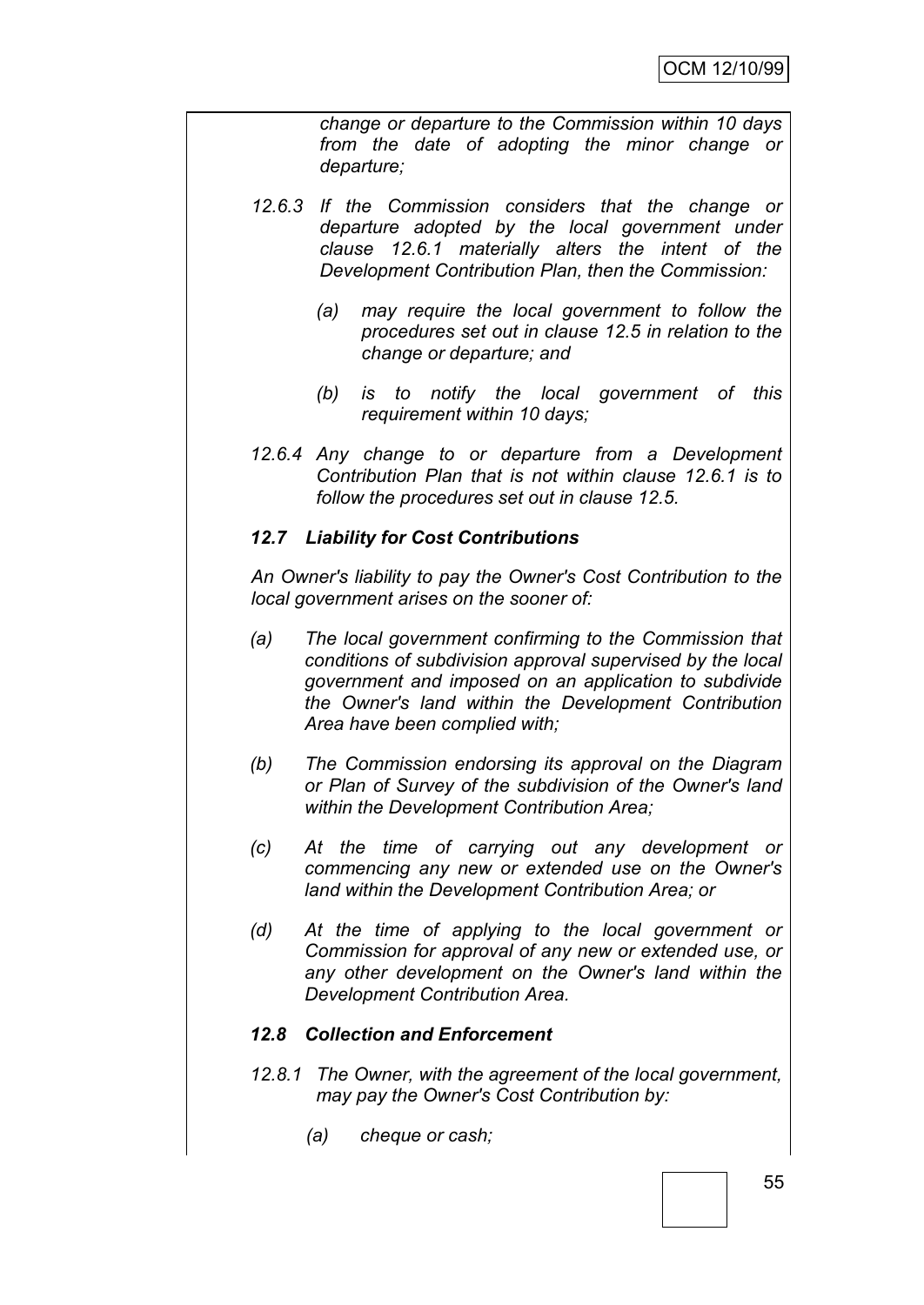- *(b) transferring to the local government land to the value of the Cost Contribution;*
- *(c) some other method acceptable to the local government; or*
- *(d) any combination of these;*
- *12.8.2 The Owner, with the agreement of the local government, may pay the Owner's Cost Contribution in a lump sum, by instalments or in such other manner as agreed with the local government;*
- *12.8.3 If an Owner does not pay to the local government the Owner"s Cost Contribution and any interest due, the local government may compulsorily acquire the whole or a portion of the Owner"s land within the Development Contribution Area;*
- *12.8.4 The local government may sell the land compulsorily acquired and deduct from the proceeds of sale the Cost Contribution, and the costs described in clause 12.8.6 and after payment of such moneys as are due upon any encumbrance notified on the title to the land, the local government may put aside a sufficient sum to provide for any future Cost Contribution by that Owner under Part 12 and the local government is to pay any balance to that Owner or recover from the Owner any amount by which the balance of the proceeds of sale falls short of the Cost Contribution to be paid;*
- *12.8.5 For the purpose of clause 12.8.3, the local government may subdivide the Owner's land and compulsorily acquire only such portion as the local government thinks necessary to discharge the liabilities of the Owner under Part 12 and the local government may transfer back to that Owner any land not required;*
- *12.8.6 For the purposes of clause 12.8.4, the local government may recover costs necessary and incidental to the compulsory acquisition, subdivision and transfer of the Owner's land under clause 12.8.3.*

#### *12.9 Administration of Funds*

*12.9.1 The local government is to establish and maintain a reserve account in accordance with the Local Government Act 1995 for each Development Contribution Area into which Cost Contributions for that Development Contribution Area will be credited and*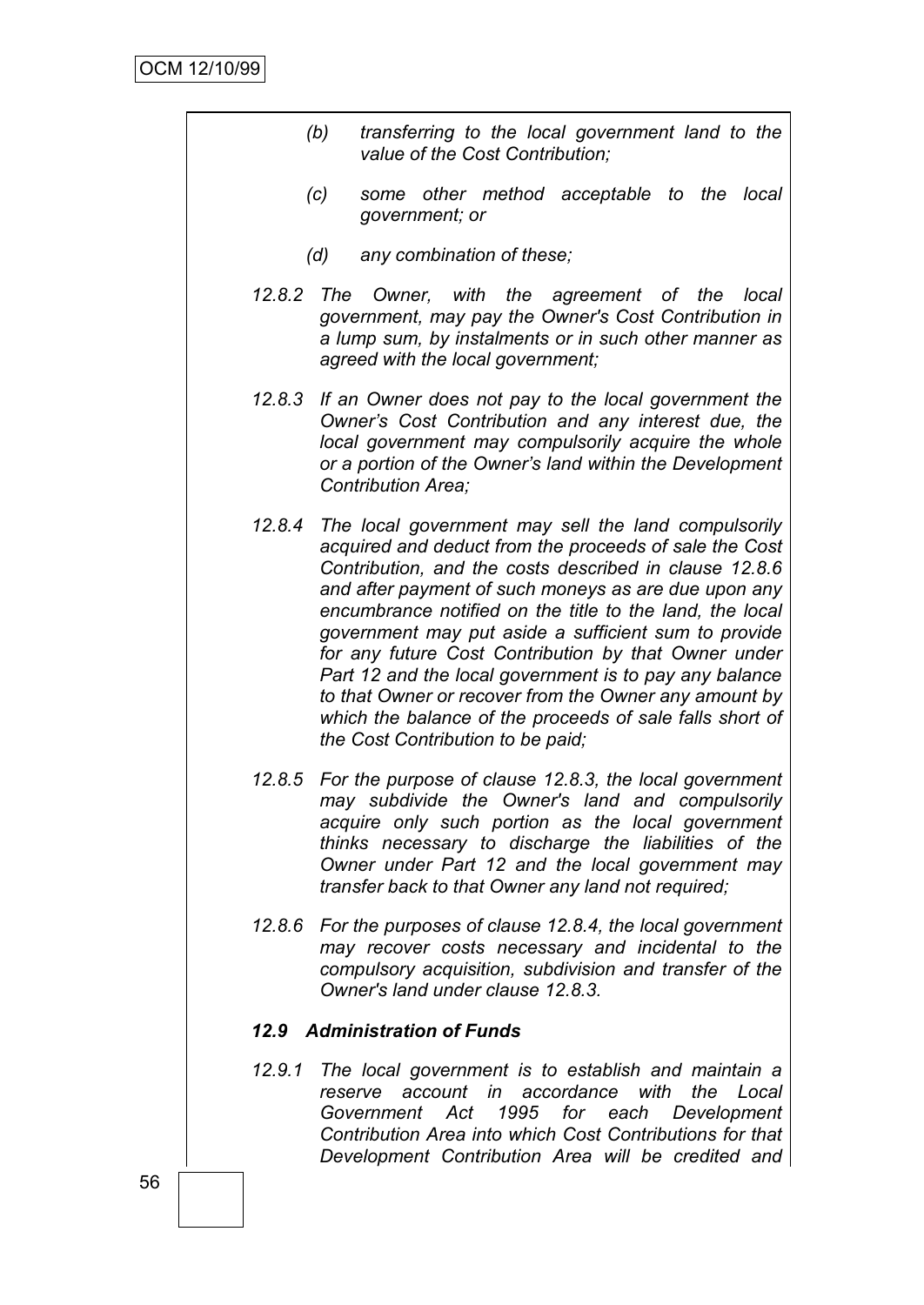*from which all payments for the cost of Infrastructure within that Development Contribution Area will be paid;*

*12.9.2 The local government is to provide to every Owner an audited annual statement of accounts for that Development Contribution Area as soon as practicable after the audited annual statement of accounts becomes available.*

#### *12.10 Shortfall or Excess in Cost Contributions*

- *12.10.1 If there is a shortfall in the total of Cost Contributions when all Cost Contributions have been made or accounted for in a particular Development Contribution Area, the local government may:*
	- *(a) make good the shortfall from its municipal fund;*
	- *(b) enter into agreements with Owners to fund the Infrastructure shortfall; or*
	- *(c) raise loans or borrow from a financial institution,*

*but nothing in clause 12.10.1a) restricts the right or power of the local government to impose a differential rate to a specified Development Contribution Area in that regard;*

*12.10.2 If there is an excess in the total of Cost Contributions when all Cost Contributions have been made or accounted for in a particular Development Contribution Area, the local government is to use the excess funds in the provision of additional facilities in that Development Contribution Area.*

# *12.11 Valuation*

*12.11.1 Unless section 241 of the Land Acquisition Act 1997 applies, clause 12.11 applies if it is necessary to ascertain the value of any land for the purposes of Part 12;*

*12.11.2 In clause 12.11:*

- *a) "Value" means the capital sum which an unencumbered estate in fee simple of the land might reasonably be expected to realise if offered for sale on such reasonable terms and conditions as a bona fide seller would require:*
	- *i) on the basis that there are no buildings,*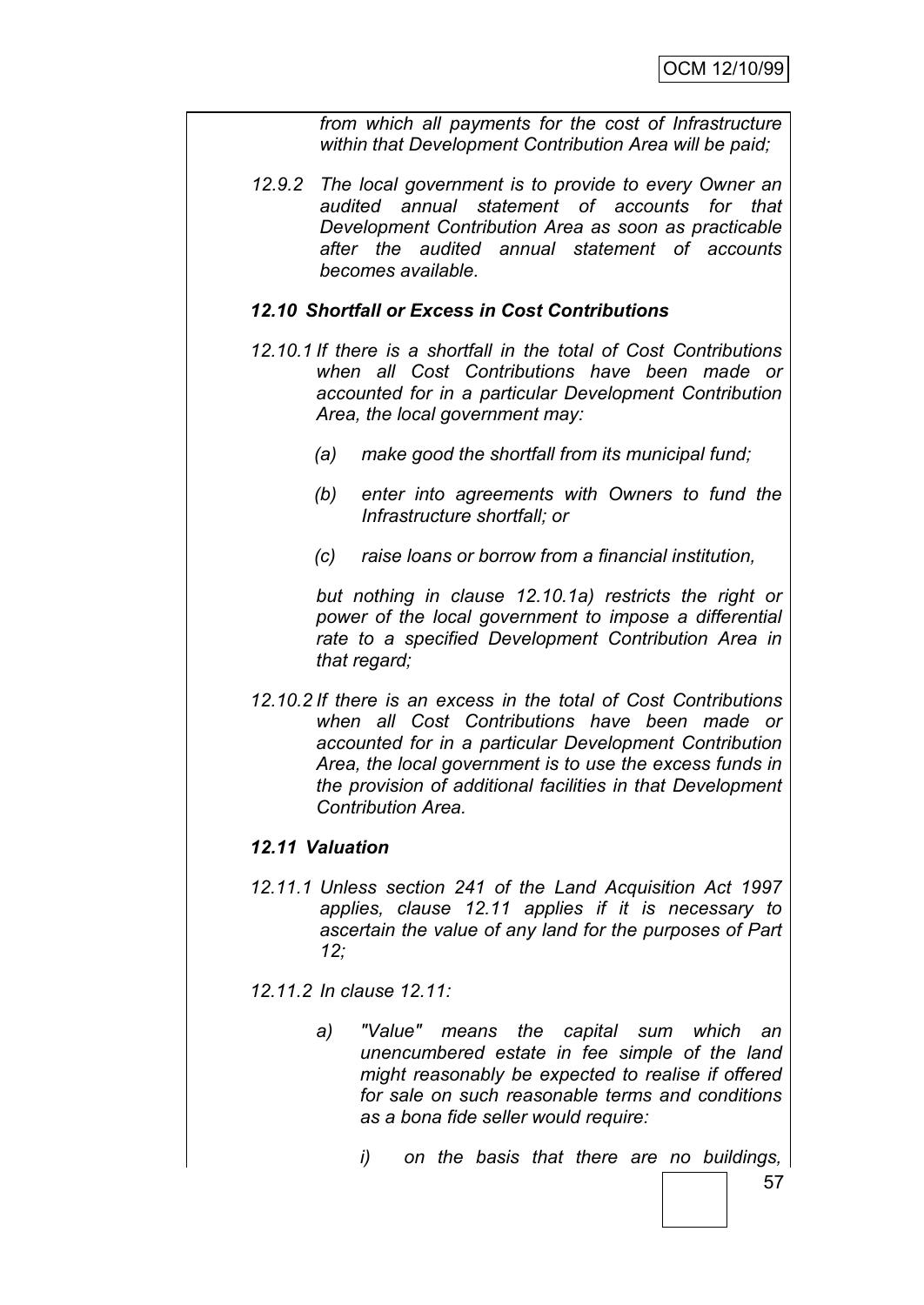| fences or other improvements of a like nature |  |
|-----------------------------------------------|--|
| on the land;                                  |  |

- *ii) on the assumption that any rezoning necessary for the purpose of the development has come into force; and*
- *iii) taking into account the added value of all other improvements on or appurtenant to the land;*
- *b) "Valuer" means a licensed valuer agreed by the local government and the Owner, or where the local government and the Owner are unable to reach agreement, a valuer appointed by the State President for the time being of the Western Australian Division of the Australian Property Institute;*
- *12.11.3 If any Owner objects to a valuation made by the Valuer, the Owner may give notice to the local government requesting a review of the amount of the Value, at the Owner's expense, within 28 days after being informed of the Value;*
- *12.11.4 If the Valuer does not change the Value of the land to a figure acceptable to the Owner, the Value is to be determined under clause 12.11.7;*
- *12.11.5 At the request of the local government or the Owner, the Value placed upon the land of an Owner may be revised from time to time by a Valuer;*
- *12.11.6 The Valuer may:*
	- *a) reconsider the Values placed on other land in the Development Contribution Area; and*
	- *b) make such revisions as considered just and equitable to those Values*

*if the Valuer considers this is necessary as a result of a revaluation made under clause 12.11.3;*

- *12.11.7 The date of valuation is the date that the Owner's liability to pay the Owner Cost Contribution to the local government arises under clause 12.7, or such other date as is agreed between the local government and the Owner;*
- *12.11.8 Where there is a dispute or difference between the local*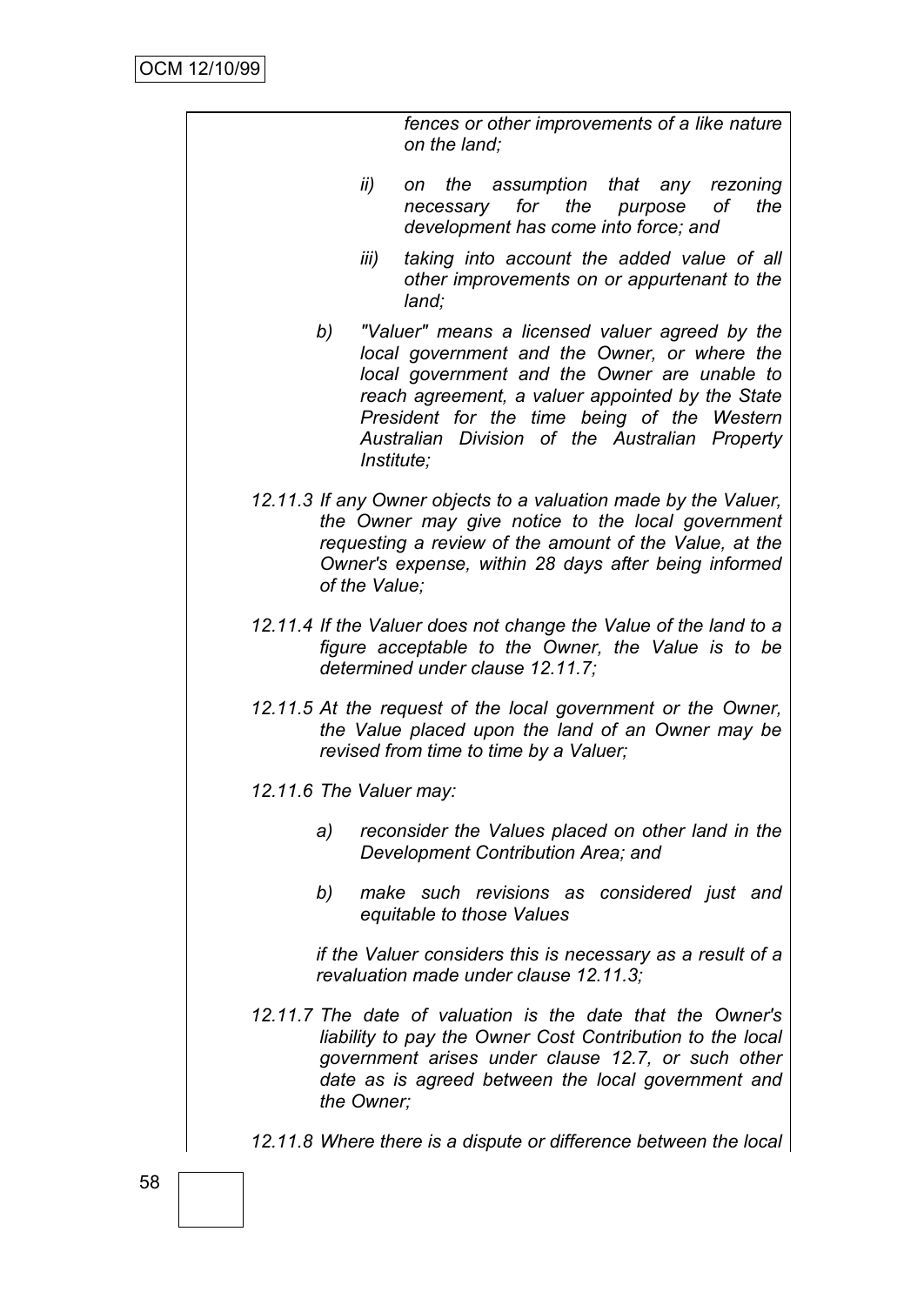*government and the Owner regarding a Value, the dispute or difference is to be resolved as follows:*

- *(a) by any method agreed upon by the local government and the Owner; or*
- *(b) if the local government and the Owner cannot agree, by arbitration in accordance with the Commercial Arbitration Act 1985;*
- *12.11.9 In any case, mediation of the dispute is to be attempted without prejudice to the rights of either the local government or the Owner.*

# *12.12 Land Acquisition*

*The local government may acquire land required for the carrying out of any Infrastructure works either by agreement or compulsorily under the powers conferred by section 13 of the Act.*

# *12.13 Arbitration*

*Subject to clause 12.11.8, any dispute between any Owner and the local government in connection with the Cost Contribution required to be made by an Owner under Part 12 is to be resolved by arbitration in accordance with the Commercial Arbitration Act 1985.*

# *12.15 Limitation*

*The development Contribution Plan is limited to those Cost Contributions towards works and infrastructure within public reserves for which the local government is responsible to provide, and is not to include the cost of works and infrastructure normally undertaken by an owner in accordance with the terms and conditions of a subdivision or development approval for the land.*

# **(End of Part 12)**

*2. Inserting a Tenth Schedule into the Scheme Text*

|                   | <b>TENTH SCHEDULE</b>                 |                   |  |  |
|-------------------|---------------------------------------|-------------------|--|--|
|                   | <b>DEVELOPMENT CONTRIBUTION AREAS</b> |                   |  |  |
| <b>REF</b><br>NO. | AREA                                  | <b>PROVISIONS</b> |  |  |
|                   |                                       |                   |  |  |
|                   |                                       |                   |  |  |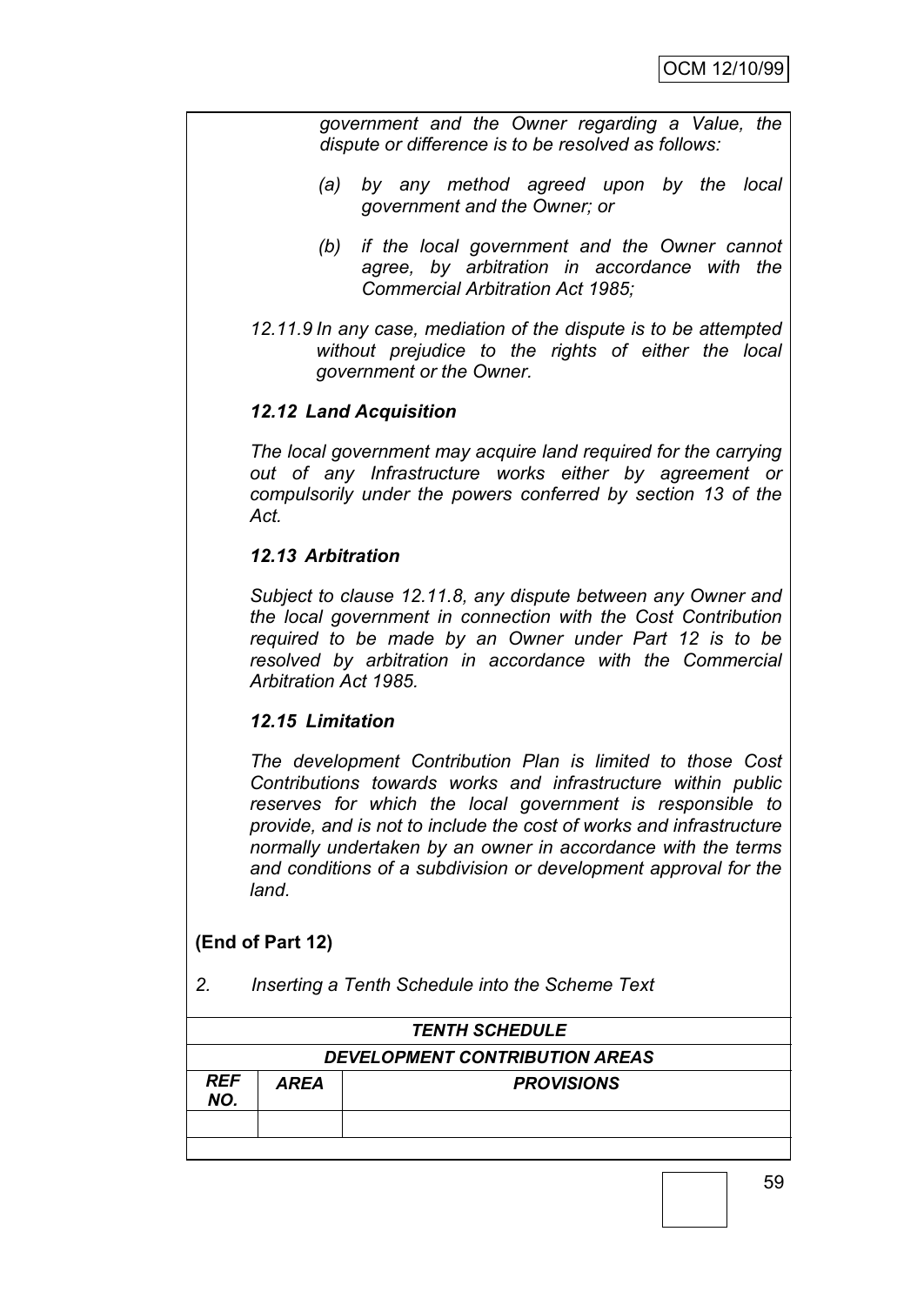- *3. Adding to the legend on the Scheme Map the reference to Development Contribution Areas (DCA)*
- (2) advise the Western Australian Planning Commission accordingly.

**CARRIED 3/0**

# **Explanation**

Clause 12.11.2(b) of the Officer's Recommendation was amended to reflect the correct organisation.

# **Background**

This report deals with Amendment No. 193 to District Zoning Scheme No.2 and the need for a series of modifications to its form and content.

#### **Submission**

N/A

# **Report**

Amendment 193 proposes the introduction of Scheme provisions applying to land included within identified Owner/Developer Contribution Areas. In particular, the Amendment will provide the statutory basis for formalising developer obligations in regard to the contributions to be made towards the provision of certain development infrastructure items. The provisions to be introduced by this Amendment represent the parent requirements for Amendments 197, 206, 207 and 210.

It has been 12 months since initiating this Amendment and during that time, the Western Australian Planning Commission has progressed the draft Model Text Provisions relating to Developer Contributions. The Commission has advised that it requires substantial modification to the Amendment to reflect the Model Text provisions, prior to the Amendment being advertised for public comment. The modifications required by the Commission are essentially changes to terminology and other minor anomalies.

As is the case with Amendment 192, the draft Scheme No.3 closely follows the Model Text provisions and it is recommended that Amendment 193 is modified in accordance with comments from the Commission and the Model Text.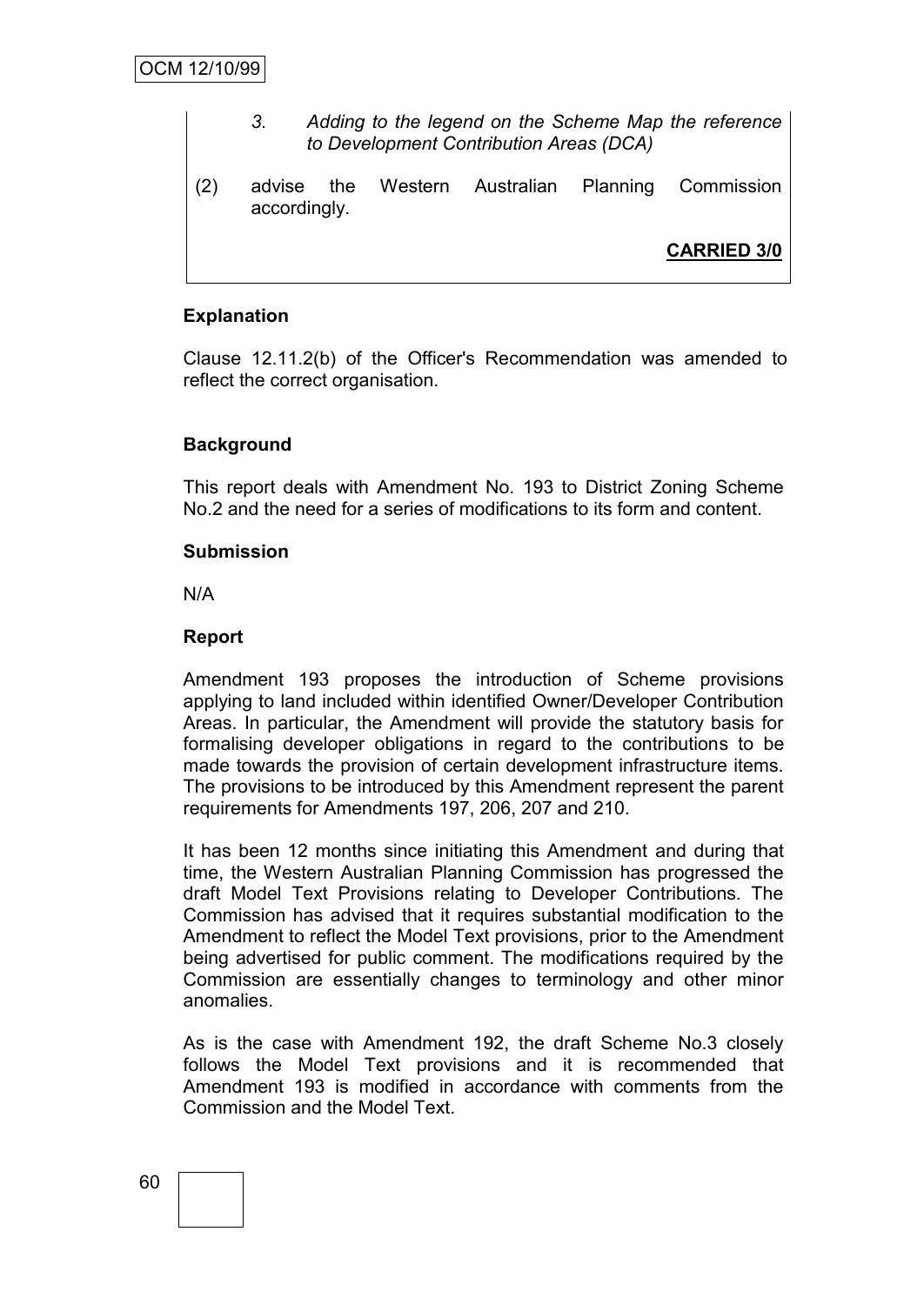Given the extent of modification to the Amendment, the complete modified text is reproduced in its entirety in the Recommendation for Council"s adoption.

# **Strategic Plan/Policy Implications**

N/A

# **Budget/Financial Implications**

This Amendment will provide Council and Developers with a clearer indication of the extent to which development infrastructure is to be provided and a better mechanism for determining and tracking the financial arrangements in place in Development Contribution Areas.

#### **Implications of Section 3.18(3) Local Government Act, 1995**

Nil

# **273. (AG Item 13.4) (OCM1\_10\_1999) - MODIFICATIONS TO AMENDMENT - AMENDMENT NO. 197 - DEVELOPMENT CONTRIBUTION AREA NO. 1 - SUCCESS NORTH (92197) (SOS) (EAST)**

**RECOMMENDATION** That Council:

- (1) adopt the following modified Amendment text:
	- *1. Adding to the Tenth Schedule Development Contribution Area No. 1 – Success North (DCA 1) including the following provisions:*

| <b>TENTH SCHEDULE</b><br><b>DEVELOPMENT CONTRIBUTION AREAS</b> |                  |                                                                                                                                                                          |  |
|----------------------------------------------------------------|------------------|--------------------------------------------------------------------------------------------------------------------------------------------------------------------------|--|
| <b>REF</b><br>NO.                                              | AREA             | <b>PROVISIONS</b>                                                                                                                                                        |  |
| DCA 1                                                          | Success<br>North | All landowners within DCA 1 shall make a<br>proportional contribution to the widening and<br>upgrade of Hammond Road between Beeliar Drive<br>and Bartram Road, Success. |  |
|                                                                |                  | The proportional contribution is to be determined in<br>accordance with the provisions of Part 12 and<br>outlined on the Development Contribution Plan.                  |  |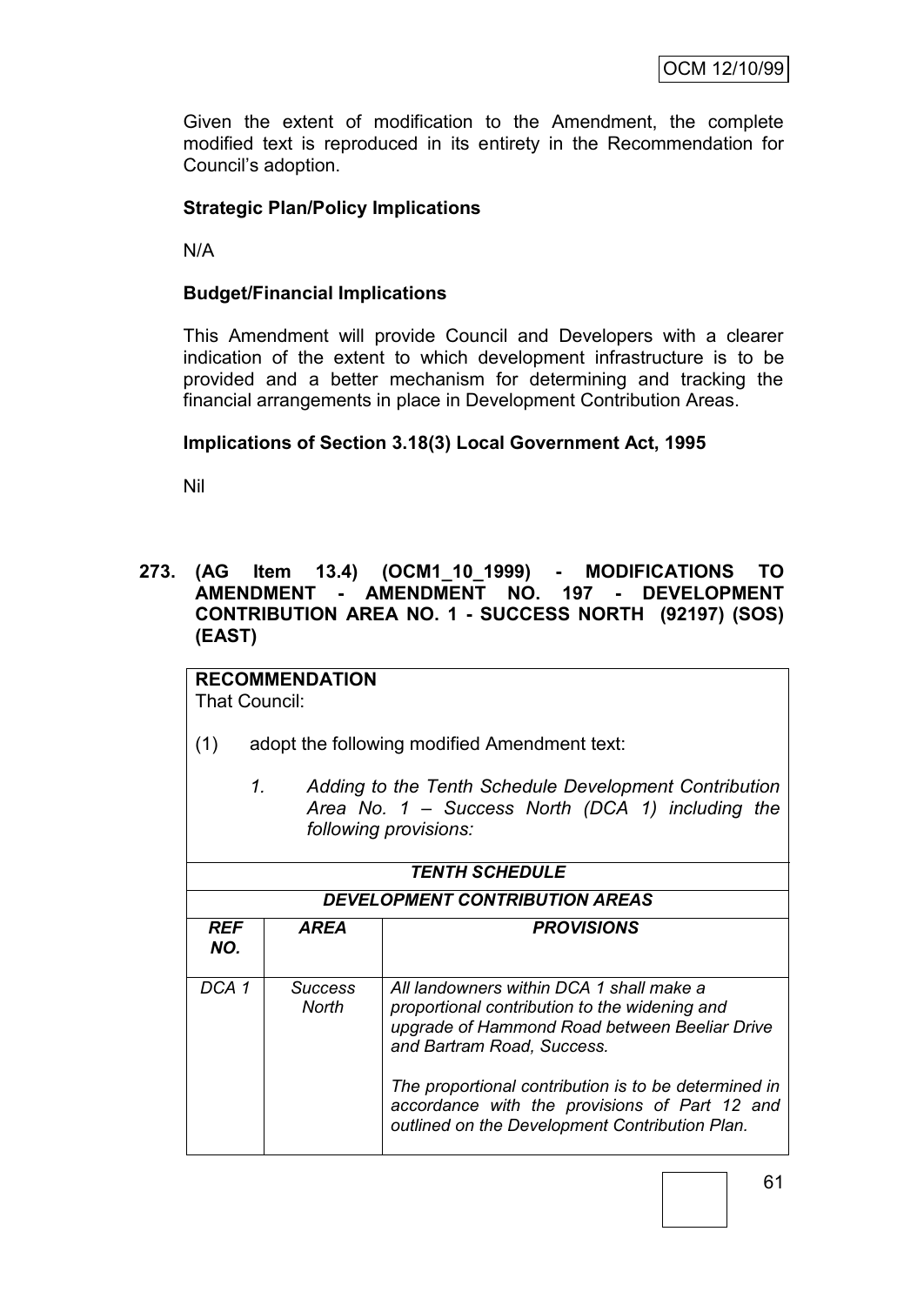|    | Contributions shall be made towards the following<br><i>items:</i>                                                                                                    |
|----|-----------------------------------------------------------------------------------------------------------------------------------------------------------------------|
|    | Land reserved for Hammond Road under the<br>Metropolitan Region Scheme;<br>Full earthworks;                                                                           |
|    | Construction of a two-lane road with kerbing to<br>the verge side only;<br>Dual use path (one side only);                                                             |
|    | Pedestrian crossings (where appropriate at the<br>discretion of the local government);<br>Drainage;                                                                   |
|    | Costs to administer cost sharing arrangements<br>- preliminary engineering design and costings,<br>valuations, annual reviews and audits and<br>administrative costs; |
|    | Servicing infrastructure relocation<br>where<br>necessary.                                                                                                            |
| 2. | Amending the Scheme Map to include the Development<br>Contribution Area (DCA 1) for Success North.                                                                    |

# **COUNCIL DECISION**

MOVED Cmr Jorgensen SECONDED Cmr Smithson that Council:

- (1) adopt the following modified Amendment text:
	- *1. Adding to the Tenth Schedule Development Contribution Area No. 1 – Success North (DCA 1) including the following provisions:*

| <b>TENTH SCHEDULE</b><br><b>DEVELOPMENT CONTRIBUTION AREAS</b> |                         |                                                                                                                                                                          |  |
|----------------------------------------------------------------|-------------------------|--------------------------------------------------------------------------------------------------------------------------------------------------------------------------|--|
| <b>REF</b><br>NO.                                              | <b>AREA</b>             | <b>PROVISIONS</b>                                                                                                                                                        |  |
| DCA 1                                                          | <b>Success</b><br>North | All landowners within DCA 1 shall make a proportional<br>contribution to the widening and upgrade of Hammond<br>Road between Beeliar Drive and Bartram Road.<br>Success. |  |
|                                                                |                         | The proportional contribution is to be determined in<br>accordance with the provisions of Part 12 and outlined<br>on the Development Contribution Plan.                  |  |
|                                                                |                         | Contributions shall be made towards the following<br>items:                                                                                                              |  |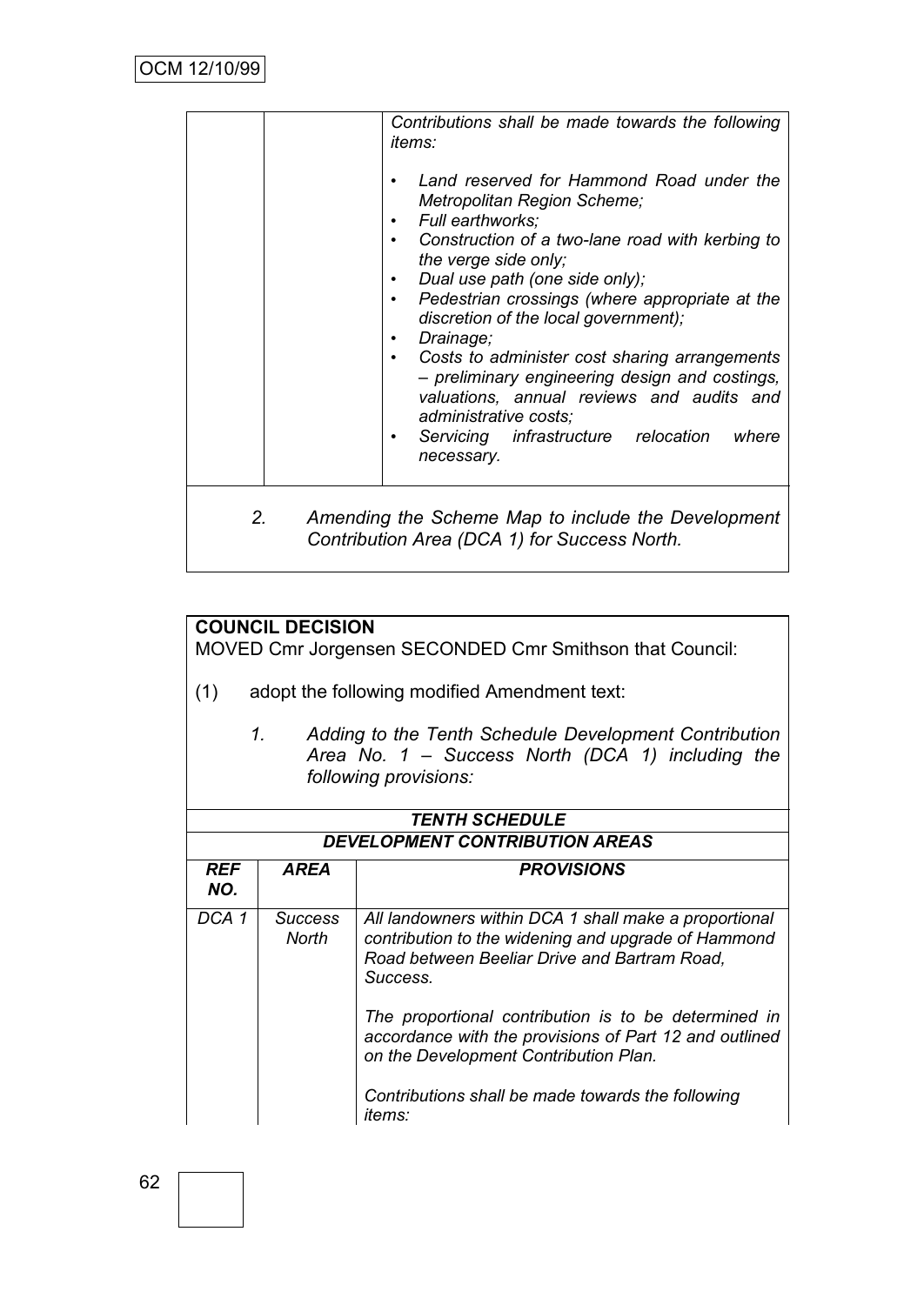|                | Land reserved for Hammond Road under the<br>Metropolitan Region Scheme;<br>Full earthworks;<br>Construction of a two-lane road and where the<br>reserve width is less than 40 metres wide, kerbing<br>to the verge side of the carriageway shall be<br>provided;<br>Dual use path (one side only);<br>Pedestrian crossings (where appropriate at the<br>$\bullet$<br>discretion of the local government);<br>Drainage;<br>Costs to administer cost sharing arrangements -<br>preliminary engineering design and costings,<br>valuations, annual reviews and audits and<br>administrative costs;<br>Servicing infrastructure relocation<br>where |
|----------------|-------------------------------------------------------------------------------------------------------------------------------------------------------------------------------------------------------------------------------------------------------------------------------------------------------------------------------------------------------------------------------------------------------------------------------------------------------------------------------------------------------------------------------------------------------------------------------------------------------------------------------------------------|
| 2 <sub>1</sub> | necessary.<br>Amending the Scheme Map to include the Development<br>Contribution Area (DCA 1) for Success North.<br><b>CARRIED 3/0</b>                                                                                                                                                                                                                                                                                                                                                                                                                                                                                                          |

# **Explanation**

A minor amendment was made to the Officer's Recommendation to clarify contributions relating to road construction requirements.

# **Background**

This report deals with Amendment No. 197 to District Zoning Scheme No.2 and the need for a series of modifications to its form and content.

# **Report**

Council, at its meeting held on 20 October 1998, initiated Amendment 197. This Amendment proposes the introduction of developer contribution requirements for a defined area referred to as "Success North". This area is characterised by a large number of small landholdings in the Urban and Urban Deferred zone.

The Ministry for Planning has advised that given the extent of modification required for Amendment 193, it is necessary to modify Amendment 197 to reflect these changes. The schedule of works to be provided by developer contributions has also been updated.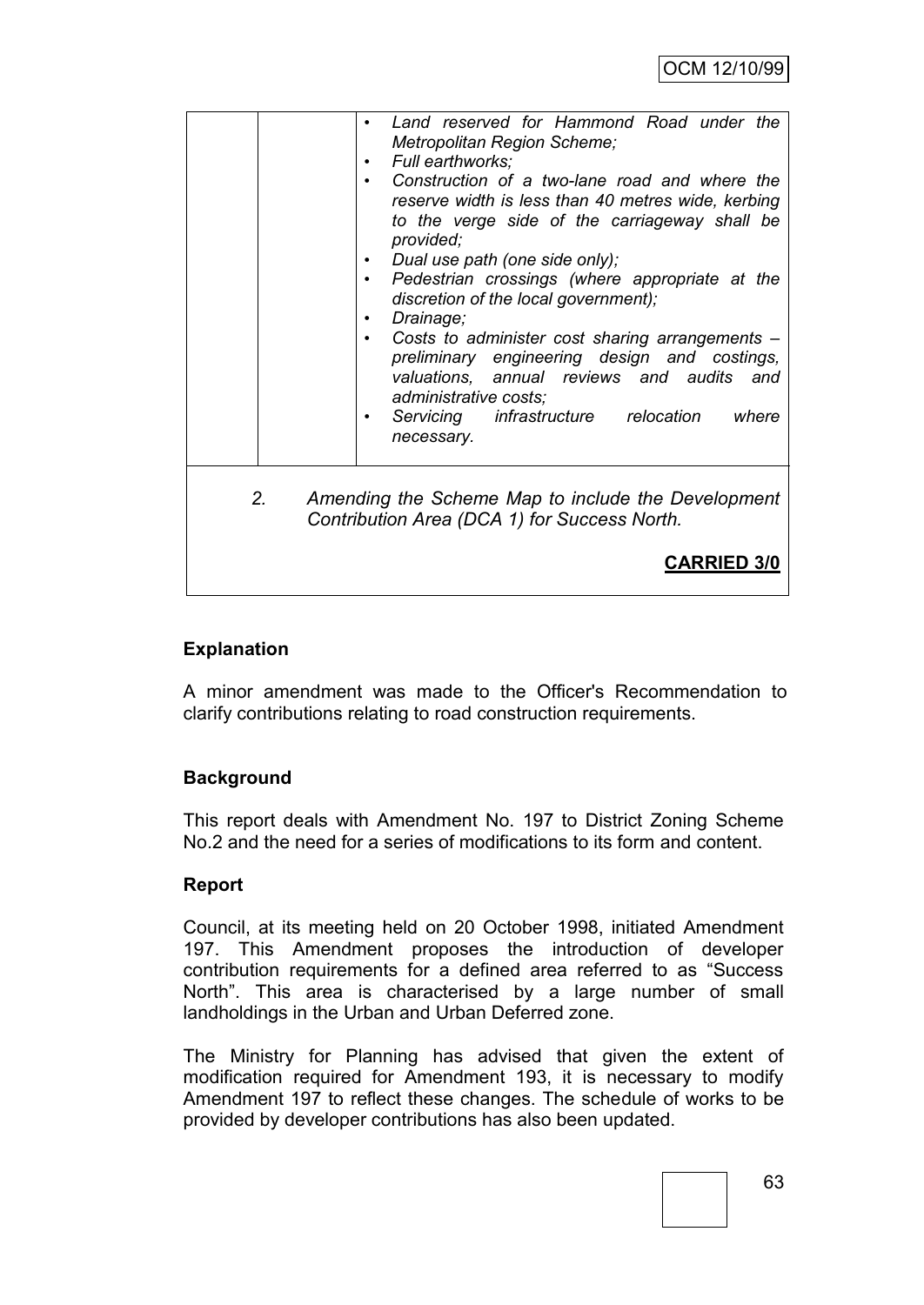Given the extent of modification to the Amendment, the complete modified text is reproduced in its entirety in the Recommendation for Council"s adoption.

# **Strategic Plan/Policy Implications**

N/A

# **Budget/Financial Implications**

This Amendment will provide Council and Developers with a clearer indication of the extent to which development infrastructure is to be provided and a better mechanism for determining and tracking the financial arrangements in place in Development Contribution Areas.

#### **Implications of Section 3.18(3) Local Government Act, 1995**

Nil

**274. (AG Item 13.5) (OCM1\_10\_1999) - MODIFICATIONS TO AMENDMENT - AMENDMENT NO. 206 - SUCCESS LAKES REZONING, DEVELOPMENT AREA AND DEVELOPMENT CONTRIBUTION AREA (92206) (SOS) (EAST)**

# **RECOMMENDATION**

That Council:

- (1) adopt the following modified Amendment text;
	- *1. Rezoning Lot 501, Loc 458 Lots 1, 4, 5, 6, 7, 8, Pt 9, 500, 10, 11, 42, 19, 20, 21 and JAA Lot 261 Hammond Road, Ptn JAA Lot 202, CSL Loc Pt 458, JAA Ptn Lot 212 and Pt 214 Russell Road from "Rural" to "Development" zone, Lot 14 Hammond Road, Lot 258 Russell Road and Lot 13 Bartram Road from "Lakes and Drainage" to "Development" zone and portion of Russell and Bartram Roads from "Local Road, POW, PAW" to "Development" zone;*
	- *2. Adding to the Ninth Schedule Development Area No.8 - Success Lakes (DA8) including the following provisions:*

|                   | <b>NINTH SCHEDULE</b>    |                                                                                                            |  |  |  |
|-------------------|--------------------------|------------------------------------------------------------------------------------------------------------|--|--|--|
|                   | <b>DEVELOPMENT AREAS</b> |                                                                                                            |  |  |  |
| <b>REF</b><br>NO. | AREA                     | <b>PROVISIONS</b>                                                                                          |  |  |  |
| DA8               | Lakes                    | Success   1. An adopted Structure Plan together with all<br>approved amendments shall apply to the land in |  |  |  |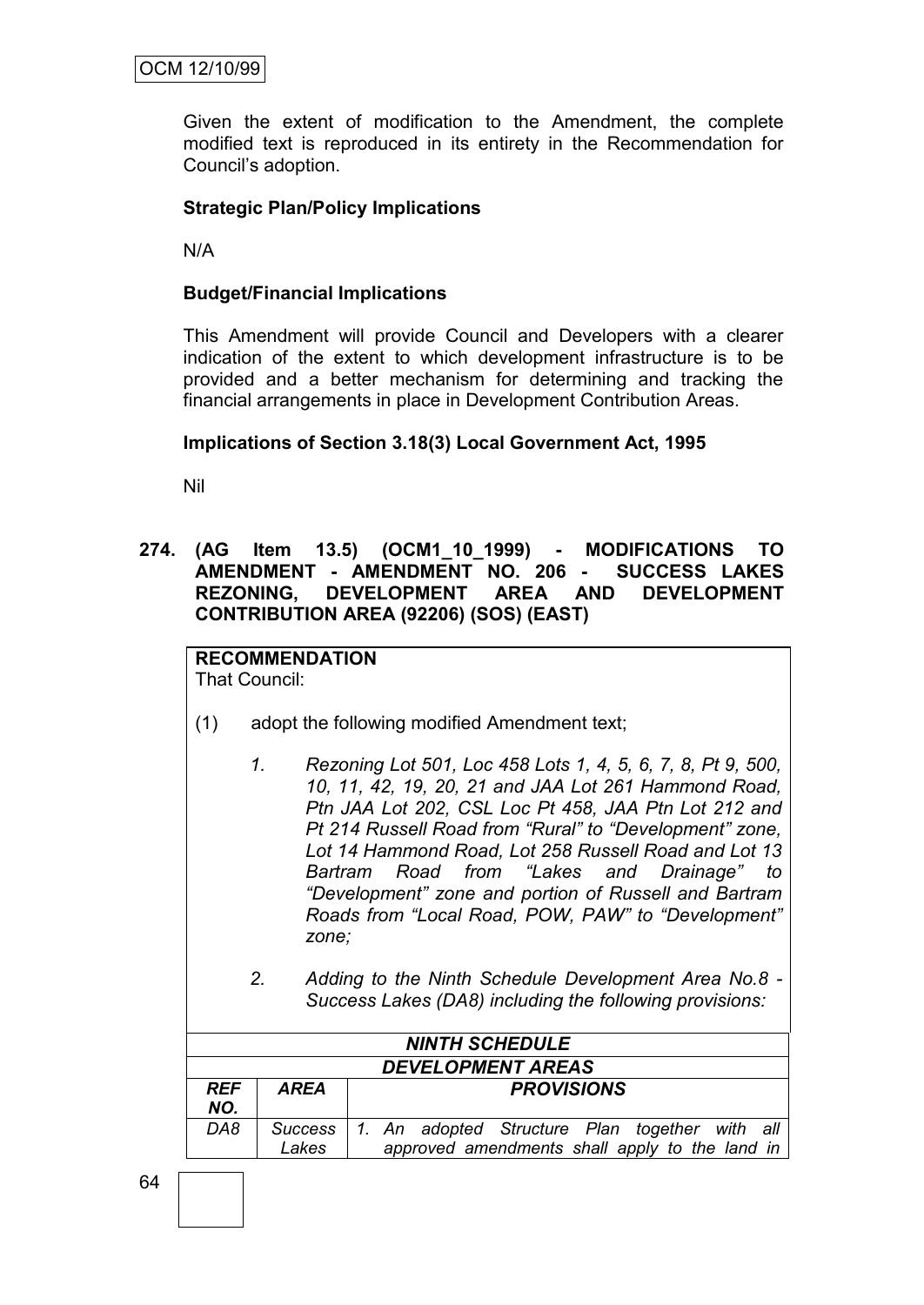|            |                | order to guide subdivision and development.                                                                                                                                                                                                                                                                                                                                                                                   |
|------------|----------------|-------------------------------------------------------------------------------------------------------------------------------------------------------------------------------------------------------------------------------------------------------------------------------------------------------------------------------------------------------------------------------------------------------------------------------|
|            |                | The provisions of the Scheme shall apply to the land<br>2.<br>use areas created under the Structure Plan.                                                                                                                                                                                                                                                                                                                     |
|            |                | The local government may adopt Design Guidelines<br>3.<br>for any development precincts as defined on the<br>Structure Plan. All development in such precincts is<br>to be in accordance with the adopted guidelines in<br>addition to any other requirements of the Scheme,<br>and where there is any inconsistency between the<br>design guidelines and the Scheme, the Scheme<br>shall prevail.                            |
|            |                | No subdivision or development of incompatible use<br>4.<br>will be supported within the generic buffer area<br>associated with the poultry farm on Lot 19<br>Hammond Road and the piggery on Pt Lot 15 Lyon<br>Road until the use of the land ceases or the buffer<br>area is scientifically determined and approved by<br>the Department of Environmental Protection. Buffer<br>areas are to be shown on the Structure Plan. |
|            |                | 5. No residential development will be supported within<br>midge buffer area or Water Corporation<br>the<br>treatment plant buffer area.                                                                                                                                                                                                                                                                                       |
|            |                | 6. Development of Shops (retail uses) within the<br>Development Area shall be a maximum of 1,000m2<br>NLA for the local centre associated with the railway<br>precinct and 200m2 NLA maximum in other centres.                                                                                                                                                                                                                |
|            |                | 7. As and when required, the local government shall<br>initiate procedures to close portion of the existing<br>Russell Road upon construction of the deviation of<br>Russell Road in accordance with the Metropolitan<br>Region Scheme and shall recommend to the<br>Department of Land Administration that the land be<br>amalgamated with the adjoining Lot 202 and<br>transferred free of cost to that land owner.         |
|            | 3.             | Adding to the Tenth Schedule Development Contribution                                                                                                                                                                                                                                                                                                                                                                         |
|            |                | Area No.2 - Success Lakes (DCA 2) including the<br>following provisions:                                                                                                                                                                                                                                                                                                                                                      |
|            |                | <b>TENTH SCHEDULE</b>                                                                                                                                                                                                                                                                                                                                                                                                         |
| <b>REF</b> | <b>AREA</b>    | <b>DEVELOPMENT CONTRIBUTION AREAS</b><br><b>PROVISIONS</b>                                                                                                                                                                                                                                                                                                                                                                    |
| NO.        |                |                                                                                                                                                                                                                                                                                                                                                                                                                               |
| DCA        | <b>Success</b> | All landowners within DCA 2, with the exception of Lot                                                                                                                                                                                                                                                                                                                                                                        |
| 2          | Lakes          | Hammond Road, shall make<br>500<br>a proportional                                                                                                                                                                                                                                                                                                                                                                             |
|            |                | contribution to the cost of common infrastructure.                                                                                                                                                                                                                                                                                                                                                                            |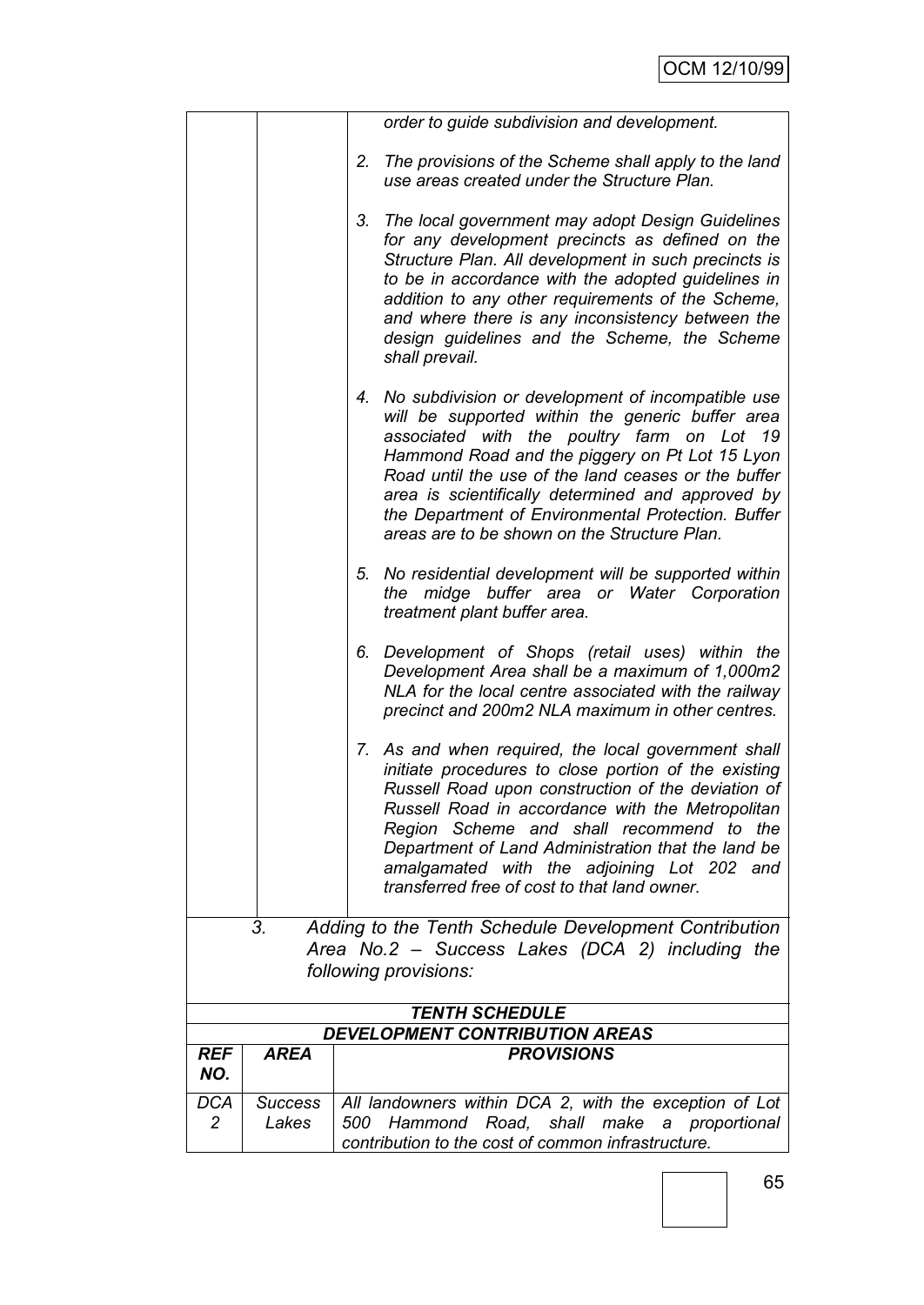|                    | The proportional contribution is to be determined in<br>accordance with the provisions of Part 12 and outlined on<br>the Development Contribution Plan.                                                                                    |
|--------------------|--------------------------------------------------------------------------------------------------------------------------------------------------------------------------------------------------------------------------------------------|
|                    | Contributions shall be made towards the following items:                                                                                                                                                                                   |
|                    | 1. Land and works for Hammond Road between Bartram<br>Road and Russell Roads; and                                                                                                                                                          |
|                    | 50% of Russell Road between Hammond Road/Frankland<br>Avenue and Kwinana Freeway.                                                                                                                                                          |
|                    | This comprises the following:                                                                                                                                                                                                              |
|                    | Land reserved for Hammond and Russell Roads<br>under the Metropolitan Region Scheme;<br>Full earthworks:                                                                                                                                   |
|                    | Construction of a two-lane road with kerbing to the<br>verge side of the carriageway where the reserve is<br>less than 40 metres wide;                                                                                                     |
|                    | Dual use path (one side only);<br>Pedestrian crossings (where appropriate at the<br>discretion of the local government);<br>Drainage;                                                                                                      |
|                    | Costs to administer cost sharing arrangements<br>design<br>preliminary engineering<br>and<br>costings,<br>valuations, annual reviews and<br>audits<br>and<br>administrative costs;<br>Servicing infrastructure relocation where necessary; |
| $\boldsymbol{4}$ . | Amending the Scheme Maps accordingly;                                                                                                                                                                                                      |

# **COUNCIL DECISION**

MOVED Cmr Smithson SECONDED Cmr Jorgensen that Council:

- (1) adopt the following modified Amendment text;
	- *1. Rezoning Lot 501, Loc 458 Lots 1, 4, 5, 6, 7, 8, Pt 9, 500, 10, 11, 42, 19, 20, 21 and JAA Lot 261 Hammond Road, Ptn JAA Lot 202, CSL Loc Pt 458, JAA Ptn Lot 212 and Pt 214 Russell Road from "Rural" to "Development" zone, Lot 14 Hammond Road, Lot 258 Russell Road and Lot 13 Bartram Road from "Lakes and Drainage" to "Development" zone and portion of Russell and Bartram Roads from "Local Road, POW, PAW" to "Development" zone;*

*2. Adding to the Ninth Schedule Development Area No.8 -*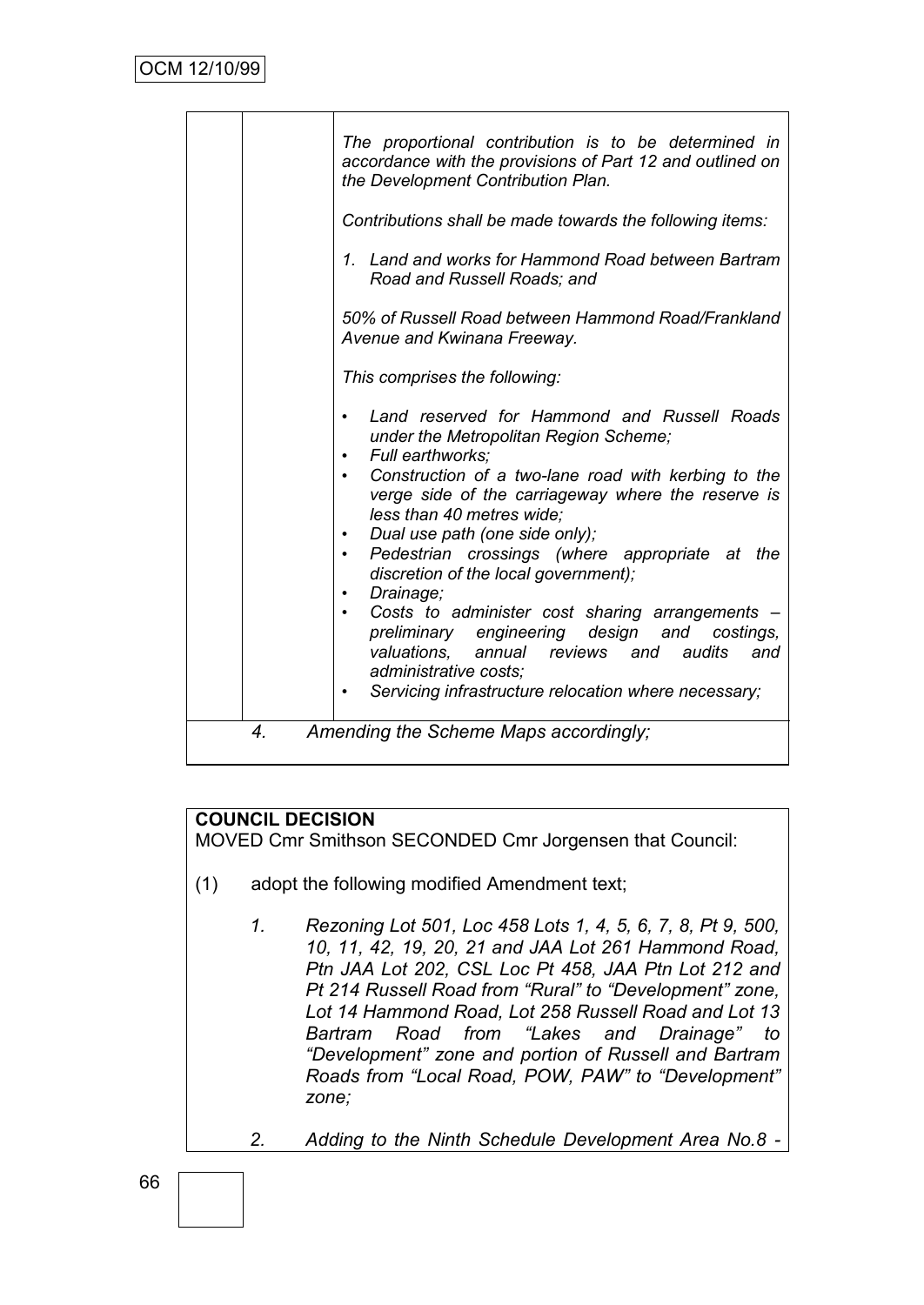| Success Lakes (DA8) including the following provisions:                                                                                 |                         |                                                                                                                                                                                                                                                                                                                                                                                                                               |  |  |
|-----------------------------------------------------------------------------------------------------------------------------------------|-------------------------|-------------------------------------------------------------------------------------------------------------------------------------------------------------------------------------------------------------------------------------------------------------------------------------------------------------------------------------------------------------------------------------------------------------------------------|--|--|
| <b>NINTH SCHEDULE</b>                                                                                                                   |                         |                                                                                                                                                                                                                                                                                                                                                                                                                               |  |  |
| <b>DEVELOPMENT AREAS</b>                                                                                                                |                         |                                                                                                                                                                                                                                                                                                                                                                                                                               |  |  |
| <b>REF</b><br>NO.                                                                                                                       | <b>AREA</b>             | <b>PROVISIONS</b>                                                                                                                                                                                                                                                                                                                                                                                                             |  |  |
| DA8                                                                                                                                     | <b>Success</b><br>Lakes | 1. An adopted Structure Plan together with all<br>approved amendments shall apply to the land in<br>order to guide subdivision and development.                                                                                                                                                                                                                                                                               |  |  |
|                                                                                                                                         |                         | 2.<br>The provisions of the Scheme shall apply to the<br>land use areas created under the Structure Plan.                                                                                                                                                                                                                                                                                                                     |  |  |
|                                                                                                                                         |                         | 3.<br>The local government may adopt Design<br>Guidelines for any development precincts as<br>defined on the Structure Plan. All development in<br>such precincts is to be in accordance with the<br>adopted guidelines in addition to any other<br>requirements of the Scheme, and where there is<br>any inconsistency between the design guidelines<br>and the Scheme, the Scheme shall prevail                             |  |  |
|                                                                                                                                         |                         | No subdivision or development of incompatible use<br>4.<br>will be supported within the generic buffer area<br>associated with the poultry farm on Lot 19<br>Hammond Road and the piggery on Pt Lot 15 Lyon<br>Road until the use of the land ceases or the buffer<br>area is scientifically determined and approved by<br>the Department of Environmental Protection. Buffer<br>areas are to be shown on the Structure Plan. |  |  |
|                                                                                                                                         |                         | 5. No residential development will be supported within<br>the midge buffer area or Water Corporation<br>treatment plant buffer area.                                                                                                                                                                                                                                                                                          |  |  |
|                                                                                                                                         |                         | 6. Development of Shops (retail uses) within the<br>Development Area shall be a maximum of 1,000m2<br>NLA for the local centre associated with the railway<br>precinct and 200m2 NLA maximum in other<br>centres.                                                                                                                                                                                                             |  |  |
|                                                                                                                                         |                         | 7. As and when required, the local government shall<br>initiate procedures to close portion of the existing<br>Russell Road upon construction of the deviation of<br>Russell Road in accordance with the Metropolitan<br>Region Scheme and shall recommend to the<br>Department of Land Administration that the land be<br>amalgamated with the adjoining Lot 202 and<br>transferred free of cost to that land owner.         |  |  |
| Adding to the Tenth Schedule Development Contribution<br>3.<br>Area No.2 - Success Lakes (DCA 2) including the<br>following provisions: |                         |                                                                                                                                                                                                                                                                                                                                                                                                                               |  |  |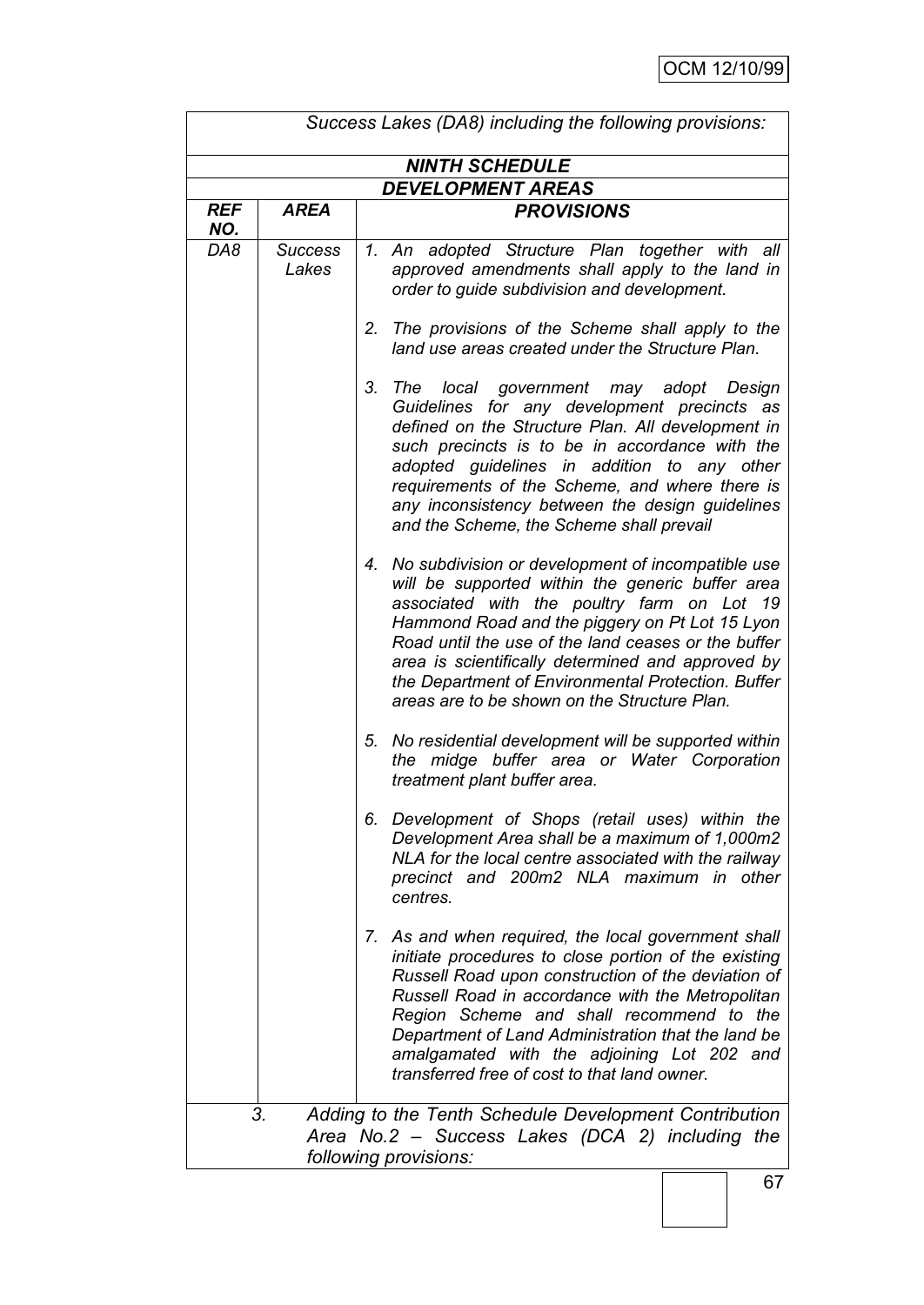| <b>DEVELOPMENT CONTRIBUTION AREAS</b><br><b>PROVISIONS</b><br><b>AREA</b><br><b>REF</b><br>NO.<br><b>DCA</b><br><b>Success</b><br>$\overline{2}$<br>Lakes<br>contribution to the cost of common infrastructure.                                                                                                                                                                                             | <b>TENTH SCHEDULE</b> |  |                                                                                                                                                                                                                                                                                                                                                                                                                                                                                                                                                                                                                                                                                                                                                    |  |  |
|-------------------------------------------------------------------------------------------------------------------------------------------------------------------------------------------------------------------------------------------------------------------------------------------------------------------------------------------------------------------------------------------------------------|-----------------------|--|----------------------------------------------------------------------------------------------------------------------------------------------------------------------------------------------------------------------------------------------------------------------------------------------------------------------------------------------------------------------------------------------------------------------------------------------------------------------------------------------------------------------------------------------------------------------------------------------------------------------------------------------------------------------------------------------------------------------------------------------------|--|--|
|                                                                                                                                                                                                                                                                                                                                                                                                             |                       |  |                                                                                                                                                                                                                                                                                                                                                                                                                                                                                                                                                                                                                                                                                                                                                    |  |  |
|                                                                                                                                                                                                                                                                                                                                                                                                             |                       |  |                                                                                                                                                                                                                                                                                                                                                                                                                                                                                                                                                                                                                                                                                                                                                    |  |  |
| <i>items:</i><br>Bartram Road and Russell Roads; and<br>50% of Russell<br>Road between<br>Road/Frankland Avenue and Kwinana Freeway.<br>This comprises the following:<br>under the Metropolitan Region Scheme;<br>Full earthworks:<br>provided;<br>Dual use path (one side only);<br>discretion of the local government);<br>Drainage;<br>valuations.<br>annual reviews and audits<br>administrative costs: |                       |  | All landowners within DCA 2, with the exception of Lot<br>500 Hammond Road, shall make a proportional<br>The proportional contribution is to be determined in<br>accordance with the provisions of Part 12 and outlined<br>on the Development Contribution Plan.<br>Contributions shall be made towards the following<br>1. Land and works for Hammond Road between<br>Hammond<br>Land reserved for Hammond and Russell Roads<br>Construction of a two-lane road and where the<br>reserve width is less than 40 metres wide, kerbing<br>to the verge side of the carriageway should be<br>Pedestrian crossings (where appropriate at the<br>Costs to administer cost sharing arrangements -<br>preliminary engineering design and costings,<br>and |  |  |
|                                                                                                                                                                                                                                                                                                                                                                                                             |                       |  | Servicing infrastructure relocation where necessary;                                                                                                                                                                                                                                                                                                                                                                                                                                                                                                                                                                                                                                                                                               |  |  |
| 4.<br>Amending the Scheme Maps accordingly;<br><b>CARRIED 3/0</b>                                                                                                                                                                                                                                                                                                                                           |                       |  |                                                                                                                                                                                                                                                                                                                                                                                                                                                                                                                                                                                                                                                                                                                                                    |  |  |

# **Explanation**

A minor amendment was made to the Officer's Recommendation to clarify contributions relating to road construction requirements.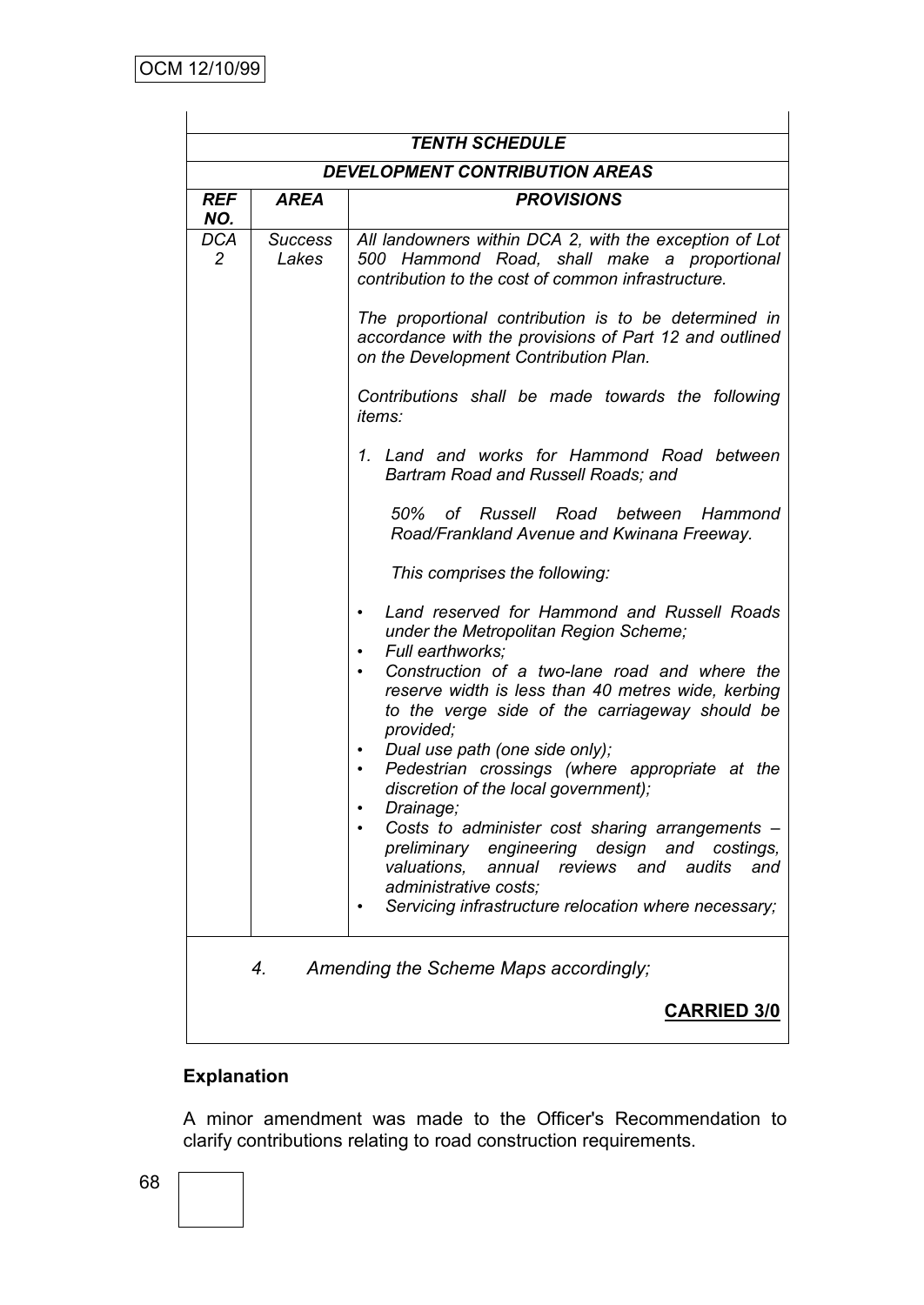# **Background**

This report deals with Amendment No. 206 to District Zoning Scheme No.2 and the need for a series of modifications to its form and content.

### **Submission**

N/A

# **Report**

Council, at its meeting held on 20 April 1999, initiated Amendment 206. This Amendment proposes the creation of the Success Lakes Urban Development area and associated structure planning and developer contribution requirements. The Amendment forms a part of the future development of the Southern Suburbs District Structure Plan area.

The Ministry for Planning has advised that given the extent of modification required for Amendments 192 and 193, it is necessary to modify Amendment 206 to reflect these changes.

Given the extent of modification to the Amendment, the complete modified text is reproduced in its entirety in the Recommendation for Council"s adoption.

# **Strategic Plan/Policy Implications**

N/A

# **Budget/Financial Implications**

This Amendment will provide Council and Developers with a clearer indication of the extent to which development infrastructure is to be provided and a better mechanism for determining and tracking the financial arrangements in place in Development Contribution Areas.

# **Implications of Section 3.18(3) Local Government Act, 1995**

Nil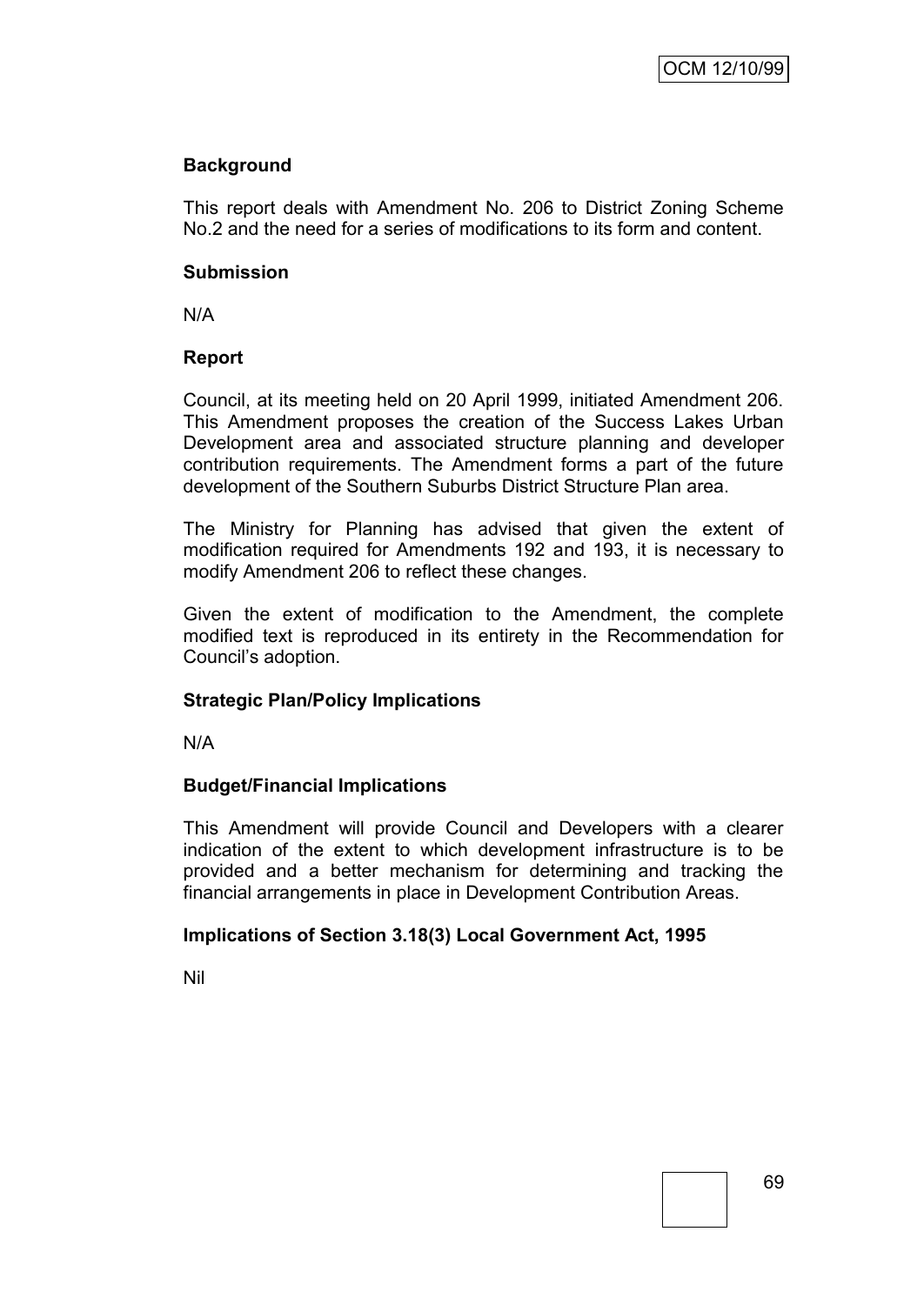# **275. (AG Item 13.6) (OCM1\_10\_1999) - MODIFICATIONS TO AMENDMENT - AMENDMENT NO. 207 - GAEBLER ROAD REZONING, DEVELOPMENT AREA AND DEVELOPMENT CONTRIBUTION AREA (92207) (SOS) (EAST)**

# **RECOMMENDATION**

That Council:

- (1) adopt the following modified Amendment text;
	- *1. Rezoning Lot 202 Russell Road, Lot 412 Gaebler Road, Pt Lot 8, Pt Lot 9, Pt Lot 10, Pt Lot 11, Pt Lot 203, Lot 208 and Pt Loc 458 Barfield Road from "Rural" to "Development" zone;*
	- *2. Adding to the Ninth Schedule Development Area No.9 - Gaebler Road (DA9) including the following provisions:*

| <b>NINTH SCHEDULE</b>    |                 |                                                                                                                                                                                                                                                                                                                                                                                                                                                                                                                                                                                                                                              |  |  |
|--------------------------|-----------------|----------------------------------------------------------------------------------------------------------------------------------------------------------------------------------------------------------------------------------------------------------------------------------------------------------------------------------------------------------------------------------------------------------------------------------------------------------------------------------------------------------------------------------------------------------------------------------------------------------------------------------------------|--|--|
| <b>DEVELOPMENT AREAS</b> |                 |                                                                                                                                                                                                                                                                                                                                                                                                                                                                                                                                                                                                                                              |  |  |
| <b>REF</b><br>NO.        | <b>AREA</b>     | <b>PROVISIONS</b>                                                                                                                                                                                                                                                                                                                                                                                                                                                                                                                                                                                                                            |  |  |
| DA9                      | Gaebler<br>Road | 1. An adopted Structure Plan together with all approved<br>amendments shall apply to the land in order to guide<br>subdivision and development.                                                                                                                                                                                                                                                                                                                                                                                                                                                                                              |  |  |
|                          |                 | The provisions of the Scheme shall apply to the land<br>2.<br>use areas created under the Structure Plan.                                                                                                                                                                                                                                                                                                                                                                                                                                                                                                                                    |  |  |
|                          |                 | The local government may adopt Design Guidelines<br>3.<br>for any development precincts as defined on the<br>Structure Plan. All development in such precincts is to<br>be in accordance with the adopted guidelines in<br>addition to any other requirements of the Scheme, and<br>where there is any inconsistency between the design<br>guidelines and the Scheme, the Scheme shall prevail.                                                                                                                                                                                                                                              |  |  |
|                          |                 | No subdivision or development of incompatible use will<br>4.<br>be supported within the generic buffer area associated<br>with the kennels on Pt Lot 11 Barfield Road or the<br>piggery on Pt Lot 15 Lyon Road until the use of the<br>land ceases or the buffer area is scientifically<br>determined and approved by the Department of<br><b>Buffer</b><br>Protection.<br>requirements<br>Environmental<br>associated with the market gardens on Lot 37 Gaebler<br>Road to be determined in consultation with the local<br>government and Department of Environmental<br>Protection. Buffer areas are to be shown on the<br>Structure Plan. |  |  |
|                          |                 | 5.<br>Development of Shops<br>(retail<br>within<br>the<br>uses)                                                                                                                                                                                                                                                                                                                                                                                                                                                                                                                                                                              |  |  |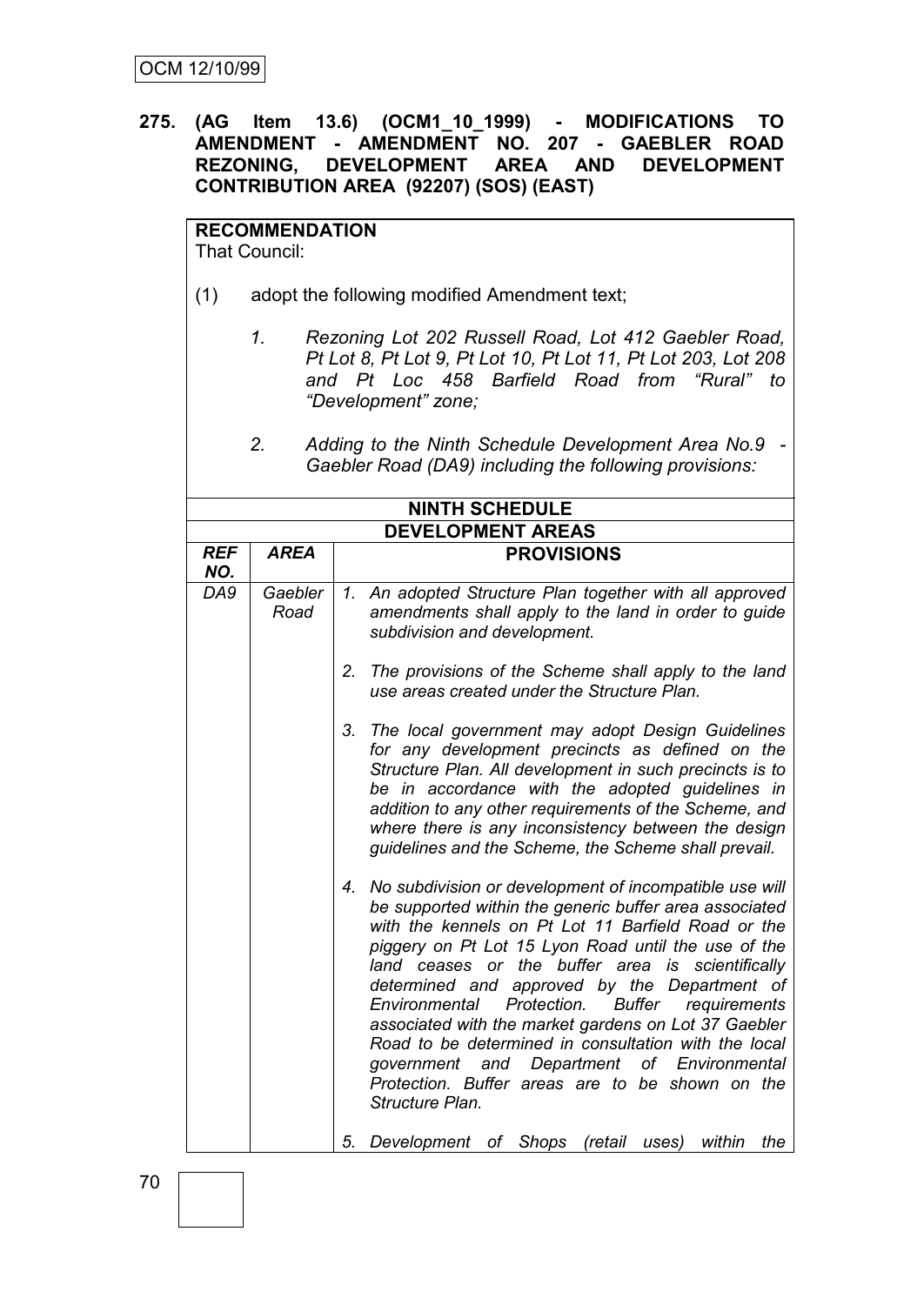|                   | Development Area shall be a maximum of 5,000m2<br>NLA within the neighbourhood centre immediately<br>south of Russell Road and 200m2 NLA maximum in<br>other centres. |                                                                                                                                                                                                |  |  |  |  |
|-------------------|-----------------------------------------------------------------------------------------------------------------------------------------------------------------------|------------------------------------------------------------------------------------------------------------------------------------------------------------------------------------------------|--|--|--|--|
|                   | 3.<br>Adding to the Tenth Schedule Development Contribution<br>Area No.3 - Gaebler Road (DCA 3) including the<br>following provisions:                                |                                                                                                                                                                                                |  |  |  |  |
|                   |                                                                                                                                                                       | <b>TENTH SCHEDULE</b>                                                                                                                                                                          |  |  |  |  |
|                   |                                                                                                                                                                       | <b>DEVELOPMENT CONTRIBUTION AREAS</b>                                                                                                                                                          |  |  |  |  |
| <b>REF</b><br>NO. | AREA                                                                                                                                                                  | <b>PROVISIONS</b>                                                                                                                                                                              |  |  |  |  |
| <b>DCA</b><br>3   | Gaebler<br>Road                                                                                                                                                       | All landowners within DCA3 shall make a proportional<br>contribution to the cost of common infrastructure.                                                                                     |  |  |  |  |
|                   |                                                                                                                                                                       | The proportional contribution is to be determined in<br>accordance with the provisions of Part 12 and outlined<br>on the Development Contribution Plan.                                        |  |  |  |  |
|                   |                                                                                                                                                                       | Contributions shall be made towards the following<br>items:                                                                                                                                    |  |  |  |  |
|                   |                                                                                                                                                                       | 1. Land and works for Hammond Road/Frankland<br>Avenue between Russell Roads and Gaebler Road;<br>and                                                                                          |  |  |  |  |
|                   |                                                                                                                                                                       | 50% of Russell Road between Hammond<br>Road/Frankland Avenue and Kwinana Freeway.                                                                                                              |  |  |  |  |
|                   |                                                                                                                                                                       | This comprises the following:                                                                                                                                                                  |  |  |  |  |
|                   |                                                                                                                                                                       | Land reserved for Hammond and Russell Roads<br>under the Metropolitan Region Scheme;<br>Full earthworks;                                                                                       |  |  |  |  |
|                   |                                                                                                                                                                       | Construction of a two-lane road with kerbing to the<br>verge side of the carriageway where the reserve is<br>less than 40 metres wide;                                                         |  |  |  |  |
|                   |                                                                                                                                                                       | Dual use path (one side only);<br>Pedestrian crossings (where appropriate at the<br>discretion of the local government);                                                                       |  |  |  |  |
|                   |                                                                                                                                                                       | Drainage;<br>Costs to administer cost sharing arrangements -<br>preliminary engineering design<br>and costings,<br>valuations,<br>annual<br>reviews and audits<br>and<br>administrative costs; |  |  |  |  |
|                   |                                                                                                                                                                       | Servicing infrastructure relocation where necessary;                                                                                                                                           |  |  |  |  |
|                   |                                                                                                                                                                       | 2.<br>The cost of a set of traffic signals at the intersection<br>of Russell and existing Hammond Road.                                                                                        |  |  |  |  |
|                   |                                                                                                                                                                       | 3. A proportional contribution to the provision of a                                                                                                                                           |  |  |  |  |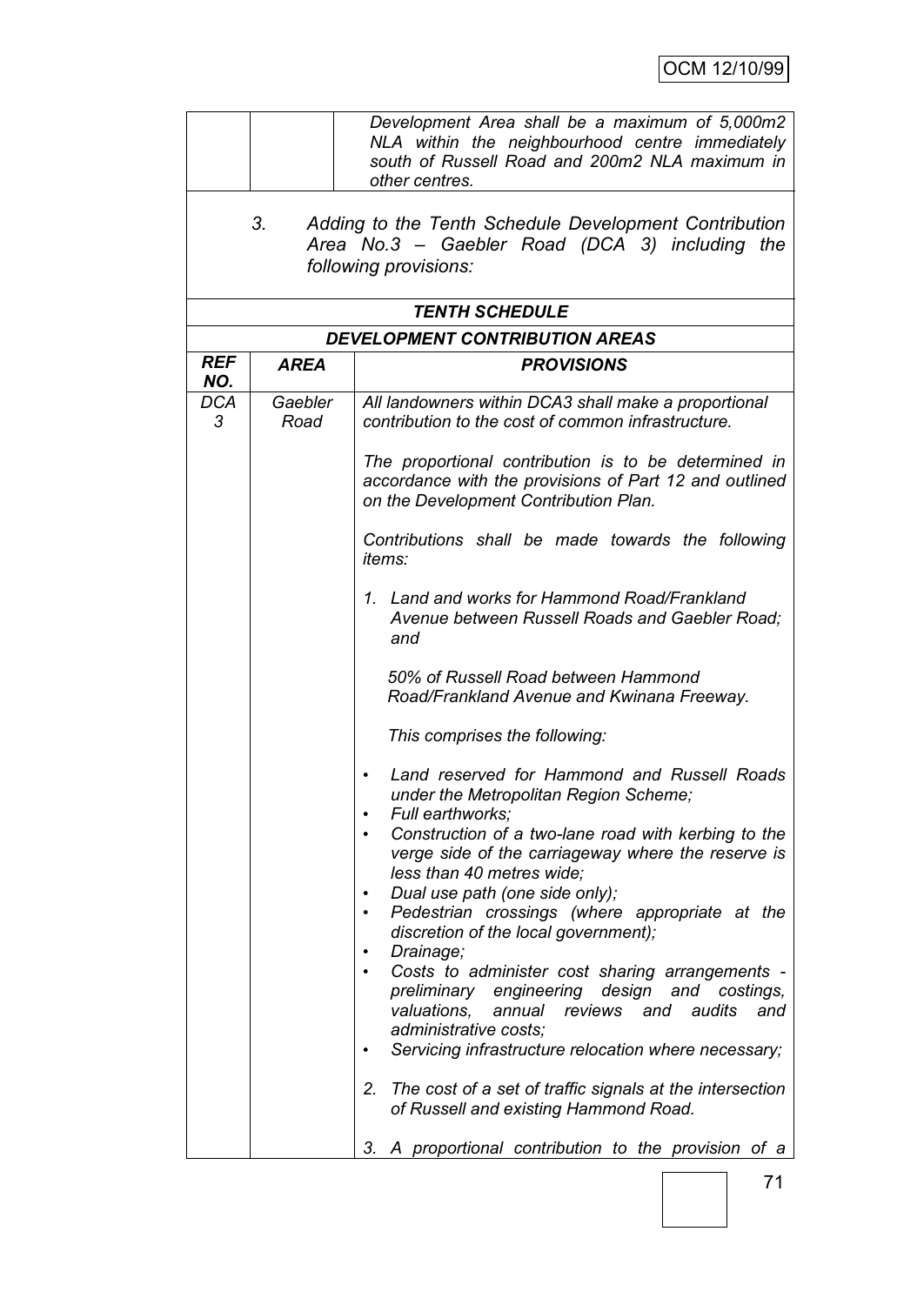|    | pedestrian/cyclist bridge across Kwinana Freeway<br>in the vicinity of Gaebler Road. |
|----|--------------------------------------------------------------------------------------|
| 4. | Amending the Scheme Maps accordingly.                                                |

# **COUNCIL DECISION**

MOVED Cmr Jorgensen SECONDED Cmr Smithson that Council:

- (1) adopt the following modified Amendment text;
	- *1. Rezoning Lot 202 Russell Road, Lot 412 Gaebler Road, Pt Lot 8, Pt Lot 9, Pt Lot 10, Pt Lot 11, Pt Lot 203, Lot 208 and Pt Loc 458 Barfield Road from "Rural" to "Development" zone;*
	- *2. Adding to the Ninth Schedule Development Area No.9 - Gaebler Road (DA9) including the following provisions*

| <b>NINTH SCHEDULE</b>    |                 |                                                                                                                                                                                                                                                                                                                                                                                                                                                                                                                                              |  |
|--------------------------|-----------------|----------------------------------------------------------------------------------------------------------------------------------------------------------------------------------------------------------------------------------------------------------------------------------------------------------------------------------------------------------------------------------------------------------------------------------------------------------------------------------------------------------------------------------------------|--|
| <b>DEVELOPMENT AREAS</b> |                 |                                                                                                                                                                                                                                                                                                                                                                                                                                                                                                                                              |  |
| <b>REF</b><br>NO.        | <b>AREA</b>     | <b>PROVISIONS</b>                                                                                                                                                                                                                                                                                                                                                                                                                                                                                                                            |  |
| DA9                      | Gaebler<br>Road | adopted Structure Plan together with all<br>1. An<br>approved amendments shall apply to the land in<br>order to guide subdivision and development.                                                                                                                                                                                                                                                                                                                                                                                           |  |
|                          |                 | The provisions of the Scheme shall apply to the land<br>2.<br>use areas created under the Structure Plan.                                                                                                                                                                                                                                                                                                                                                                                                                                    |  |
|                          |                 | 3. The local government may adopt Design Guidelines<br>for any development precincts as defined on the<br>Structure Plan. All development in such precincts is<br>to be in accordance with the adopted guidelines in<br>addition to any other requirements of the Scheme,<br>and where there is any inconsistency between the<br>design guidelines and the Scheme, the Scheme<br>shall prevail.                                                                                                                                              |  |
|                          |                 | No subdivision or development of incompatible use<br>4.<br>will be supported within the generic buffer area<br>associated with the kennels on Pt Lot 11 Barfield<br>Road or the piggery on Pt Lot 15 Lyon Road until<br>the use of the land ceases or the buffer area is<br>scientifically determined and approved by the<br>Department of Environmental Protection. Buffer<br>requirements associated with the market gardens on<br>Lot 37 Gaebler Road to be determined<br>in<br>consultation<br>with<br>the<br>local<br>government<br>and |  |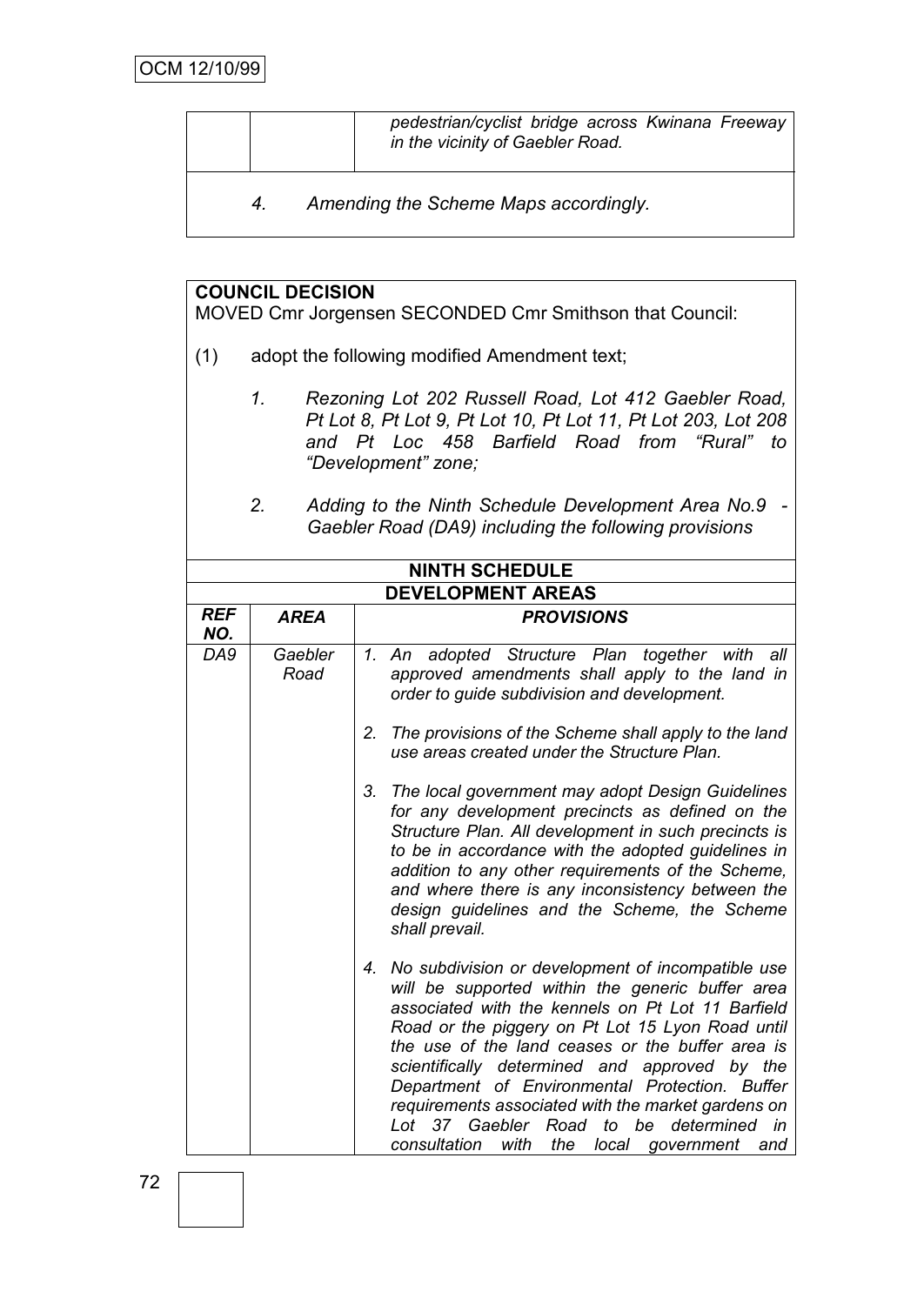|                   | 3.<br>provisions: | Department of Environmental Protection. Buffer<br>areas are to be shown on the Structure Plan.<br>5. Development of Shops (retail uses) within the<br>Development Area shall be a maximum of 5,000m2<br>NLA within the neighbourhood centre immediately<br>south of Russell Road and 200m2 NLA maximum in<br>other centres.<br>Adding to the Tenth Schedule Development Contribution<br>Area No.3 – Gaebler Road (DCA 3) including the following<br><b>TENTH SCHEDULE</b>                                                                                                                                                                                                                                             |
|-------------------|-------------------|-----------------------------------------------------------------------------------------------------------------------------------------------------------------------------------------------------------------------------------------------------------------------------------------------------------------------------------------------------------------------------------------------------------------------------------------------------------------------------------------------------------------------------------------------------------------------------------------------------------------------------------------------------------------------------------------------------------------------|
|                   |                   | <b>DEVELOPMENT CONTRIBUTION AREAS</b>                                                                                                                                                                                                                                                                                                                                                                                                                                                                                                                                                                                                                                                                                 |
| <b>REF</b><br>NO. | <b>AREA</b>       | <b>PROVISIONS</b>                                                                                                                                                                                                                                                                                                                                                                                                                                                                                                                                                                                                                                                                                                     |
| <b>DCA</b><br>3   | Gaebler<br>Road   | All landowners within DCA3 shall make a proportional<br>contribution to the cost of common infrastructure.                                                                                                                                                                                                                                                                                                                                                                                                                                                                                                                                                                                                            |
|                   |                   | The proportional contribution is to be determined in<br>accordance with the provisions of Part 12 and outlined<br>on the Development Contribution Plan.<br>Contributions shall be made towards the following<br>items:                                                                                                                                                                                                                                                                                                                                                                                                                                                                                                |
|                   |                   | 1. Land and works for Hammond Road/Frankland<br>Avenue between Russell Roads and Gaebler Road;<br>and                                                                                                                                                                                                                                                                                                                                                                                                                                                                                                                                                                                                                 |
|                   |                   | 50% of Russell Road between Hammond<br>Road/Frankland Avenue and Kwinana Freeway.                                                                                                                                                                                                                                                                                                                                                                                                                                                                                                                                                                                                                                     |
|                   |                   | This comprises the following:                                                                                                                                                                                                                                                                                                                                                                                                                                                                                                                                                                                                                                                                                         |
|                   |                   | Land reserved for Hammond and Russell Roads<br>٠<br>under the Metropolitan Region Scheme;<br>Full earthworks;<br>$\bullet$<br>Construction of a two-lane road and where the<br>reserve width is less than 40 metres wide, kerbing to<br>the verge side of the carriageway shall be provided;<br>Dual use path (one side only);<br>٠<br>Pedestrian crossings (where appropriate at the<br>$\bullet$<br>discretion of the local government);<br>Drainage;<br>٠<br>Costs to administer cost sharing arrangements -<br>$\bullet$<br>preliminary engineering design and costings,<br>valuations,<br>annual reviews and audits<br>and<br>administrative costs;<br>Servicing infrastructure relocation where necessary;<br>٠ |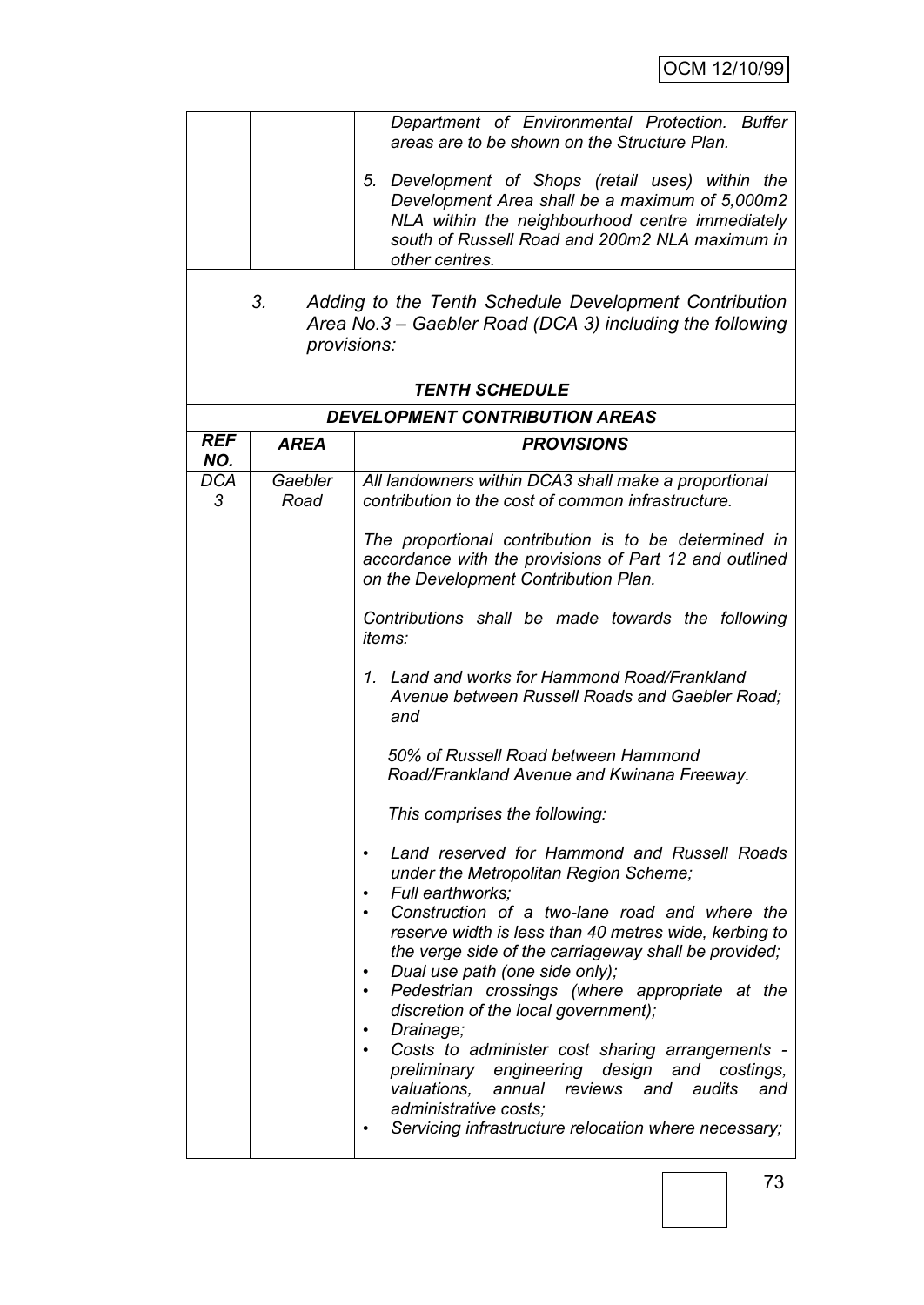|    | 2. The cost of a set of traffic signals at the intersection<br>of Russell and existing Hammond Road.                                                                                                                                                                                                                                     |
|----|------------------------------------------------------------------------------------------------------------------------------------------------------------------------------------------------------------------------------------------------------------------------------------------------------------------------------------------|
|    | 3. In the event that a high school site is included on<br>the Southern Suburbs District Structure Plan within<br>the area south of Gibbs Road and east of the<br>Kwinana Freeway, a proportional contribution shall<br>be made to the provision of a pedestrian/cyclist<br>bridge across the Freeway in the vicinity of Gaebler<br>Road. |
| 4. | Amending the Scheme Maps accordingly.                                                                                                                                                                                                                                                                                                    |
|    |                                                                                                                                                                                                                                                                                                                                          |

# **Explanation**

A minor amendment was made to the Officer's Recommendation to clarify the requirements relating to road construction contributions. In addition, the contribution towards the provision of a bridge across the freeway was made dependent upon a high school site being included in the Structure Plan.

## **Background**

This report deals with Amendment No. 207 to District Zoning Scheme No.2 and the need for a series of modifications to its form and content.

#### **Submission**

N/A

## **Report**

Council, at its meeting held on 20 April 1999, initiated Amendment 207. This Amendment proposes the creation of the Gaebler Road Urban Development area and associated structure planning and developer contribution requirements. The Amendment forms a part of the future development of the Southern Suburbs District Structure Plan area.

The Ministry for Planning has advised that given the extent of modification to Amendments 192 and 193, it is necessary to modify Amendment 207 to reflect these changes.

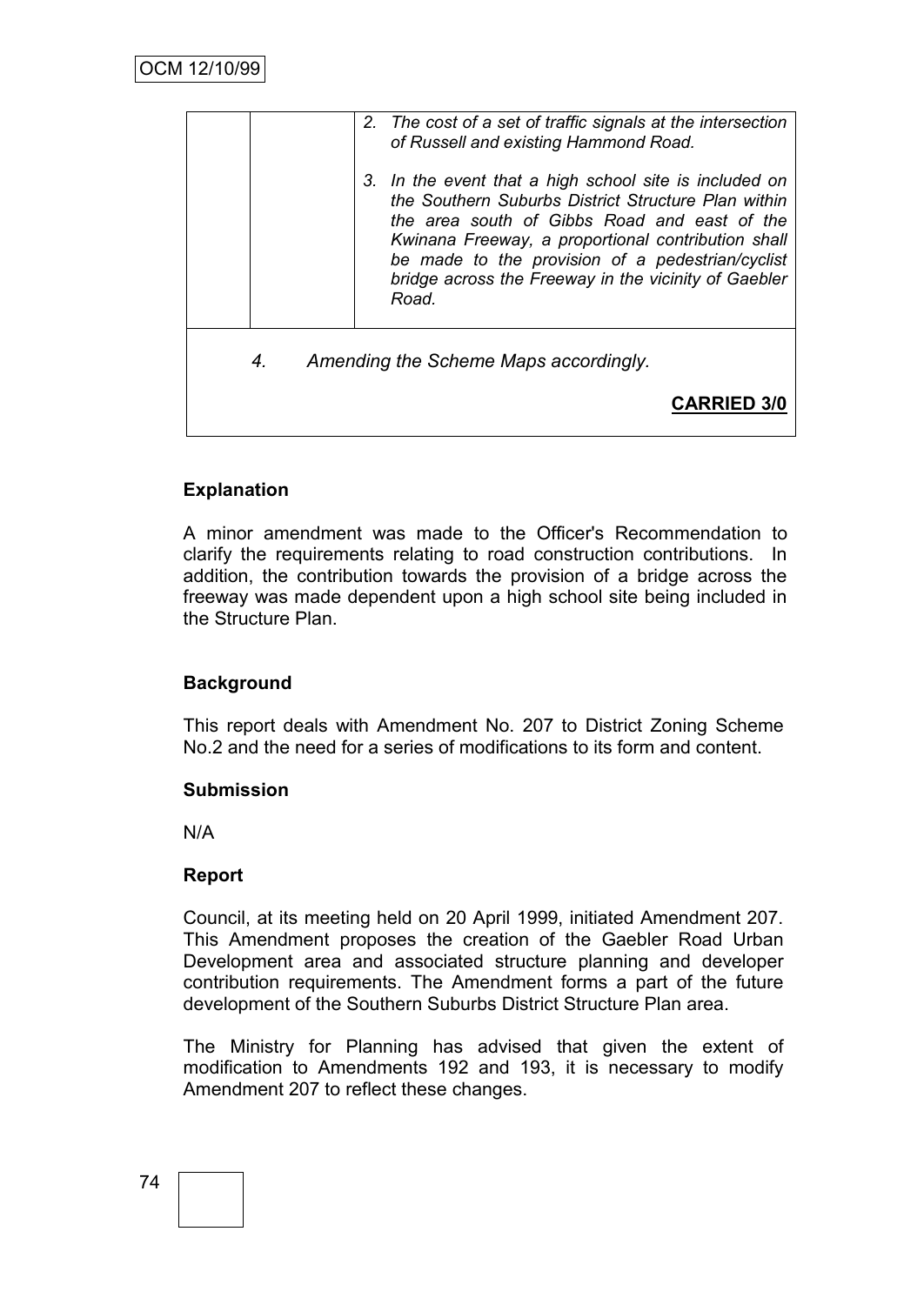Given the extent of modification to the Amendment, the complete modified text is reproduced in its entirety in the Recommendation for Council"s adoption.

## **Strategic Plan/Policy Implications**

N/A

#### **Budget/Financial Implications**

This Amendment will provide Council and Developers with a clearer indication of the extent to which development infrastructure is to be provided and a better mechanism for determining and tracking the financial arrangements in place in Development Contribution Areas.

#### **Implications of Section 3.18(3) Local Government Act, 1995**

Nil

**276. (AG Item 13.7) (OCM1\_10\_1999) - MODIFICATIONS TO AMENDMENT - AMENDMENT NO. 210 - YANGEBUP WEST AND YANGEBUP EAST DEVELOPMENT CONTRIBUTION AREAS (92210) (SOS) (COASTAL / SOUTH)**

**RECOMMENDATION** That Council:

- (1) adopt the following modified Amendment text:
	- *1. Adding to the Tenth Schedule Development Contribution Area No. 4 – Yangebup West (DCA 4) including the following provisions:*

| <b>TENTH SCHEDULE</b>                   |                                                                                                                                                                                                                                                                                                                                                                                                             |  |  |  |
|-----------------------------------------|-------------------------------------------------------------------------------------------------------------------------------------------------------------------------------------------------------------------------------------------------------------------------------------------------------------------------------------------------------------------------------------------------------------|--|--|--|
| <b>DEVELOPMENT CONTRIBUTION AREAS</b>   |                                                                                                                                                                                                                                                                                                                                                                                                             |  |  |  |
| REF<br>AREA<br><b>PROVISIONS</b><br>NO. |                                                                                                                                                                                                                                                                                                                                                                                                             |  |  |  |
| DCA 4                                   | All landowners within DCA 4 shall make a<br>Yangebup<br>West<br>proportional contribution to the construction of Beeliar<br>Drive between Stock Road and Spearwood Avenue.<br>The proportional contribution is to be determined in<br>accordance with the provisions of Part 12 and<br>outlined on the Development Contribution Plan.<br>Contributions shall be made towards the following<br><i>items:</i> |  |  |  |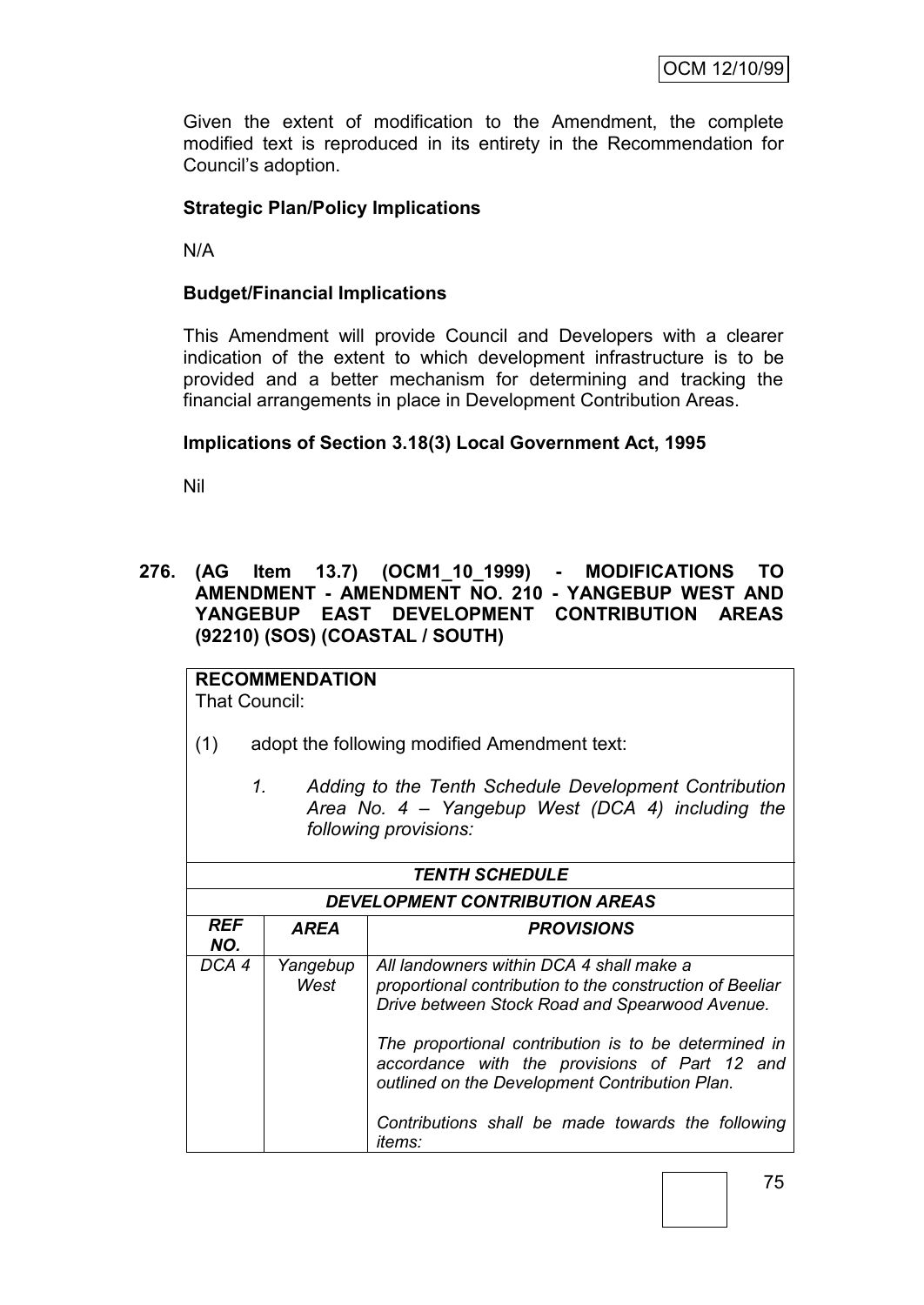|                   |                    | Land requirements for the Other Regional Road<br>Reservation between Watson Road and<br>the<br>the<br>Railway Reserve<br>reserved under<br>as<br>Metropolitan Region Scheme;<br>Land requirements for an average 45 metre road<br>reserve between Watson Road and Stock Road;<br>Full earthworks:<br>Construction of a two-lane unkerbed road:<br>$\bullet$<br>Dual use path (one side only);<br>Pedestrian crossings (where appropriate at the<br>discretion of the local government);<br>Drainage;<br>$\bullet$<br>Costs to administer cost sharing arrangements -<br>$\bullet$<br>preliminary engineering design and costings,<br>valuations, annual reviews and audits and<br>administrative costs;<br>Servicing infrastructure relocation<br>where<br>$\bullet$<br>necessary.<br>Costs for the repayment of any loans raised by the<br>local government for the purchase of any land for<br>Beeliar Drive or any of the abovementioned<br>works. |
|-------------------|--------------------|-------------------------------------------------------------------------------------------------------------------------------------------------------------------------------------------------------------------------------------------------------------------------------------------------------------------------------------------------------------------------------------------------------------------------------------------------------------------------------------------------------------------------------------------------------------------------------------------------------------------------------------------------------------------------------------------------------------------------------------------------------------------------------------------------------------------------------------------------------------------------------------------------------------------------------------------------------|
| 2.                | provisions:        | Adding to the Tenth Schedule Development Contribution<br>Area No. 5 - Yangebup East (DCA 5) including the following                                                                                                                                                                                                                                                                                                                                                                                                                                                                                                                                                                                                                                                                                                                                                                                                                                   |
|                   |                    | <b>TENTH SCHEDULE</b>                                                                                                                                                                                                                                                                                                                                                                                                                                                                                                                                                                                                                                                                                                                                                                                                                                                                                                                                 |
|                   |                    | <b>DEVELOPMENT CONTRIBUTION AREAS</b>                                                                                                                                                                                                                                                                                                                                                                                                                                                                                                                                                                                                                                                                                                                                                                                                                                                                                                                 |
| <b>REF</b><br>NO. | <b>AREA</b>        | <b>PROVISIONS</b>                                                                                                                                                                                                                                                                                                                                                                                                                                                                                                                                                                                                                                                                                                                                                                                                                                                                                                                                     |
| DCA <sub>5</sub>  | Yangebup  <br>East | All landowners within DCA 5 shall make a<br>proportional contribution to the construction of Beeliar<br>Drive between the Railway Reserve and Spearwood<br>Avenue.<br>The proportional contribution is to be determined in                                                                                                                                                                                                                                                                                                                                                                                                                                                                                                                                                                                                                                                                                                                            |
|                   |                    | accordance with the provisions of Part 12 and<br>outlined on the Development Contribution Plan.                                                                                                                                                                                                                                                                                                                                                                                                                                                                                                                                                                                                                                                                                                                                                                                                                                                       |
|                   |                    | Contributions shall be made towards the following<br><i>items:</i>                                                                                                                                                                                                                                                                                                                                                                                                                                                                                                                                                                                                                                                                                                                                                                                                                                                                                    |
|                   |                    | Land requirements for the Other Regional Road<br>$\bullet$<br>Reservation between the Railway Reserve and<br>Spearwood Avenue as reserved under the<br>Metropolitan Region Scheme;<br>Full earthworks;<br>Construction of a two-lane unkerbed road;<br>Dual use path (one side only);                                                                                                                                                                                                                                                                                                                                                                                                                                                                                                                                                                                                                                                                 |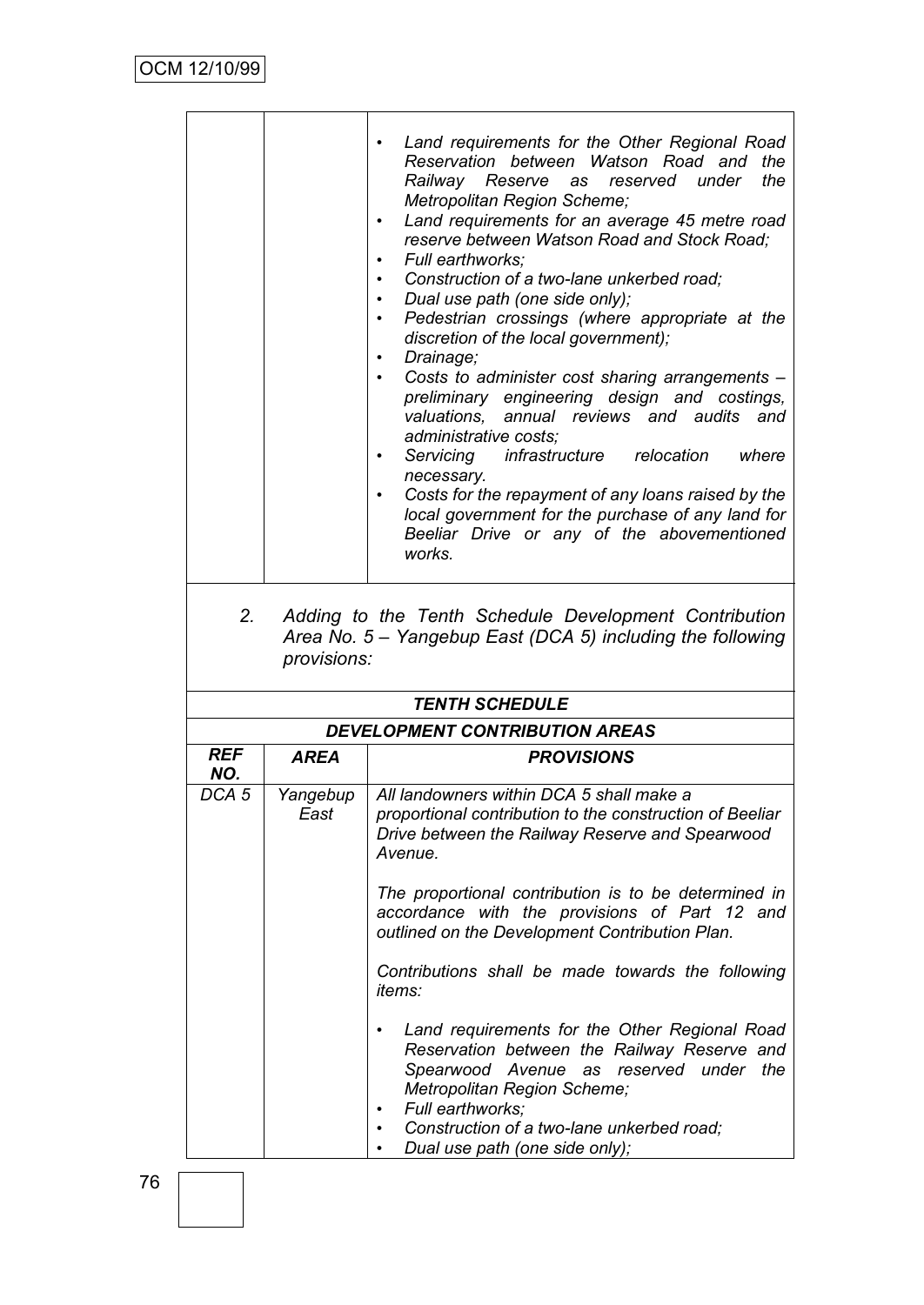|                | Pedestrian overpass;<br>Drainage;<br>$\bullet$<br>Costs to administer cost sharing arrangements -<br>٠<br>preliminary engineering design and costings,<br>valuations, annual reviews and audits and<br>administrative costs;<br>Servicing infrastructure relocation<br>where<br>٠<br>necessary.<br>Costs for the repayment of any loans raised by the<br>٠<br>local government for the purchase of any land for<br>Beeliar Drive or any of the abovementioned<br>works. |
|----------------|-------------------------------------------------------------------------------------------------------------------------------------------------------------------------------------------------------------------------------------------------------------------------------------------------------------------------------------------------------------------------------------------------------------------------------------------------------------------------|
| 3 <sub>1</sub> | Amending the Scheme Map to include the Development<br>Contribution Areas for Yangebup West DCA 4) and<br>Yangebup East (dca 5).                                                                                                                                                                                                                                                                                                                                         |

## **COUNCIL DECISION**

MOVED Cmr Smithson SECONDED Cmr Jorgensen that the recommendation be adopted.

**CARRIED 3/0**

## **Background**

This report deals with Amendment No. 210 to District Zoning Scheme No.2 and the need for a series of modifications to its form and content.

#### **Submission**

N/A

## **Report**

Council, at its meeting held on 25 May 1999, initiated Amendment 210. The Amendment is to introduce provisions into the Scheme to formalise contributions from owner developers in the Yangebup locality for the construction of Beeliar Drive.

Given the extent of modification to Amendment 193, it is necessary to modify Amendment 210 to reflect these changes.

Given the extent of modification to the Amendment, the complete modified text is reproduced in its entirety in the Recommendation for Council"s adoption.

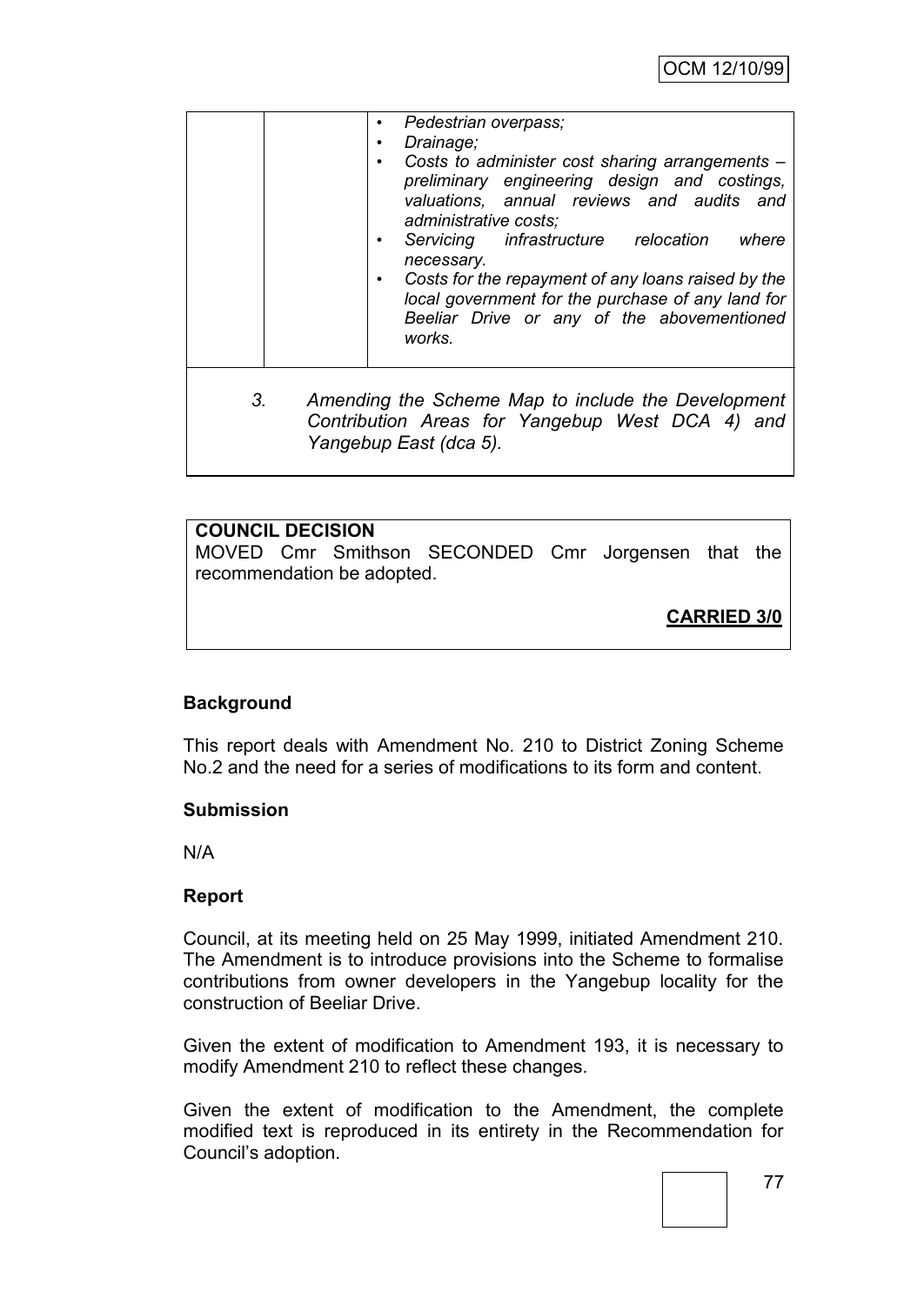# **Strategic Plan/Policy Implications**

N/A

## **Budget/Financial Implications**

This Amendment will provide Council and Developers with a clearer indication of the extent to which development infrastructure is to be provided and a better mechanism for determining and tracking the financial arrangements in place in Development Contribution Areas.

## **Implications of Section 3.18(3) Local Government Act, 1995**

Nil

# **277. (AG Item 13.8) (OCM1\_10\_1999) - MODIFICATIONS TO AMENDMENT - AMENDMENT NO. 211 - ATWELL SOUTH REZONING AND DEVELOPMENT AREA (92211) (SOS) (EAST)**

# **RECOMMENDATION**

That Council:

- (1) adopt the following modified Amendment text;
	- *1. Rezoning JAA Lots 210, Pt 211, Pt 212 and Pt 214 Lyon Road and JAA Pt 209 Beenyup Road from "Rural" to "Development" zone in accordance with the Scheme Amendment Map;*
	- *2. Adding to the Ninth Schedule Development Area No.10 - Atwell South (DA10) including the following provisions:*

| <b>NINTH SCHEDULE</b> |                          |  |                                                                                                                                                                                                                      |  |  |
|-----------------------|--------------------------|--|----------------------------------------------------------------------------------------------------------------------------------------------------------------------------------------------------------------------|--|--|
|                       | <b>DEVELOPMENT AREAS</b> |  |                                                                                                                                                                                                                      |  |  |
| <b>Ref</b>            | <b>Area</b>              |  | <b>Provisions</b>                                                                                                                                                                                                    |  |  |
| no.                   |                          |  |                                                                                                                                                                                                                      |  |  |
| <b>DA10</b>           | Atwell<br>South          |  | 1. An adopted Structure Plan together with all approved<br>amendments shall apply to the land in order to guide<br>subdivision and development.                                                                      |  |  |
|                       |                          |  | 2. The provisions of the Scheme shall apply to the land<br>use areas created under the Structure Plan.                                                                                                               |  |  |
|                       |                          |  | 3. The local government may adopt Design Guidelines<br>for any development precincts as defined on the<br>Structure Plan. All development in such precincts is<br>to be in accordance with the adopted guidelines in |  |  |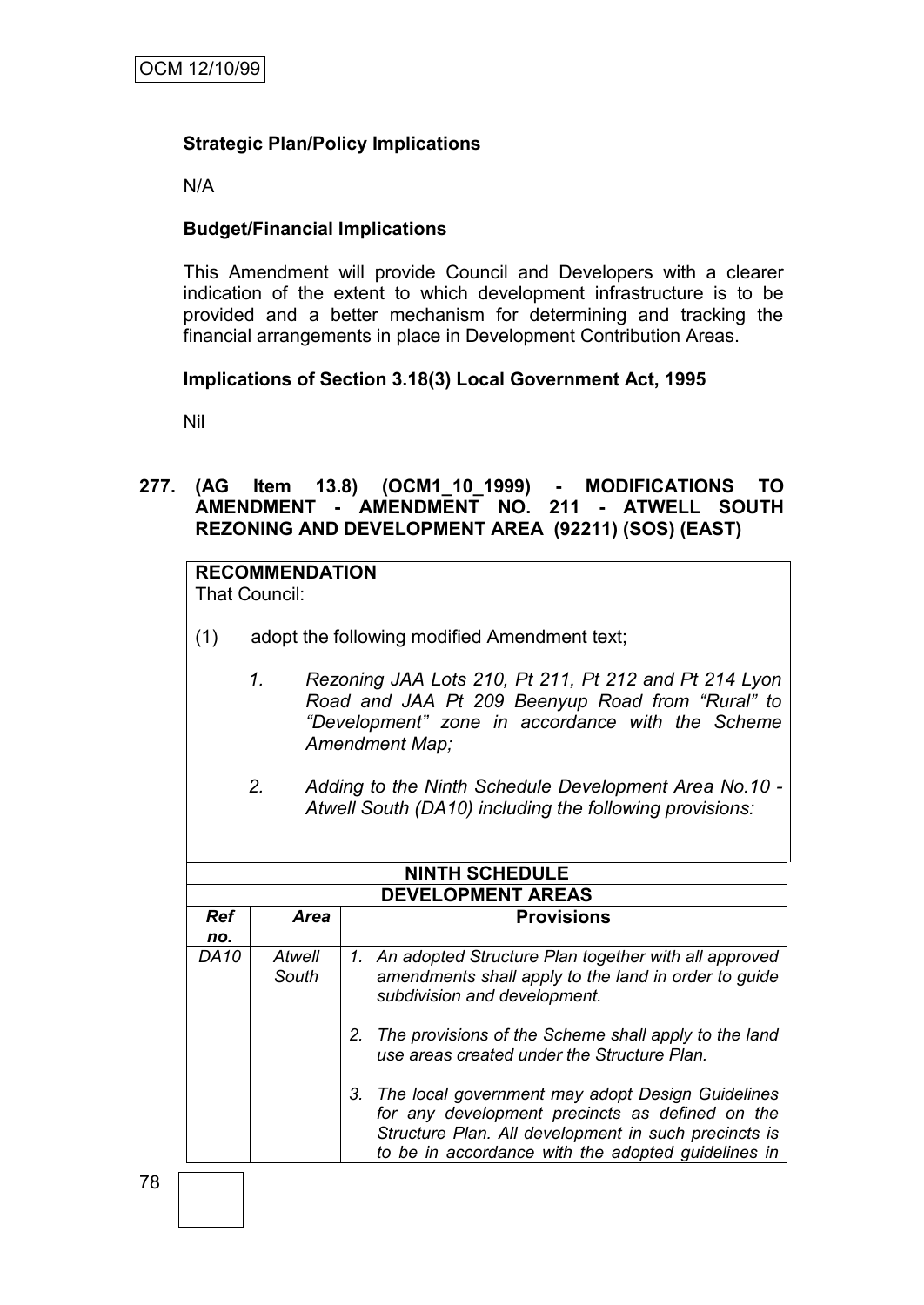|     | addition to any other requirements of the Scheme,<br>and where there is any inconsistency between the<br>design guidelines and the Scheme, the Scheme shall<br>prevail.                                                                                                                                                                                                     |
|-----|-----------------------------------------------------------------------------------------------------------------------------------------------------------------------------------------------------------------------------------------------------------------------------------------------------------------------------------------------------------------------------|
|     | 4. No subdivision or development of incompatible use<br>will be supported within the generic buffer area<br>associated with the piggery on Pt Lot 15 Lyon Road<br>until the use of the land ceases or the buffer area is<br>scientifically determined and approved by the<br>Department of Environmental Protection. Buffer<br>areas are to be shown on the Structure Plan. |
|     | 5. Development of Shops (retail uses) within the<br>Development Area shall be a maximum of 2700m2<br>NLA for the Village Centre and 200m2 NLA for the<br>Local Centre.                                                                                                                                                                                                      |
|     | The Structure Plan for Pt 212 is to include a strong<br>6.<br>connection<br>between<br>the<br>pedestrian<br>proposed<br>Success Railway Station and the Village Centre, in<br>addition to Gibbs Road.                                                                                                                                                                       |
|     | The Structure Plan shall retain the existing remnant<br>7.<br>vegetation in the Reserve of Beenyup Road unless<br>government agrees in particular<br>local<br>the<br>circumstances that some of the vegetation may be<br>removed.                                                                                                                                           |
| 3.  | Amending the Scheme Maps accordingly;                                                                                                                                                                                                                                                                                                                                       |
| (2) | Advise the Western Australian Planning Commission<br>οf<br>Council's decision accordingly.                                                                                                                                                                                                                                                                                  |

# **COUNCIL DECISION**

MOVED Cmr Smithson SECONDED Cmr Jorgensen that the recommendation be adopted.

# **CARRIED 3/0**

# **Background**

This report deals with Amendment No. 211 to District Zoning Scheme No.2 and the need for a series of modifications to its form and content.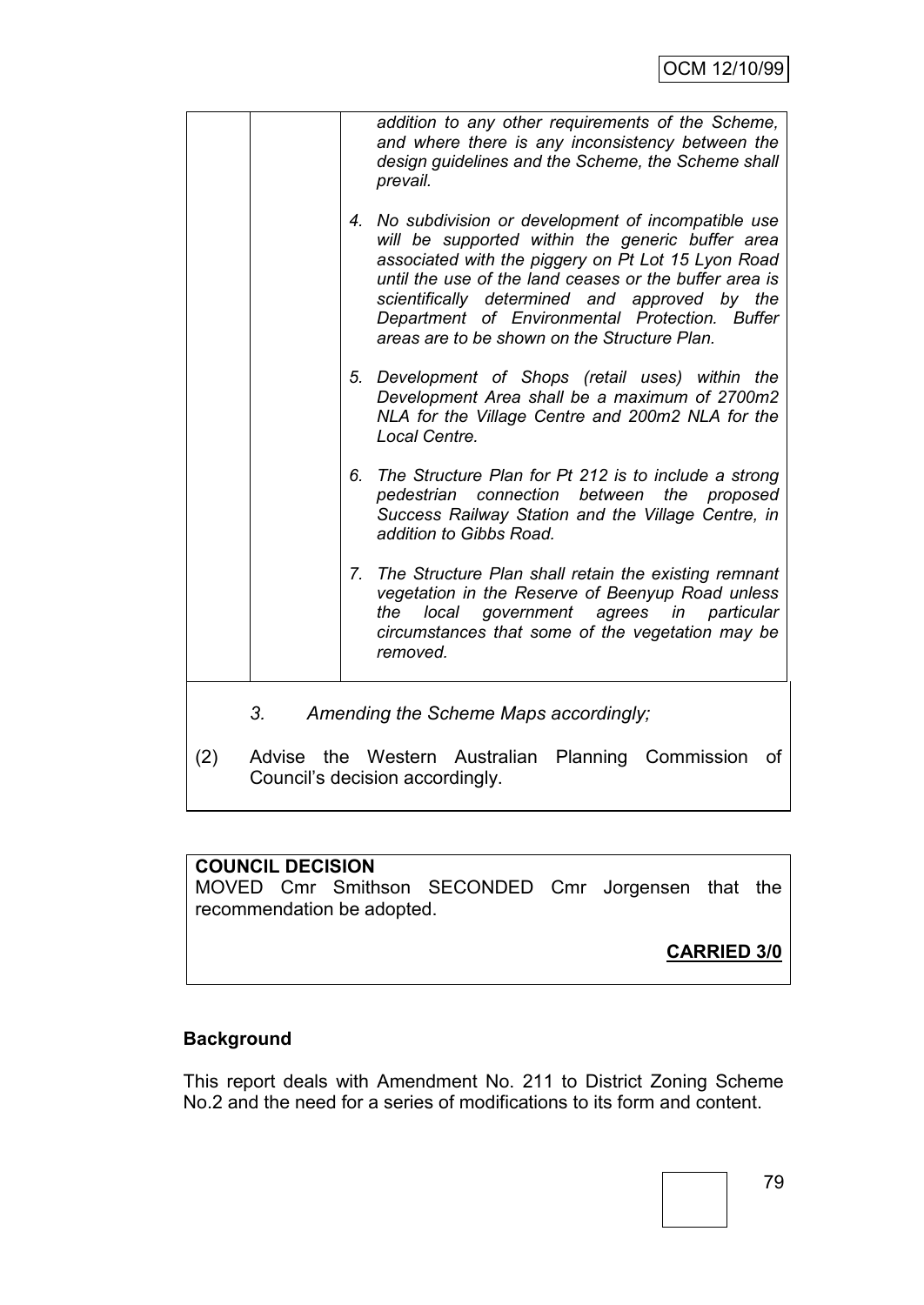# **Submission**

N/A

## **Report**

Council, at its meeting held on 22 June 1999, initiated Amendment 211. This Amendment proposes the creation of the Atwell South Urban Development area and associated structure planning requirements. The Amendment forms a part of the future development of the Southern Suburbs District Structure Plan area.

Given the extent of modification to Amendment 192, it is necessary to modify Amendment 211 to reflect these changes.

Given the extent of modification to the Amendment, the complete modified text is reproduced in its entirety in the Recommendation for Council"s adoption.

## **Strategic Plan/Policy Implications**

N/A

## **Budget/Financial Implications**

N/A

# **Implications of Section 3.18(3) Local Government Act, 1995**

Nil

**278. (AG Item 13.9) (OCM1\_10\_1999) - SECTION 401(7) OF THE LOCAL GOVERNMENT (MISCELLANEOUS PROVISIONS) ACT 1960 - COMPLAINT TO A COURT OF PETTY SESSIONS - JAA LOTS 231 AND 233, BEING PART OF LOT 1002 COOPER ROAD, POLETTI ROAD AND BEELIAR DRIVE, JANDAKOT (5518087) (VG)**

## **RECOMMENDATION**

That Council complain to a Court of Petty Sessions that the owner of the land has not so complied with any of the requisitions in the Notice issued on 30 August 1999 and that the requisition in respect of which the complaint is made is not subject to appeal to the Minister.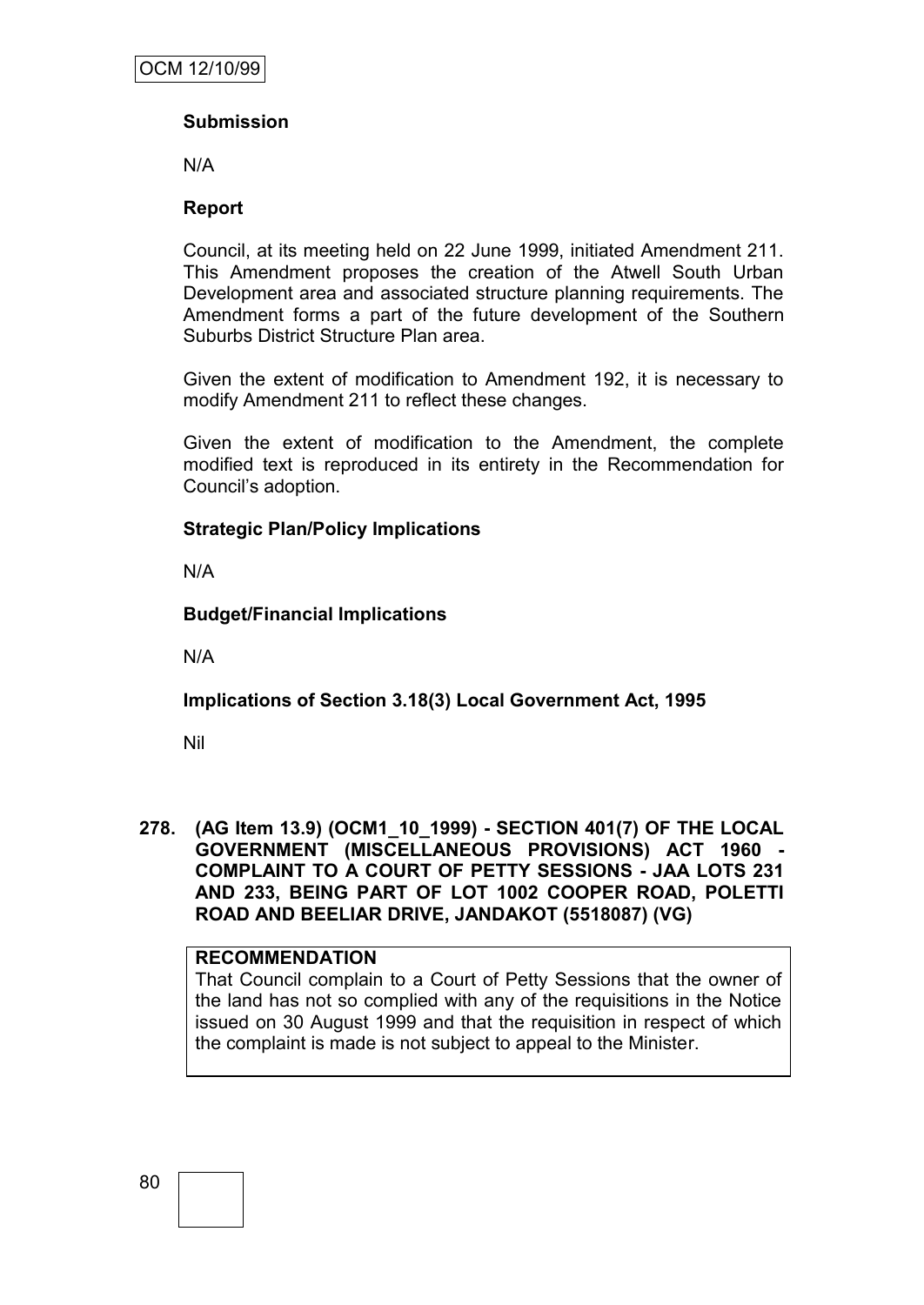## **COUNCIL DECISION**

MOVED Cmr Jorgensen SECONDED Cmr Smithson that Council:

- (1) following the failure of Oakwall Holdings Pty Ltd to comply with requisitions in a Notice issued under Section 401 of the Local Government (Miscellaneous Provisions) Act 1960, dated 27th August 1999, within the time provided for in the Notice and there being no appeal against the Notice, issue a complaint against Oakwall Holdings Pty Ltd out of the Court of Petty Sessions, seeking an order that Oakwall Holdings Pty Ltd comply with the Notice and also further seeking an order for the imposition of a penalty and payment of part of the City's costs; and
- (2) delegate the carriage and conduct of proceedings in the matter of the prosecution to the Chief Executive Officer.

**CARRIED 3/0**

## **Explanation**

The Officer's Recommendation was amended to clarify the offence being pursued and to delegate the carriage of the matter to the Chief Executive Officer.

## **Background**

Council served a 401(1)(c) Notice under delegated authority on 30 August 1999, to pull down fences and retaining walls. A person on whom a Notice is served may appeal to the Minister within 35 days of the service of a Notice. An appeal against the Notice has not been made by the owner.

#### **Submission**

N/A

#### **Report**

If the owner on whom notice is served does not appeal to the Minister or carry out the requisitions of the notice within 35 days, a local government may complain to a Court that the notice has not been complied with. A Court may order the person to comply with the requisition within a time to be fixed by order, and may make such order as to the costs and incidentals to the proceedings as it thinks fit.

Copy of Notice is attached.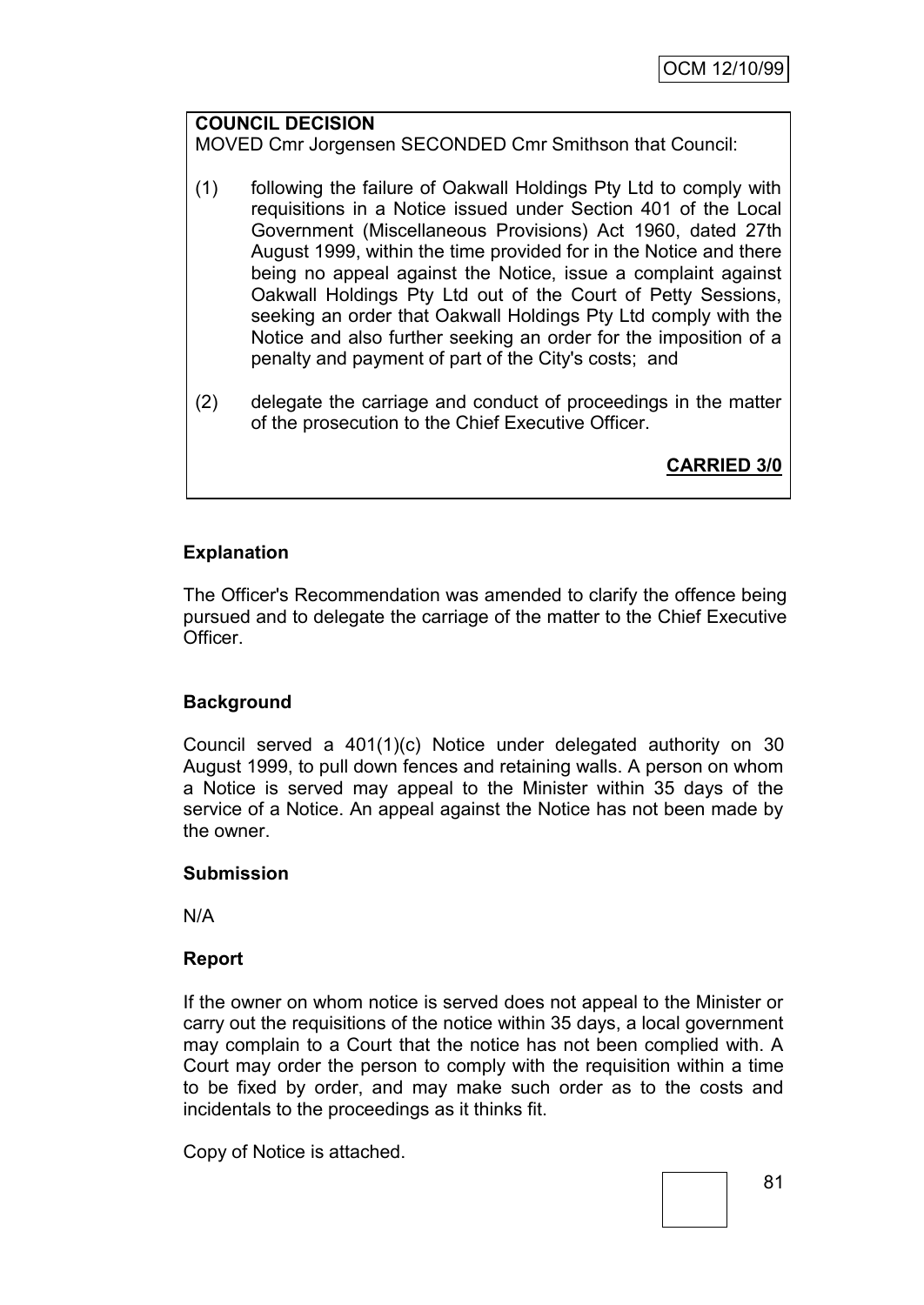## **Strategic Plan/Policy Implications**

N/A

## **Budget/Financial Implications**

Nil if successful.

## **Implications of Section 3.18(3) Local Government Act, 1995**

Nil

#### **279. (AG Item 14.1) (OCM1\_10\_1999) - LEASE PORTION OF LOT 2 HENDERSON LANDFILL SITE, HENDERSON TO WASTE GAS RESOURCES PTY LTD (4900) (KJS)**

## **RECOMMENDATION**

That Council lease 500 sq.m. of Lot 2 on Diagram 17998 to Waste Gas Resources Pty Ltd for an annual rental of \$100 for the production life of the methane management contract but not exceeding 21 years.

#### **COUNCIL DECISION**

MOVED Cmr Jorgensen SECONDED Cmr Smithson that the recommendation be adopted.

**CARRIED 3/0**

# **Background**

Council at its meeting held on the 13th July 1999, resolved to lease 500 sq.m. of the landfill site in conjunction with the acceptance of a tender by Waste Gas Resources Pty Ltd, to supply and install a landfill gas extraction and utilisation system.

#### **Submission**

N/A

## **Report**

Section 3.58 of the Local Government 1995, requires that any proposal to dispose of property including a lease by Council, should be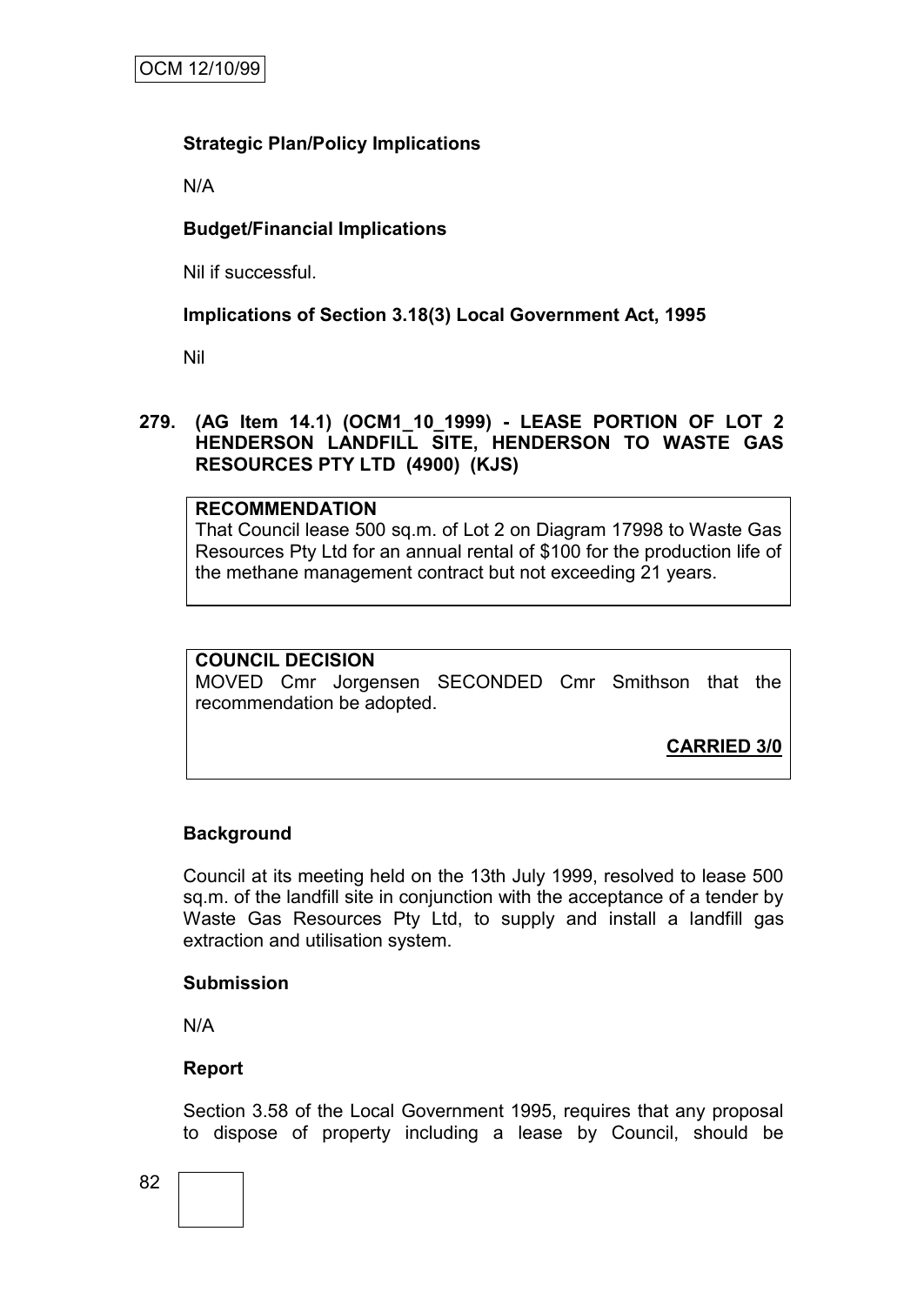advertised. The notice set out the annual rental of \$100 together with the market rental value of \$175 as determined by a licensed valuer.

The annual rental of \$100 as offered by Waste Gas Resources Pty Ltd, is considered fair given the benefits of the principle contract to the City of Cockburn. These benefits include the installation of infrastructure, gas management services and potential royalty payments.

The notice was placed in the West Australian Newspaper on Saturday 4th September 1999, with a period of 14 days for the receival of objections. At the expiration of the 14 day period, there were no objections.

## **Strategic Plan/Policy Implications**

N/A

## **Budget/Financial Implications**

N/A

**Implications of Section 3.18(3) Local Government Act, 1995**

Nil

# **280. (AG Item 14.2) (OCM1\_10\_1999) - INTERNAL AUDIT GROUP - MEMBERSHIP (5017) (ATC)**

## **RECOMMENDATION**

That Council:

- (1) cancel the membership of the Internal Audit Group as adopted by Council on Tuesday, 11th May 1999; and
- (2) adopt the following membership to the Internal Audit Group:
	- Cmrs Donaldson and Jorgensen with Cmr Smithson acting as Deputy for both; and
	- the Chief Executive Officer and Director, Community Services with Director, Engineering and Works acting as Deputy for both.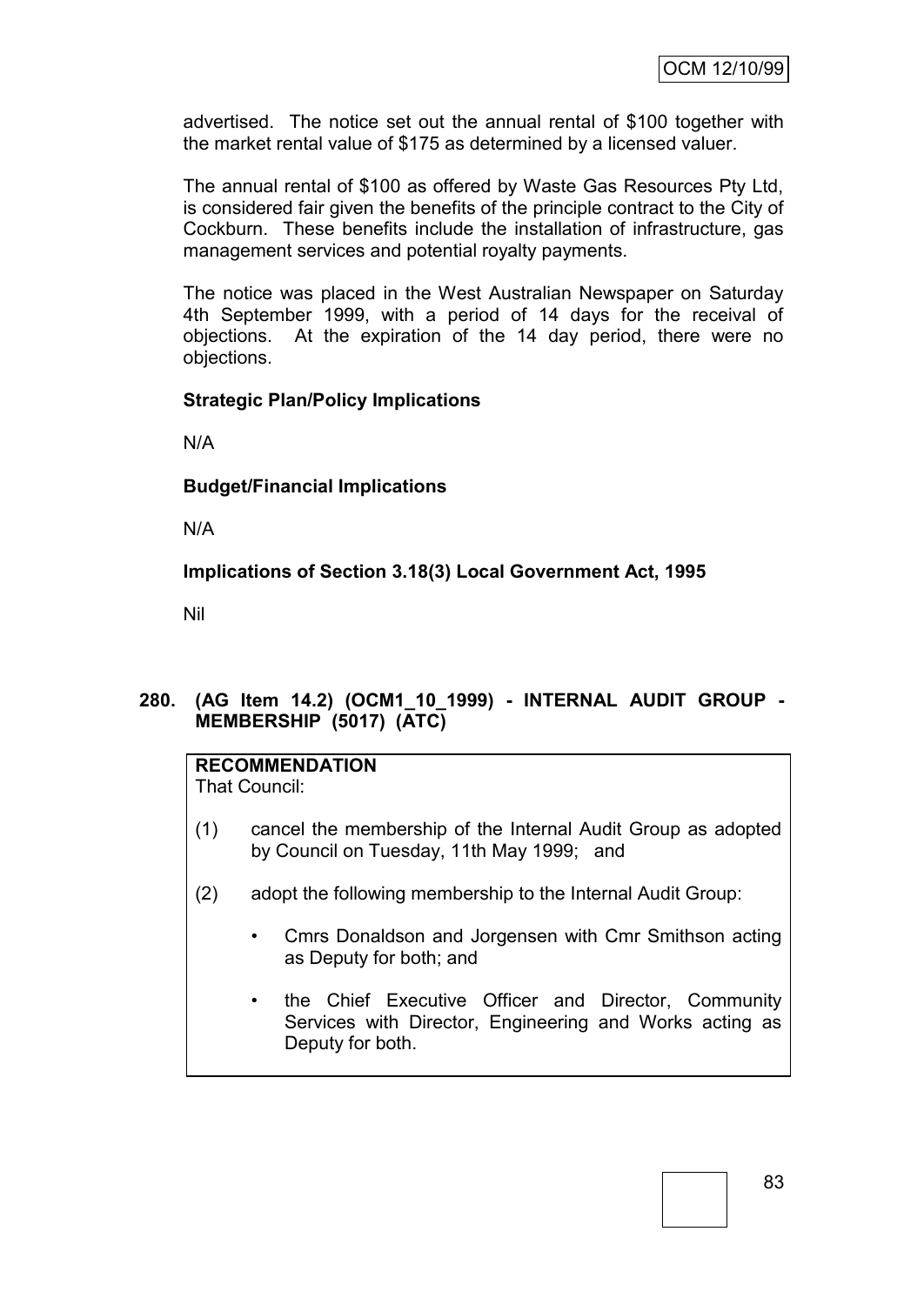## **COUNCIL DECISION**

MOVED Cmr Smithson SECONDED Cmr Jorgensen that the recommendation be adopted.

**CARRIED 3/0**

## **Background**

Council at its Meeting on 11th May 1999, set up an Internal Audit Group consisting of Cmrs Donaldson and Jorgensen, the Chief Executive Officer and Director, Finance and Corporate Services. The External Auditor, Barrett and Partners is a non-voting member of the Group.

At its Meeting held on 14th September 1999, Council appointed KPMG as its Internal Auditor.

#### **Submission**

N/A

#### **Report**

The Director, Finance and Corporate Services was appointed a member of the Internal Audit Group. Subsequent investigations show that he is ineligible to be a member of this Group. The Local Government (Financial Management) Regulations 1996 Section 6 states as follows:

#### *Independent performance reviews*

- *6. A local government is to ensure that an employee to whom is delegated responsibility for the day to day accounting or financial management operations of a local government is not also delegated the responsibility for-*
	- *(a) conducting an internal audit; or*
	- *(b) reviewing the discharge of duties by that employee,*

*or for managing, directing or supervising a person who carries out a function referred to in paragraph (a) or (b).*

The Director, Finance & Corporate Services is therefore ineligible to be appointed to the Group. This has been confirmed by the Department of Local Government. The Department advises that:

*The financial management regulation arose from the long standing principle that the person in charge of financial management should not also be in charge of the person auditing and reporting upon financial management.*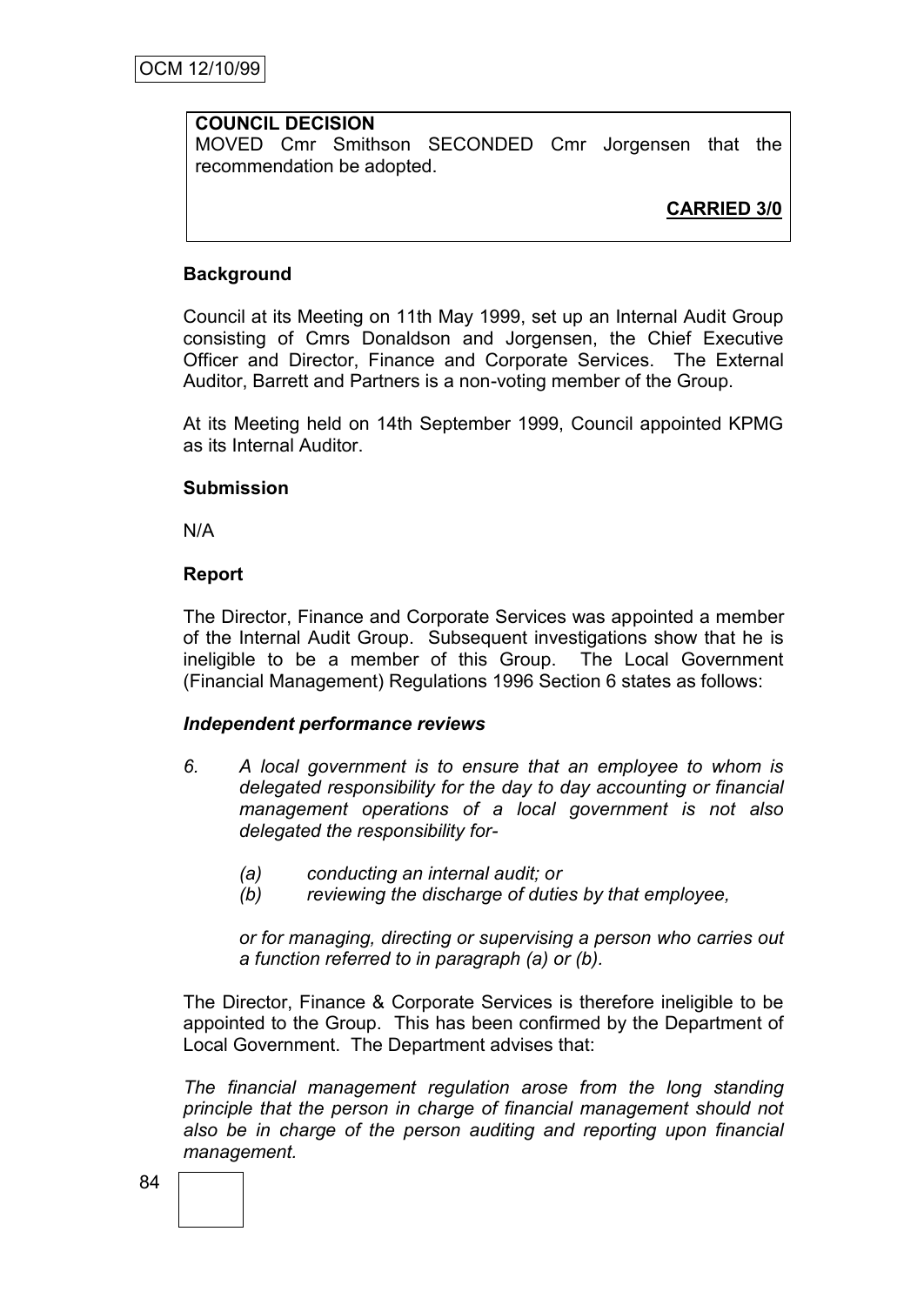*The reason is to avoid any conflict of interest or perceived conflict of interest that might arise.*

*For example, it could be perceived that a finance manager might be consciously or sub-consciously biased when assessing the performance of a person who has lodged (or might lodge) a critical audit report on the finance manager's work. The person doing the audit or conducting the performance review must not only be free from any duress (or potential duress) but also be seen to be free*.

It is therefore proposed that the Director, Finance and Corporate Services be replaced on the Group by the Director, Community Services. It is further proposed that the Director, Engineering be Deputy for both positions.

It is also considered prudent to appoint Cmr Smithson as Deputy for Cmrs Donaldson and Jorgensen.

## **Strategic Plan/Policy Implications**

N/A

## **Budget/Financial Implications**

N/A

# **Implications of Section 3.18(3) Local Government Act, 1995**

Nil

## **281. (AG Item 15.1) (OCM1\_10\_1999) - REVIEW OF WASTE MANAGEMENT POLICY (4909) (BKG)**

# **RECOMMENDATION**

That Council:

- (1) confirms its commitment to the corporate strategy for waste minimisation to *Achieve a reduction in the volume of waste generated from residences in Cockburn being disposed of at landfill*;
- (2) confirms its commitments to the performance measurement for this strategy of: *80% of waste generated from residences within Cockburn will be diverted from landfill*; and
- (3) note the action plan as outlined in the Waste Management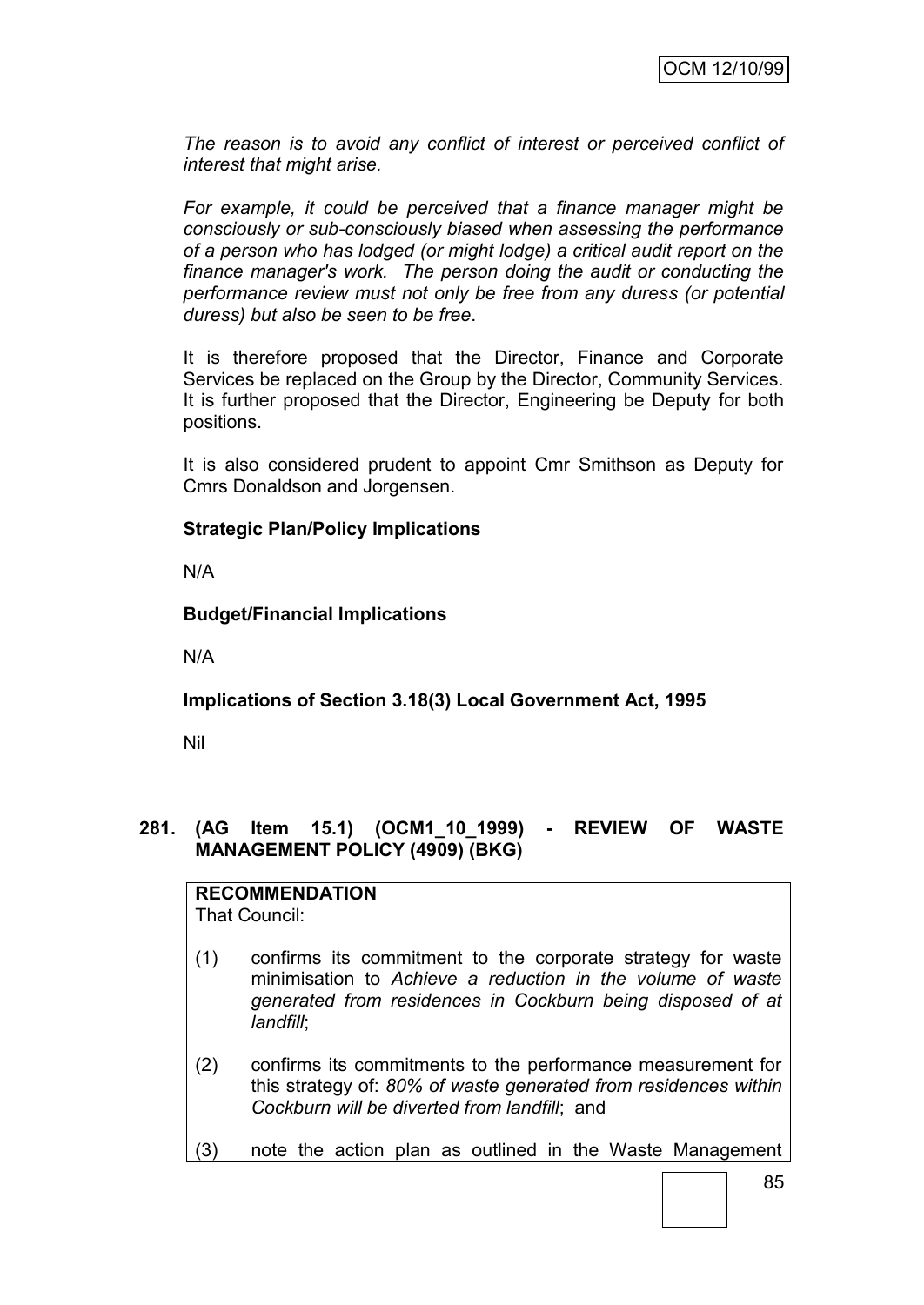Department's Recycling Service Unit Plan and attached as Appendix I to the agenda, to meet the corporate strategy for waste minimisation and its associated performance measurement target.

## **COUNCIL DECISION**

MOVED Cmr Jorgensen SECONDED Cmr Smithson that the matter be deferred to enable the Director, Engineering & Works to further review the issue.

**CARRIED 3/0**

## **Background**

At the Council meeting held on 13th July 1999, it was resolved that staff prepare a waste minimisation strategy which addresses issues such as recycling, tip passes, fees etc. and this report be presented to Council within 3 months.

#### **Submission**

N/A

## **Report**

The community has identified recycling as one of the major issues that they want Council to pursue.

In the most recent community survey (1998), it was considered second in importance to security, as the issue most important to the community.

This Council has always been very aware of this desire. In 1992 it introduced kerbside recycling and soon after, introduced kerbside greenwaste recycling.

The growth in expenditure is illustrated by:

| 1989/90 | nil expenditure                    |
|---------|------------------------------------|
| 1999/00 | \$680,000                          |
| 2001/02 | expected expenditure \$1.5 million |

There will be a reduction in landfill disposal costs in 2001/02.

In the year 2001/02 financial year, 80% of the waste that used to go to landfill from households will be reused.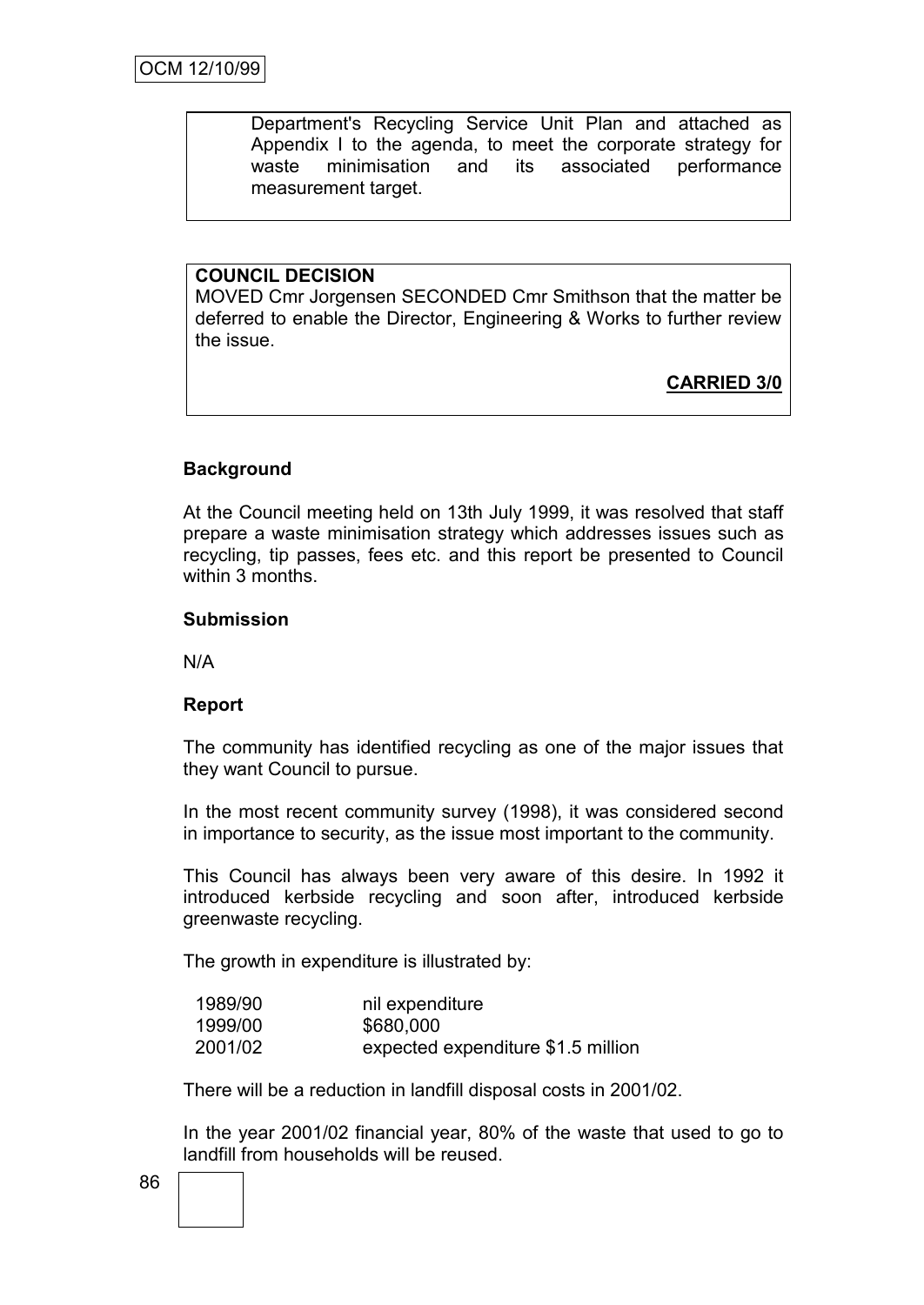So in 1989/9022,000 tonnes of waste went to landfill (0% diversion) 1999/00 3,000 tonnes will be diverted from landfill (13% diversion) 2001/0218,000 tonnes will be diverted from landfill (80% diversion)

The current waste management policy as developed in 1996, has the following objective:

1. To provide a waste management service that allows for household and industrial waste to be removed from every property and disposed of in a safe manner and to encourage a minimisation of waste that has to be thrown away.

There was accompanying information on the actions to be taken to achieve this objective. A copy is attached to this report as Appendix 2.

2. In 1999 the Corporate Strategic Plan was reviewed and one of the visions is:

*"Conserving and influencing a balance between development and the natural and human environment.*

Flowing on from this is the objective:

*"To ensure that the development of the district is undertaken in such a way that the balance between the natural and human environment is maintained."*

3. The other objective that is relevant is:

*"To deliver services and to manage resources in a way that is cost competitive without compromising quality."*

The following strategies have been developed to support this objective in the waste management area:

- 3.2.3 Have an environmentally sound management strategy of the Council controlled waste system.
- 3.2.4 Achieve a reduction in the volume of waste being disposed of to landfill.
- 3.2.5 Ensure that the Henderson landfill site is managed in accordance with EPA licence conditions.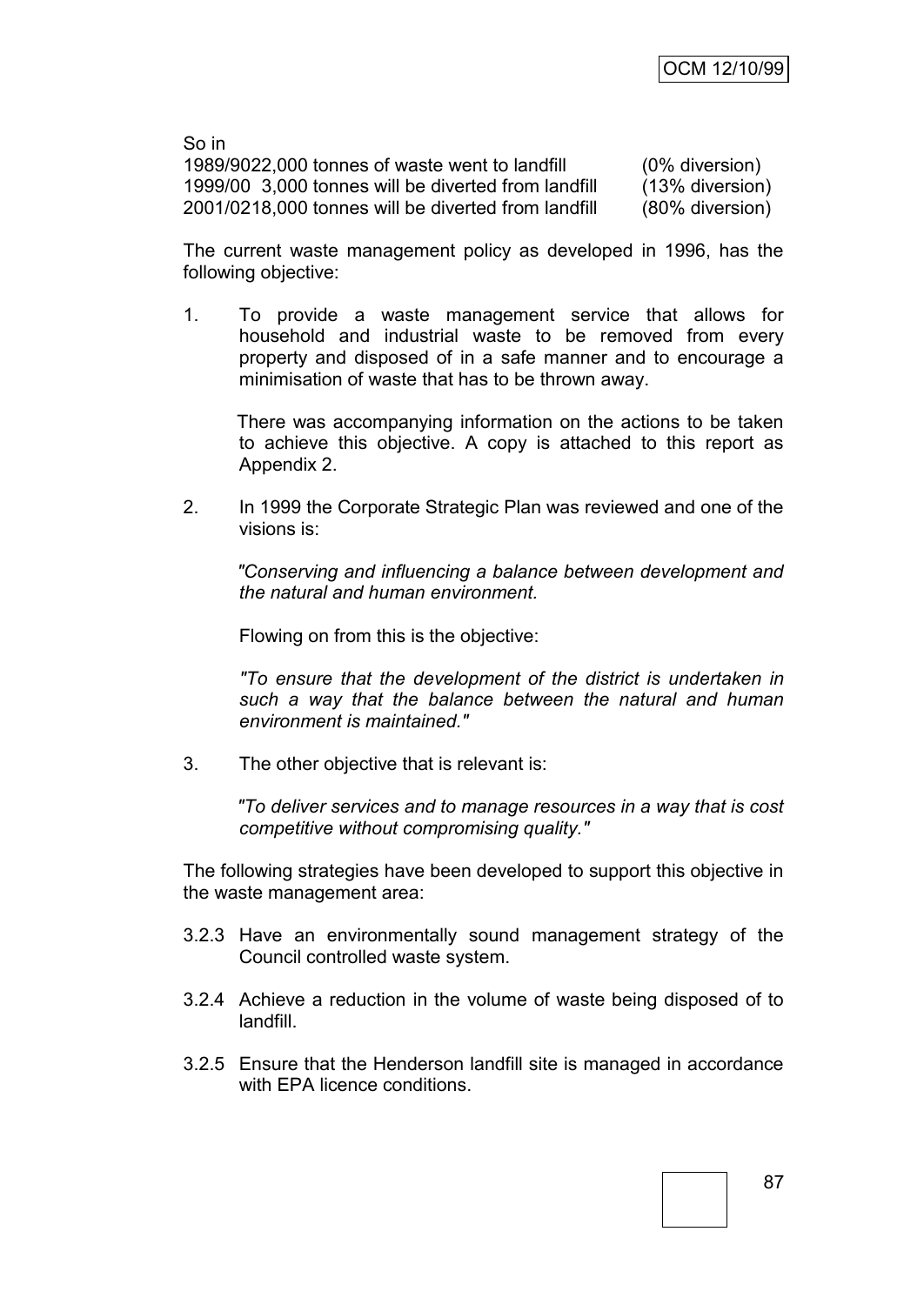The relevant managers have been requested to develop service unit plans that outline the actions that are going to be taken to allow these strategies to be achieved.

These service plans are currently being developed with an anticipated completion date of 31st October 1999. Target dates will be determined on an overall basis taking into regard, all other projects identified in other action plans.

The 3 service unit plans being developed are for:

- Collection Services
- Disposal Services
- Recycling Services

The strategy 3.2.4 will be amended to state:

*"Achieve a reduction in the volume of waste generated from residences, being disposed of at landfill."*

This is necessary as the executive management group, in finalising the business plan for the Henderson landfill site, decided the vision statement will be:

*"To own and manage a landfill site in order to optimise financial return, customer service and environmental sensitivity"* 

and this Statement of Purpose will be:

*"To create a highly efficient and profitable organisation which will operate at a peak capacity of 220,000 tonnes per annum by the year 2004 and generate an annual return of \$4.0 million."*

The relevant section has been extracted from the Recycling Service Unit Plan to be the waste minimisation strategy. It is attached as Appendix 1.

This plan outlines the actions that have been or will be taken to meet the recycling objectives of Council.

The desired outcomes from the actions that are or will be undertaken are:

- all greenwaste from residences re-used/recycled
- all dry recyclables from residences reused/recycled
- all foodstuffs and small greens from residences reused/recycled
- convenient receptacles provided for recycling
- 75% of waste going to landfill in trailers being reused/recycled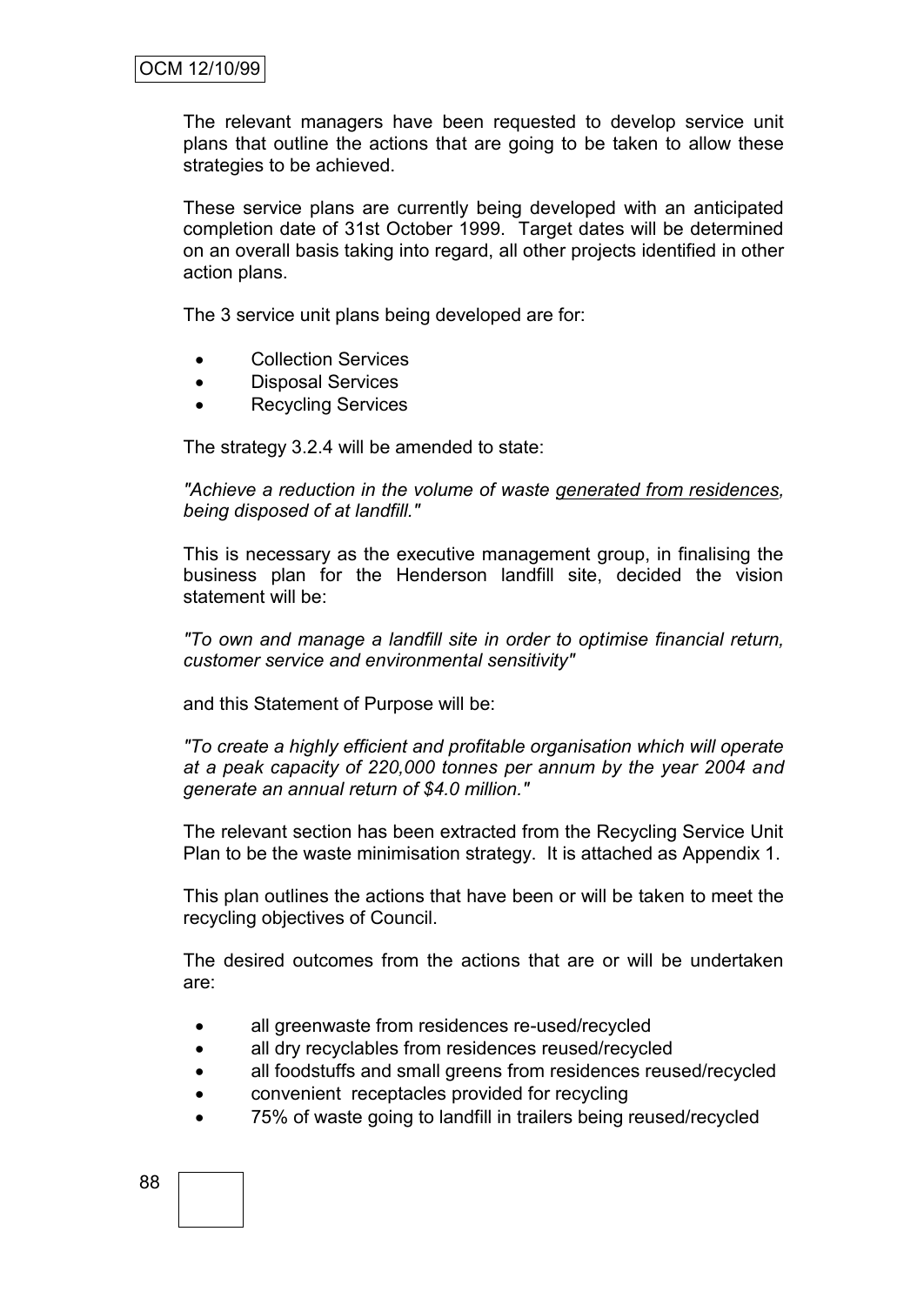## **Strategic Plan/Policy Implications**

See report above.

## **Budget/Financial Implications**

The introduction of more sophisticated recycling involves greater costs. These costs have been identified and are included in the principal activities plan for the period 2000-2004.

## **Implications of Section 3.18(3) Local Government Act, 1995**

Nil

# **DECLARATION OF FINANCIAL INTEREST**

Cmr Donaldson read aloud a written declaration from Cmr Smithson.

**Cmr Smithson** - Item 15.2 - The nature being that her employer, BSD Consultants, is one of the tenderers.

AT THIS STAGE THE TIME BEING 8:05PM, CMR SMITHSON LEFT THE MEETING.

## **282. (AG Item 15.2) (OCM1\_10\_1999) - TENDER NO. 42/99 - ENGINEERING CONSULTING SERVICES FOR PLANNING AND DEVELOPMENT OF HENDERSON LANDFILL SITE (BKG/RNJ) (4900)**

#### **RECOMMENDATION**

That Council accept the tender from Halpern Glick Maunsell for the provision of Engineering Consulting Services for Planning and Development of Henderson Landfill Site, for the lump sum price of \$96,795 less the allowance for supervision of construction of Cell 4 (\$47,648), giving a net lump sum price of \$49,147.

## **COUNCIL DECISION**

MOVED Cmr Jorgensen SECONDED Cmr Donaldson that:

(1) the late submission by Kaiser Engineers be rejected as it was not lodged in accordance with the general conditions of Council's tender policy; and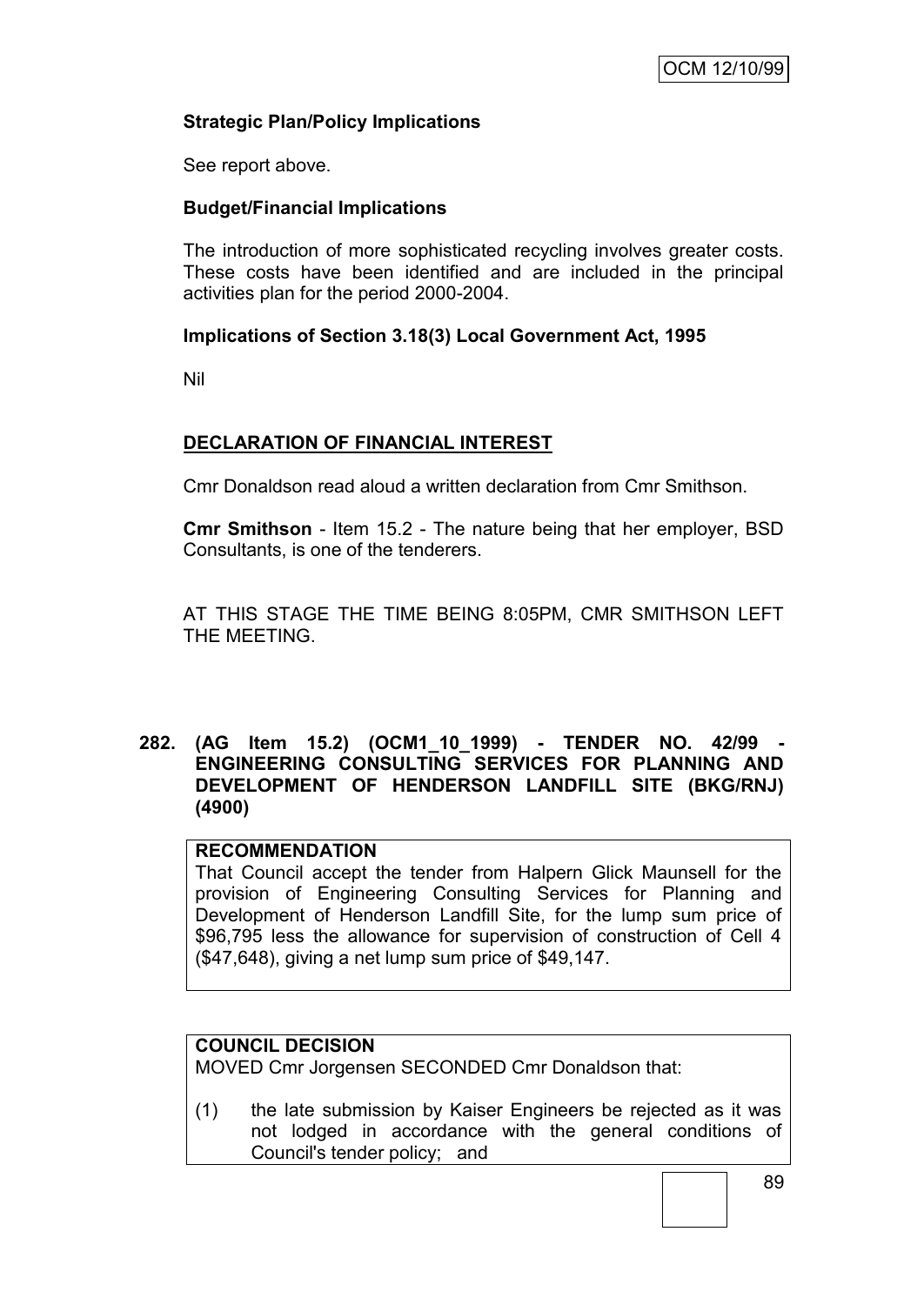(2) consideration of the submitted tenders be deferred to the next Council meeting to give Commissioners the opportunity to review the assessment procedure and further evaluate the tenders.

# **CARRIED 2/0**

## **Background**

Tenders were called for the provision of engineering consulting services for Planning and Development of Henderson Landfill Site.

The specific services are:

- Review of existing master plan for Henderson Landfill Site drafted in 1992
- Recommendations on the design of Cell 4
- Obtain D.E.P. approval for the design
- Prepare tender and contract documentation for Cell 4 and associated works
- Supervision of the construction of Cell 4
- Prepare concept designs of on site Waste Transfer Station

#### **Submission**

N/A

## **Report**

Four submissions were received:

- Halpern Glick Maunsell
- BSD Consultants
- Sinclair Knight Merz
- Kaiser Engineers

Kaiser Engineers' tender was not considered as it was not lodged in the Tender Box at the time for closing of tenders at 12 noon. Kaiser's courier had advised the consultant that he had been delayed by road construction and did not expect to make the delivery before 12 noon. Kaisers then rang the officer responsible for opening the tenders and requested permission to email the Tender Form in case the tender missed the cut off. The emailed Tender Form was received by the responsible officer at 11.43am, however Kaiser Engineers were advised that if their original signed tender was not received before 12 noon, that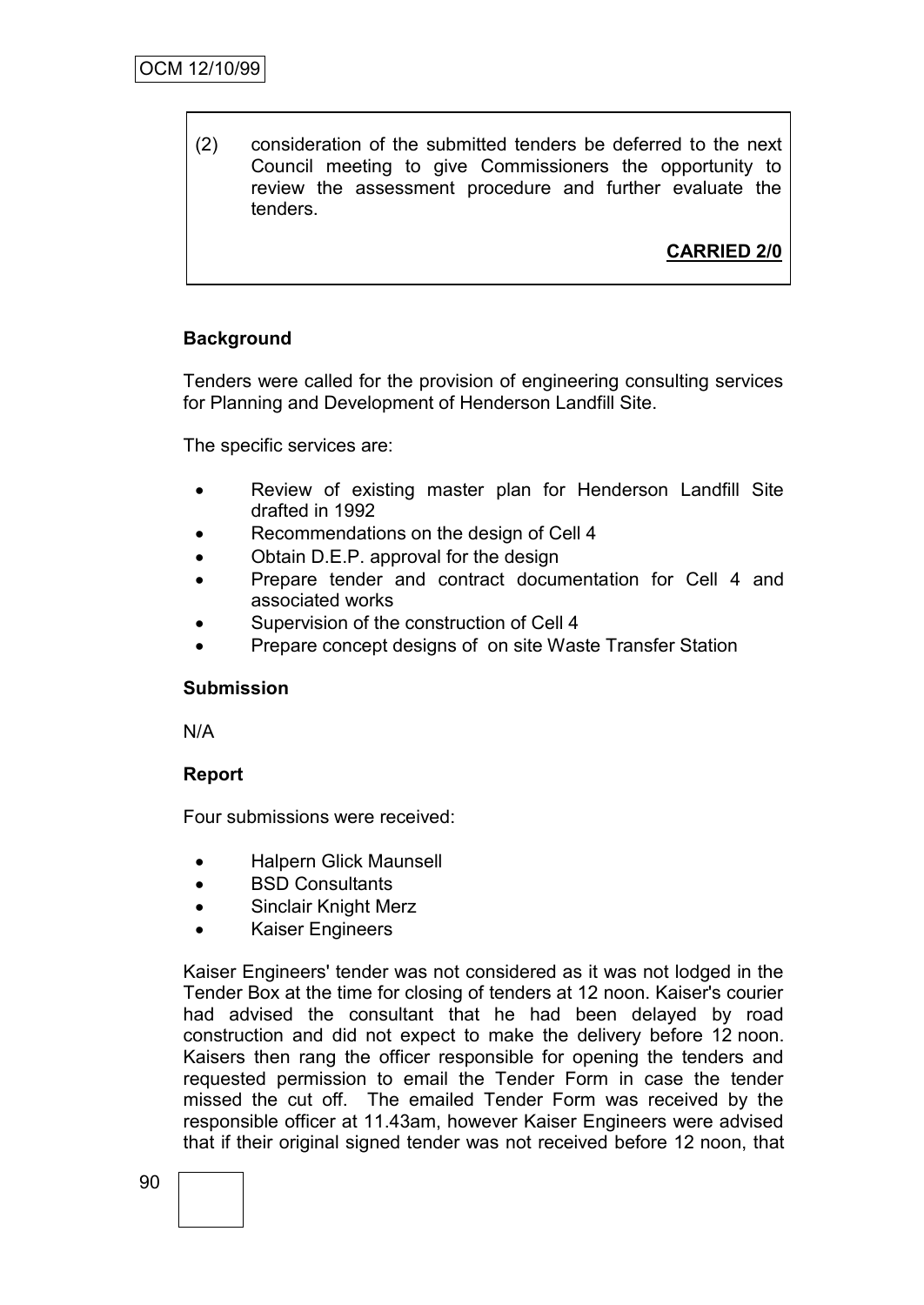it may not be considered. The original tender eventually arrived at 12:18pm.

The tenders were assessed under the following criteria:

|                |                                                    | Weighting |
|----------------|----------------------------------------------------|-----------|
| $\mathbf{1}$ . | Interpretation, Methodology, Implementation        | 40%       |
| 2.             | <b>Experience and Qualifications of Management</b> |           |
|                | and Technical Staff                                | 25%       |
| 3.             | <b>Total Cost</b>                                  | 20%       |
| $\mathbf{4}$   | Experience of firm in this type of work            | 15%       |
|                |                                                    |           |

Using these criteria to assess the above tenders, it is recommended that Halpern Glick Maunsell be awarded the contract, if Council accepts that Kaiser Engineers' late lodgement precludes consideration of their tender.

HGM have 15 years involvement with City of Cockburn's waste management and the development of the Henderson Landfill site. They have the staff and demonstrated expertise to review the Master Plan they developed in 1992 and commence development of Stage 2 cells. Waste Services are generally satisfied with their level of service over this period, particularly in regard to their expertise in leachate treatment. However, it is recommended that Council accept HGM's lump sum of \$96,795 less their allowance for supervision of construction of Cell 4 (\$47,648), giving a new lump sum of \$49,147. HGM's allowance for supervision was 5-6 times that of the other consultants, so Waste Services will discuss the basis for their supervision costs with a view to minimising these costs. The \$75,000 budgeted for these projects, will be sufficient to enable all works to proceed this financial year.

Kaiser put together a team of very experienced consultants covering all aspects of waste management as it relates to deliverables under this tender and it was seen as a good opportunity to obtain a truly independent review of the Master Plan.

## **Strategic Plan/Policy Implications**

The further development of the landfill site is in accordance with the objectives and strategies of the Corporate Plan.

#### **Budget/Financial Implications**

\$75,000 have been provided for the design of Cell 4 and the cost of its construction will be from funds in the Henderson Landfill Site Reserve account.

## **Implications of Section 3.18(3) Local Government Act, 1995**

Nil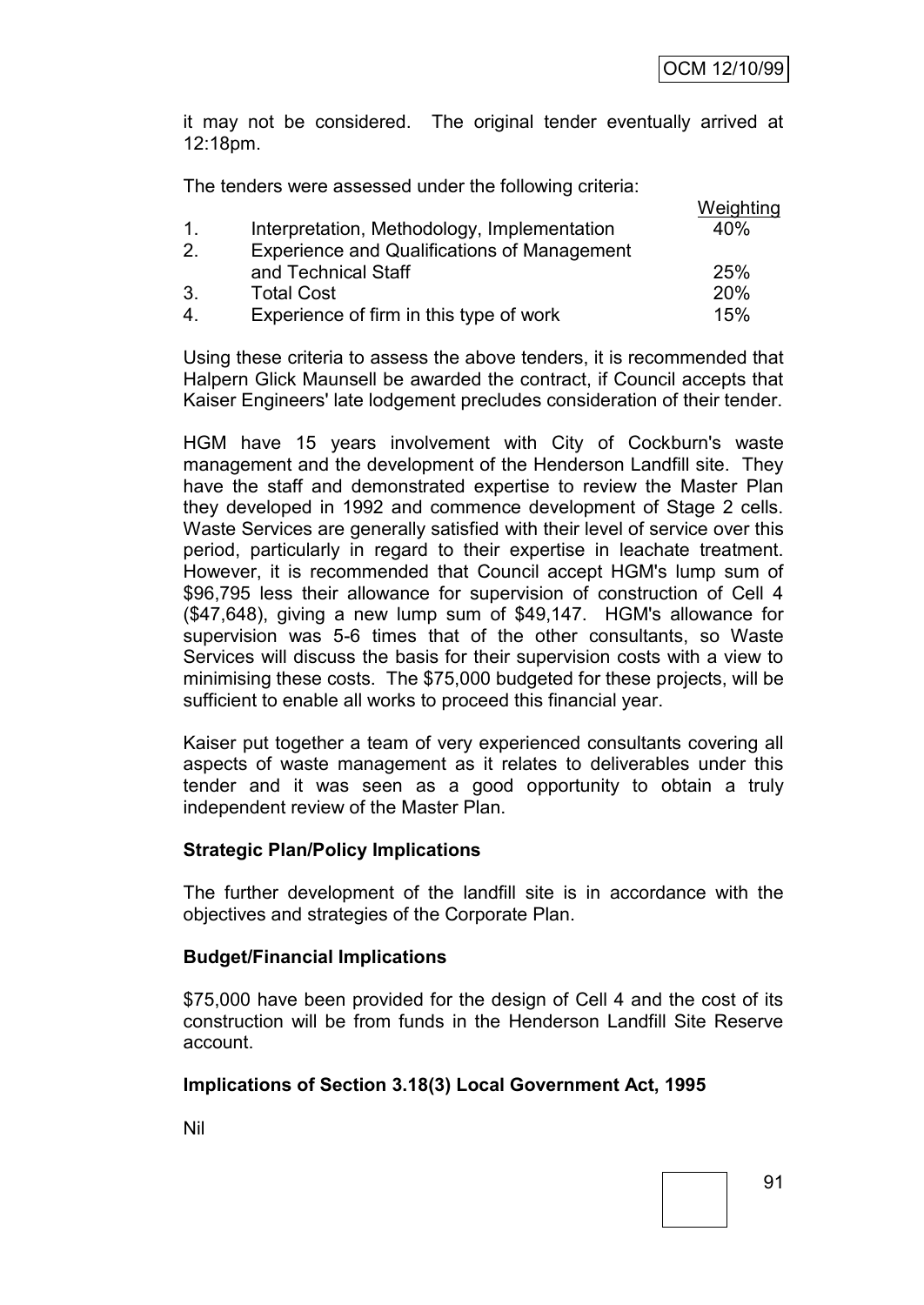AT THIS POINT THE TIME BEING 8:07PM, CMR SMITHSON RETURNED TO THE MEETING.

## **283. (AG Item 15.3) (OCM1\_10\_1999) - ADVERTISING BIN TRIAL (STREET LITTER BINS) (4900) (RNJ)**

#### **RECOMMENDATION** That Council:

- (1) proceed with calling of quotations for the replacement of selected street and park litter bins throughout the City of Cockburn, there being no significant objection raised during the past 6 month trial period; and
- (2) adopt the attached policy E6.4 "Advertising Litter Bins" setting out guidelines for approval for the supply and installation of Advertising Litter Bins.

## **COUNCIL DECISION**

MOVED Cmr Smithson SECONDED Cmr Jorgensen that the recommendation be adopted.

**CARRIED 3/0**

# **Background**

Natsales Australia Pty Ltd approached Council last year with a proposal to provide a street litter bin replacement program at no cost to Council, in return for the advertising rights on the bins.

At the meeting of Council held on 18th August 1998, it was resolved to grant Natsales permission to carry out a six month trial with 15 of the moulded plastic bin surrounds and if there were no significant objections, Waste Services would call tenders for the replacement of existing street and some park litter bins. A copy of the agenda item CDC8/98 11.1 is attached.

Following Council's approval, Natsales were requested to proceed with the installation of 15 bins to agreed locations on Rockingham Road, Hamilton Road, Carrington Street, North Lake Road and Coolbellup Avenue.

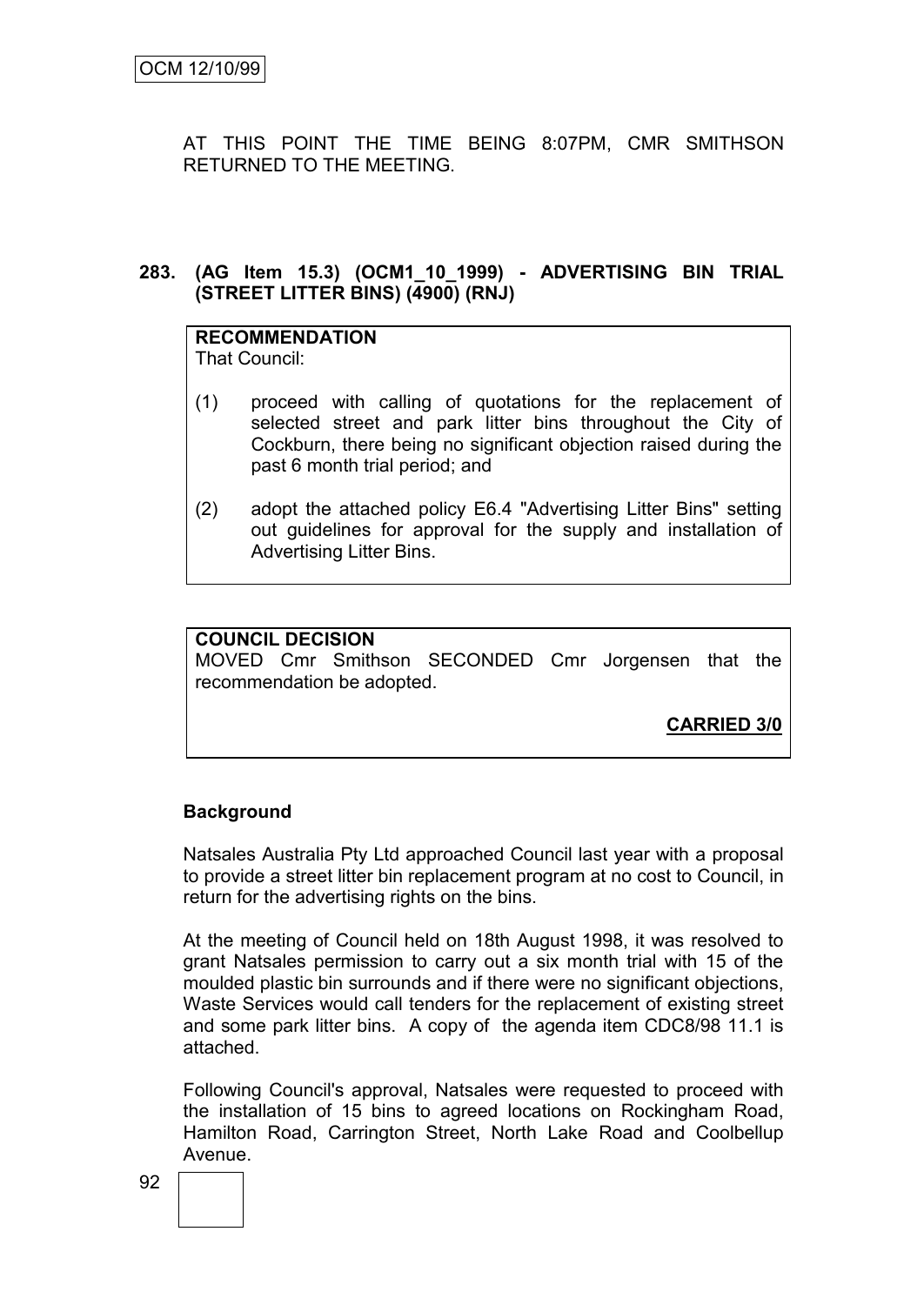Some modifications to the material and design of the green rotomoulded (4 sided) plastic bin surrounds were agreed and the City of Cockburn logo panel design was approved and printed.

Advertising bins were installed at the end of January 1999 and the respective street litter bins were returned to Waste Services. Since this time, Waste Services have only been advised of a couple of minor problems with the door locking mechanisms, generally arising from vandalism and the lack of availability of advertising sites from businesses.

#### **Submission**

N/A

#### **Report**

For the past 6 months, Waste Services have monitored the siting, servicing and any public feedback relating to the introduction of these advertising bins and have received no significant negative comment.

The benefits of replacing the street litter bins with these advertising bins are:

- New bins and surrounds are supplied and maintained by Natsales (contractor) at no cost to Council. This represents a saving of approximately \$4,500 on waste services 1998/99 repair/maintenance costs for street litter bins.
- Bin surrounds provide local businesses with access to 3 uniform advertising panels, replacing unsightly and dangerous tyre/verge advertising signs.
- The fourth panel is available for promotion of Council services and community events.
- The restricted opening to the top of the bin surround has reduced the volume of domestic waste being collected.

A copy of correspondence from City of Gosnells' Manager Design and Client Liaison which includes additional information from their trials, is attached to the agenda.

On the negative side, some may see the advertising bins as adding to "visual pollution" of the streetscape and waste collection crews advise they do require approximately 2 minutes per bin longer than existing street litter bins to service.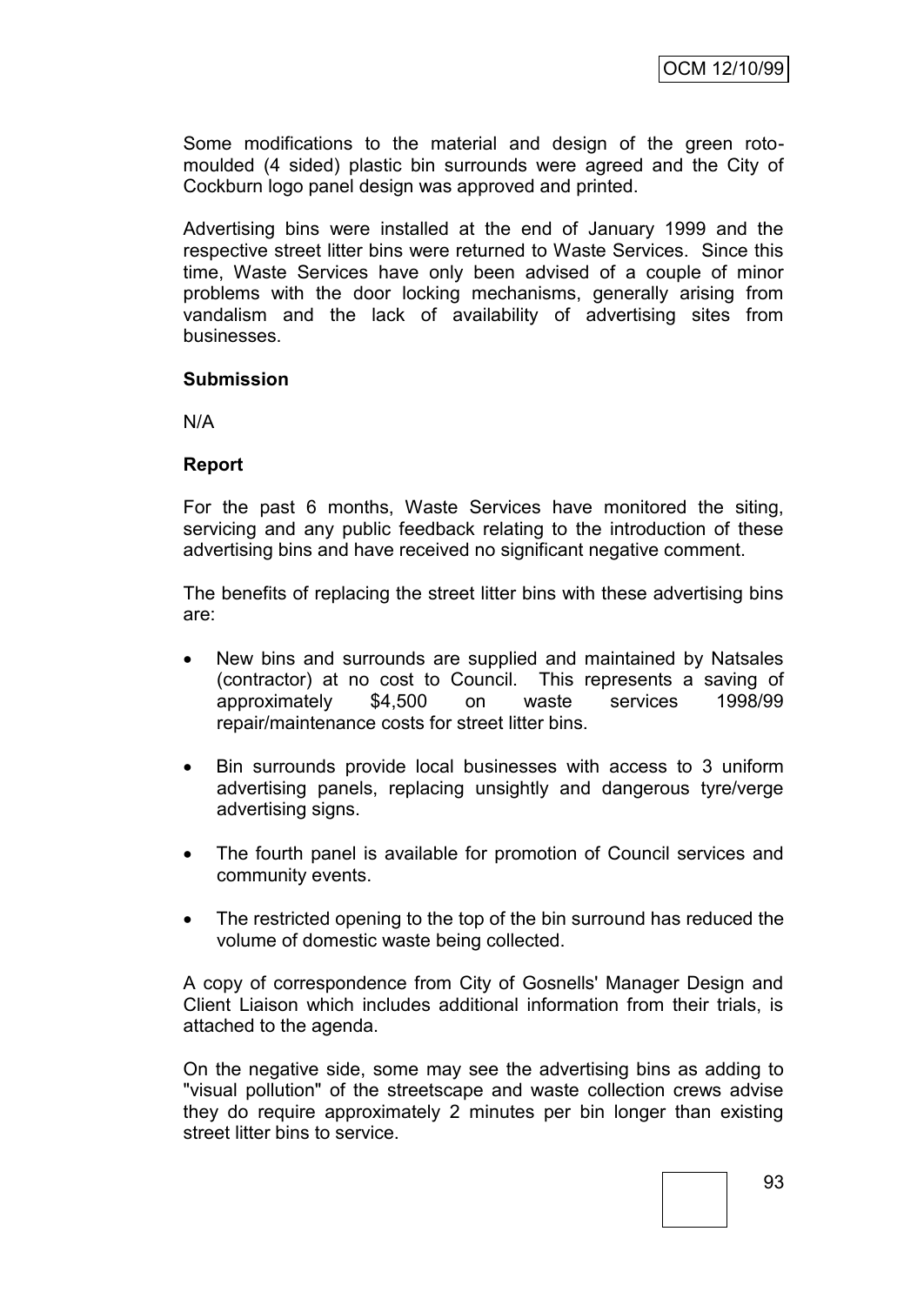It is felt that the impact of street advertising can be managed under the proposed contract with the following review controls:

- All advertising content is as per the adopted Policy.
- The location of new advertising bins is subject to compliance with the attached Policy E6.4 for the Supply and Installation of Advertising Litter Bins.
- Approval to extend the provision of these bins to areas beyond the Road Reserve, such as some of the City's Regional Parks, be considered only if approved by the above review groups and a successful public trial is conducted in each area prior to official agreement to these services.

The proposed contract for the supply and maintenance of the advertising bins is for a 5 year period with the option, at Council's discretion, to extend the service for a further 5 years.

Waste Services currently service 65 street litter bins which could be replaced with these advertising bins. These bins are predominantly located at bus stops, 15 of which are currently participating in this trial.

The proposed introduction of these advertising bins to the City's streets has been discussed with the Roads, Parks and Planning Services to determine if they foresee any potential conflict with standards likely to come from the Greening Cockburn Plan or other regulatory controls. No conflict was identified and it was felt that the benefits of commercial access to a uniform advertising medium and the consequent removal of the proliferation of ad hoc road signs, outweighed possible and future concerns with the aesthetics of the bin or advertising implications.

## **Strategic Plan/Policy Implications**

Refer to attached proposed Policy E6.4.

## **Budget/Financial Implications**

The introduction of advertising litter bins will save Council \$4-\$5,000 per annum in maintenance costs and the return of the existing (approximately 50) 140 and 240 MGB's to stock, will save Waste Services a further \$2,500 in lost/stolen/damaged bin replacement costs. These savings will be reflected in Waste Services 2000/2001 budget. No funding will be required for the introduction of this service and this allows for the anticipated additional time taken by waste collection crews to service these bins.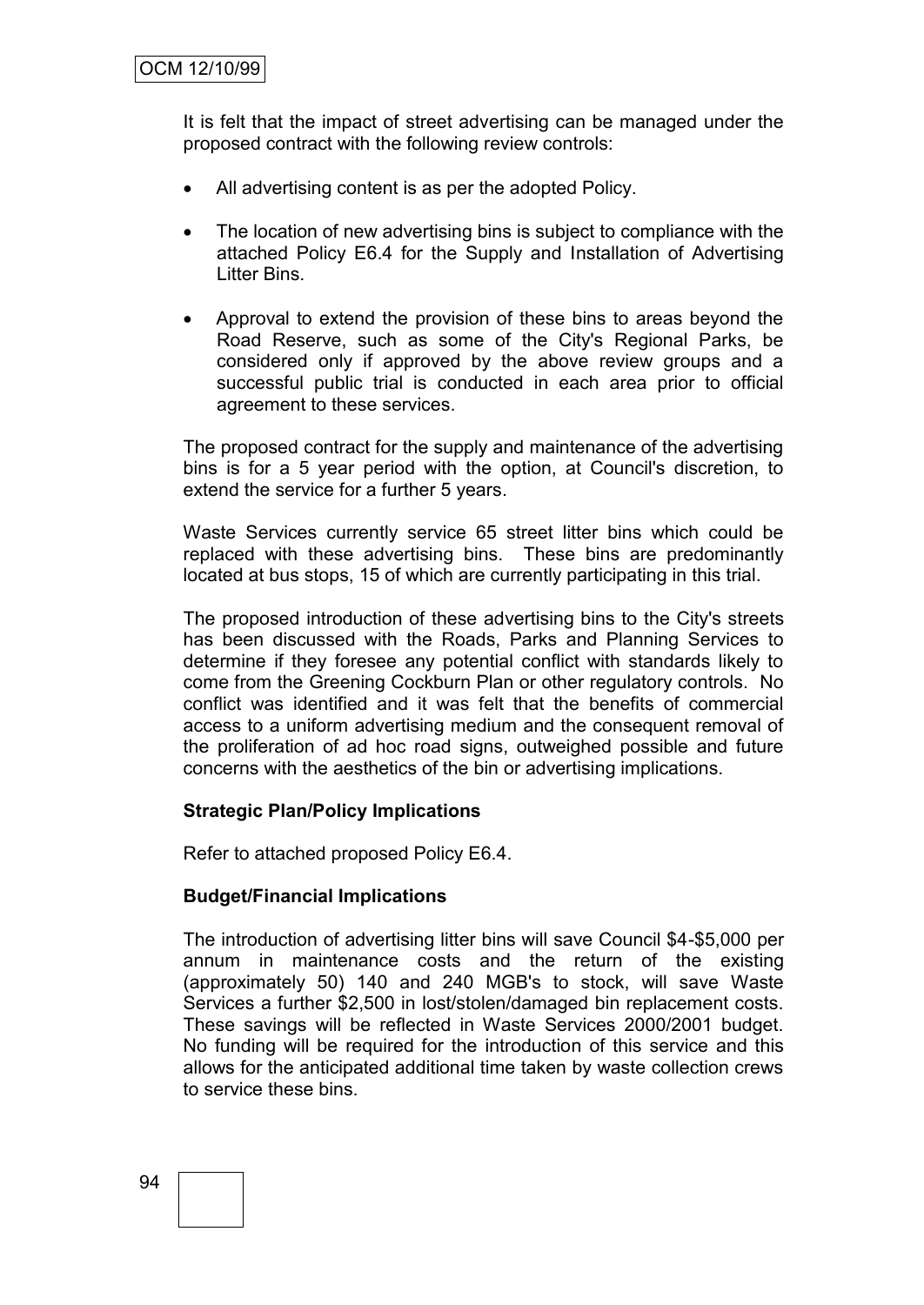# **Implications of Section 3.18(3) Local Government Act, 1995**

Nil

# **284. (AG Item 16.1) (OCM1\_10\_1999) - COOLBELLUP LIBRARY EXTENSION (RA) (4604)**

#### **RECOMMENDATION** That:

- (1) Council purchase and fit out a transportable building to serve as office workspace for the Coolbellup Library and for this building to be placed in the courtyard area behind the library;
- (2) the rent for the Cockburn Vocation Centre (Inc) remains at \$8,585 for an area of 214 $m^2$ , with the lease to be extended to the  $30<sup>th</sup>$  of June 2001; and
- (3) Council donate \$17,095 as a subsidy towards the rental of the Cockburn Vocation Centre and the budget be adjusted accordingly; and

# **TO BE CARRIED BY ABSOLUTE MAJORITY OF COUNCIL**

# **COUNCIL DECISION**

MOVED Cmr Smithson SECONDED Cmr Jorgensen that:

- (1) Council purchase and fit out a transportable building to serve as office workspace for the Coolbellup Library and for this building to be placed in the courtyard area behind the library;
- (2) the rent for the Cockburn Vocation Centre (Inc) remains at \$8,585 for an area of 214 $m^2$ , with the lease to be extended to the  $30<sup>th</sup>$  of June 2001:
- (3) Council donate \$17,095 as a subsidy towards the rental of the Cockburn Vocation Centre and the budget be adjusted accordingly; and
- (4) Council acknowledge that this is a temporary arrangement and will be reviewed when either;
	- (i) sewerage works planned for the area are undertaken, or
	- (ii) negotiations with the Fini Group for the construction of a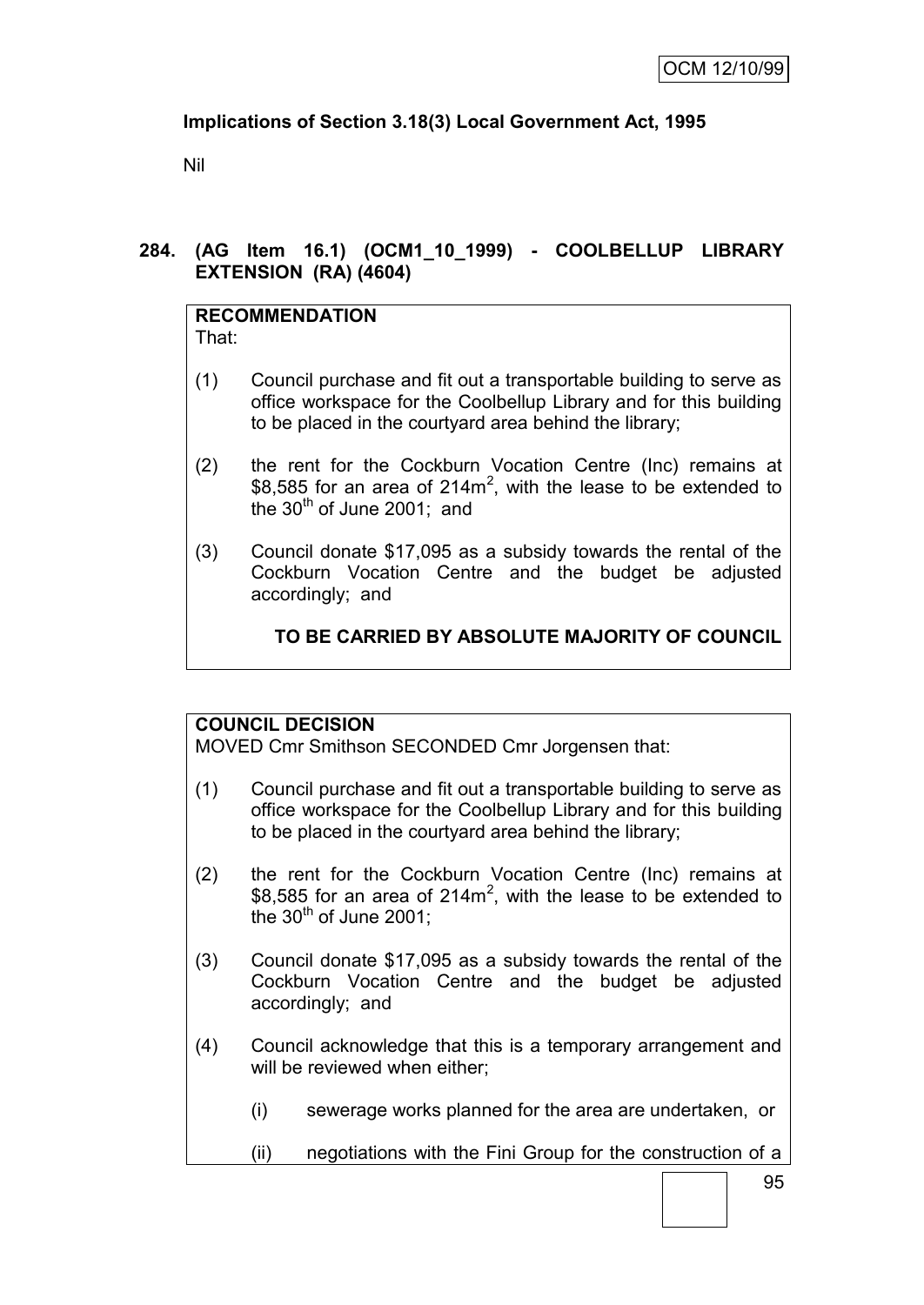purpose built facility to accommodate the Cockburn Vocation Centre activities are completed.

## **Explanation**

It was considered appropriate to inform all parties involved, that this decision represents a temporary arrangement only and a further decision on refurbishment of the building will be required in the future.

#### **Background**

Council at its meeting of the  $14<sup>th</sup>$  of September 1999, resolved to investigate several additional alternative options in respect to creating additional space for the Coolbellup Library. The additional options investigated by Administration, include the possibility of placing a transportable building in the courtyard area of the facility to serve as additional workspace for the Library. An alternative of exchanging the area used by the Cockburn Vocation Centre with that used by the staff of the Coolbellup Community Centre, has also been considered and included in the report.

The Cockburn Vocation Centre Committee views have been canvassed on this issue and the requirements of the Coolbellup Library staff and the Council staff who currently occupy the Coolbellup Community Centre, have been considered in arriving at the recommendation proposed.

Council at its meeting of the  $16<sup>th</sup>$  of March 1998, resolved to lease the area previously occupied by Cockburn Skillshare to the Cockburn Vocation Centre (Inc). This area is included within the complex, which includes the Coolbellup Library and Centenary Hall. Council's decision and advice to the Cockburn Vocation Centre (CVC) was based on the understanding that the Cockburn Vocation Centre would be given access to the total area of  $214m^2$  until such time as Council took up the option of extending the Coolbellup Library. The advice to the Cockburn Vocation Centre at the time, was that Council would take up to 48m<sup>2</sup> of the area. In the meantime, the Cockburn Vocation Centre would have the use of this area at no charge. The rent for the balance of the area of 166 $m<sup>2</sup>$  was set at \$67 $m<sup>2</sup>$  pa (\$11,122pa) which was considered to be approximately 50% of the market value.

Subsequently, following a request from the Cockburn Vocation Centre, Council resolved at its meeting of the 16th March 1999, to reduce the rent to \$51.72m<sup>2</sup> pa (\$8,585) for the 166m<sup>2</sup> and the lease to expire on the  $30<sup>th</sup>$  June 2000. At this time, the Cockburn Vocation Centre was again advised that Council administration would be seeking a budget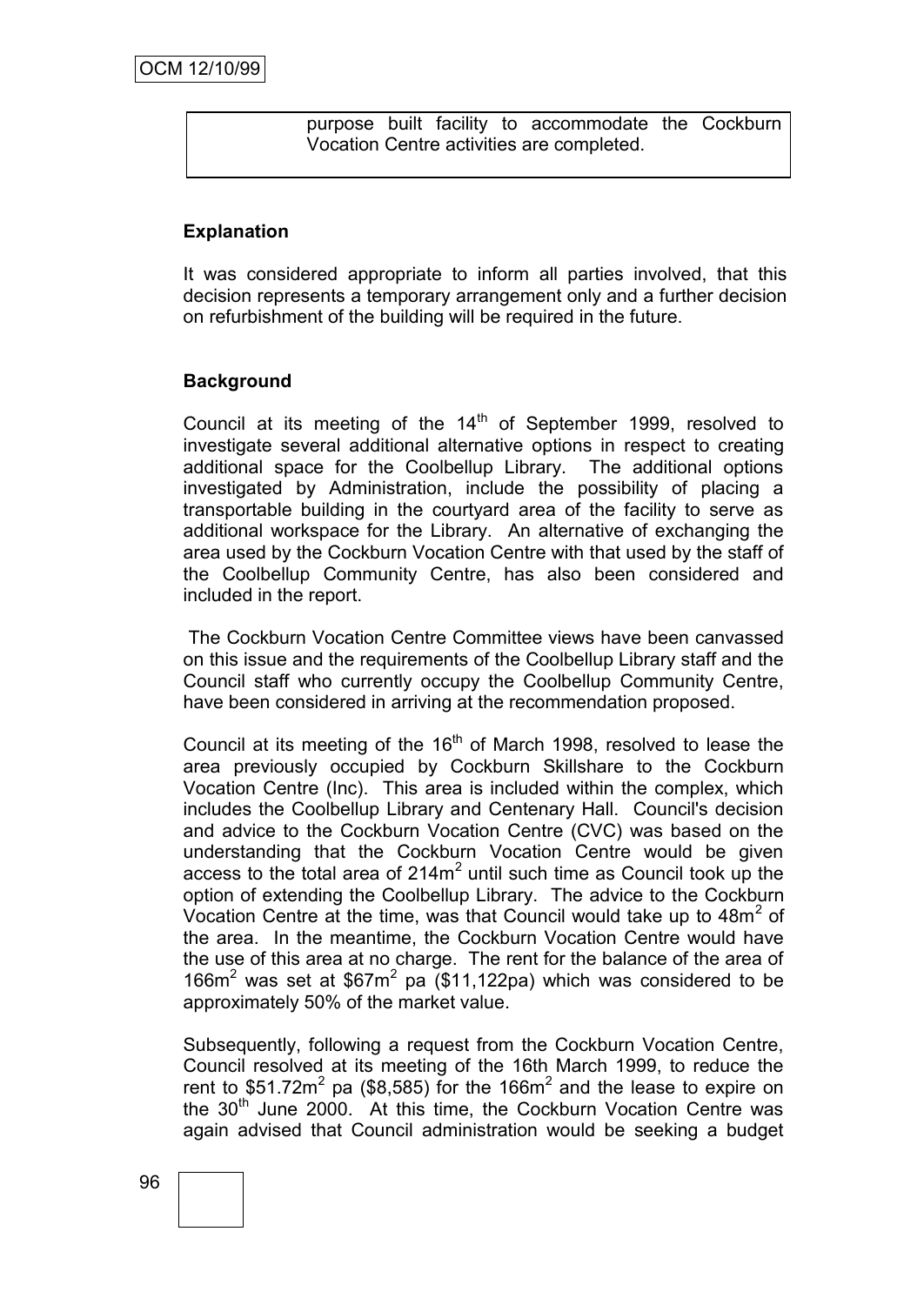allocation for 1999/2000 to extend the Library into the Cockburn Vocation Centre area, in accordance with the previous advice.

Council placed on its 1999/2000 budget, the sum of \$35,000 to carry out the necessary alteration to the building to expand the Library. The work will be totally funded by Council with no financial contribution required from the Cockburn Vocation Centre. This work was deemed necessary on the advice of Council's Occupational, Health and Safety Officer as the cramped conditions presented the possibility of staff injury, particularly in the placement and recovering of stored equipment and material. The minimum area deemed necessary was  $35m^2$ .

In the design of the new Coolbellup Library, allowance was made for the future expansion of the Library into the total area now occupied by Cockburn Vocation Centre (Inc.). The required additional Library area to meet all current requirements, is estimated by the library staff as  $48m^2$ . The reduction of the actual area to  $35m^2$  has been a compromise to allow for the entry into the Vocation Centre to remain from Cordelia Avenue.

#### **Submission**

The Cockburn Vocation Centre has written to Council in response to the layout options prepared by Vernon Drafting and Design. Firstly the Centre preference is for no changes to be made to their portion of the building and have requested that instead, the Library review its layout to accommodate the additional space requirements. They are concerned about the ability of the Centre to be able to accommodate the anticipated future growth in the Centre services. If required to choose, the preferred layout option is 4. The suggestion is also made for the courtyard area to be expanded in the future, when the area is deep sewered in approximately 2001 and the septic tanks under the courtyard can be moved. A copy of the letter from the Cockburn Vocation Centre is attached for information.

Following the Council decision of the  $14<sup>th</sup>$  September, 1999 and subsequent request by Council administration for the Cockburn Vocation Care to consider the options of -

- A transportable building
- Move to the Coolbellup Community Centre
- The Library to expand into  $35m^2$  of the Cockburn Vocation Centre area,

the Cockburn Vocation Centre advised that their preferred option is for a transportable building for use by the Library.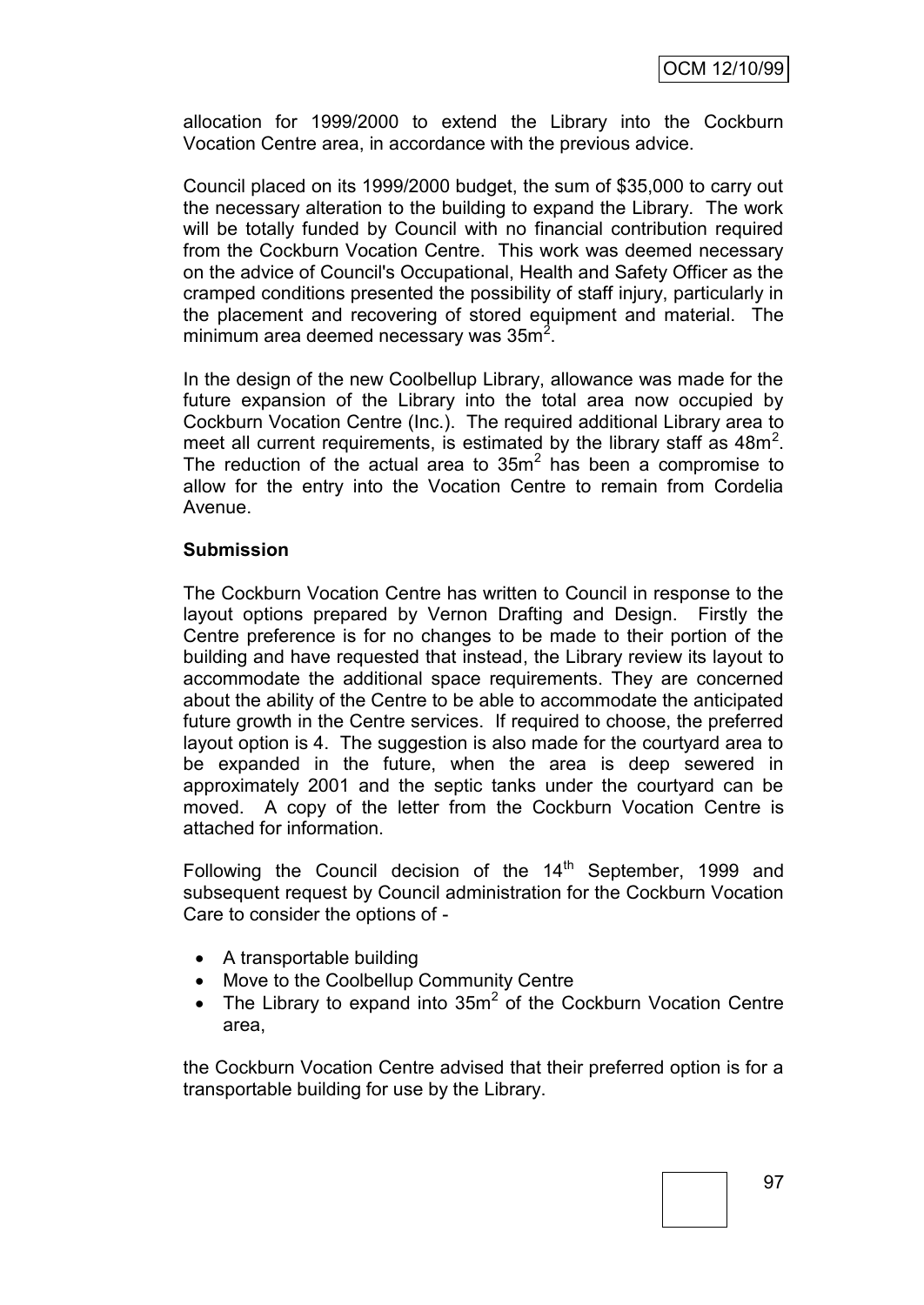### **Report**

The St Vincent de Paul Society and Cockburn Rotary Club, as the previous sponsors of Cockburn Skillshare, have allowed the Cockburn Vocation Centre to utilise the equipment previously the property of Cockburn Skillshare. The Cockburn Rotary Club has continued to provide management expertise and advice to the Cockburn Vocation Centre, the core staff having previously been staff of the Cockburn Skillshare. The Cockburn Vocation Centre provide a valuable service to the local community through the provision of computer training, advice and assistance on seeking employment and resources for preparation of resumes. Income is generated through Government training contracts, fees from agencies dealing with workers compensation matters and fees from individuals using the facilities. Council has clearly indicated its previous support for this service.

On a number of occasions over the past several months, officers of Council have met with representatives of Cockburn Vocation Centre seeking to reach a compromise on the means by which the previous decisions of Council could be implemented. Various options have been put to the Cockburn Vocation Centre including floating the idea of the group taking over the larger area of the Coolbellup Community Centre, which is on the same site. Following Council's resolution of the 14<sup>th</sup> September 1999, the Vocation Centre was once again approached on this matter and expressed the view that it did not want to pursue this option. This view is supported by Council administration as the moving of the current occupants of the Community Centre to the alternative Vocation Centre area, would not provide areas for children's activities such as mothers and play groups. Furthermore, Council is awaiting advice from the Lotteries Commission on the availability of funds for the establishment of an Aboriginal Family Violence Program due to operate from the Coolbellup Community Centre. It is unlikely that there would be sufficient space to also include this activity in the area. Whilst detailed costing of this option has not been carried out due to the limitations and views expressed, it is likely that this option will cost in the vicinity of \$80,000 to modify both buildings to meet the needs of the respective parties.

It became evident that the Administration and Cockburn Vocation Centre would not be able to reach mutual agreement on the issue of space allocation. The decision was made to contract Vernon Design and Drafting who are experienced in office requirements and design, to provide impartial advice to Council and the Cockburn Vocation Centre on the options available. The brief given to Vernon was to initially seek, in discussion with Cockburn Vocation Centre, means by which the Library could expand its area by  $35m^2$  and meet the needs of the Cockburn Vocation Centre. If an agreement could not be reached to achieve this requirement, then a design would be developed which maximised the area available to the Library while still satisfying the needs of the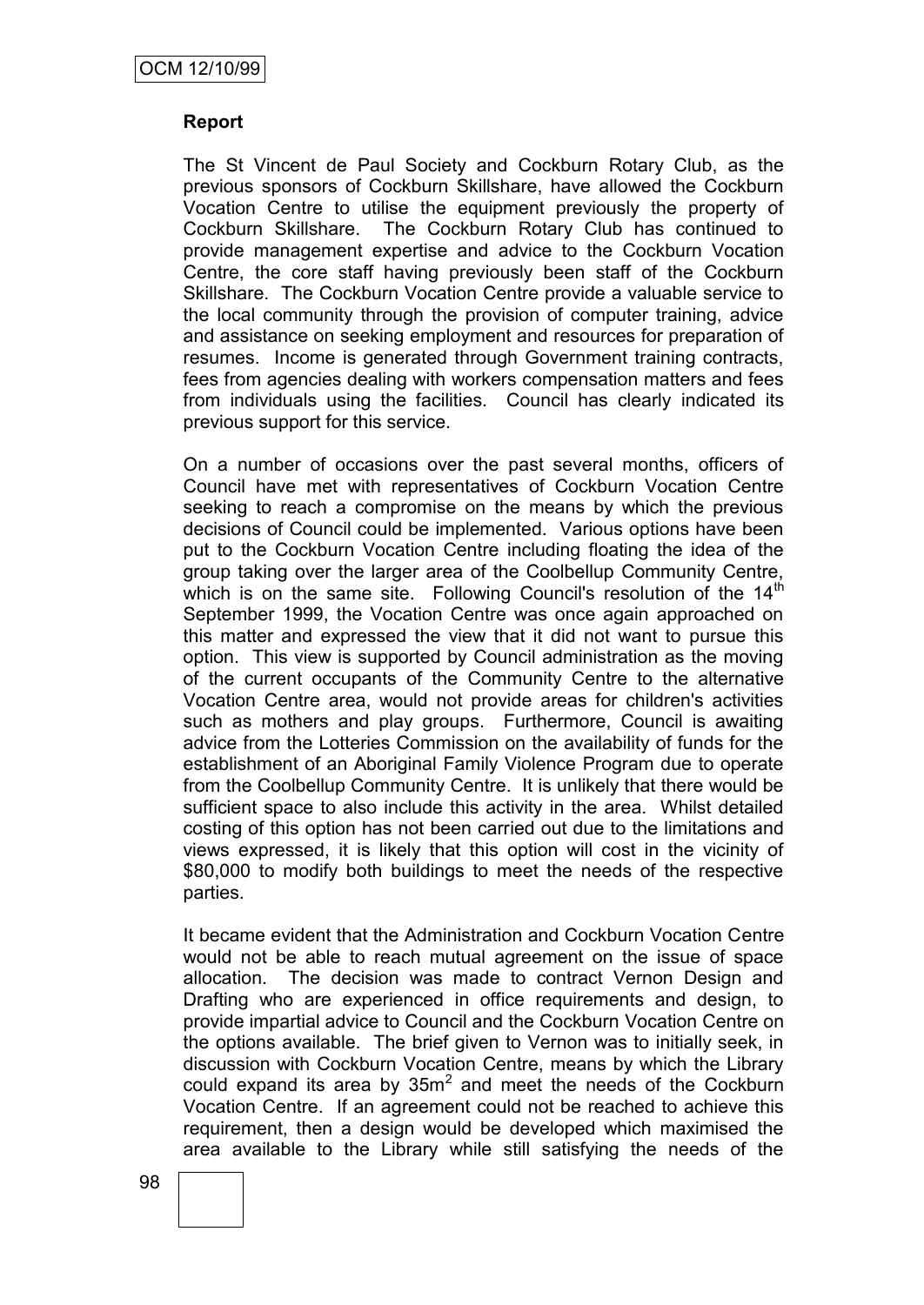Cockburn Vocation Centre. A copy of Council's letter of appointment of Vernon Drafting and Design was provided to the Cockburn Vocation Centre for information. Vernon met with the Cockburn Vocation Centre on four separate occasions to discuss the issue. As a result of these meetings, four layout options were developed by Vernon and copies sent to Cockburn Vocation Centre and Council. Layout options 1 and 2 allowed for a Library allocation of  $35m^2$  and layout option 3 with 20m<sup>2</sup> and layout option  $4$  of 30 $m^2$ . Administration requested that Cockburn Vocation Centre write to Council identifying its preferred layout options. Their response is included within the submission section of this report.

The expansion of the Library into the courtyard area has been considered. The cost of this work is likely to be in excess of \$100,000 as a complete new area will need to be constructed, not a modification to existing areas. Further, the expansion to the Library area is seen as pressing due to the cramped nature of the existing Library work area. An investigation has been made into the option of placing a transportable building in the courtyard area of the facility, which would provide additional space for the Library to serve as a work area. The size of the transportable building able to be placed in the courtyard, is limited by the need to allow access to the septic tanks which are under ground in the area. Nevertheless, a transportable building of  $40m^2$  (4.2m x 9.6m) can be placed in the area. The purchase price of the proposed transportable building is \$14,300 and with transport and fitting out, the overall price is estimated to be \$29,600, well within the budget of \$35,000. The lease price for such a building is \$100 p.w. which over the estimated period of requirement for the building of three years, equates to \$15,600 above the initial purchase price. This option is the one preferred by the Cockburn Vocation Centre and acceptable to the requirements of the Coolbellup Library.

In conclusion, Council made it clear that it always intended to expand the Coolbellup Library by up to  $48m^2$  and the Cockburn Vocation Centre has been given ample notice of Council's intention. Administration has made a concerted effort to seek mutual agreement on the matter and has made significant compromises to date. Council administration could quite legitimately progress this matter without reference to Council, but has referred it to ensure the views of the Cockburn Vocation Centre are heard and that the process can be seen to be impartial.

The option of the placement of a transportable building in the courtyard area for use by the Library, appears to be the best short term 'win-win' option.

## **Strategic Plan/Policy Implications**

N/A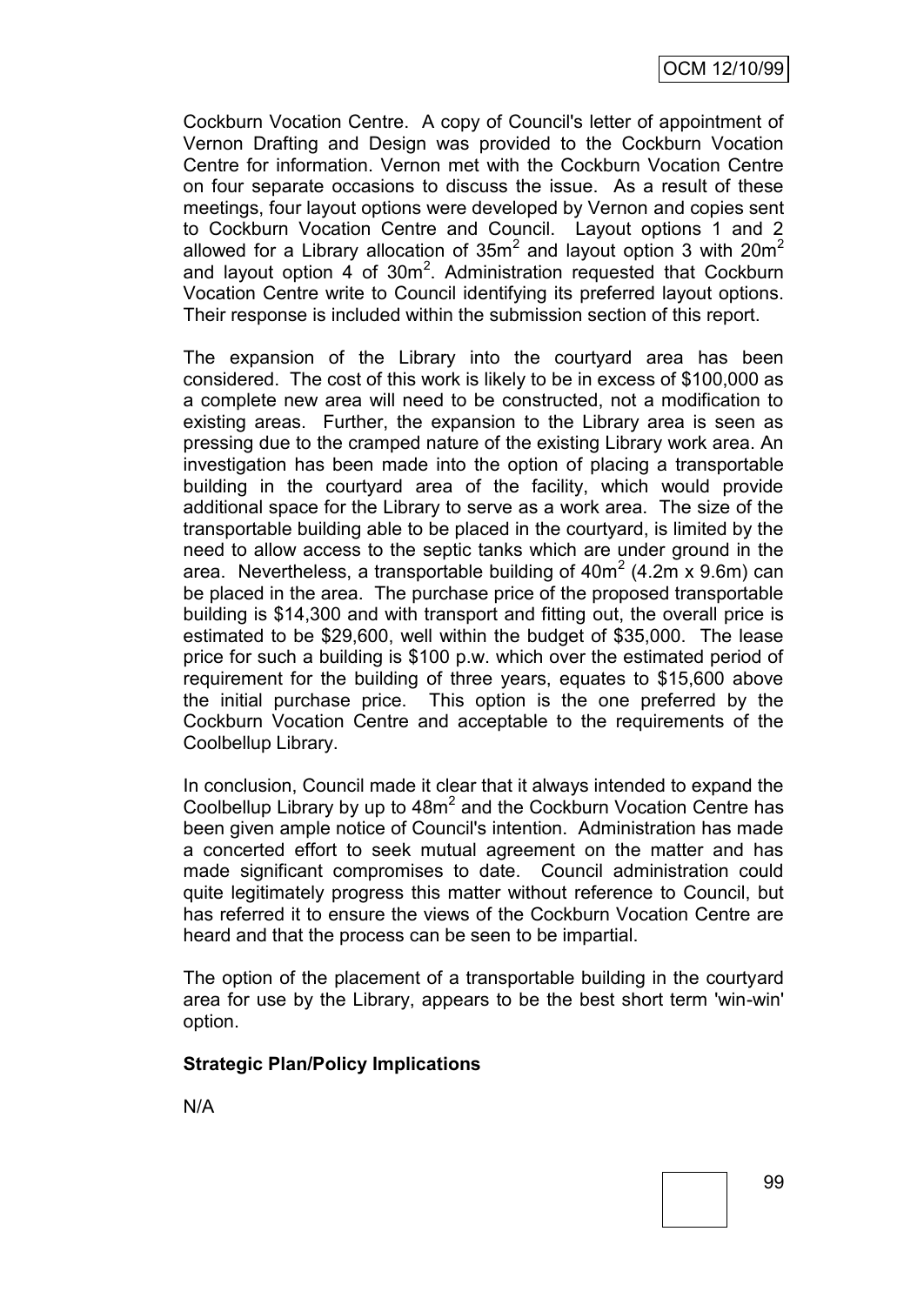# **Budget/Financial Implications**

Funds have been budgeted for 1999/2000.

As is Council's current practice to accurately reflect the cost of service provision, it is necessary to make a book entry donation to the Cockburn Vocation Centre of \$17,095. This is calculated on an opportunity rental of \$120 per sq.m. p.a. for  $214m^2$  which equates to \$25,680 p.a. A rental of \$8,585 is paid leaving a balance of \$17,095.

## **Implications of Section 3.18(3) Local Government Act, 1995**

Nil

## **285. (AG Item 17.1) (OCM1\_10\_1999) - CHIEF EXECUTIVE OFFICER'S ORGANISATIONAL STATUS REPORT (1054) (RWB)**

## **RECOMMENDATION**

That Council receive the Organisational Status Report from the Chief Executive Officer dated October 1999.

## **COUNCIL DECISION**

MOVED Cmr Jorgensen SECONDED Cmr Smithson that Council:

- (1) receive the Organisational Status Report from the Chief Executive Officer dated October 1999; and
- (2) commend the staff for the comprehensive overview of the activities of the City of Cockburn.

**CARRIED 3/0**

## **Background**

At its meeting of the 9th March 1999, Council determined that a report on matters of interest be provided to Council on a quarterly basis.

The Organisational Status Report replaced the report previously prepared relating to performance measurement.

As Council received the first Status Report in July 1999, it is now time for the next report to be provided.

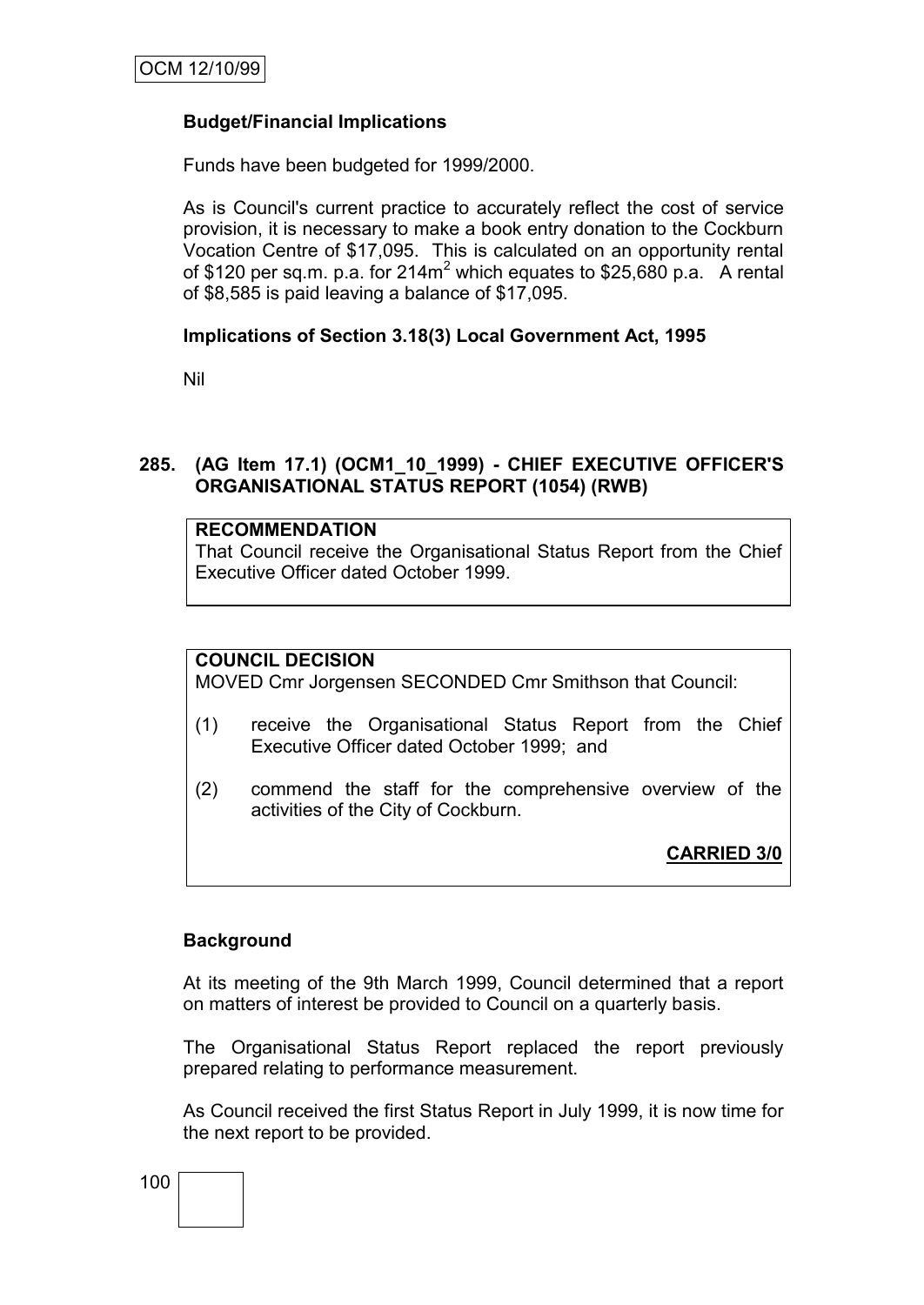# **Submission**

N/A

# **Report**

Directors, Managers and staff have generally contributed to the information report which has been titled "Organisational Status Report".

The Status Report will be provided to Council on a quarterly basis highlighting issues that may be of interest to Council.

The Report provides a snapshot of issues at a particular point of time, even though they may currently be in the process of being considered by Council.

# **Strategic Plan/Policy Implications**

N/A

# **Budget/Financial Implications**

Nil

**Implications of Section 3.18(3) Local Government Act, 1995**

Nil

# **286. (AG Item 20.10) (OCM1\_10\_1999) - NEW BUSINESS OF AN URGENT NATURE INTRODUCED BY DECISION OF MEETING**

20.1 LEGAL REPRESENTATION - HAMMOND WORTHINGTON FOR MR J. GRLJUSICH - INQUIRY INTO THE CITY OF COCKBURN (1335) (RWB)

## **287. (AG Item 20.1) (OCM1\_10\_1999) - LEGAL REPRESENTATION - HAMMOND WORTHINGTON FOR MR J. GRLJUSICH - INQUIRY INTO THE CITY OF COCKBURN (1335) (RWB)**

# **COUNCIL DECISION**

MOVED Cmr Jorgensen SECONDED Cmr Smithson that Council:

(1) receive the letter dated 6th October 1999 from Hammond Worthington, advising of the preparedness of Mr Grljusich to accept the terms and conditions of financial assistance as determined by Council on the 28th September 1999, subject to conditions;